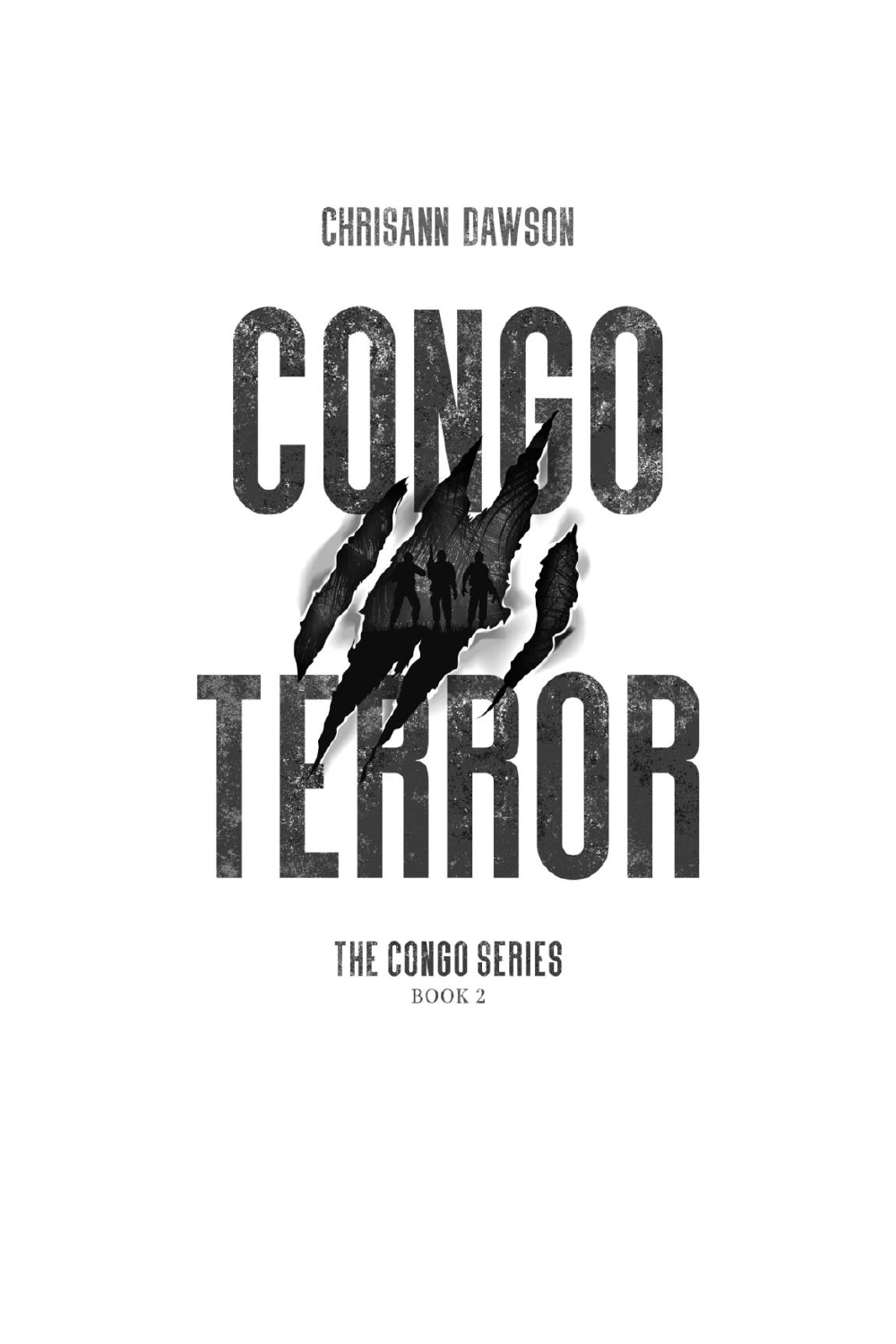

Visit Shine-A-Light Press on our website: www.ShineALightPress.com; on Twitter: @SALPress; and on Instagram: @ShineALightCorp

Visit Chrisann Dawson on her website: www.chrisanndawson.com o**r** Twitter: @ChrisannDawson

The Shine-A-Light Press logo is a trademark of Shine-A-Light Corp.

*Congo Terror*

Copyright © 2019 by Chrisann Dawson

All rights reserved. Third edition published by Shine-A-Light Press and printed in June, 2022. Shine-A-Light Press and associated logos are trademarks and/or are registered trademarks of Shine-A-Light Corp. No part of this publication may be reproduced, stored in a retrieval system, or transmitted in any form or by any means, electronic, mechanical, photocopying, recording, or otherwise without written permission of Shine-A-Light Corp. For information regarding permission, please contact the permissions department at www.shinealightcorp.com.

Publisher's Note: *Congo Terror* is a work of fiction. Where real people, events, establishments, organizations, or locales appear, they are used fictitiously. All other elements of the novel are drawn from the author's imagination and any resemblance to actual persons or events is coincidental.

Scripture quotations are taken from *The Holy Bible, New International Version* ®*, NIV* ®, Copyright © 1973, 1978, 1984, 2011 by Biblica, Inc. ®. Used by permission. All rights reserved worldwide.

Edited by Chris and Andrea Elston. Book layout and design by Chris Elston. Cover design by Liana Moisescu

Library of Congress Control Number: 2022938535

ISBN: 978-1-953158-94-9



Printed in the U.S.A.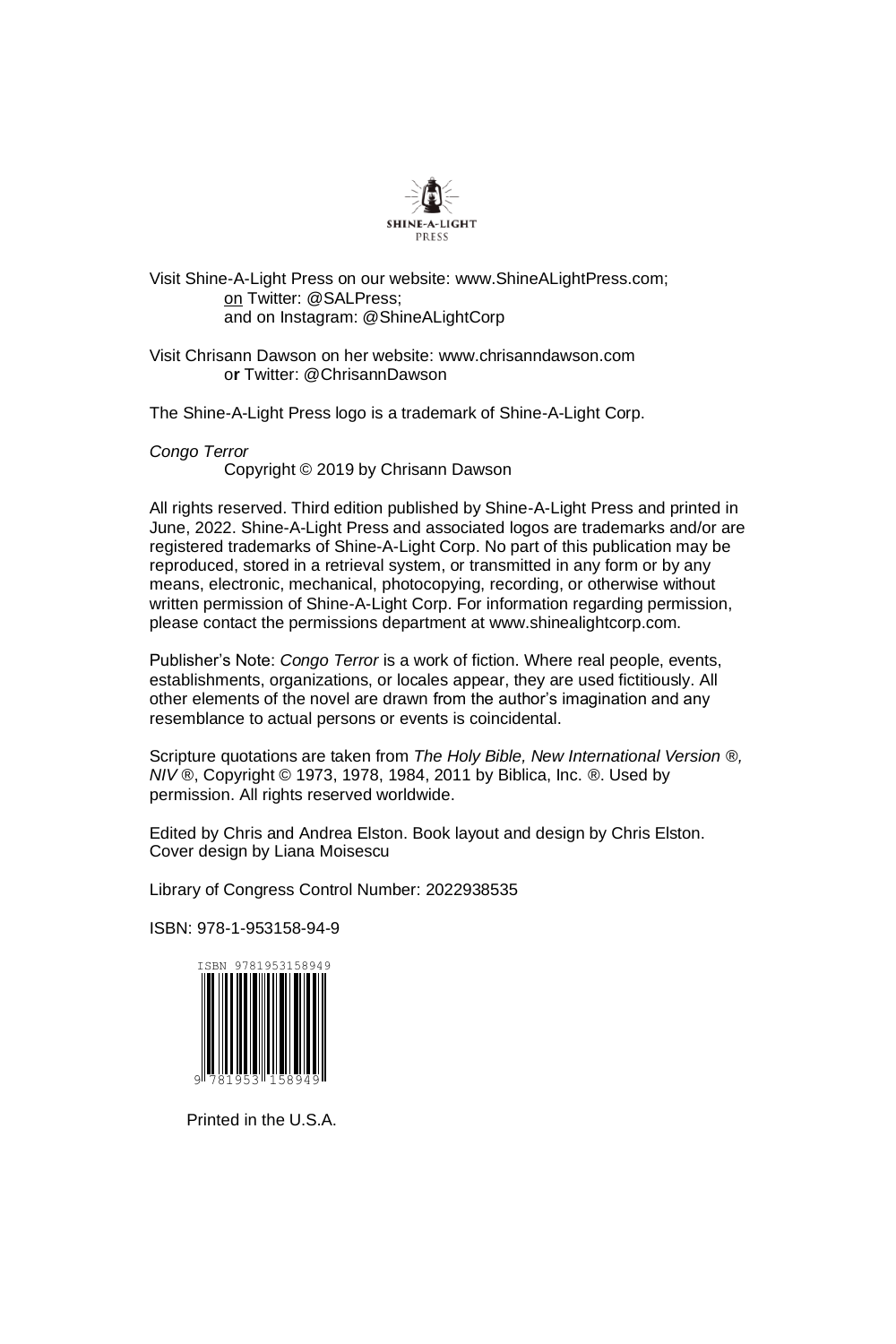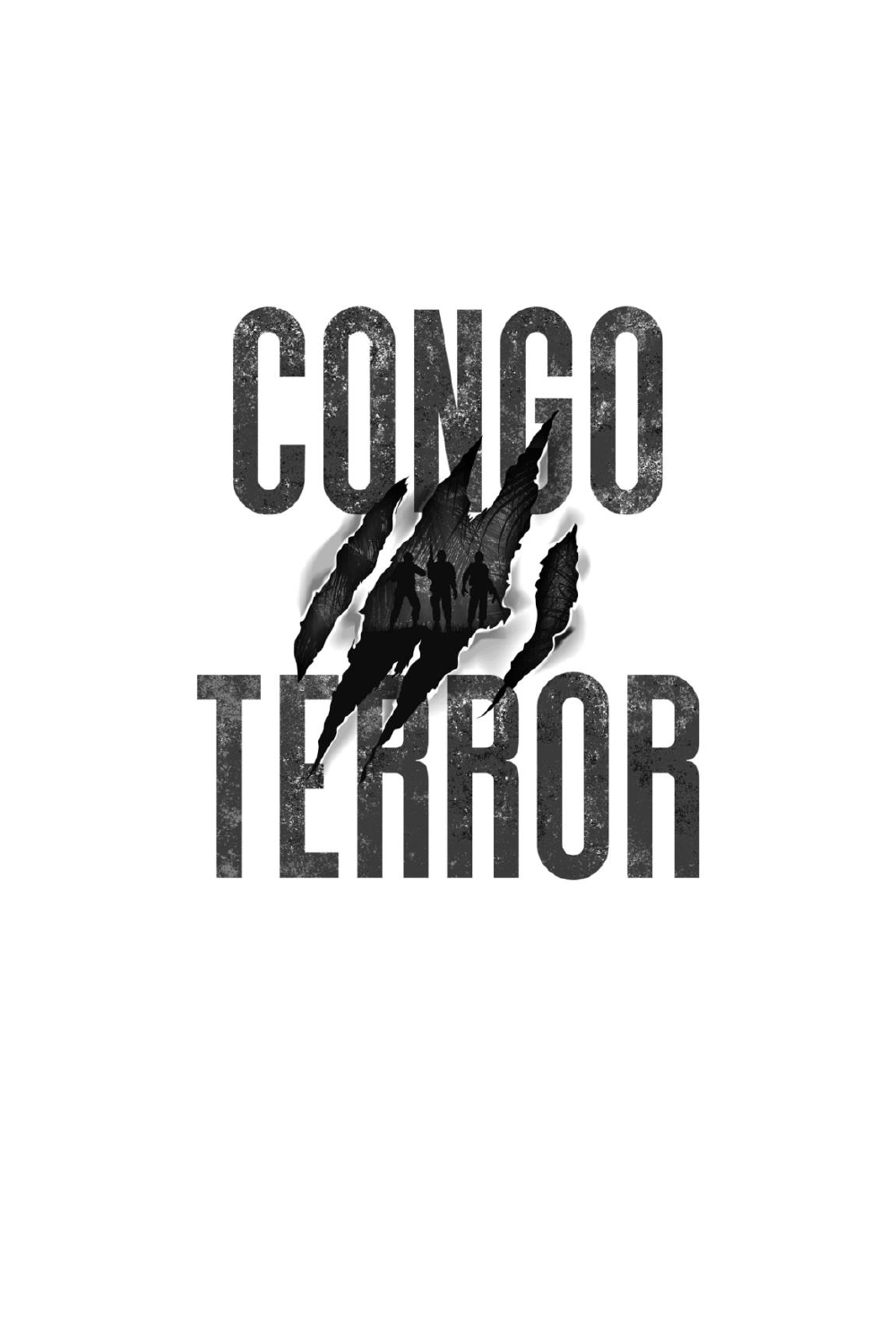## **Chapter One**

"Nzambe!" Dinanga cried out in anguish to the one true God. I cannot be brave enough to escape on my own. Send someone who can help me gain my freedom. Please, I beg You. Do this before my womanhood is discovered. She paused in her tormented thoughts and swallowed a sob. Send me hope for a successful escape! Dinanga stepped onto the trail leading away from the camp. The empty water bucket dangled loosely in her grip. She sighed.

Life for everyone in the settlement was a nightmare, except for a few in top positions of authority. Every woman, every child, every youth soldier was subservient to the goals of the General. His word was law. He ruled with rigid control, a control so suffocating that it choked hope from those in its grasp.

Dinanga was a victim to that vise-like grip herself. Three years ago, she had been violently ripped from her village by another band of roving rebel soldiers. Eastern Congo was plagued by these groups of armed men, seeking political power through the weapons of rampage and terror. Dinanga had been witness to their brutality the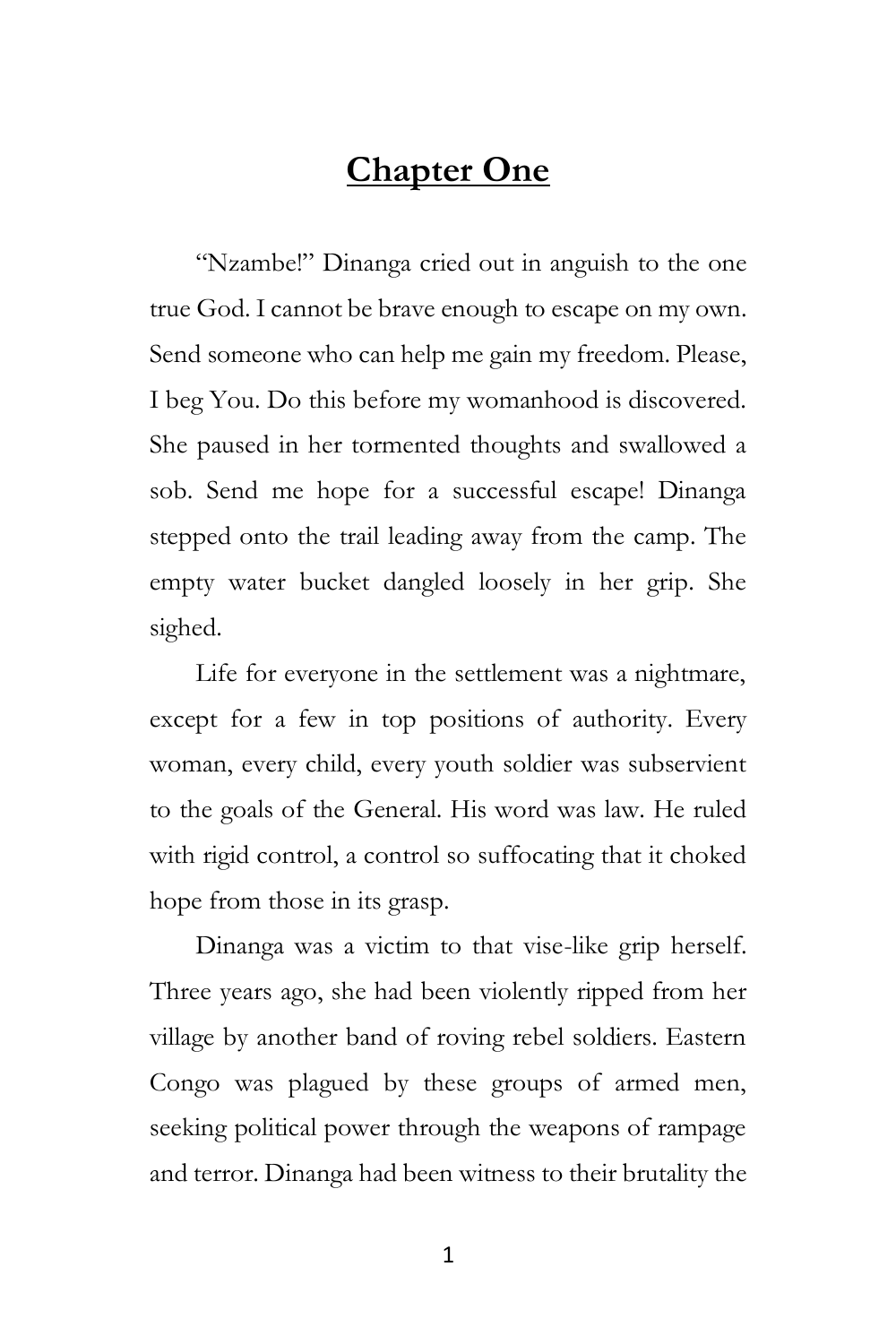day her village became another statistic. She shuddered in her reflection of her older cousins and aunts becoming pawns in the war on women in Congo.

For more than two years, this young villager had actually been protected by leaders of that group; they recognized her value, her keen intelligence. But six months ago, she had been traded to General Boloji, and the small band he ruled, in exchange for weapons and ammunition. Six months in this new camp was an eternity. A promise had been sought that she would not become a wife to the General until she was fully a woman. Her original captors knew enough about her to realize that she was special, deserving special consideration. But now, it had happened. The change had started.

Again, Dinanga sighed. Today was the day she officially reached the ranks of women everywhere. Capable of having children. She was older than many; already thirteen and understood that she could not long hide her dilemma.

"Tata Nzambe! Father God! Help me!" she cried aloud once more before continuing her inner dialogue with God. *I need to be rescued from this*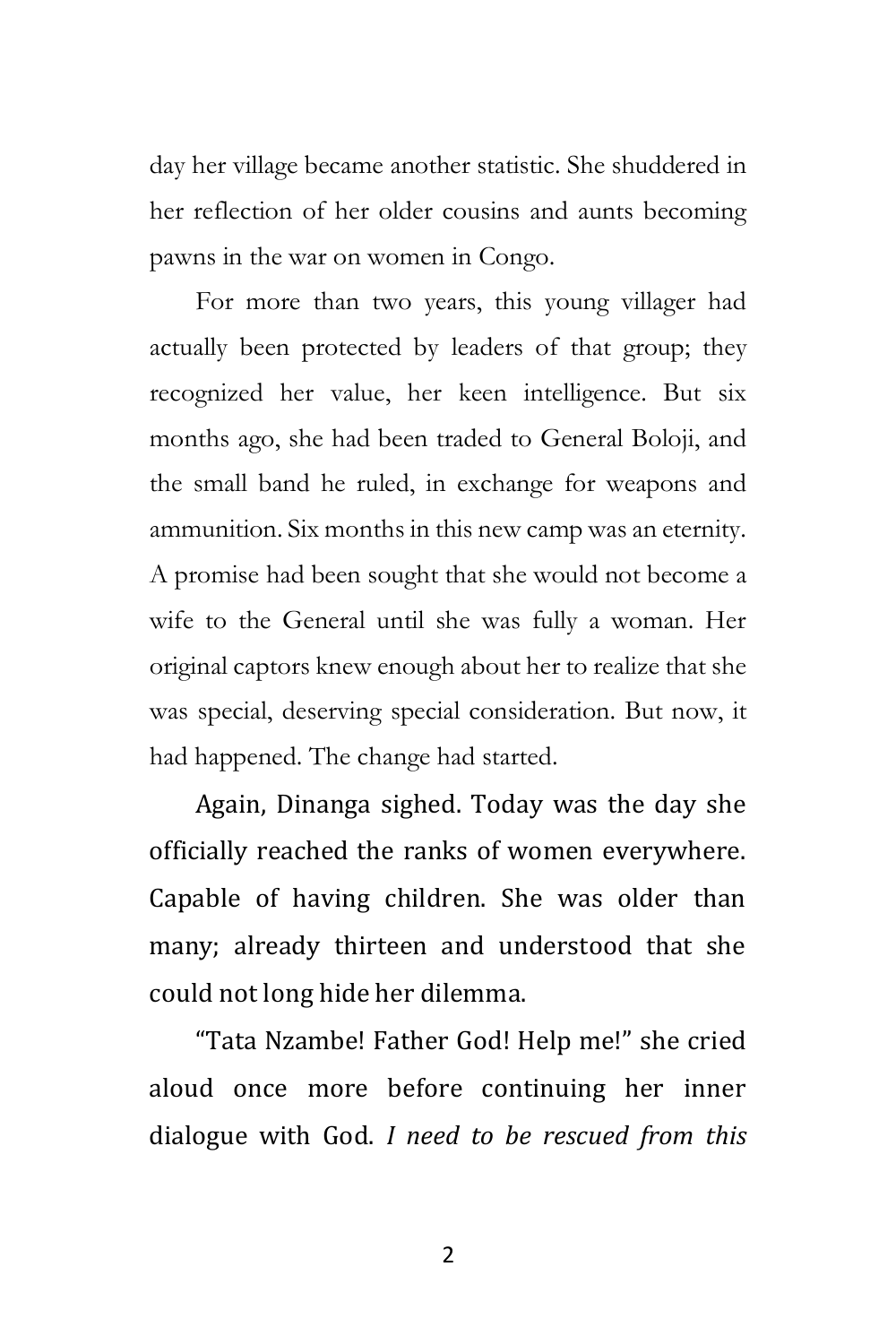*camp. Free me from the clutches of the General. You saw his first wife's face this morning, bruised and swollen. One of her eyes was completely shut. He is viciously cruel to his women. O God, liberate me before that becomes my life!*

Just then something caught Dinanga's eye. A few feet off the path to the right, a card hung from a low branch. She ventured forward to study it. What she saw astonished her. In four languages, French, English, Swahili, and Lingala, the card emboldened women trapped in rebel camps to flee their captors, not to let the fear of being recaptured cripple them into the despair of enduring captivity, to escape and reclaim their lives and freedom, to take the needed chance for a return to some semblance of normalcy.

Dinanga could hardly reflect on the risk involved in doing that. The thought of being recaptured and tortured as punishment froze her blood.

P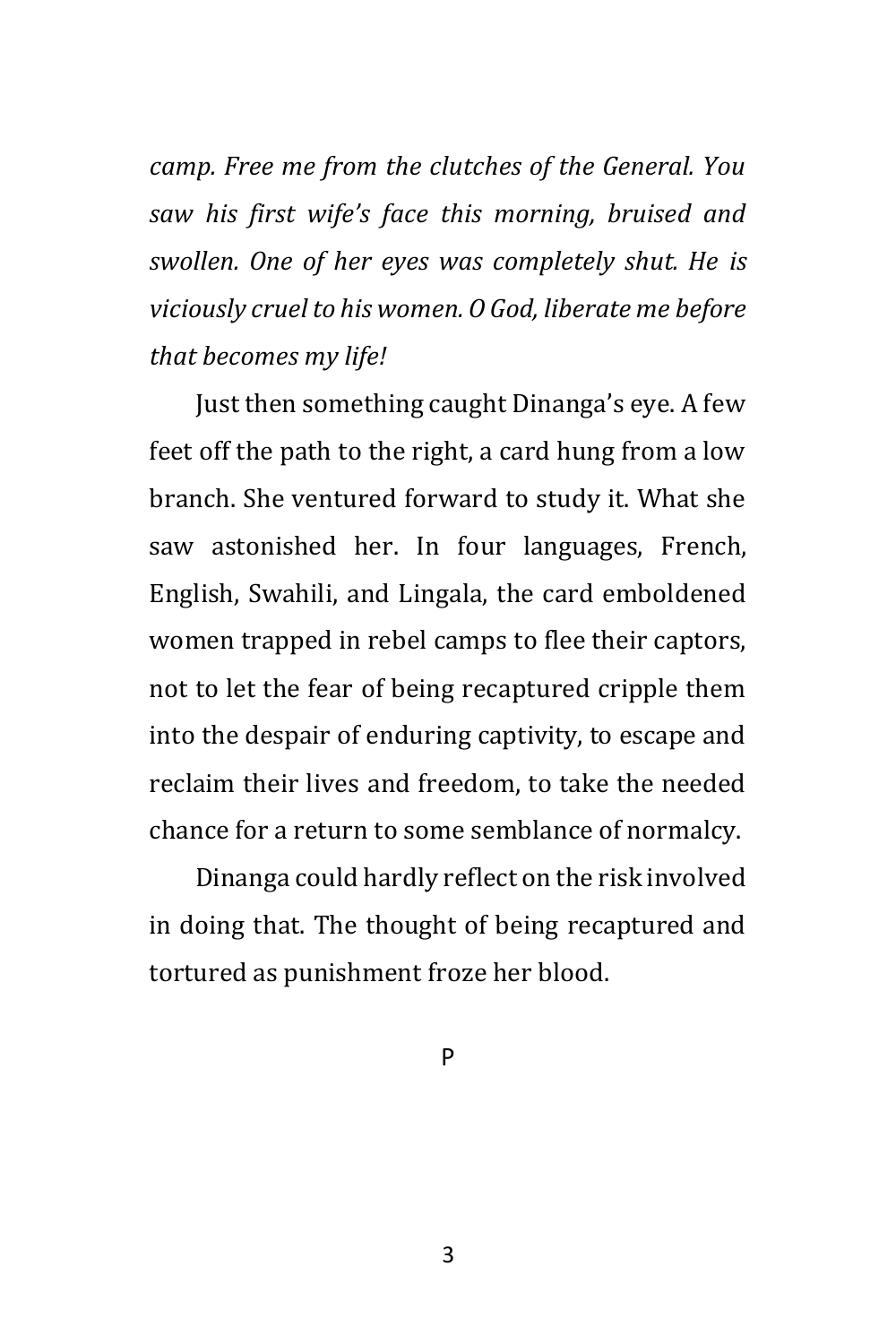She dipped her bucket into the closest stream with good drinking water near the village and wondered if worry and the utter discouragement she felt could actually be heavier than the physical burden she was carrying. Positioning the container with perfect balance on the top of the cloth on her head, Dinanga straightened her back and neck and prepared herself for the ten-minute walk through the forest to her home. It seemed like a lie to use such a beautiful word to describe her current place of residence, a place of ugly greed, pure selfish ambition, and cruelty.

Home, she thought, was the village where she had lived with her mother and father, older brother, and younger sisters; a place where her mother's mother lived with them in peace and security, until that one night three years ago when their village was attacked by rebel soldiers. Dinanga trembled and pushed the image out of her mind.

This morning was a particularly beautiful one, so she tried to focus on that instead of her fears. The forest was fresh from a late-afternoon rain the day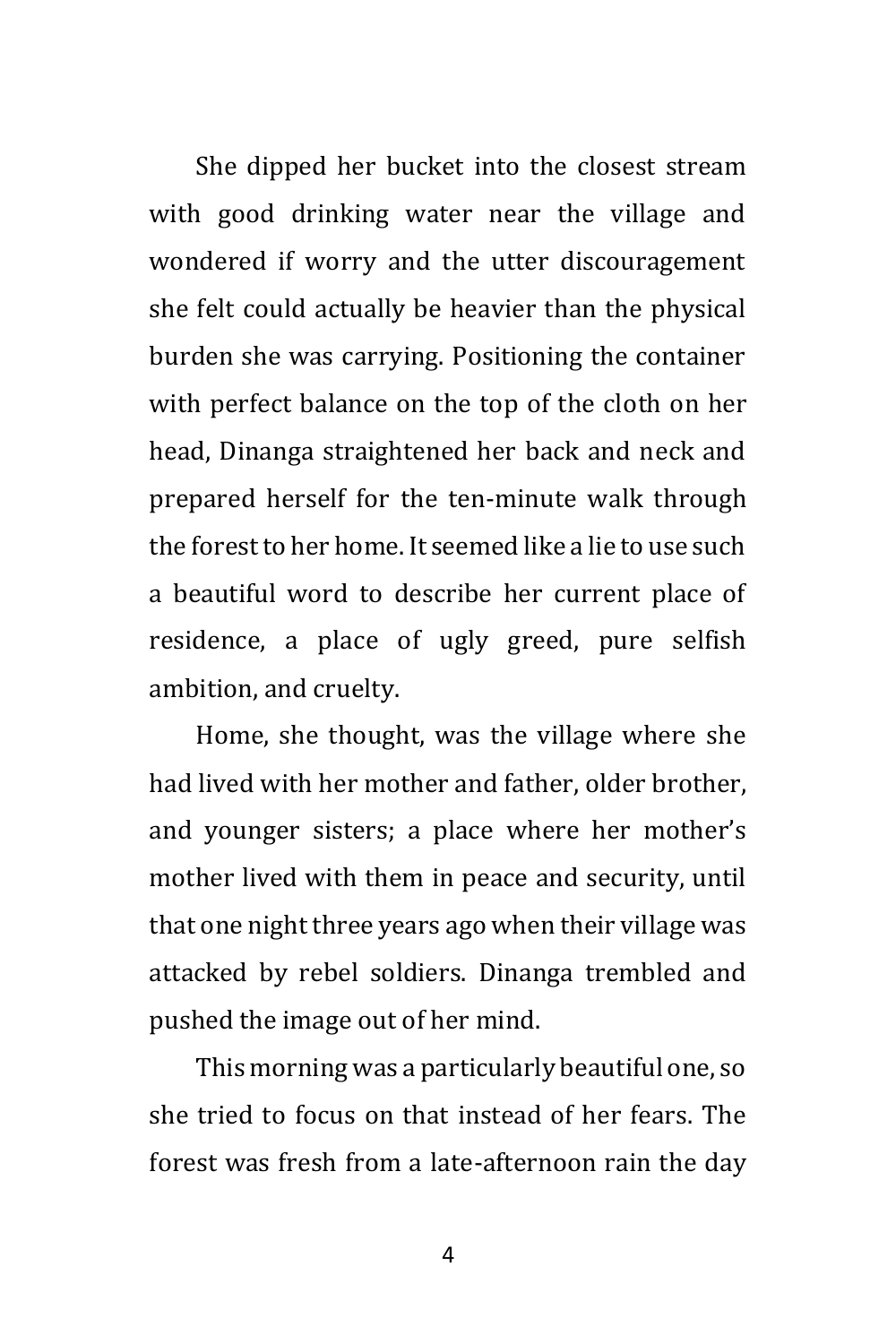before. Birds filled their homes with pleasant songs, and overhead a flock of parrots squawked.

Kongolo stepped onto the pathway in front of her only a few feet from the village. He often met her here in the early morning.

"Good morning, brother! Did you sleep well?" Dinanga asked fondly.

"Eeh. Nalamuki malamu. Yo?" Kongolo responded. "How are you doing, dear sister? You lingered longer than usual this morning getting water."

"So, you are timing me now?" Dinanga teased. "How many minutes late am I?"

"You know how worried I am for your safety. Some in the village are aware that you have begun your cycle. I am very concerned that the General will soon find out. We both know what this means."

"I do know, Kongolo. I am worried for myself. I was late this morning because I was crying and praying to Tata Nzambe to send a way to rescue me. To rescue us. I am scared." Dinanga's voiced dropped abruptly.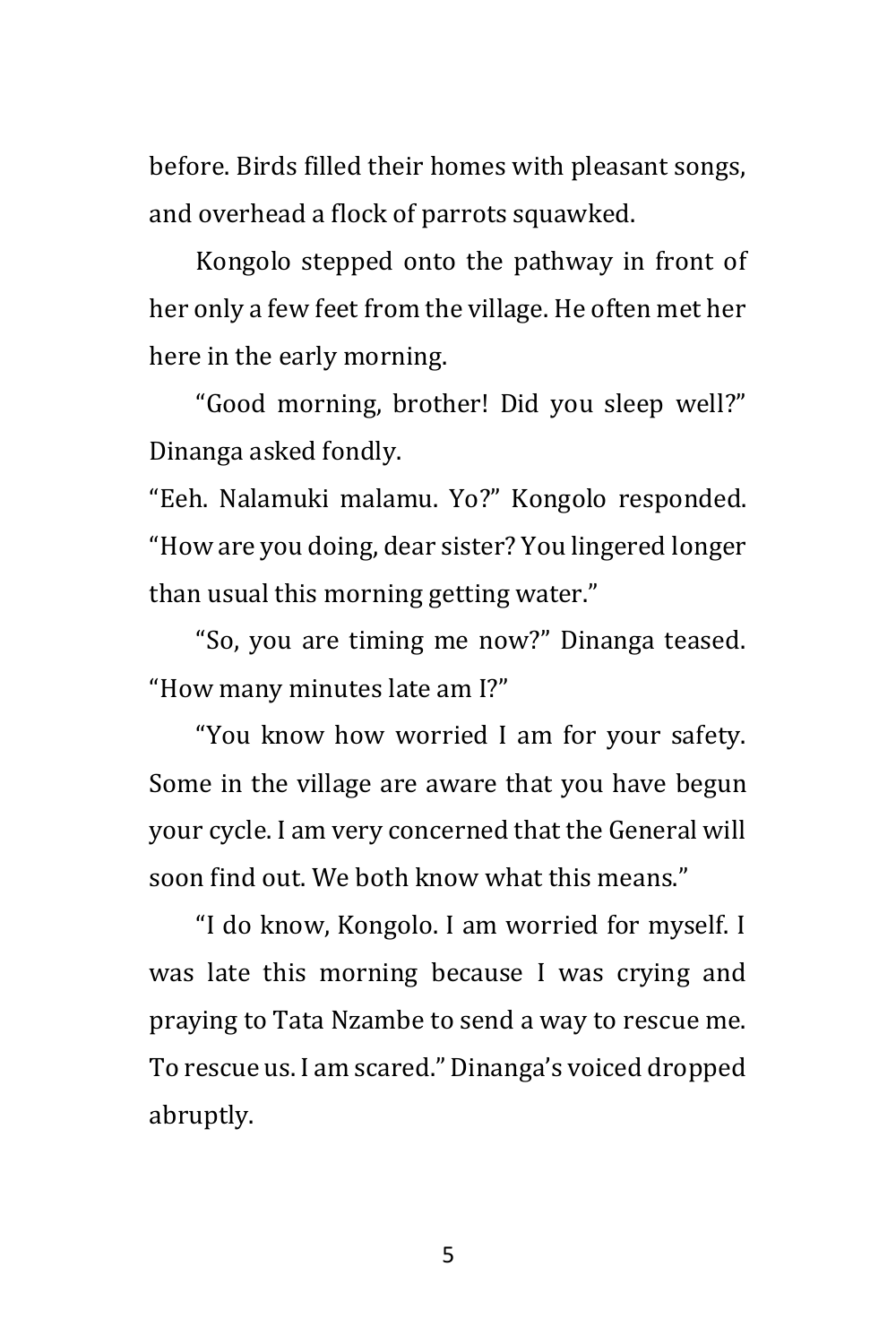"Well, let's hope God answers your prayers soon. You go ahead of me into the village. I will collect some firewood to cover my absence. We will talk again soon. Remember, no one must know that we are related."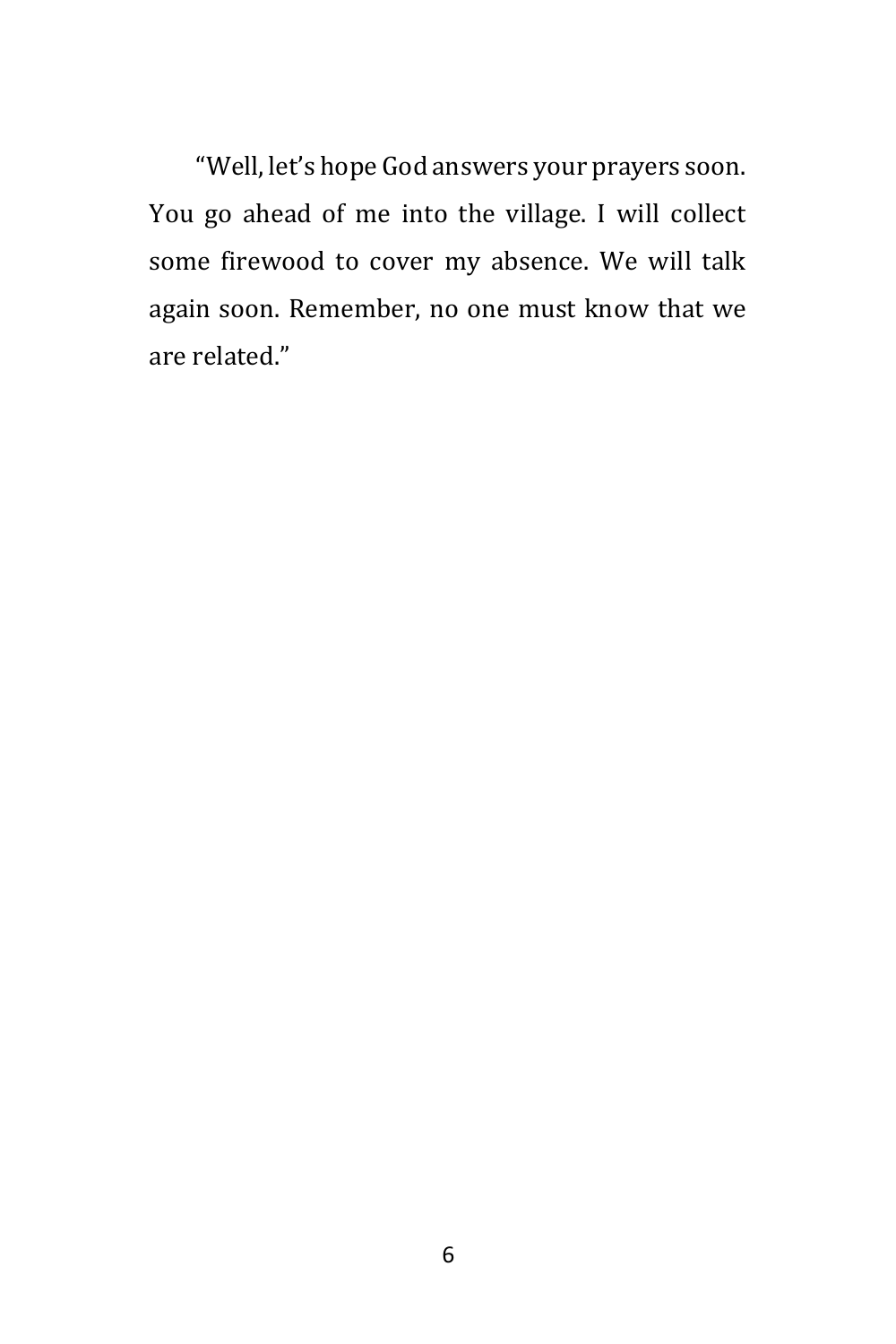# **Chapter Two**

Morning was only just beginning to wake the inhabitants of the small rebel encampment. Mostly women were up, starting morning cook fires, preparing for another aimless and worrisome day.

"Good morning, Dinanga. Did you sleep well? Did you wake up well?" Suzanne, a mama from the camp, greeted as she walked up to the main fire in the middle of the clearing.

"Yes. Thank you. How about yourself?"

"As well as could be expected," Suzanne returned. "You are later than usual getting back from the stream. Is everything okay?"

"Yes," Dinanga said. "I was merely spending time speaking with Tata Nzambe about some things. Tell me, Suzanne, about the time you were taken. Were you the only one from your family? Forgive me, but I'm still trying to process my own captivity. Maybe your story can help me."

"I don't like to speak of that night, but no, I was not the only one taken. I had a young teenage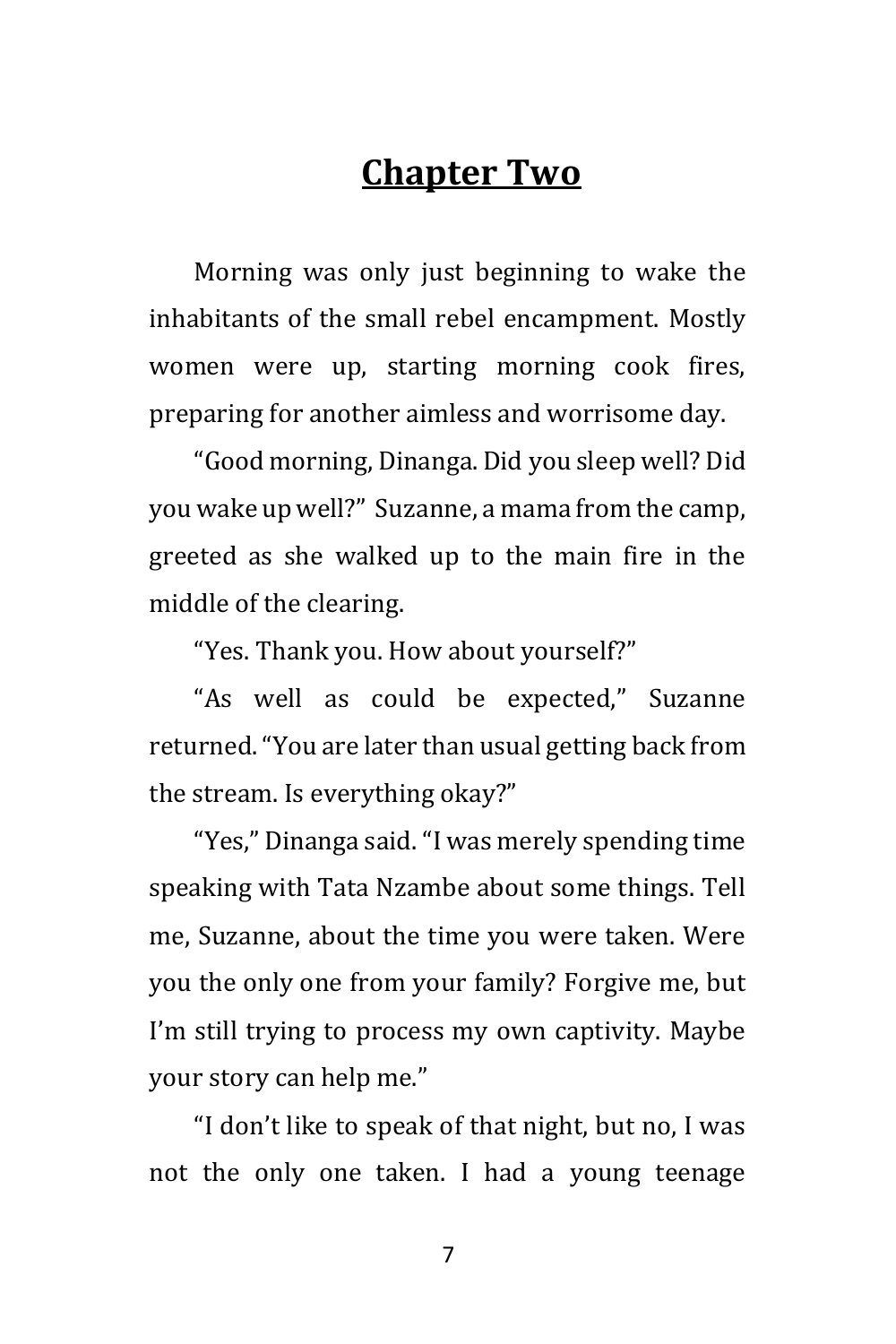daughter. We were separated after the men violated my mother and grandmother in front of the whole village and killed my father."

The day grew brighter and hotter as the men and children awoke to the smell of the women's preparations. Stomachs were growling before the breakfast was fully ready. Men ate first. The women then fed their children before they began eating. The mamas had very little hope for themselves, but they desired their children to be strong for a possible future after captivity.

"Dinanga? One more thing." Suzanne paused. "Will you teach the children again this morning? They love to learn from you."

"Yes! It is one joy that I have in this place," she readily agreed, the prospect of doing something she loved lifting her spirits. Unfortunately, it was shortlived.

Screams pierced the air from a mama on the other side of the clearing. Her husband was yelling at her and slapping her hard across the face. As she tried to block his blows, he became angrier. He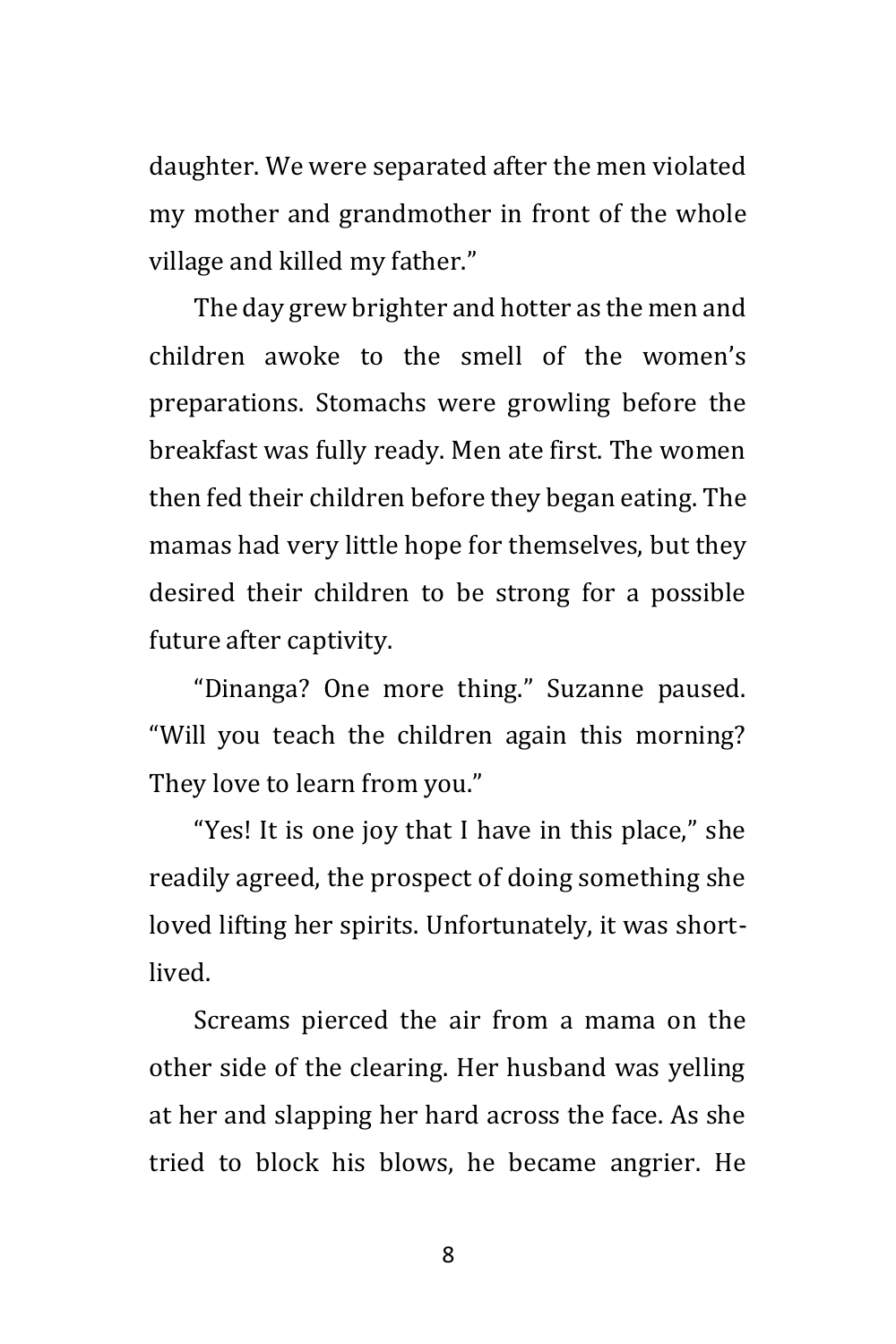shoved her onto the ground and called two of his comrades to hold her arms. Women around the village looked down at the ground, pretending not to notice for fear of retribution against them, as he beat her back with a rod for several minutes. Her screams terrified the children who ran to hide behind their mothers. After what seemed like hours, the beating finally stopped. The cries turned to gentle sobs. The women continued to ignore their friend's plight. Dinanga sighed and turned back to her task of stirring beans for the evening supper. Every woman knew better than to interfere in what just happened; rallying behind their friend could bring a similar fate upon them or their children. They all knew if they were in that poor woman's position, she would have done the same thing. They felt sad, but not guilty. They were all inmates trying to survive in this prison of forced silence.

The day dragged on. The weary, suffering woman stopped sobbing and fell asleep on the mat where she had received her punishment for a being the wife of a rebel soldier, a choice she never made.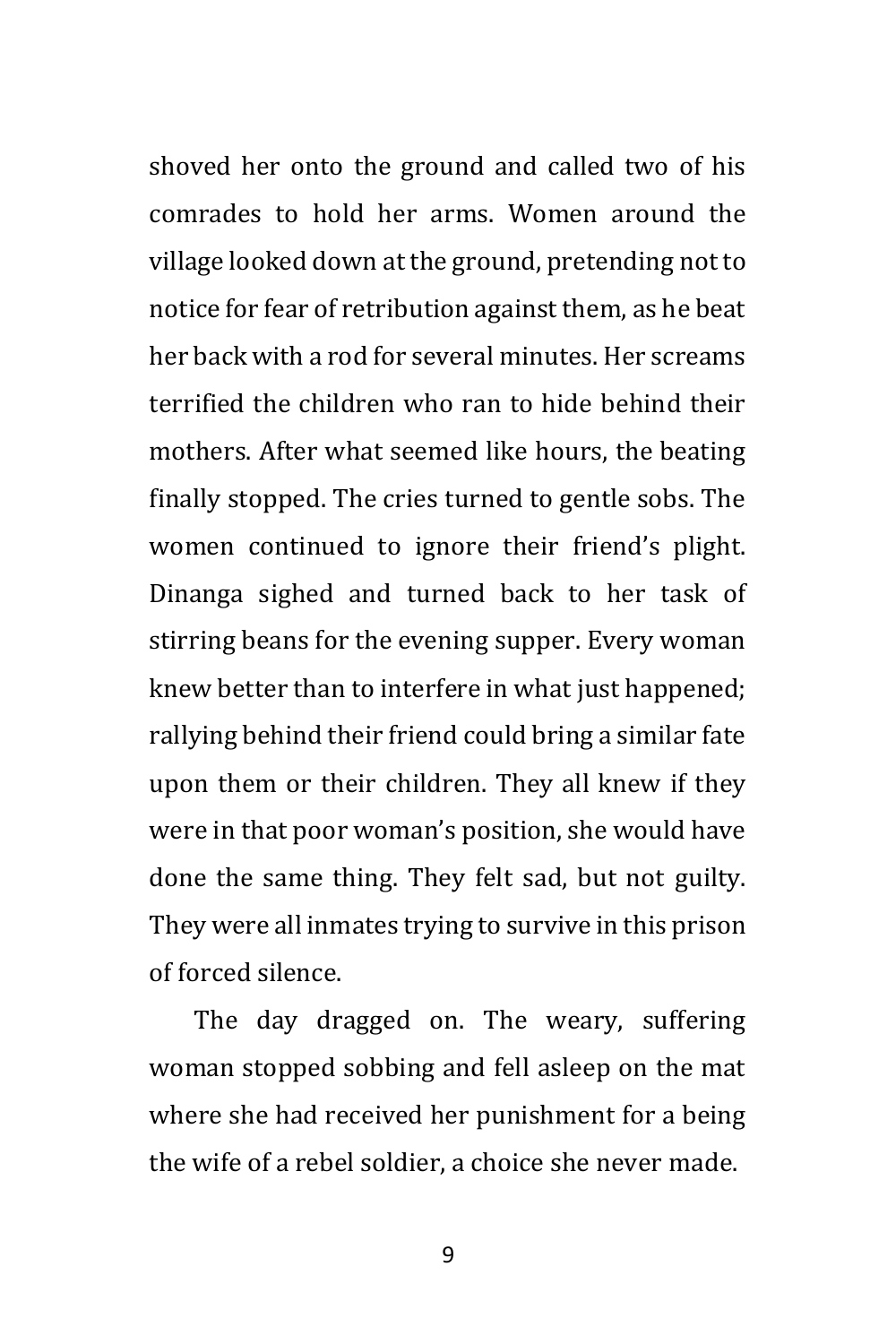Dinanga spent the morning teaching the younger children letters and words. They practiced writing in the dirt. Older children passed an hour in the conjugation of the French words "to be" and "to have." Only two meals a day were prepared in the village, the latter served around 4:30 p.m. After resting through the heat of the sun, one woman began tenderizing the greens in a large mortar with a pestle, worn smooth by decades of hands passing over it. Another stirred a pot of beans that had been simmering since morning. She added onions and garlic and more rock salt to flavor it.

The day finished with an early evening tropical storm that forced the camp's residents into flimsy shelters sooner than normal.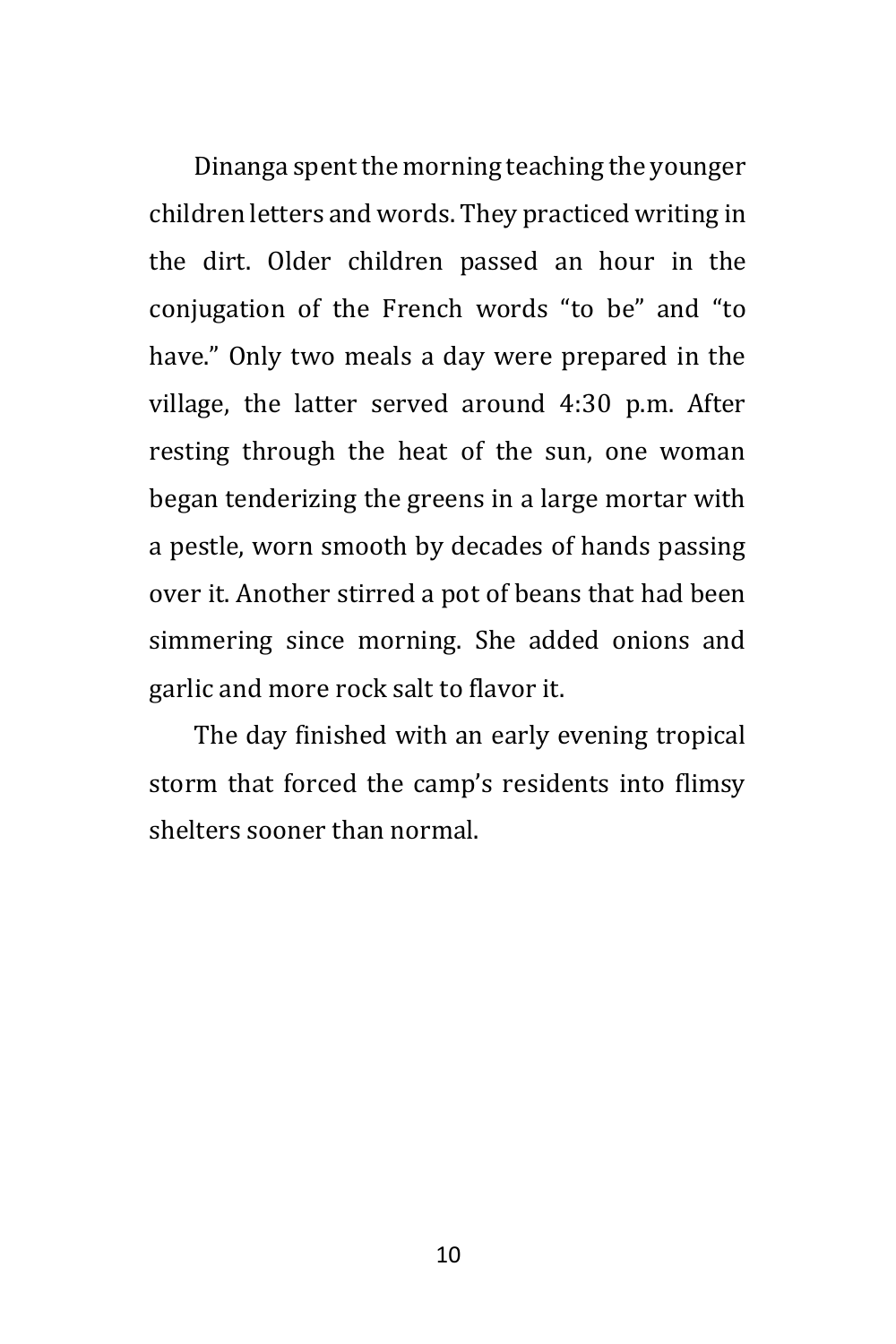#### **Chapter Three**

One lone rooster crowed tentatively, testing the morning. The gentle hum of the fan and its movement of the mosquito net was relaxing, mesmerizing actually. Julia roused from slumber, wondering what time it was. A look at her watch told her it was almost 4:30 a.m. *I'm not ready to be awake. Yesterday was the longest day of my life*, she thought. Julia reflected over the events of the last four days, the ones that brought her to eastern Congo, and prayed that the rooster would go back to sleep, giving her more time to rest. Julia had always loved the quiet of early morning; her favorite time for reflection, but this was too early after the last few arduous days.

The previous morning, Julia had been nervously waiting at her gate at O. R. Tambo International Airport in Johannesburg, South Africa. She had flown all night from Newark, New Jersey on South African Airways, landing in Johannesburg around 5:00 a.m. local time. Exhausted from sleeping poorly on the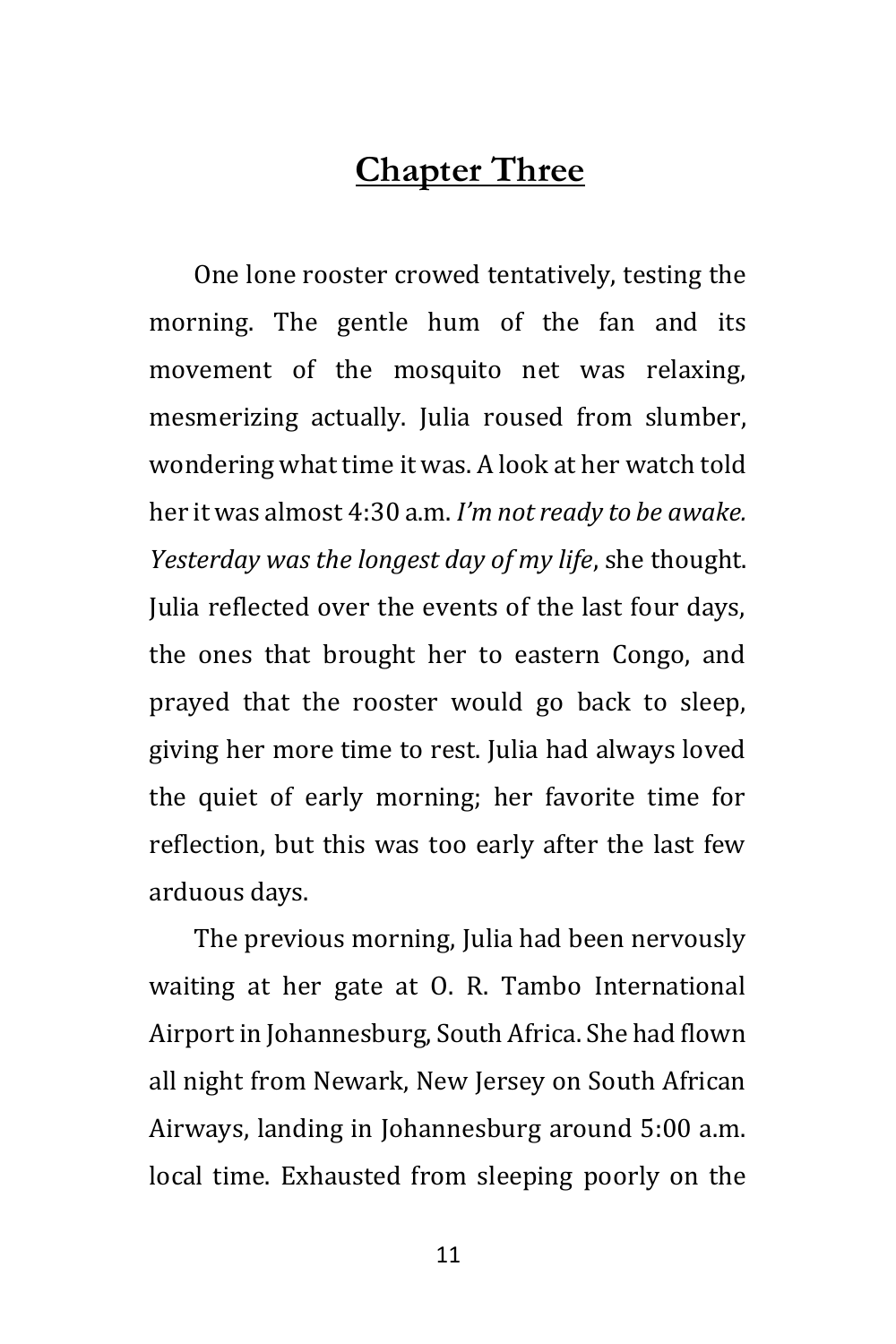plane, Julia had gone in search of a great cup of coffee and a place to get off her feet for a few minutes.

After walking through the three-story concourse, she had come upon the Mugg & Bean. She ordered a cup of plain, strong coffee, to which she added cream and sugar from the condiment bar, and a scone and jam. Finding a place in the corner that offered enough room to set her carry-on nearby, she plopped into the chair and sighed, taking a moment to breathe deeply. Julia tested the hot coffee gingerly. She thought back to when she had recently said goodbye to her mom, stepfather, brother, and stepsister. Although her blended family was not perfect, their normalcy was beautiful. Julia knew she would miss them but viewed this assignment at a fistula hospital in Eastern Congo as an adventure. Fatigue, however, had already begun to speak words of doubt: Would she be able to do this job well? Would she make friends with her colleagues and other locals? Julia easily admitted to herself that she was less confident than her gregarious siblings. They made friends effortlessly, but Julia always struggled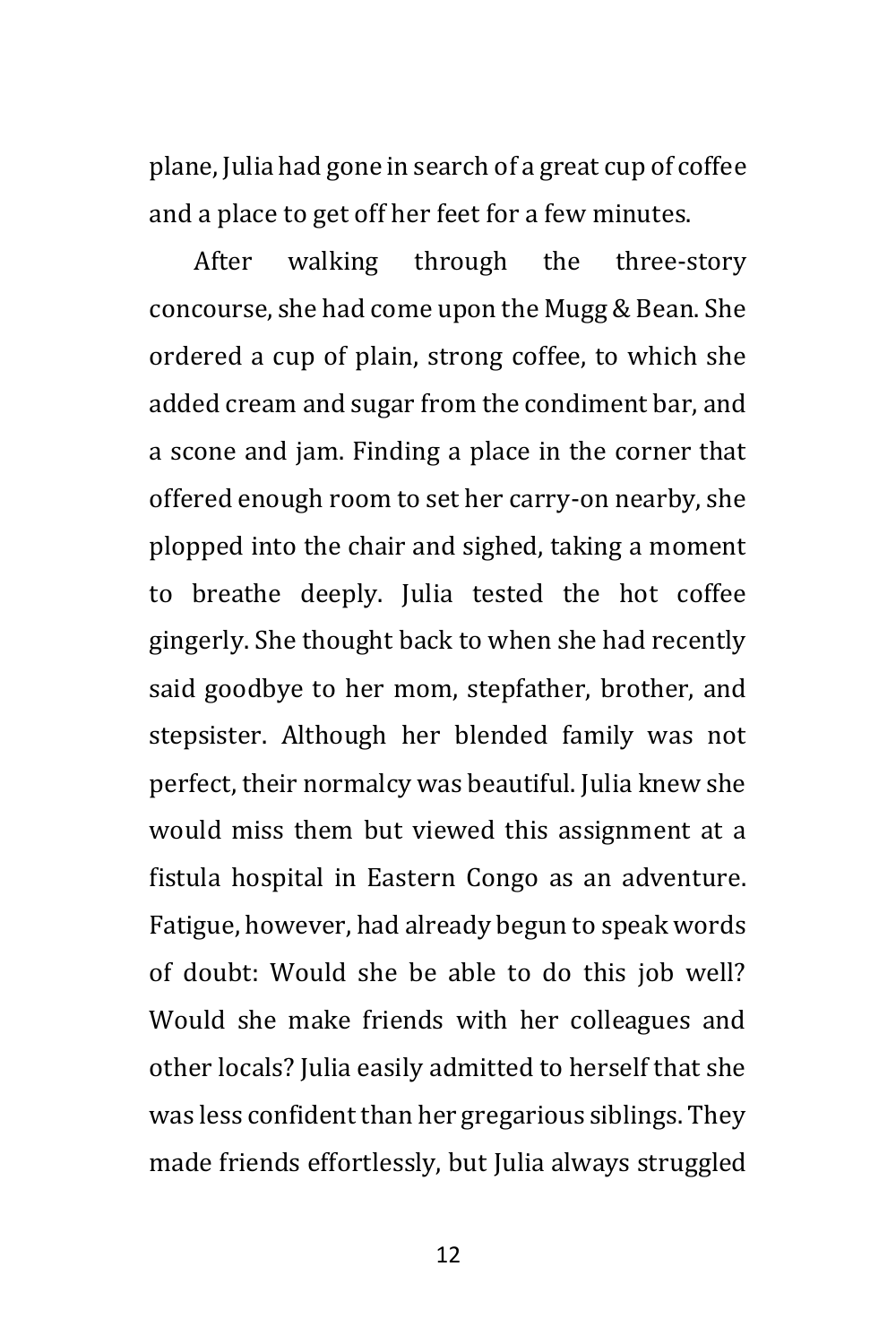to form meaningful relationships outside of her own family.

The layover of nearly five hours had crept by, but Julia had eventually boarded the plane and was on her way to Kinshasa, Congo's capital. Upon arriving, she was shocked at how completely different the N'Jili Airport was from the one she had left in South Africa. It was almost like they were not even on the same continent. First, the passengers had been deplaned on the tarmac. This offered the travelers the shocking opportunity to be greeted by Congo's heat and humidity as if hit by a climate-possessed freight train.

Once inside the terminal, after passing by the health official, chaos and confusion had met Julia head on. Several men had kept trying to offer to help carry her bags by attempting to pry them from her fingers. Fortunately, Julia had been tutored by her sister and brother-in-law on the ways of surviving the airport's chaos. Alessandra and Wesley had spent years living both in Kinshasa and Antwerp as a part of his work for a diamond company.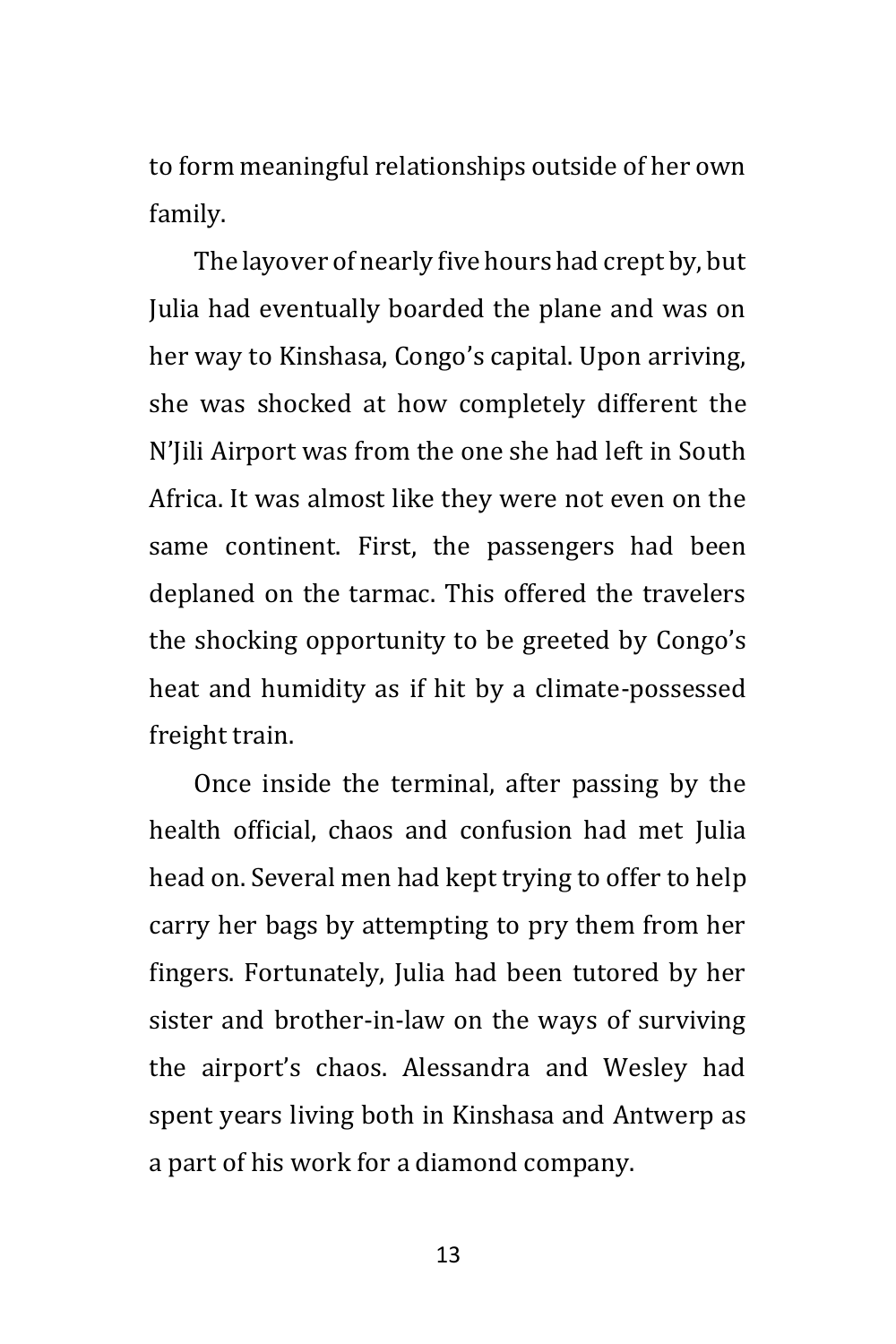"Don't let anyone help you with your bags," Wesley had warned. "Smile weakly and try to avoid making eye-contact." In addition to his advice, Wesley's connections on the ground in Congo had arranged for a man, known locally as a protocol, to meet Julia. He would help her remove her luggage from the South African Airways carousel and get her to the cargo plane headed for Goma, in Eastern Congo.

After making her way through the throng of people, Julia had come upon a man holding a sign with her name on it who introduced himself as Jean-Marie. He spoke English with a fair amount of skill, a relief to Julia, who had only obtained a smattering of Lingala from her sister.

"Come this way," Jean-Marie had encouraged. "Your trunks are already coming onto the carousel. We need to hurry to get you on your flight. It departs in an hour!" Jean-Marie and some men that he had hired grabbed Julia's plastic cases off the conveyor belt; he had already arranged to give the customs agent a "gift." Most government officials in Congo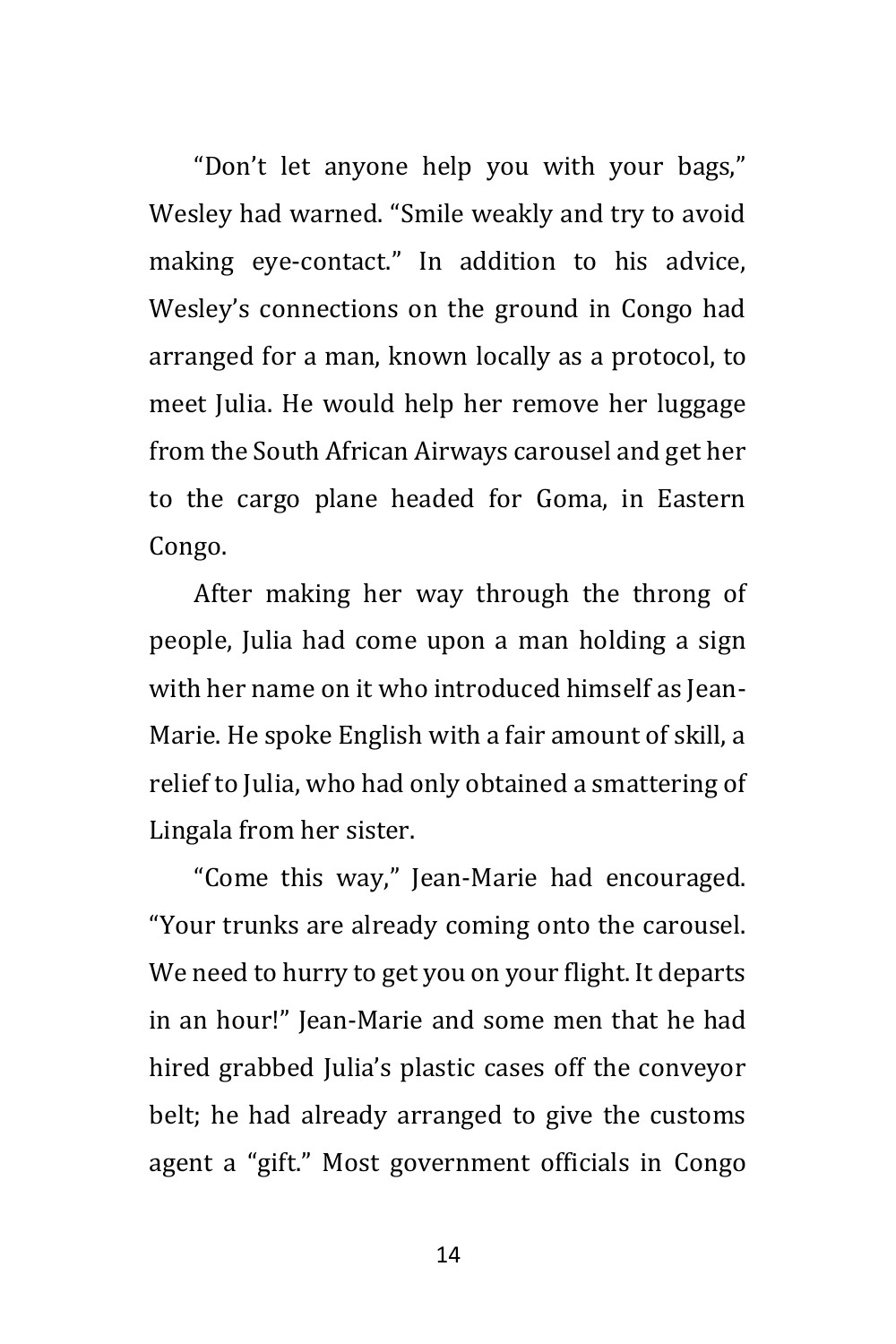were paid irregularly, at best. A pre-paid *matabisi*, or tip, ensured quality service without hassle. Faster than Julia could have believed, she had been checked into the in-country airline, had watched her trunks being loaded, and had been led by Jean-Marie back out onto the tarmac. Julia thanked him and handed him ten crisp twenties before walking up the metal stairs onto the plane.

Inside, it was nothing like she had anticipated. Somehow, she had expected rows of passenger seats. Instead, the seats lined the sides of the plane and were separated by large bays with cargo being secured under restraints and netting. A rather selfimportant Congolese stewardess, wearing sunglasses with the UV sticker still attached, helped Julia get her shoulder straps fastened correctly. As the ancient Russian-made aircraft taxied down the runway, Julia had a dull, sick feeling settle into her gut. She prayed for a safe flight and sucked her breath in nervously. Intense fear did not mingle well with exhaustion.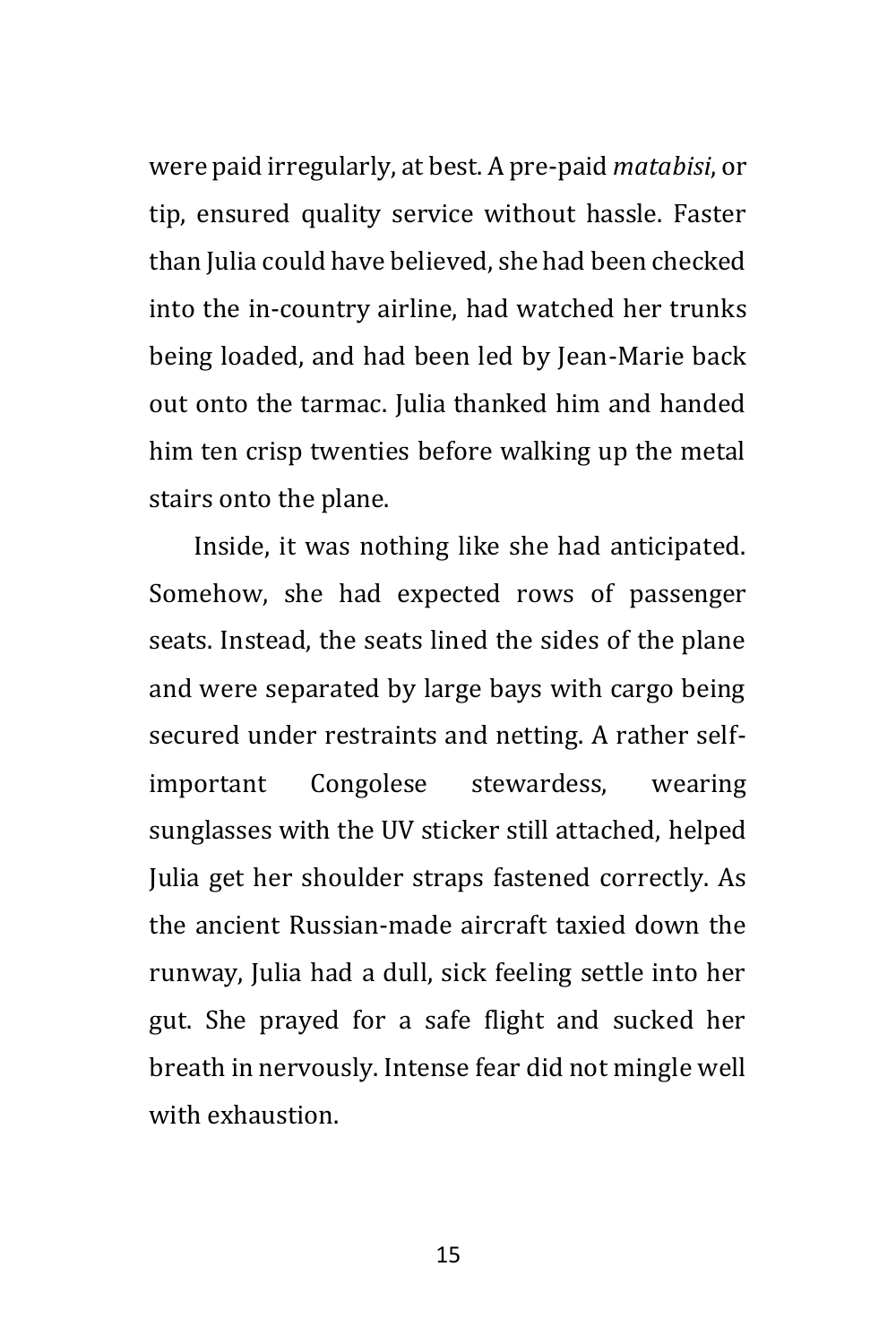After having her teeth nearly rattled out due to the rough take-off and worrying about the obvious draft moving through the aircraft, Julia was approached by the stewardess again who asked if she would like a Coke and a sandwich. Famished, Julia had accepted but was a bit concerned when the stewardess opened the Coke bottle with her teeth. The thought of sharing this woman's germs was deeply disturbing, especially as a nurse well-trained in the need for cleanliness. She slowly breathed out a prayer for microbial safety and began to sip the cool drink. Despite her doubts, the beverage was refreshing, and the sandwich filled the empty spot in her stomach. The flight across the Congo to Goma was scheduled to take six and a half hours, so Julia had decided to settle back for the long journey.

Resting her head carefully against the unpadded wall behind her, Julia had taken inventory of the other passengers. Many were of Middle Eastern descent that she assumed were Lebanese since Alessandra had told her that a large community of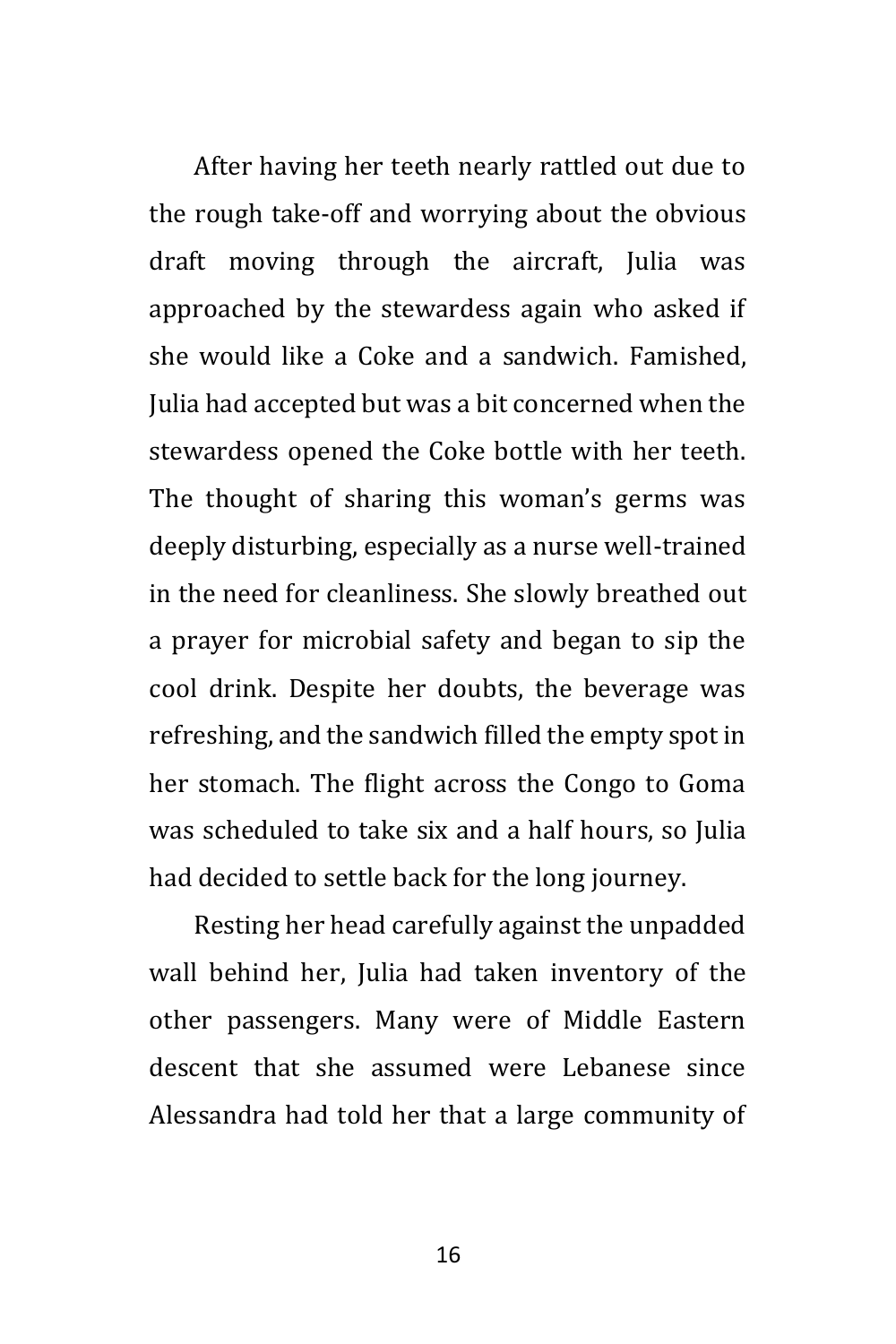Lebanese businessmen were a vital part of Congo's economy.

Others were Congolese, headed to the east to make deals with mineral companies. The Congo was, after all, rich in mineral resources like tin, tungsten, and gold. There was also a large amount of coltan which is used in cell phones and laptops to keep the devices cool. The mineral's function could not be performed by any other ore. Of course, there were industrial-grade diamonds readily available as well.

Several passengers were westerners like herself. Maybe they were tourists, hoping to catch a glimpse of mountain gorillas; maybe they were there to give a term to helping one of the many Non-Governmental Organizations, commonly called NGO's, at work in Eastern Congo. The flight seemed interminably long. She had wondered when they would ever arrive. Obviously, they did ultimately arrive since, a day later, she found herself lying in bed, reflecting on these events.

She now realized that she should have been more thankful for the long flight. The landing part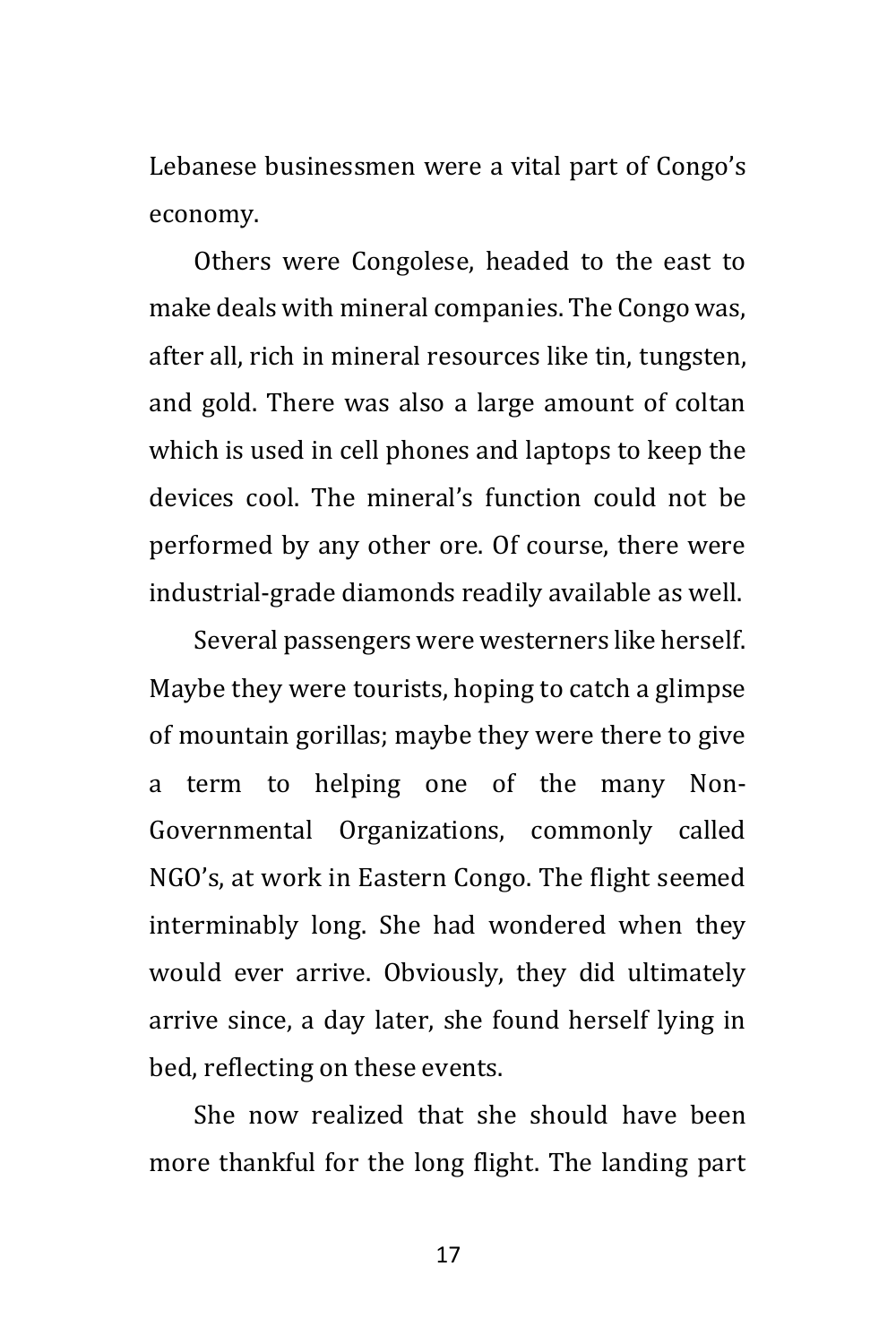had been significantly more terrifying than the flying part. Julia shuddered as she remembered her first glimpse of the runway. The cargo plane had only a few windows, but when it had banked hard to the left to get into position for its approach, Julia had seen what she suddenly feared could become the site of her demise. Always a bit afraid of touching down, the ancient and unkempt look of the Goma strip had made her heartbeat furiously.

There was only one runway. From their height, it appeared as if there were potholes and large cracks along a good portion of its length. The fields around it were overgrown, and goats were grazing near the end. The stewardess signaled to the passengers that they were on their final descent and took a seat herself, strapping up and looking a bit worried. Julia gripped her shoulder straps while the Russian pilot skillfully landed the large craft on the dilapidated field. She, and several other travelers, had breathed their relief, and soon the plane was taxiing up to the tiny terminal as the stairs were being lowered to the tarmac.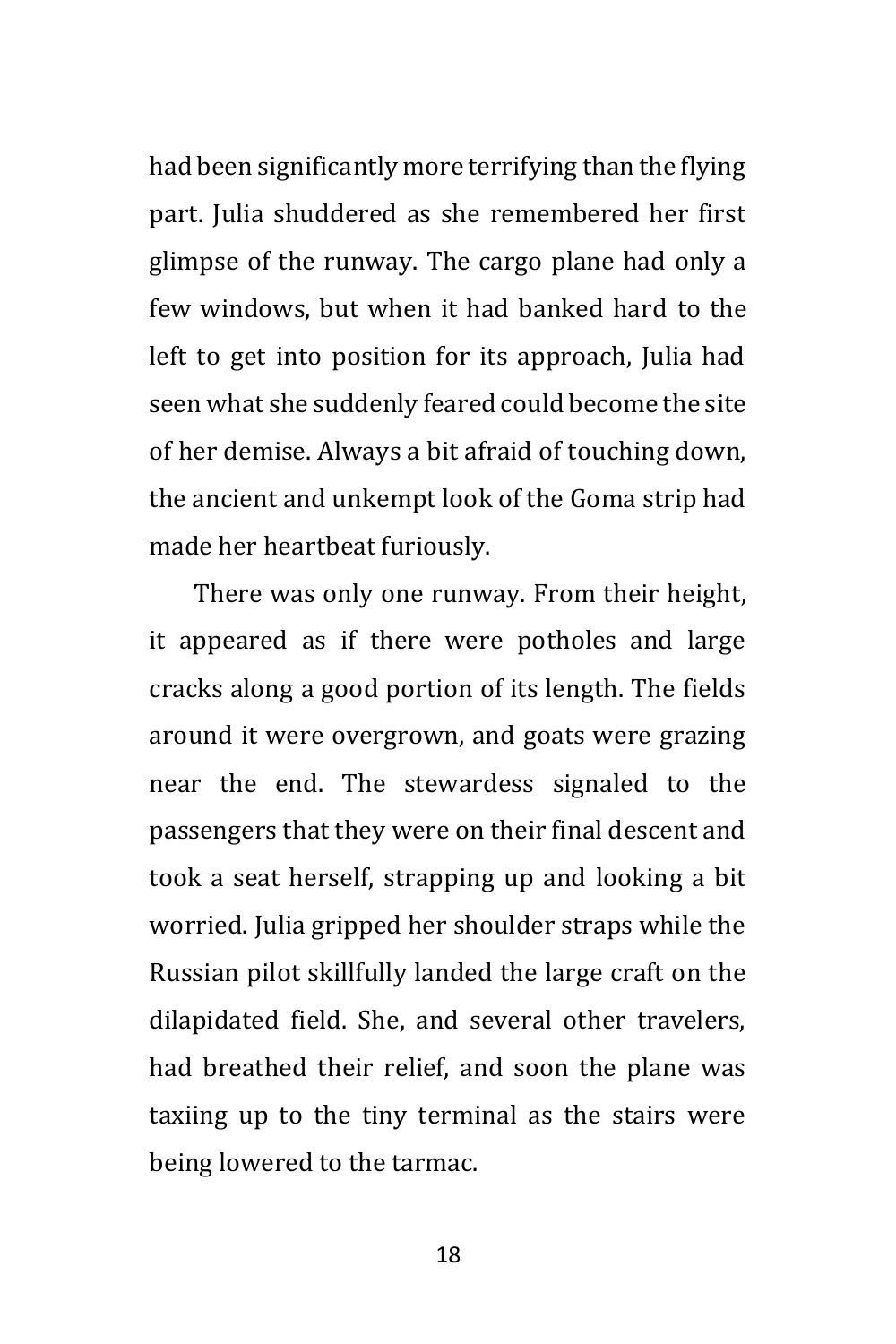Julia now smiled to herself in the semi-darkness of her room room when she remembered how fearful she had been of meeting Thomas, her contact in Goma. She wasn't exactly sure who he was or what he looked like, but she had been pleased to be greeted warmly in British-sounding English by a tall, East-African man. Thomas had introduced himself as the official chauffeur for the hospital where she had planned to give three months of her life. Julia had been relieved to have someone answer her questions along the one-hour drive to the medical compound from the airport. Thomas had done his best to satisfy her curiosity concerning the living quarters for the expatriates working there, and the arrangements for their meals.

They had arrived the previous night about a half hour after the sun went down. Although it had been rather early, no one seemed to be moving about as most Westerners knew enough to fear mosquitoes after dark. A sentinel had greeted them outside a long building and helped Thomas haul Julia's belongings into a small room with a sink but no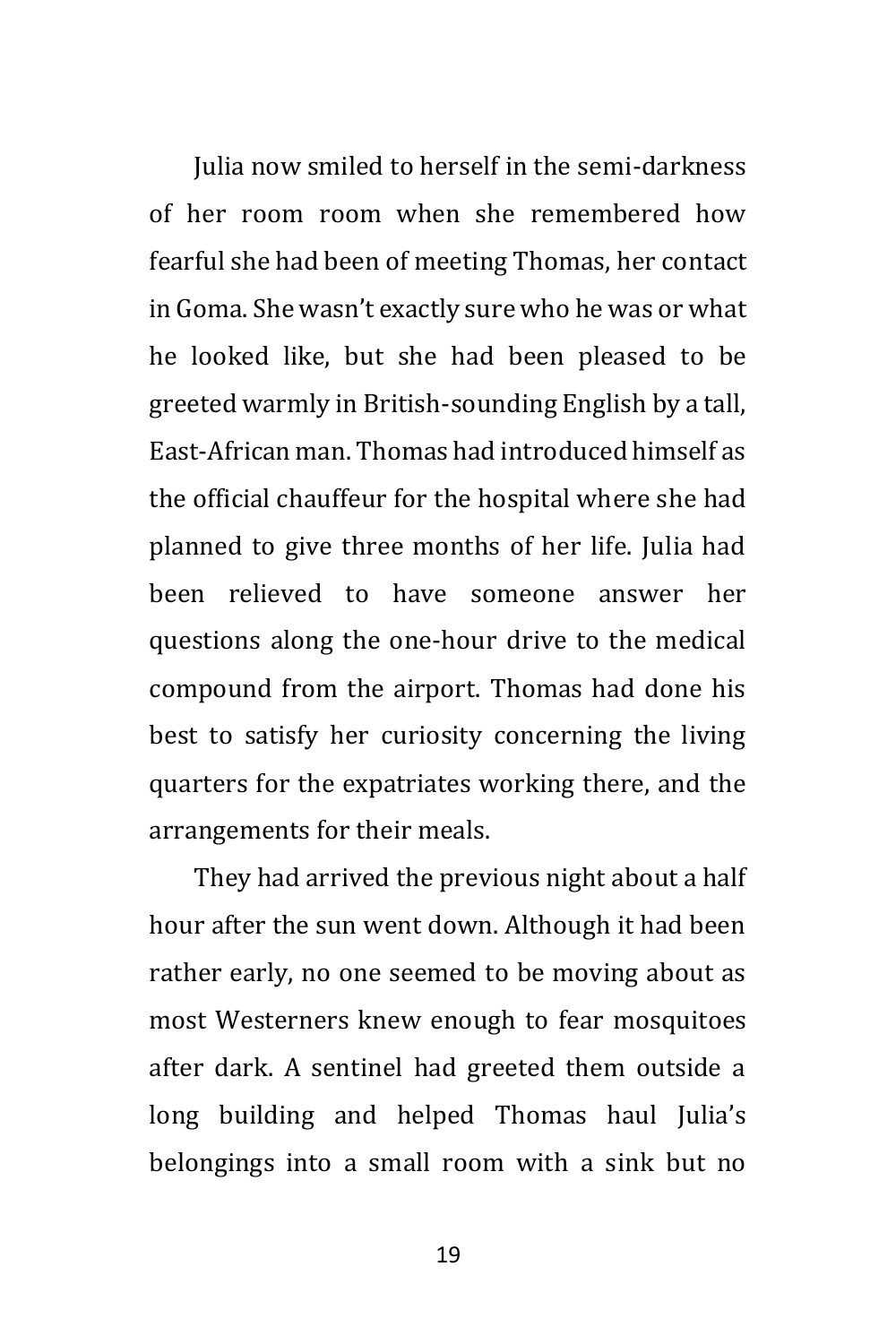toilet. Thomas pointed her in the direction of the shower and outhouse building, then left her to prepare for bed. The kitchen had already closed for the night, making Julia thankful for the snacks she'd carried with her.

She remembered glancing around the room as she unpacked the items needed to prepare for heading to bed. It was plain; the walls were cinder block and freshly painted a pale yellow. The compound was connected to the hospital area by a gate and was a relatively new complex. Large grants from several foundations had built the hospital ten years ago, but the living quarters for Westerners were only put up the previous year. Julia was glad to see that a mosquito net had been hung over the bed. Her sister had often expressed the great relief of being protected from all the creepy crawlies that roamed at night. A cockroach wasn't dangerous but was still unwelcome in a bed. The mosquito net provided peace of mind, which was needed to get a good night's sleep.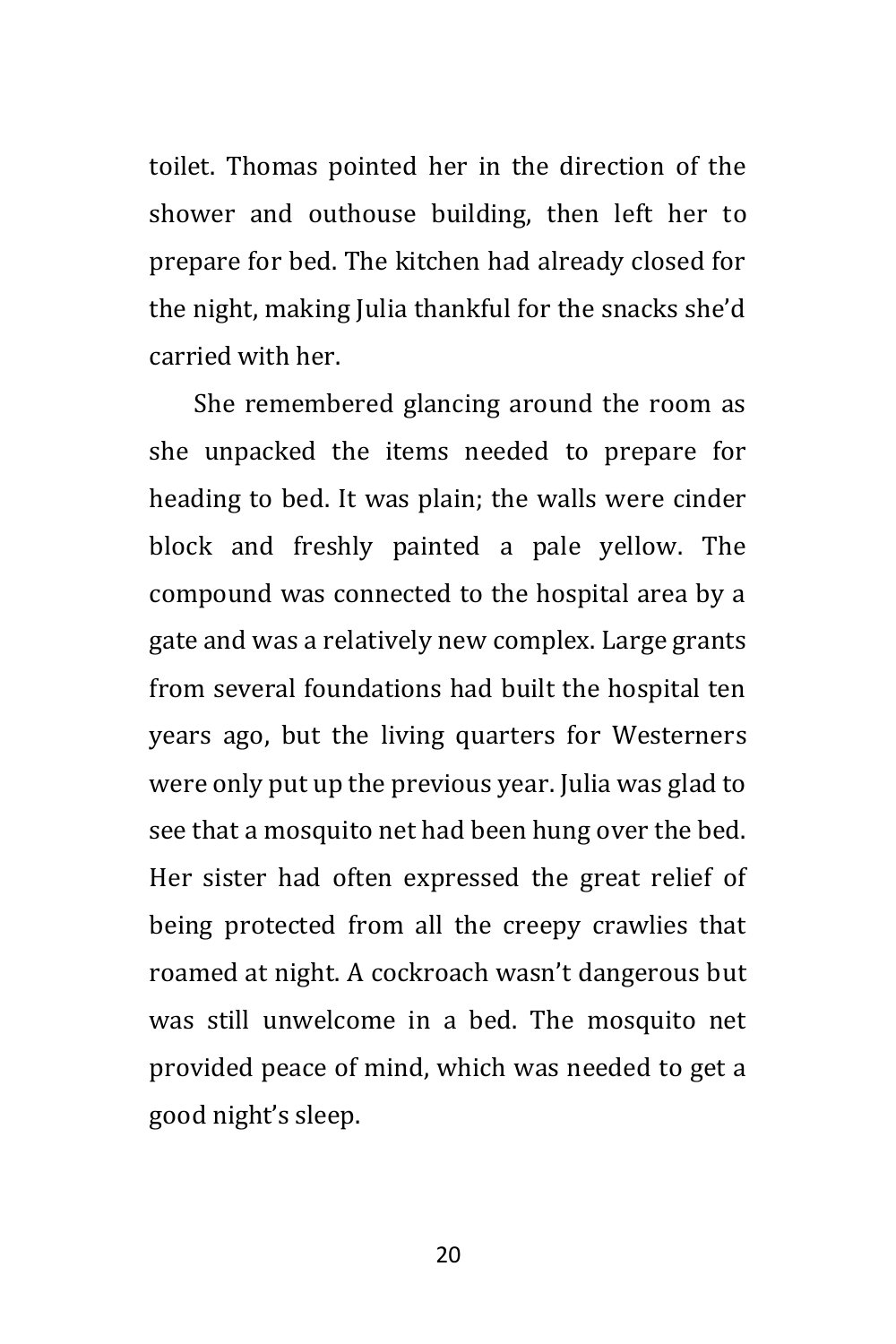Julia had nibbled on a peanut butter granola bar, climbed into some lightweight pajamas, and inspected the sheets for spiders. She had placed a flashlight, phone, water bottle, journal, and pen inside the netting and had properly tucked it in. She was thankful to have used the bathroom before leaving the airport and crawled into the netting after adjusting the fan to be aimed directly at the bed. Julia had exhaled a long, slow breath, as she rested her head on the pillow, appreciating the fresh sheets.

That was the last thing she had remembered before the rooster decided to wake her early.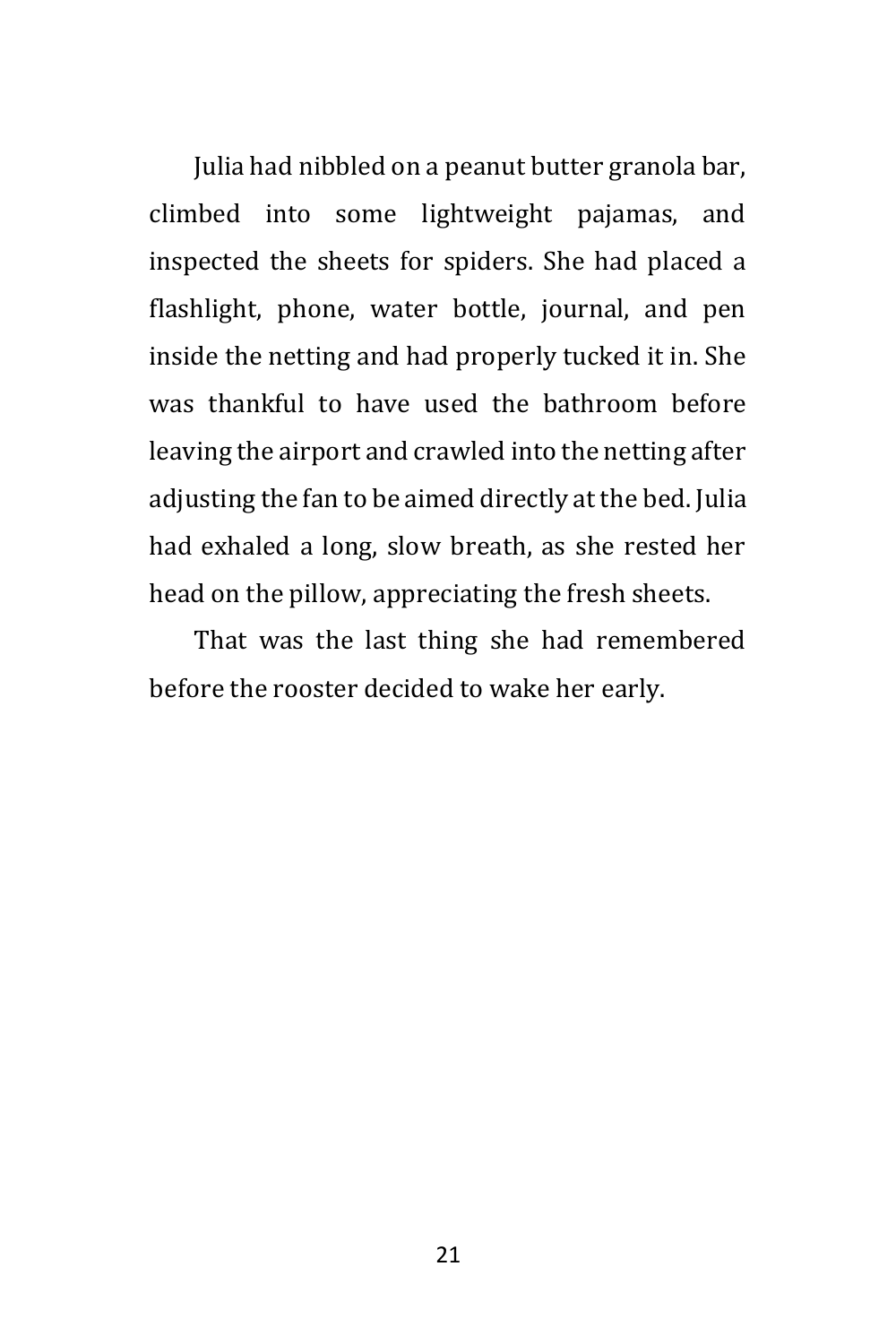### **Chapter Four**

Since breakfast was not available until 8:00, Julia knew she was going to be starving if she couldn't go back to sleep. Unfortunately, there was another pressing problem: she really needed to use a bathroom. The sentinel had pointed to a small building last night, saying that it was both a shower area and outhouse. Julia considered the distance from her comfortable position in the bed and how badly she had to go. She decided that if she was going to make the trip across the courtyard and down to the corner of the walled property, she might as well take her shower things too.

She hopped out of bed after inspecting the floor around her flip-flops for spiders. She placed the items she would need for a quick shower in a tote, grabbed her flashlight, and gingerly opened her room door to assess how things looked outside. Far to the east, Julia realized that the sky was beginning to show a lighter gray. No one appeared to be in the area between where she stood and the small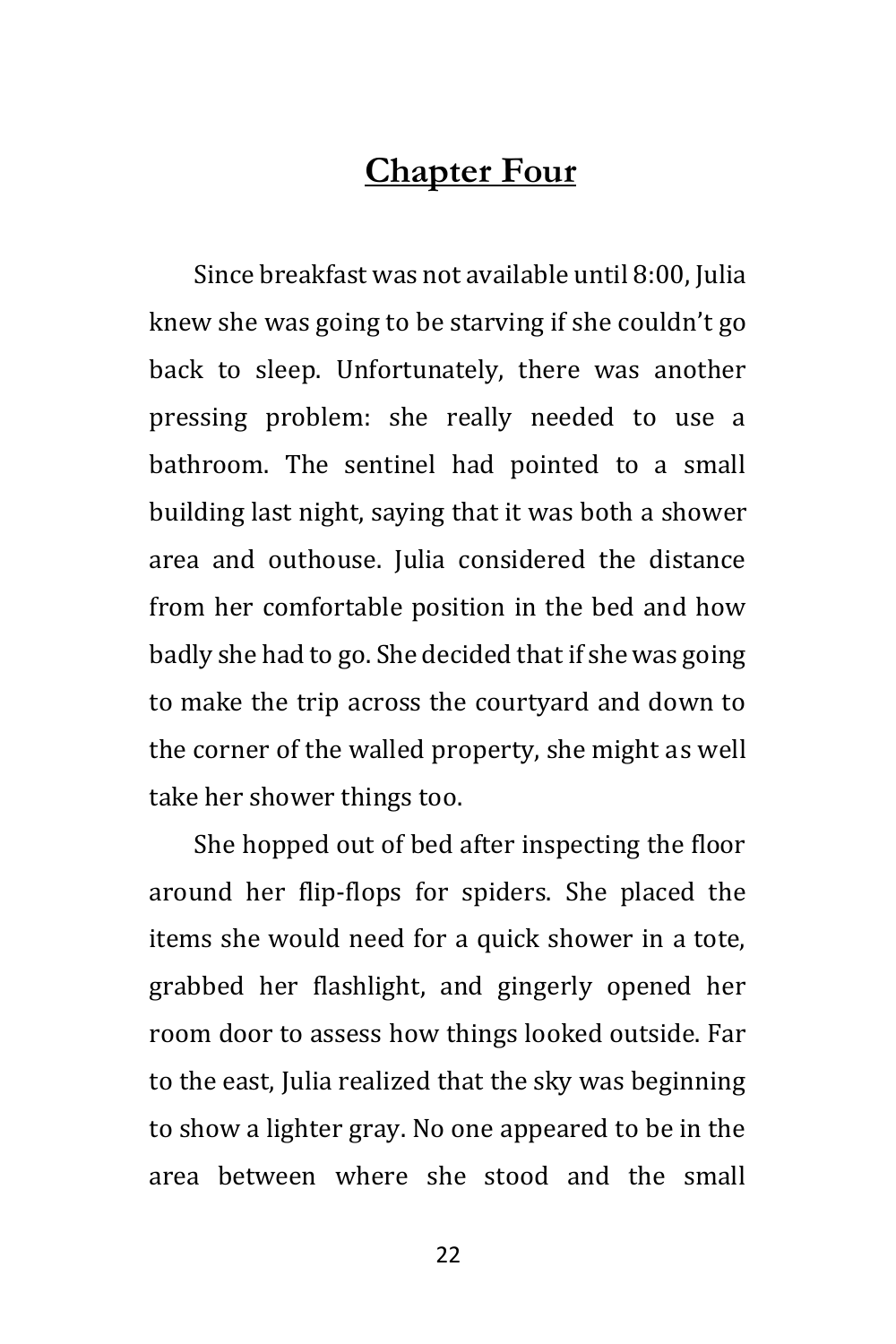building where she was heading. The presence of humidity made the air feel rather cool and encouraged her to close her door and take a few steps on her journey toward the outhouse.

Crossing the space with relative ease, Julia reached the building and realized that she was suddenly glad to have learned a few words in French. The two doors on the left were labeled "douche," which meant shower, and the ones on the right had the letters "W.C." on them, which she was able to discern stood for water closet. Julia opened the stalls and studied the interior thoroughly with her flashlight. Although the compound was rather new, this bathroom was typical in Congo. An elaborate ceramic toilet floor welcomed her. It featured a place on either side for her feet, and a downward sloping floor that led to a hole toward the back. Several buckets of water and large plastic mugs, positioned inside for rinsing down the bodily fluids, lined the wall. Two qualities of toilet paper sat on a shelf: one was light pink and had the consistency of crepe paper. The other was the typical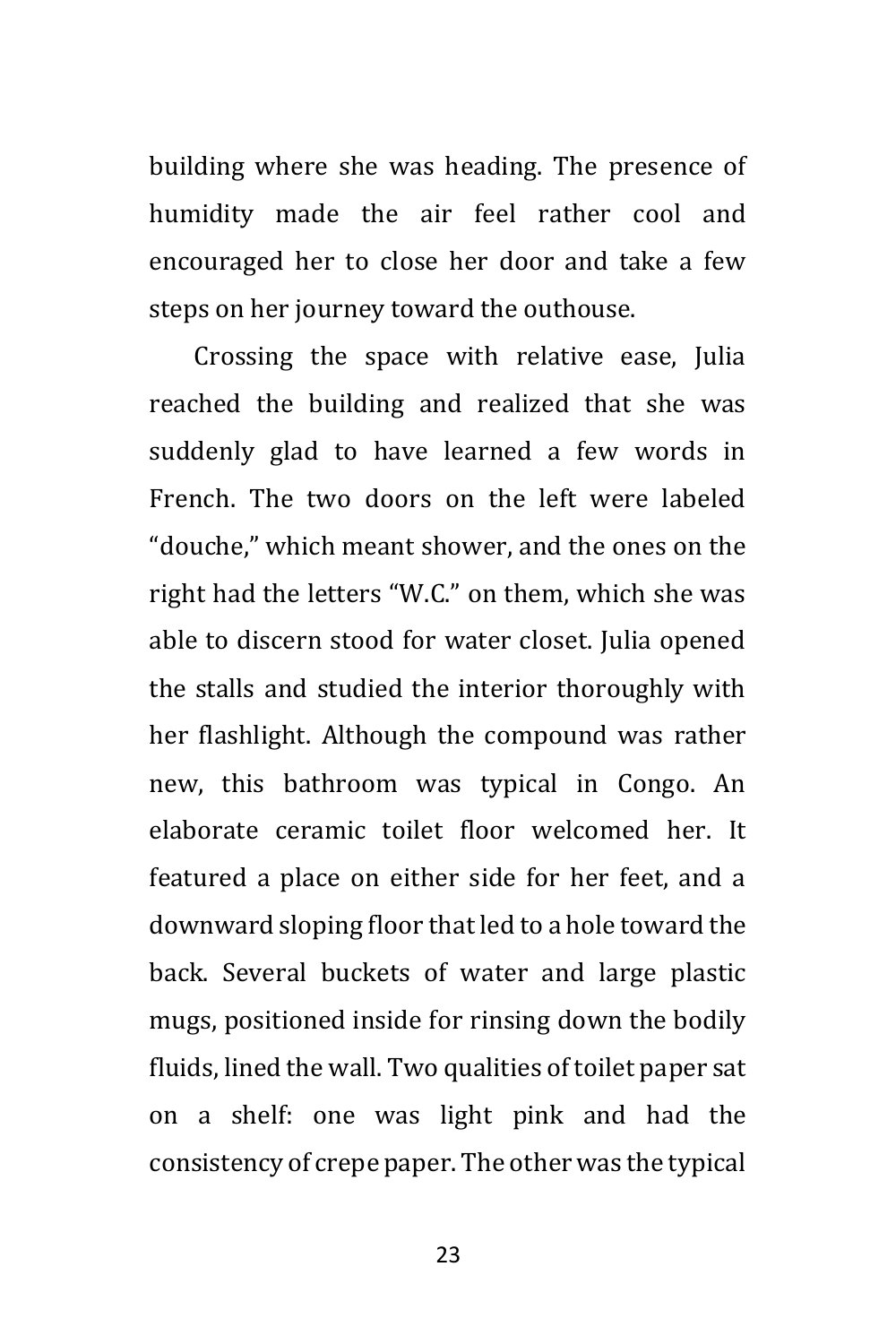white stuff that proved to be much more popular with the expatriates. Julia placed her shower bag on the ground outside the door and acquainted herself with these new bathroom skills.

Once finished, she proceeded with her shower; pleased to find running water flowing from a normal-looking faucet, but sad to realize it was not hot. Maybe during the heat of the day, a cold shower would have been refreshing, but at this hour, it felt almost like a form of initiation, like torture for the new expats. The cold cleansing, however, actually did more to revive Julia than even she could have imagined. Having completed the shower, she went back to her room to properly turn it into something comforting for the three-month term that she had agreed to. Julia plugged her ear buds into her iPod to listen to some music while she arranged everything to look a little more like her room at home. In many ways she was a minimalist; at least compared to Alessandra who had wanted each aspect of her lodgings to be just like they were in the U.S. Julia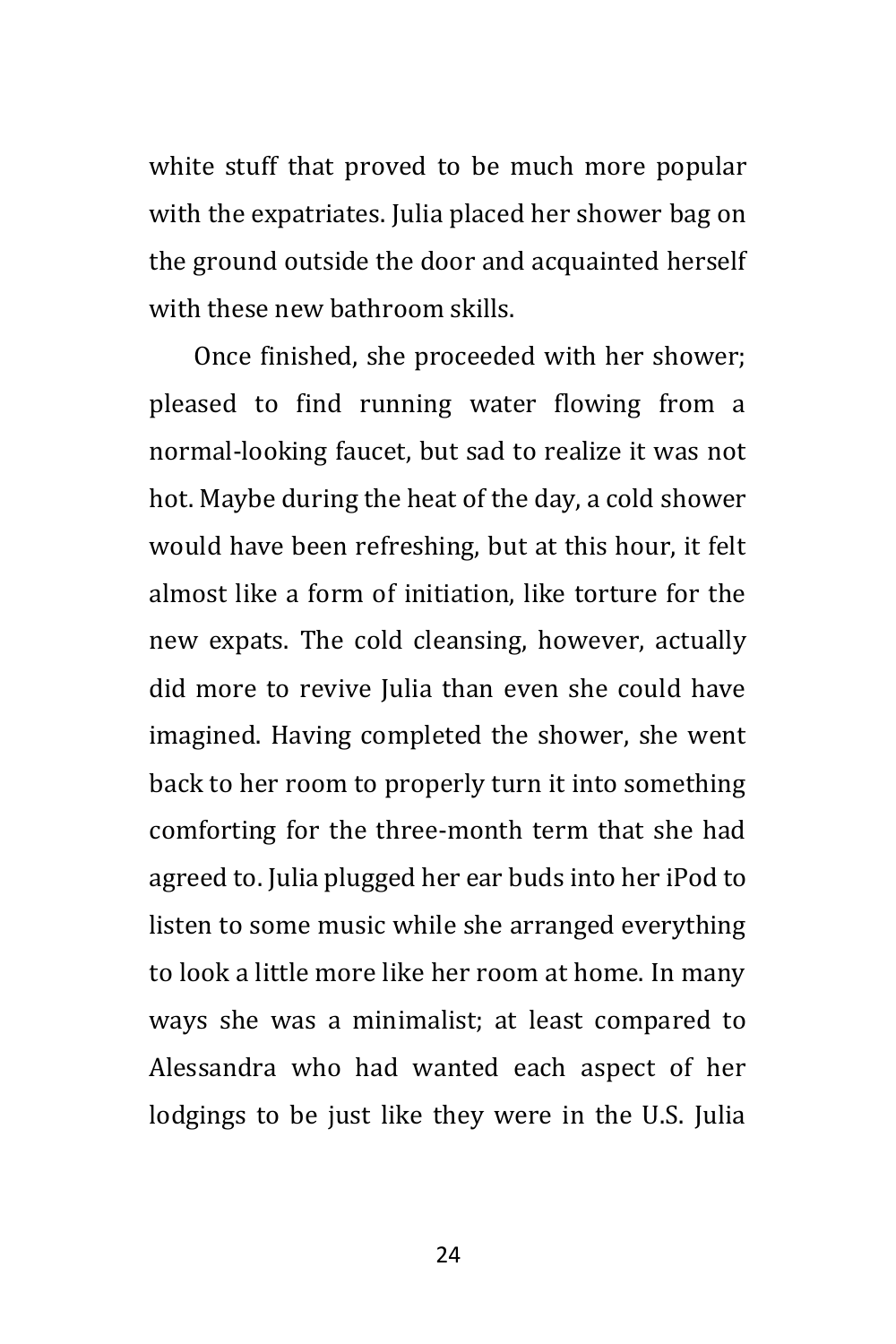loved her surroundings to be simple, easing her mind with their order.

Her stepsister had met her husband, Wesley, on a mission's trip to the Congo years ago. They, and eventually their children, had spent many years in the Congo's capital, Kinshasa, as Wesley became the point man for the diamond company he worked for. Julia had never visited their home but had seen pictures of how Alessandra had decorated it. She had wanted her children to not feel any resentment about living in a foreign country.

Julia was very different.

She wanted her room to be a haven, without completely sacrificing the local color. Placing a beautiful African woman's cloth on the small table near the bed, and a comfy pillow of the same material on the wicker chair in the corner, Julia pulled out the 110 adaptor from a trunk and plugged in a small reading lamp that she had managed to bring from her apartment back home without it breaking. She placed two pictures on the table: one of their whole family: Dad and Mom, Alessandra and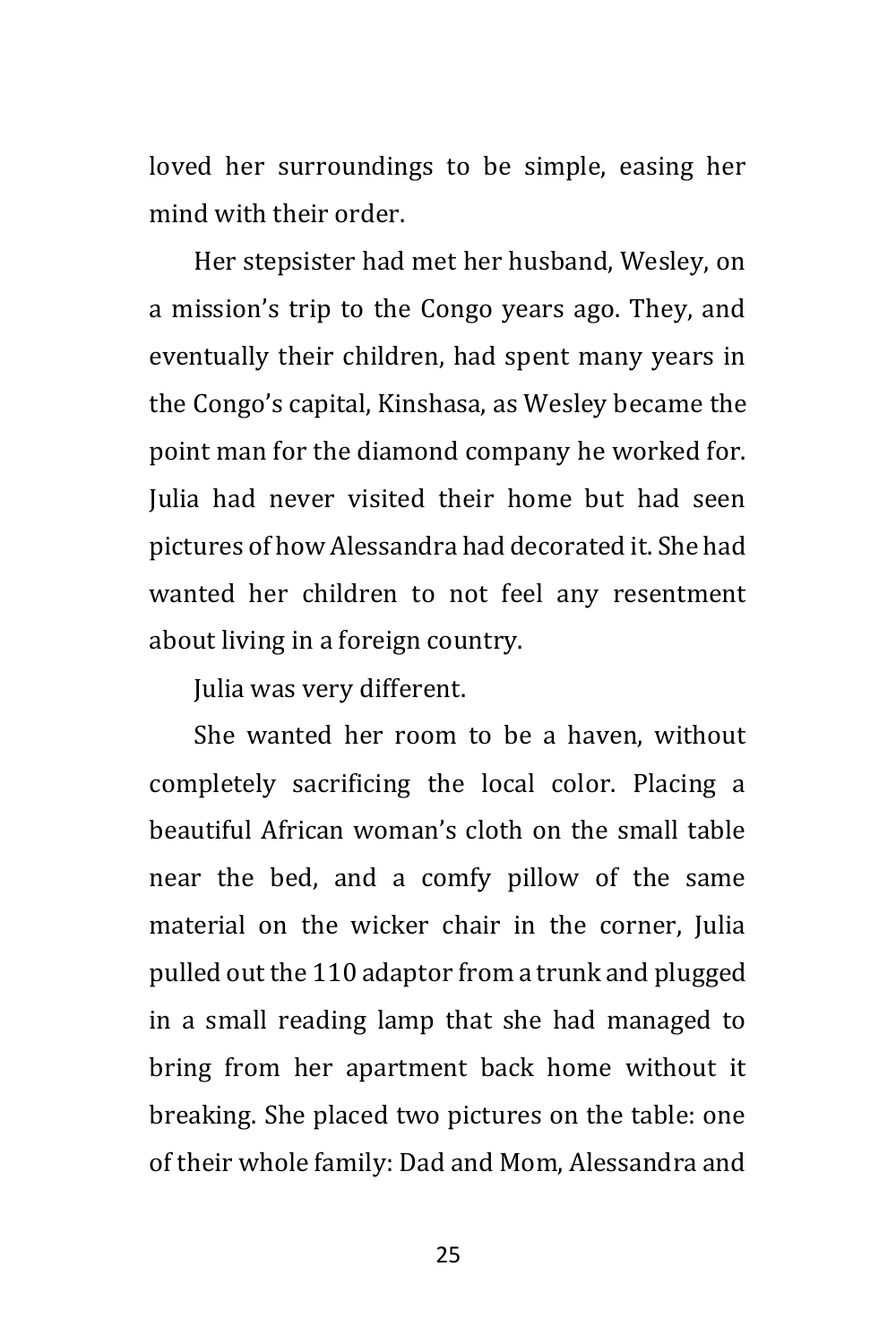her family, and Daniel and his new wife, and herself; and another of just her niece and nephew, Casey and Josh. She hung her bath and hand towels neatly on the rack provided, and then finished by organizing the two trunks she had brought. One was filled with her carefully guarded stash of American snacks and toiletries, and the other contained a few pieces of clothing. She was happy to learn from Thomas the evening before that Congolese women could be hired to hand wash and line dry clothes for a minimal fee.

Once completed, she sat back in the wicker chair, propped her feet up on the footstool, got her Bible, journal, and three pens, and began to dedicate her mind, spirit, and body to this task that she had signed up for three months as an OR nurse in a fistula hospital in Eastern Congo, just on the outskirts of Goma. The hospital had been been built by donations to a foundation dedicated to healing the ravages that war had left on the physically damaged and emotionally scarred women of the east who had been brutally violated by rebel groups and even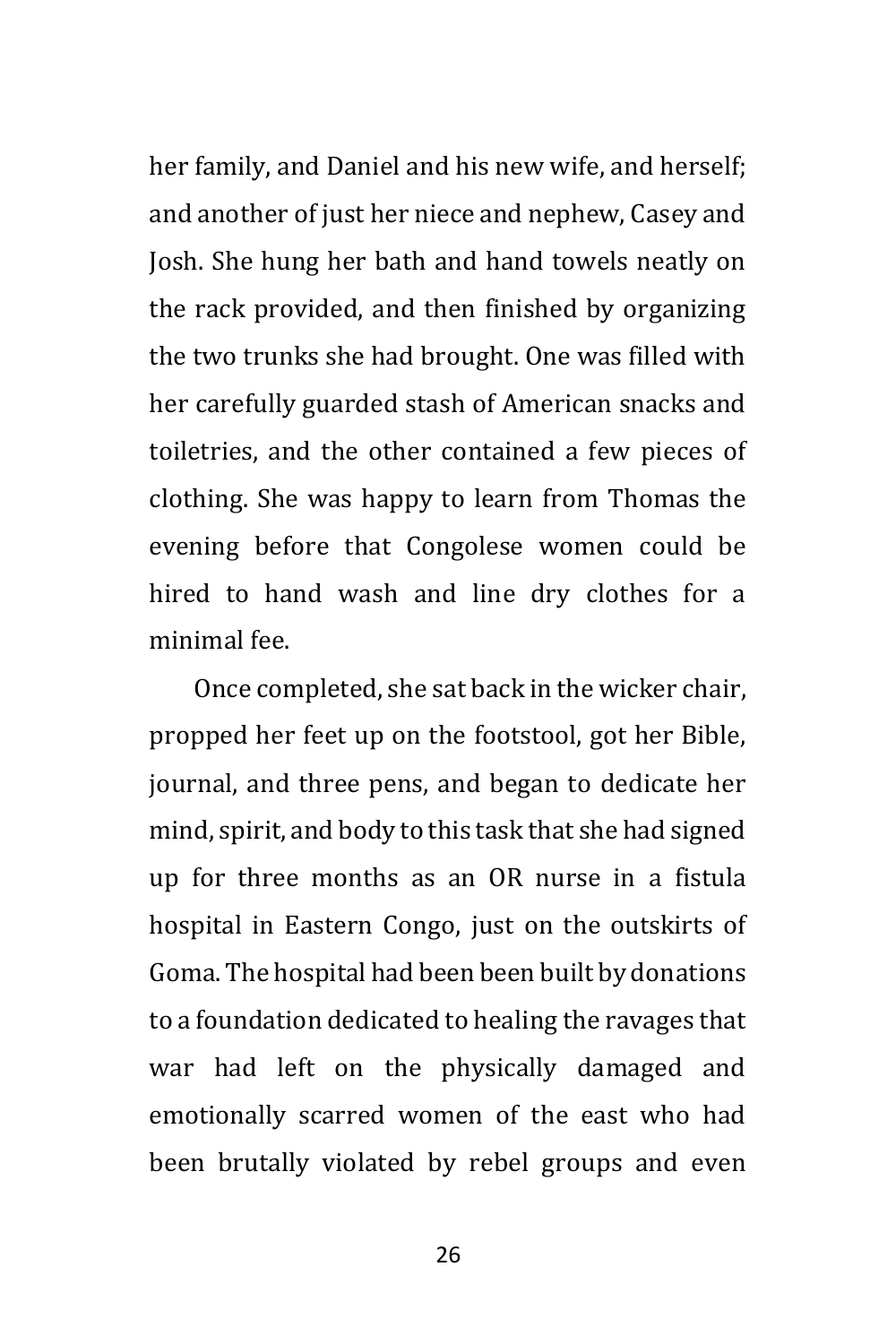government soldiers. Their spirits had been crushed by the horror and humiliation of being publicly raped during village raids by soldiers who were looking to pillage as a way of feeding their units.

Julia shuddered to be so close to the front lines of the war on women. Her innate fears bubbled to the surface, and she hoped that doing this assignment would force her to be less timid. She had been assured that the U.N. soldiers assigned to protect this project were capable to provide the necessary security to keep the volunteers from harm. Surely, Julia reasoned, she would be safe during her three-month tenure.

Julia went looking for a specific verse in the psalms. She loved that book and often prayed the writer's prayers. Warrior-King David had regularly relied on God to be a refuge during battle; Julia sought the comfort that David had found.

"There it is," she said out loud. *The LORD is my strength and my shield; my heart trusted in Him, and I am helped: therefore, my heart greatly rejoices; and with my song I will praise Him.* That was Psalm 28:7.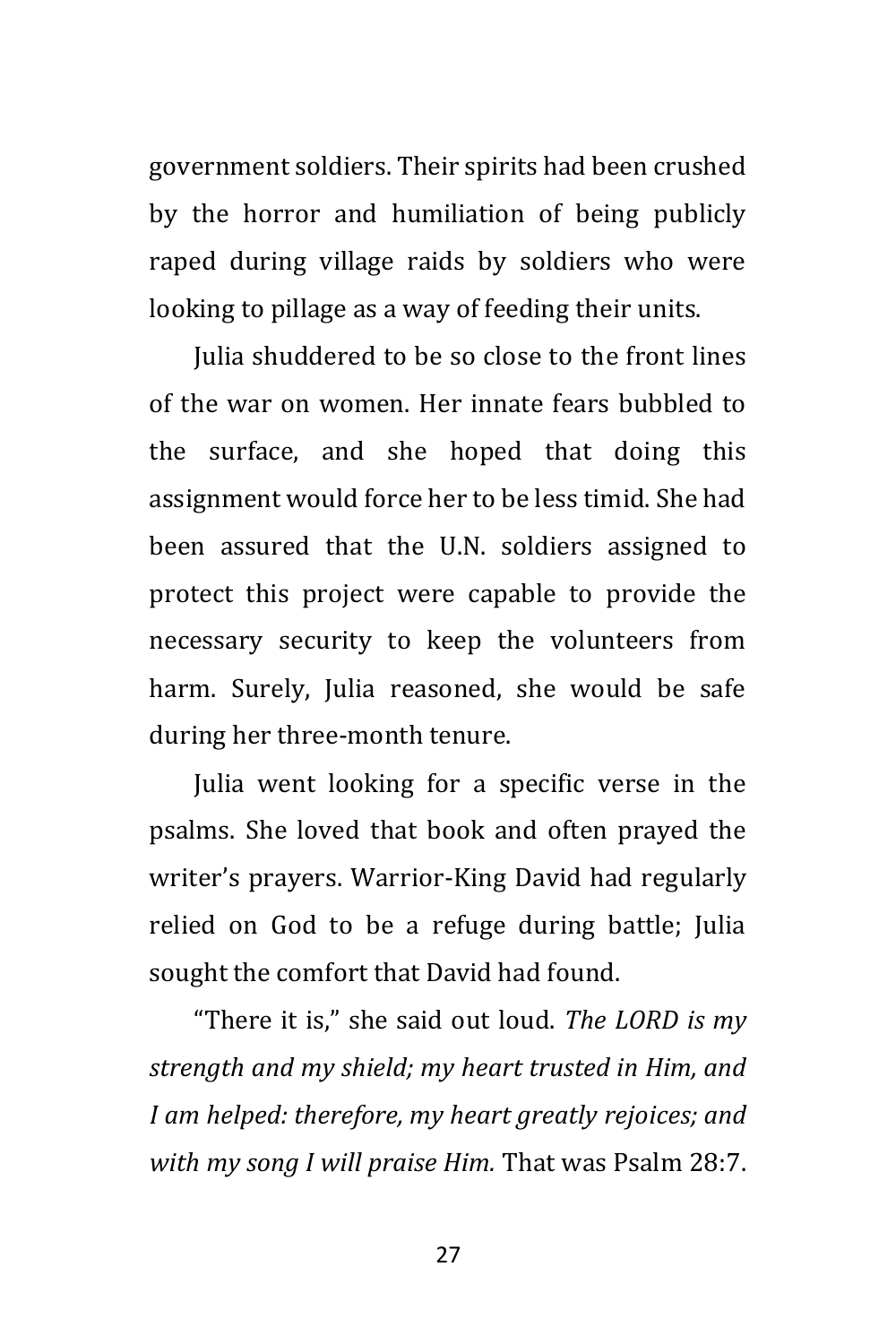She spent many minutes reflecting on ways that God was her internal strength and external shield. Julia memorized the reference to come back and study it further but was comforted by God being both David's strength and the shield that protected him. She was sure that she would make these psalms a part of her daily routine.

Julia was reminded of how long it had been since she had eaten a full meal by the frequent protests of her stomach. She suddenly remembered that the cafeteria opened at 7:00 a.m. with coffee and bread available, and scrambled to locate her watch to check the time: 6:30 a.m. She decided she couldn't quite wait half an hour to eat and dug out a handful of peanuts from her trunk.

Alessandra had clued her in on how to easily obtain local snacks, peanuts being one. They could be purchased already shelled and roasted, plus could be ground into peanut butter. Alessandra had also raved about how delicious the fresh bread was; baked all day and spread with Irish butter and jams from Europe. Julia's mouth watered as she looked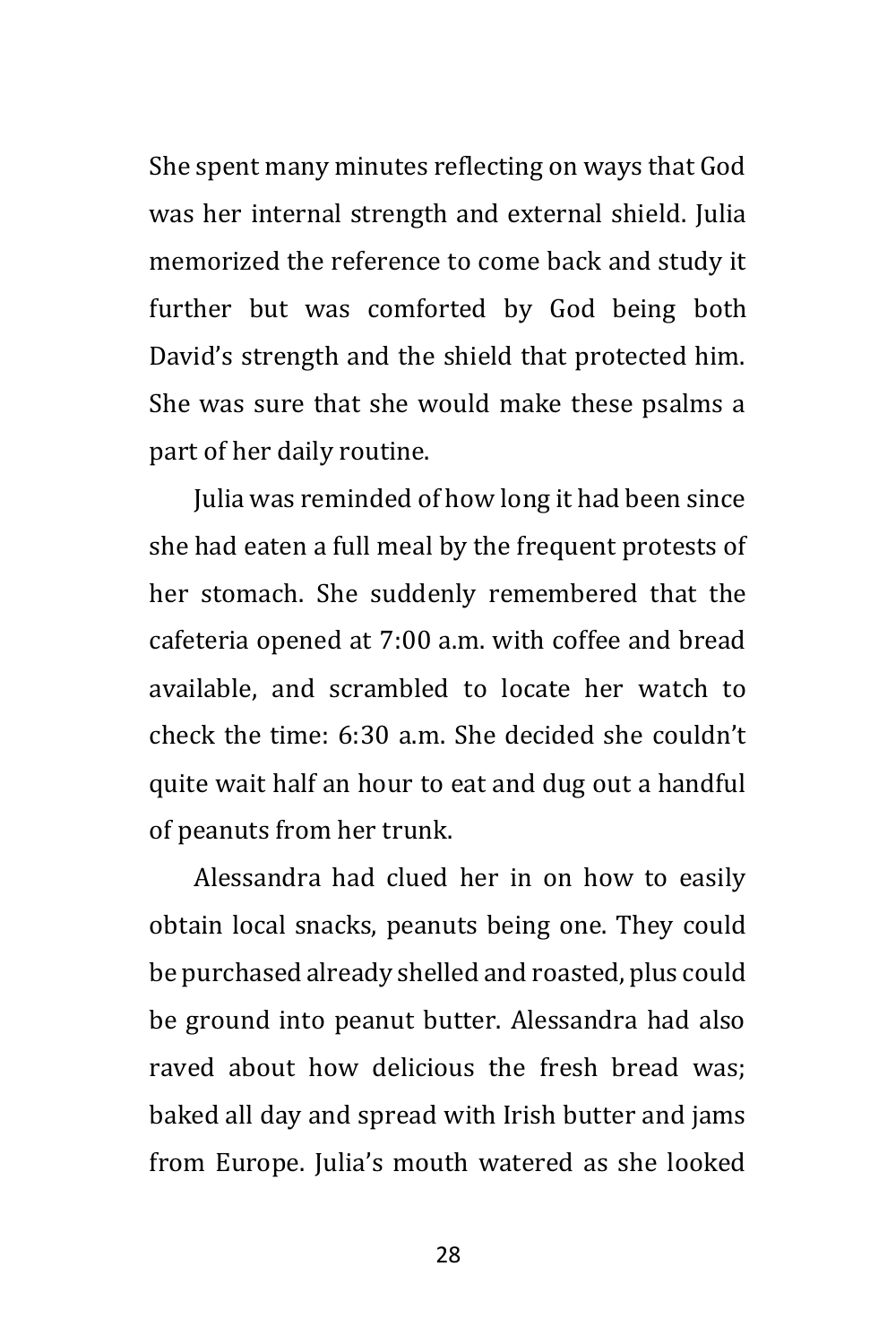forward to the first encounter with that, but her mind began to nag her concerning meeting her colleagues. How difficult would it be to work with them and rub elbows each mealtime?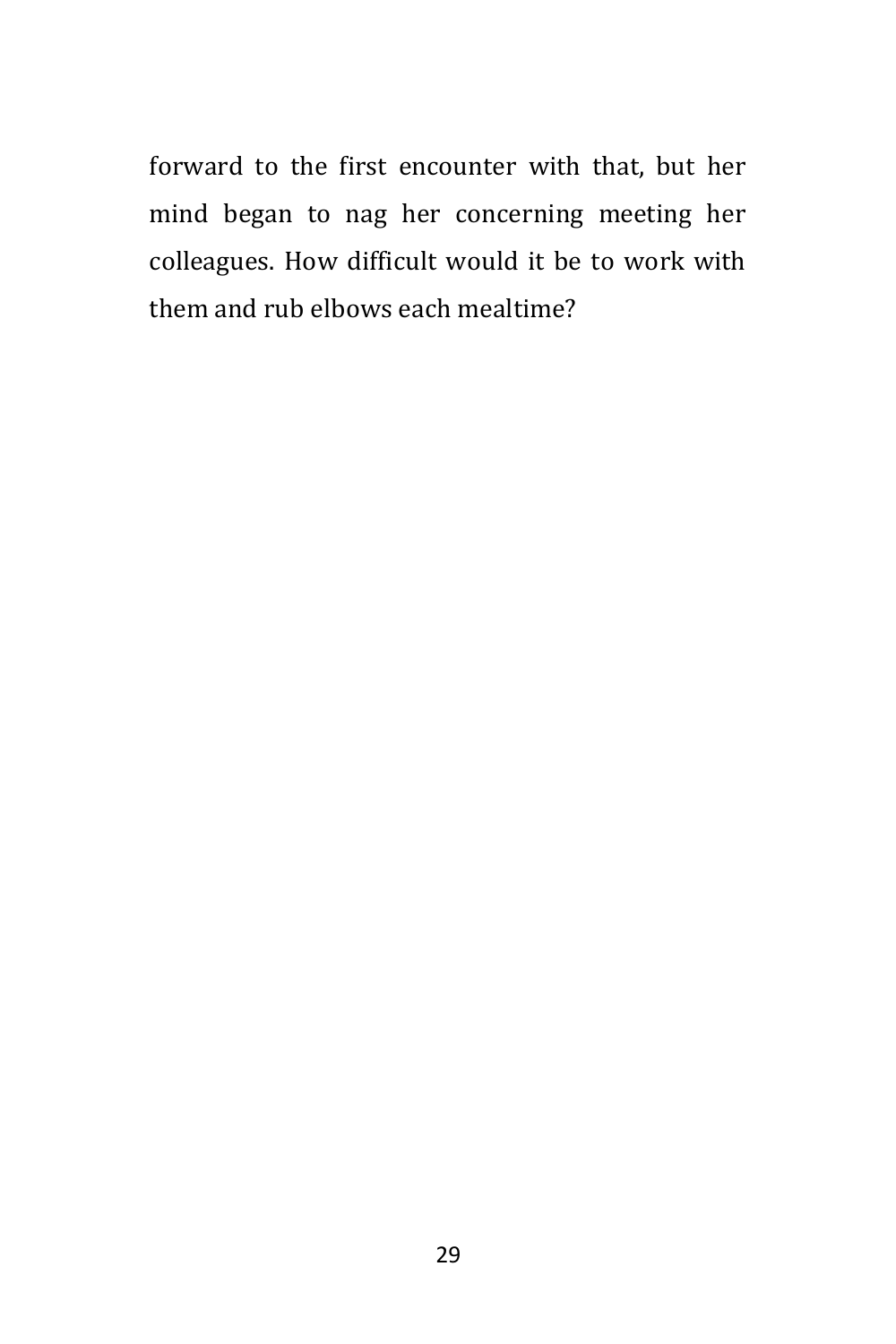### **Chapter Five**

Julia stepped outside to take in the morning activities in this small community. The sun was just peeking over the horizon. Roosters everywhere were crowing. Julia was first aware of the smell of smoke, cooking fires from around the neighborhood. A gentle morning breeze was diffusing a variety of aromas throughout the area but there seemed to be two that stood out: one distinctly burning wood, but the other more pungent that she could not identify. Julia stopped a moment to face the sun, close her eyes, and appreciate the gentle stir of wind as it caressed her cheek. Strangely, she connected more intimately to it than any other element of nature.

Just then, she noticed a young boy standing close beside her.

"Bonjour," Julia greeted. "Do you know English?"

"Yes," the boy replied. "I am learning this language in class. What are you called?" he asked formally.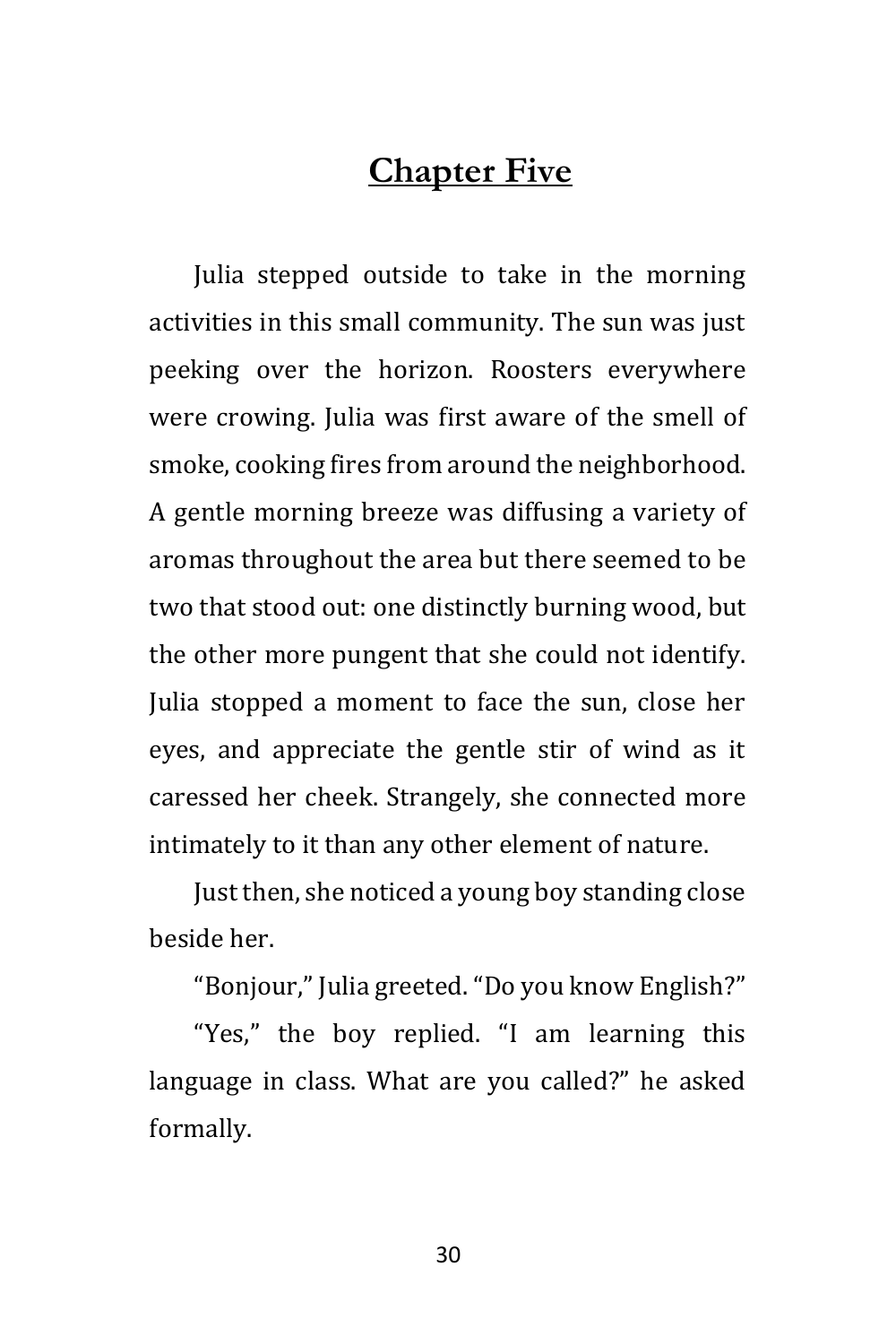"My name is Julia," she responded. "I came last night to work at the hospital. What is your name?"

"I am called Gabby," he answered. "Short for Gabriel. My village name is Makasi. My mother works here in the cuisine. She makes mikati. Do you know mikati?"

"No, but I'm guessing it's a food," Julia answered with a grin.

"Come. I show you," Gabby offered, grabbing her by the hand.

He led Julia to the dining hall, which was a separate building, partly enclosed with one side open to the courtyard like a gazebo. Julia noticed ceiling fans already stirring the humid air as Gabby continued pulling her toward the back of the building. Just outside the open kitchen door stood a tired-looking, thirty-year old woman frying something over a coal fire. Immediately, Julia realized that was where the peculiar smoke smell was coming from.

"This is my mother," Gabby introduced. "Mother, this is Julia. She come to work here."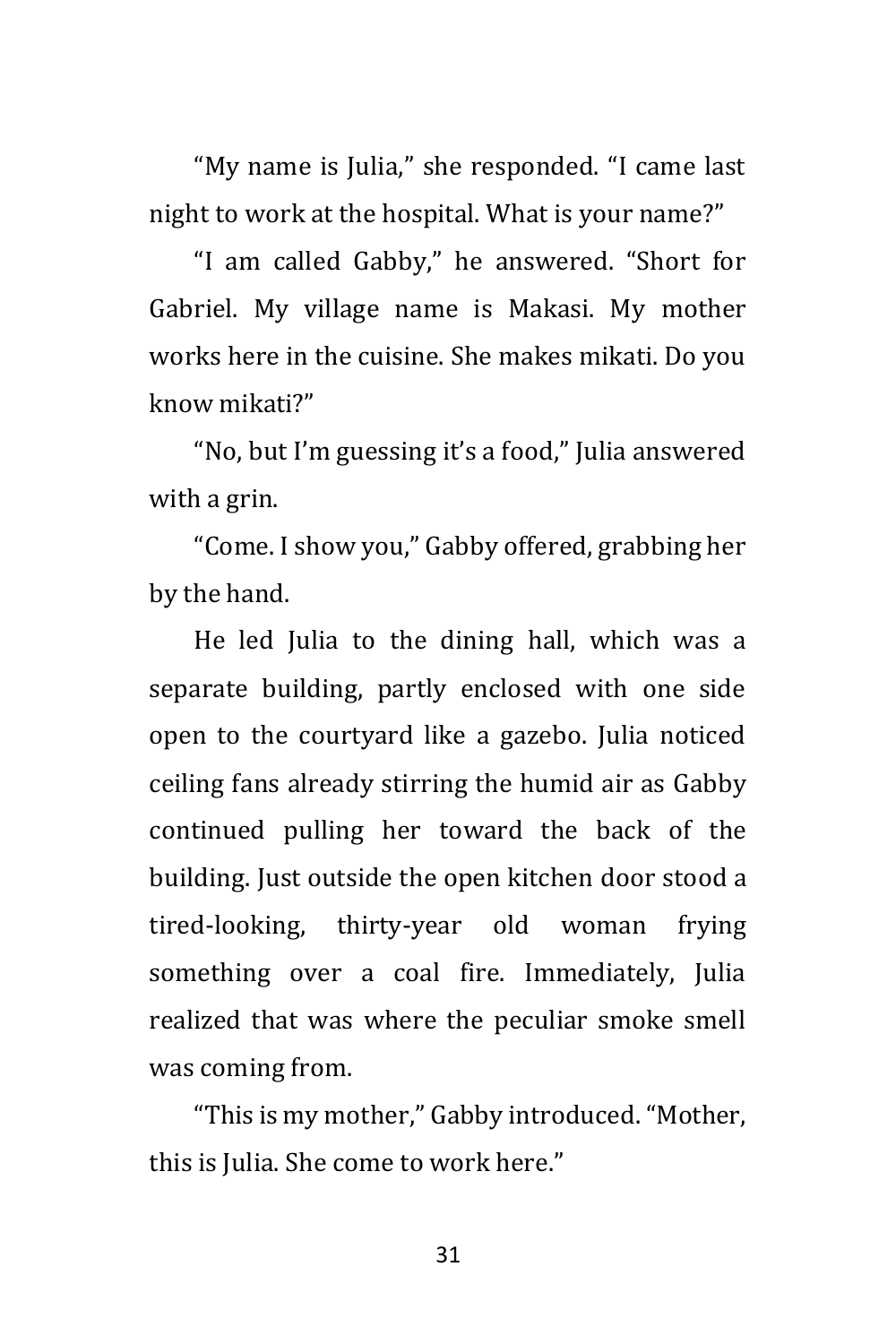"Bonjour," the woman greeted, extending a hand and offering a warm shake. "I am called Bolingo; it is Love."

Julia inspected the pile of already cooked mikati and understood that the woman's job was to make fresh donuts. Eagerly, she reached a hand out, and Bolingo gave her one from the top of the large platter, waiting for the young girl's response.

"This is delicious," Julia declared, but soon realized that neither mother nor son knew the word, 'delicious,' so she simply stated, "This is very good."

"Thank you," Bolingo smiled shyly. "My own recipe."

Tasting those amazing pastries rolled in coarse African sugar, completely unrefined with a molasses flavor, started Julia's day with eagerness. After spending several minutes with Bolingo and Gabby, she headed into the dining area and helped herself to a cup of freshly ground Congo coffee, very strong but perfectly roasted. Julia discovered the joy of using full cream powdered milk, spooned directly into the coffee with some sugar. The milk added a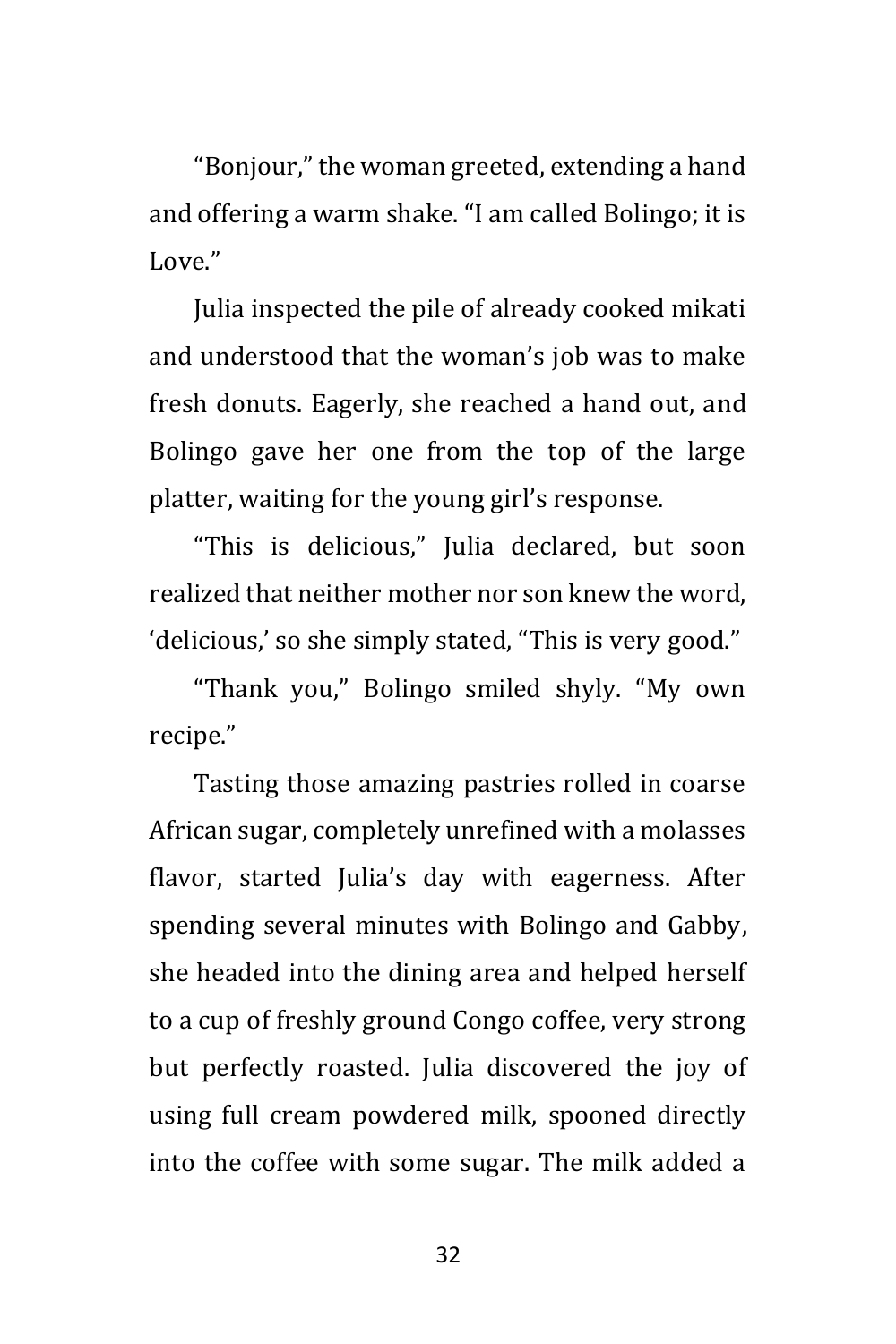richness that was different than using fresh cream or half and half.

She took her coffee to a table near the back wall and turned to face the door. She wanted to be able to see it while observing the other hospital volunteers and their eating routines. She smiled to herself remembering that Doc Holliday had always sat with his back to the wall as well. Western history and novels were a big part of the Smith family culture.

Julia soon realized that the cafeteria served both the Congolese and expat staff. Confident Congolese doctors and nurses entered one and two at a time, most choosing to draw their morning drinks from the large thermos of sweetened and creamy steaming tea. The fresh local bread had finally been set out along with butter, local peanut butter, jam, and an off-brand chocolate hazelnut spread. The medical staff, greeting each other in a mixture of French, Swahili, and Lingala, laughed and talked as they gathered around tables in groups, obviously well acquainted. Julia felt a tinge of wistfulness,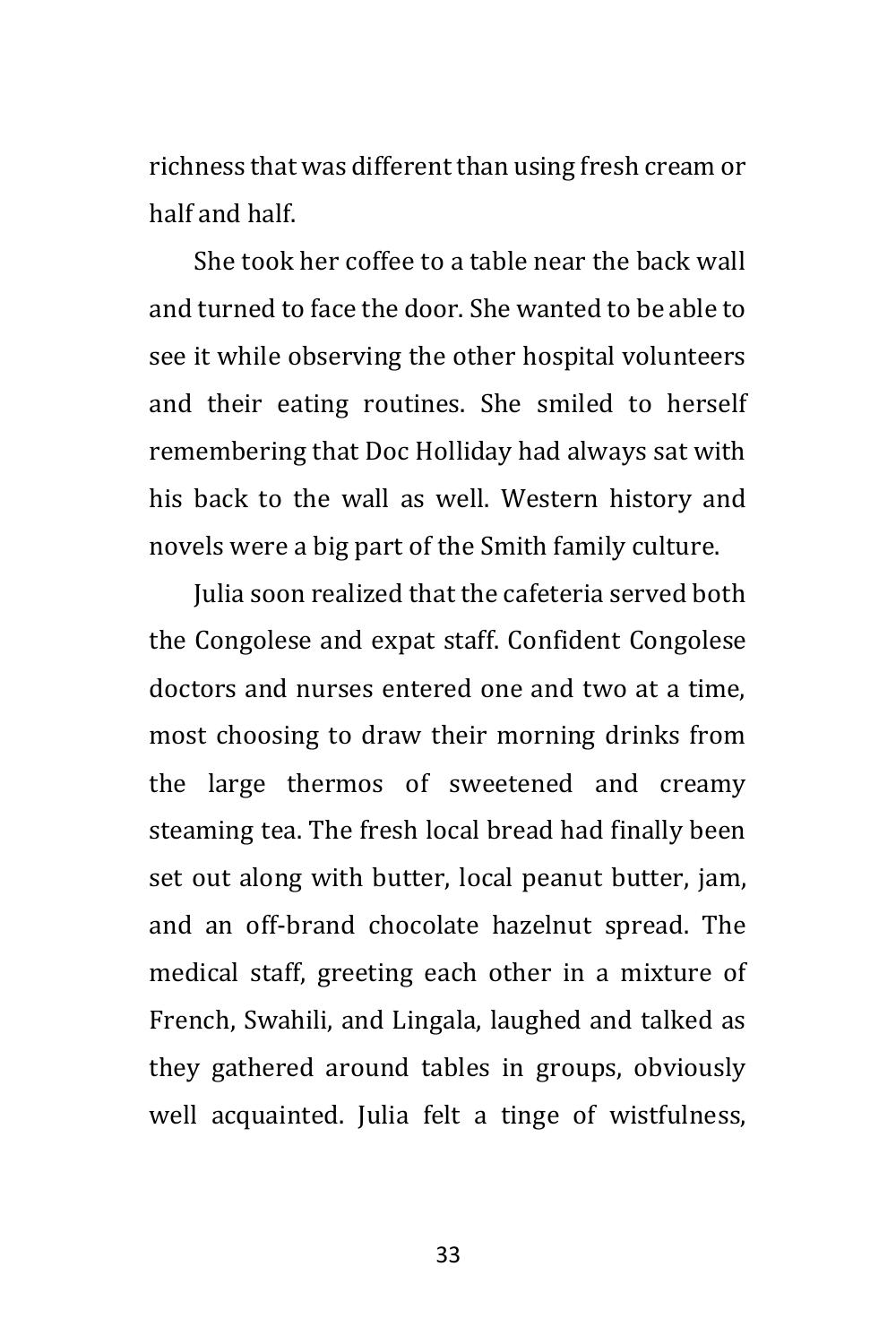hoping that soon, she too would be with friends around a breakfast table.

Just then, two young women entered the cafeteria, appearing to know each other well. They noticed Julia sitting alone and headed her direction once their cups were full of coffee and their small plates loaded with bread. The pair joined Julia at her table and introductions were made immediately.

"I am Esther and this is Winnie. We are nurses from South Africa." Esther explained how they met in secondary school, became good friends, and decided to go to nursing school together at the University of Pretoria.

"We worked together in a hospital in Leondale for two years before volunteering for a short-term contract here in Congo," Winnie added in her lilting accent. "But enough about us! What is your name?"

"I'm Julia Smith. I grew up outside of Philadelphia and graduated with a nursing degree from the University of Pennsylvania a little over eight years ago. I've been practicing at an obstetrics clinic ever since. My sister and her husband have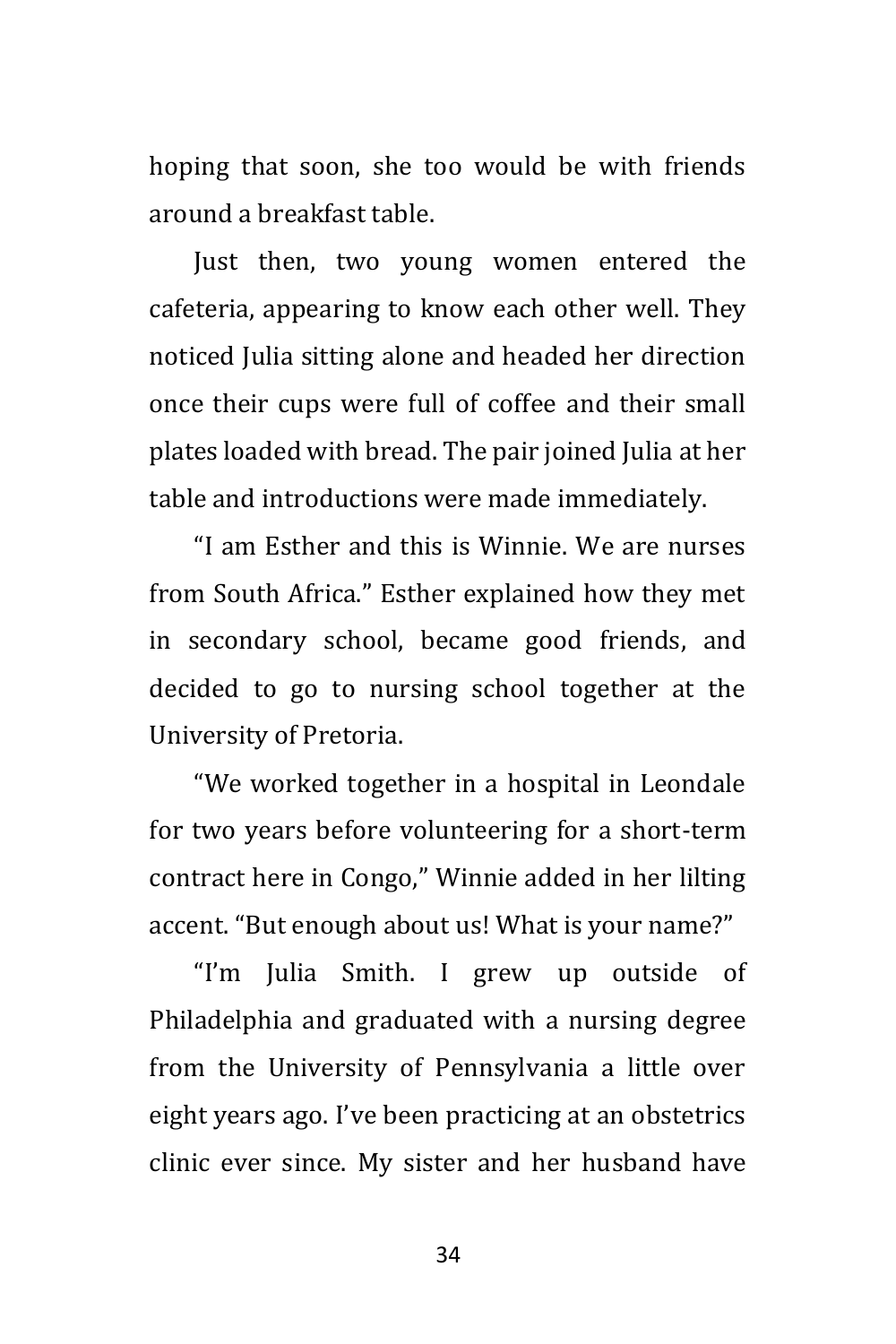spent time in Congo off and on for many years, so I have always had an interest in this area. I'm actually here by myself, so I'm very glad to meet you both."

The three conversed easily throughout breakfast. Julia enjoyed the boiled eggs, local cheese, bread, and banana muffins. She also loved her first experience with mangoes. When the women were finished, they headed back to their rooms to wash up and prep for a day at the clinic.

Each morning, from nine to noon, the doors of the hospital were open to meet the medical needs of the local community, as well as the intake of more serious cases, those seeking procedures or surgery. Some were simple enough, like pregnant women needing a C-section, but others were time-sensitive such as those wounded by the violence of recurring conflict.

Women were brought to the hospital on beds on the backs of over-stuffed merchant trucks, barely alive by the time they reached help and safety at their hospital. Surgeries to repair the victims' bodies were scheduled for early afternoon, giving enough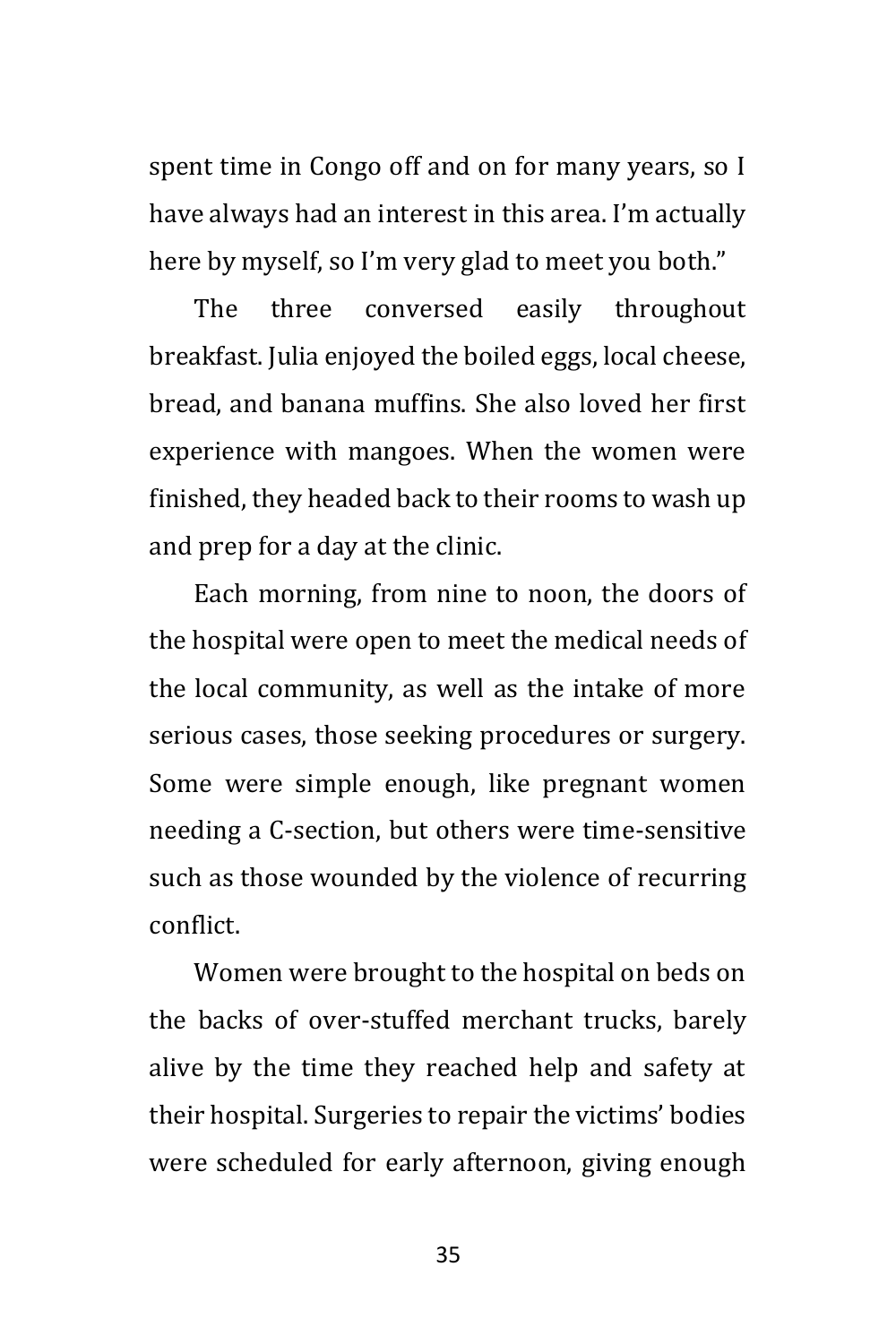time for surgeons and nursing staff to become acquainted with the specific needs of each case. Julia looked forward to the simple care of the morning clinics but shrank back from the exposure to the violence of the more significant incidents. She hoped her experience as an attending nurse in procedures back home had prepared her for this new assignment.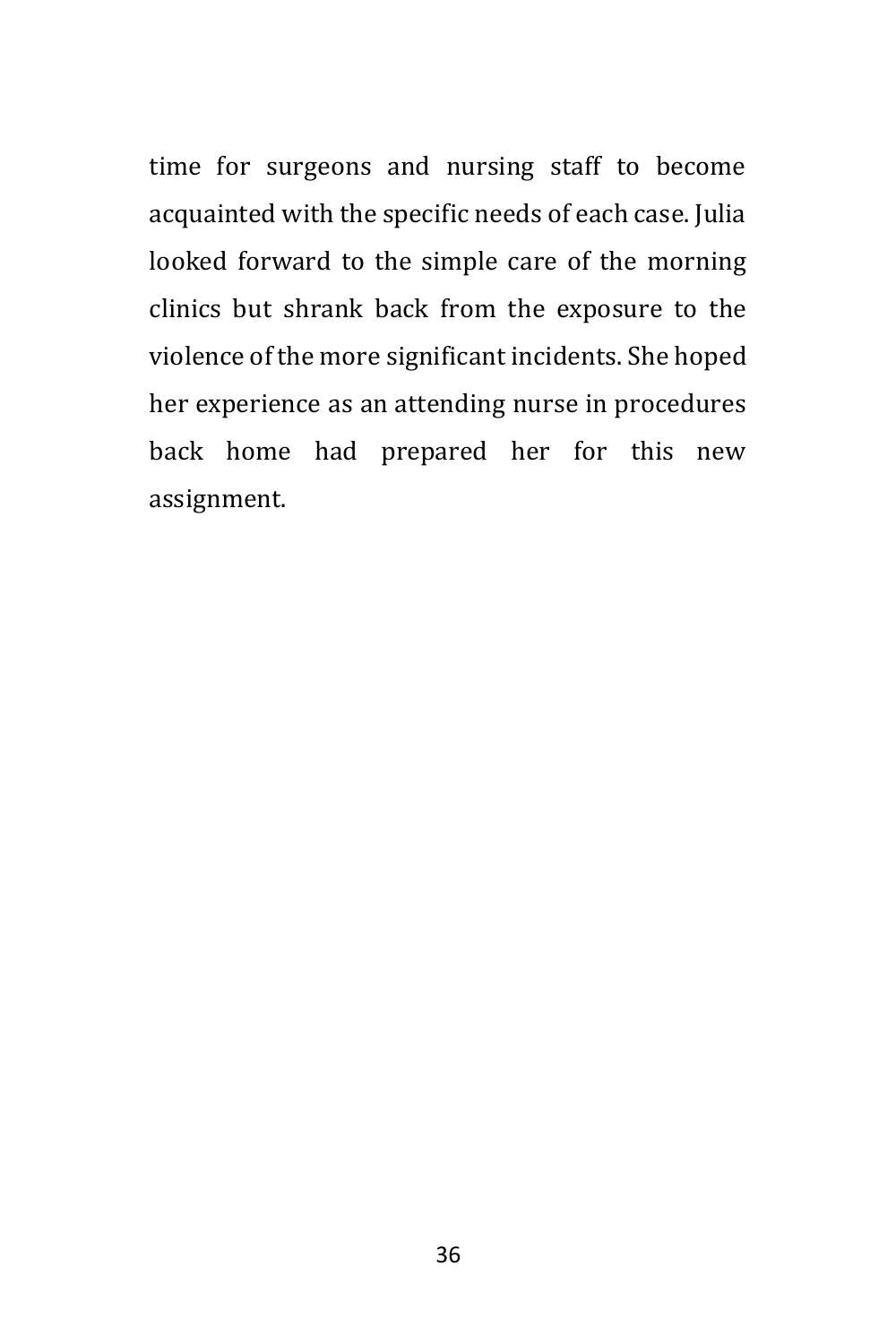## **Chapter Six**

The morning staff meeting introduced Julia to the rest of the western and local Congolese doctors and nurses she'd be working with. Julia recognized the people she saw at breakfast. Many were from France, Belgium, England, and Germany. She was the only American. Strangely, Julia felt that her welcome from her European colleagues was a bit cool. They greeted her, shook her hand, but offered no warm smile; they just stared, expressionless. The two nurses from South Africa were pleased to have her introduced, excited to share their new friend with the rest of the group. The Congolese staff offered beautiful smiles and broken-English welcomes. Julia wondered about the coldness of the other expats and decided to ask Esther and Winnie about it later.

The head doctor, an American-trained Congolese man, was named Pierre Katonga. He shook hands with Julia, smiled, and stated that he would like to compare notes, at some point, about places he had visited during his college years.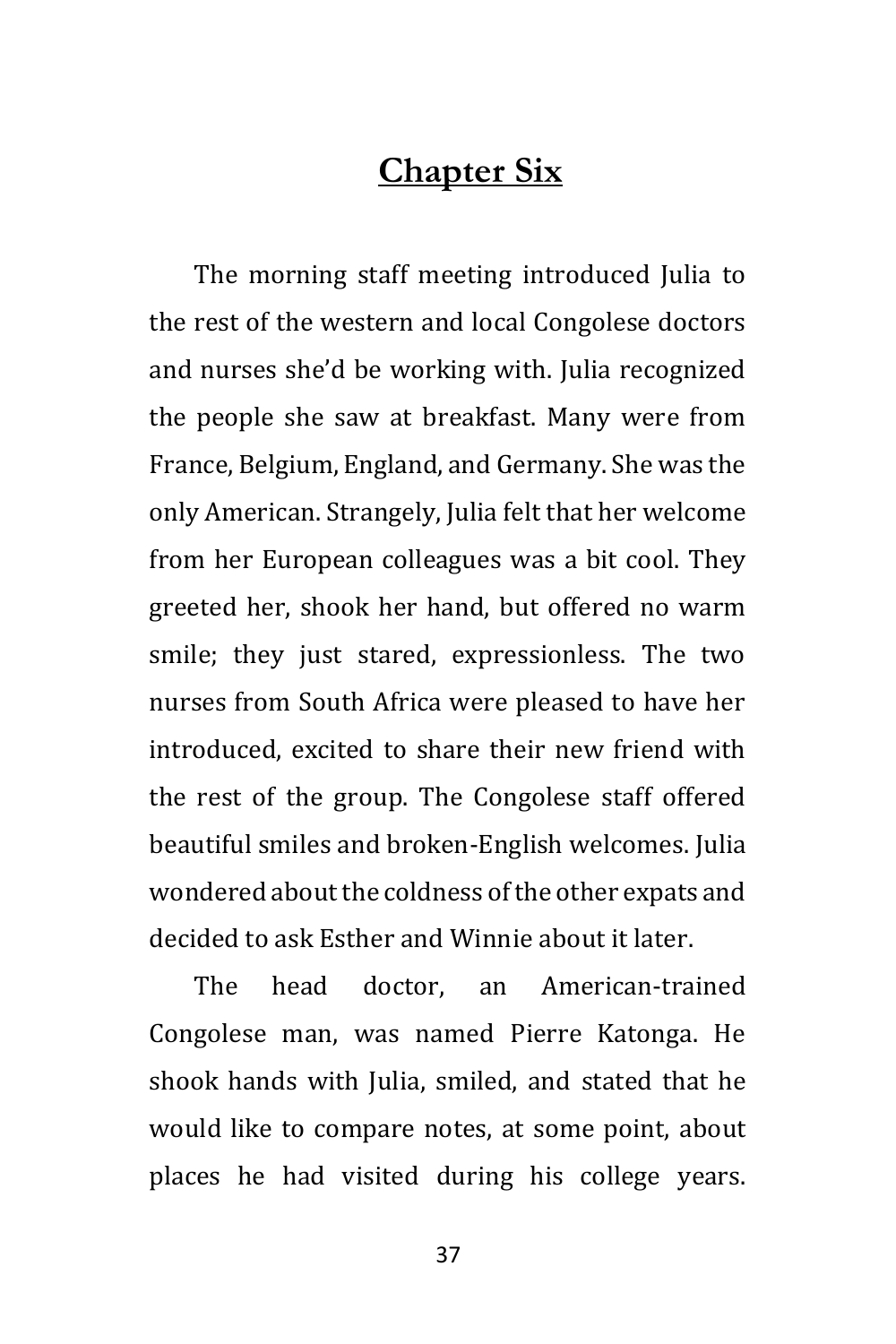"Today, the clinic hours will be busy. The United Nations High Commission for Refugees has provided funding for basic immunizations for children; particularly they are interested in stopping the renewed spread of polio. Live vaccines have been provided by the World Health Organization. Mothers and their babies and young children are already lined up to receive the vaccines. They are being charged 990 Congo francs for each child who receives shots today. You will be responsible for administering the various injections. Esther and Winnie, I want you to work with Julia giving the hepatitis A shot; two of you will prepare the injections and one will provide them, taking turns with each role."

Julia was relieved to be selected to work with her new friends and breathed a little easier as Pierre assigned the rest of the vaccinations to the other groups of expats and Congolese nurses. He had a few nurses, along with himself, do intakes for the afternoon surgeries.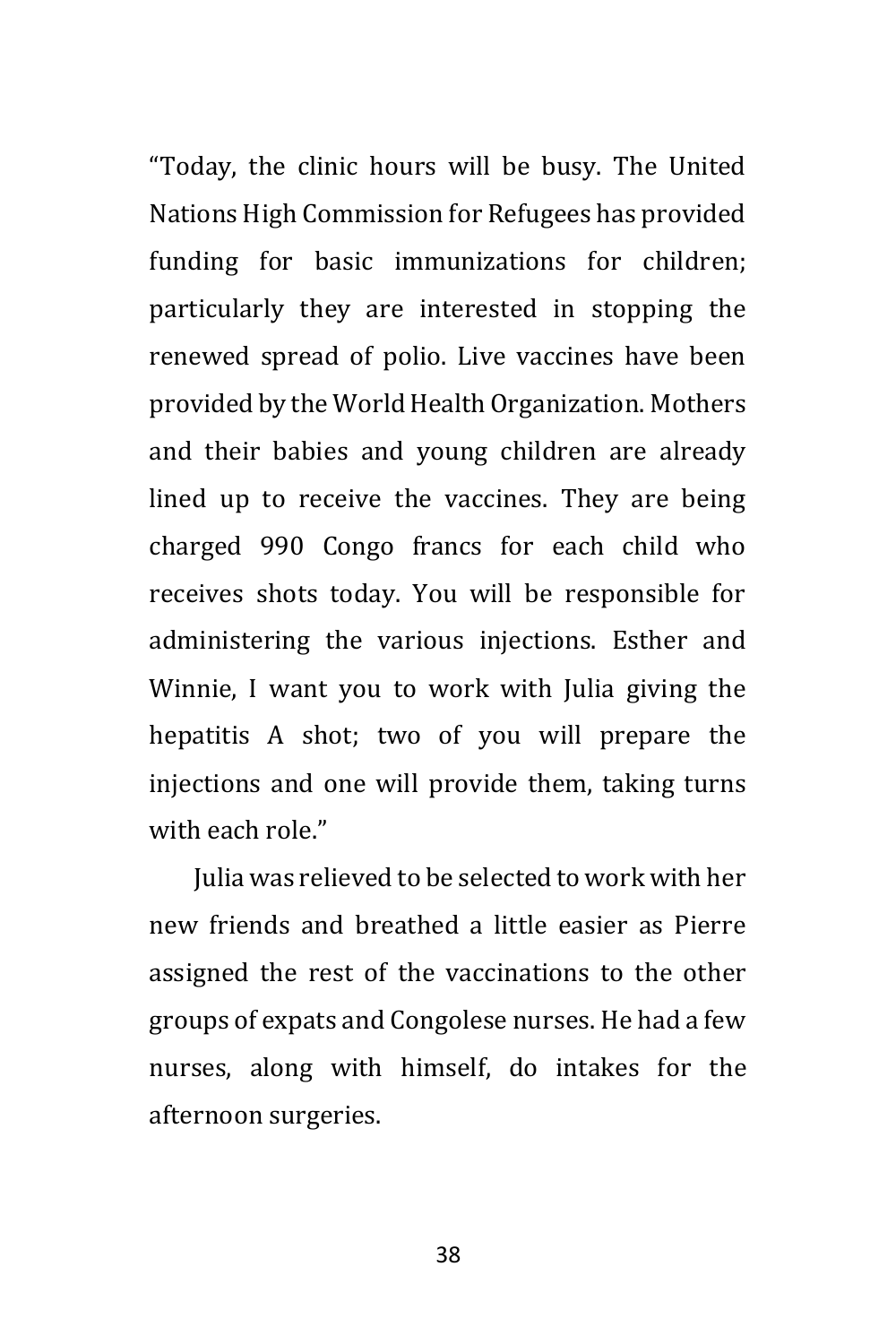Julia observed as the other groups set themselves up to administer the pertussis, measles, mumps, and polio immunizations. Esther took charge of setting up their station and organizing who would be doing which task. She had Julia and Winnie starting with the prep. Julia prepared the syringes before Winnie filled them with the solution. Esther would take the first turn with giving the shots. Sooner than she expected, Julia was ready with a box of clean syringes and a sterile worktable just as the clinic doors were officially opened.

The first mother with two young boys stepped toward their station to receive the vaccine. Within minutes, their team was working with precision, getting mothers and children moving through the clinic's open bay to the next station. Money was being collected at the front door. Julia took turns with the other two, filling syringes and administering the doses. Just before noon, the last family was admitted, and the doors were closed. Stragglers were told to return the next day for their chance to be seen. The staff breathed a collective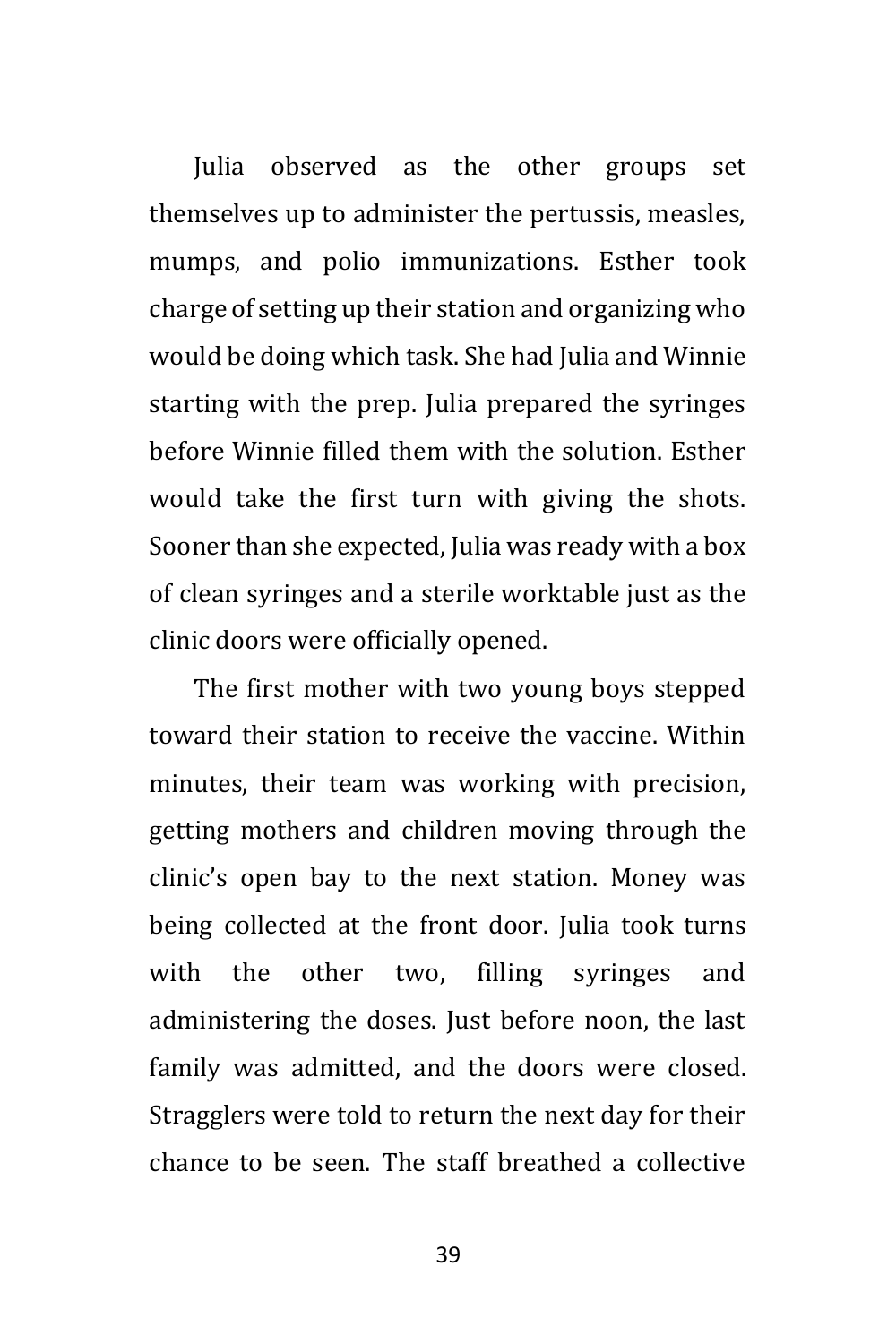sigh of relief and cleaned up the stations before heading to the dining hall for lunch. By mid-morning, the day had warmed up considerably. Julia was drenched in sweat and looked forward to pounding down a cold glass of water.

Lunch was nearly a repeat of breakfast. The food was good but simple: rice and beans, a meat stewed in a tomato sauce, and fruit. The bread, local peanut butter, jams, and butter, Julia soon discovered, would make an appearance at every meal. While the morning conversation consisted mostly of exchanging introductions and pleasantries, Esther and Winnie spent a great deal of lunch attempting to explain the coldness of the European colleagues.

"It is your government," Winnie started in her beautiful accent. "They have been interfering in African politics for years. Especially those of the Congolese."

"Why?" Julia asked. "Is being involved in the Congo a bad thing? And why would anyone hold me responsible for something I have no part in?"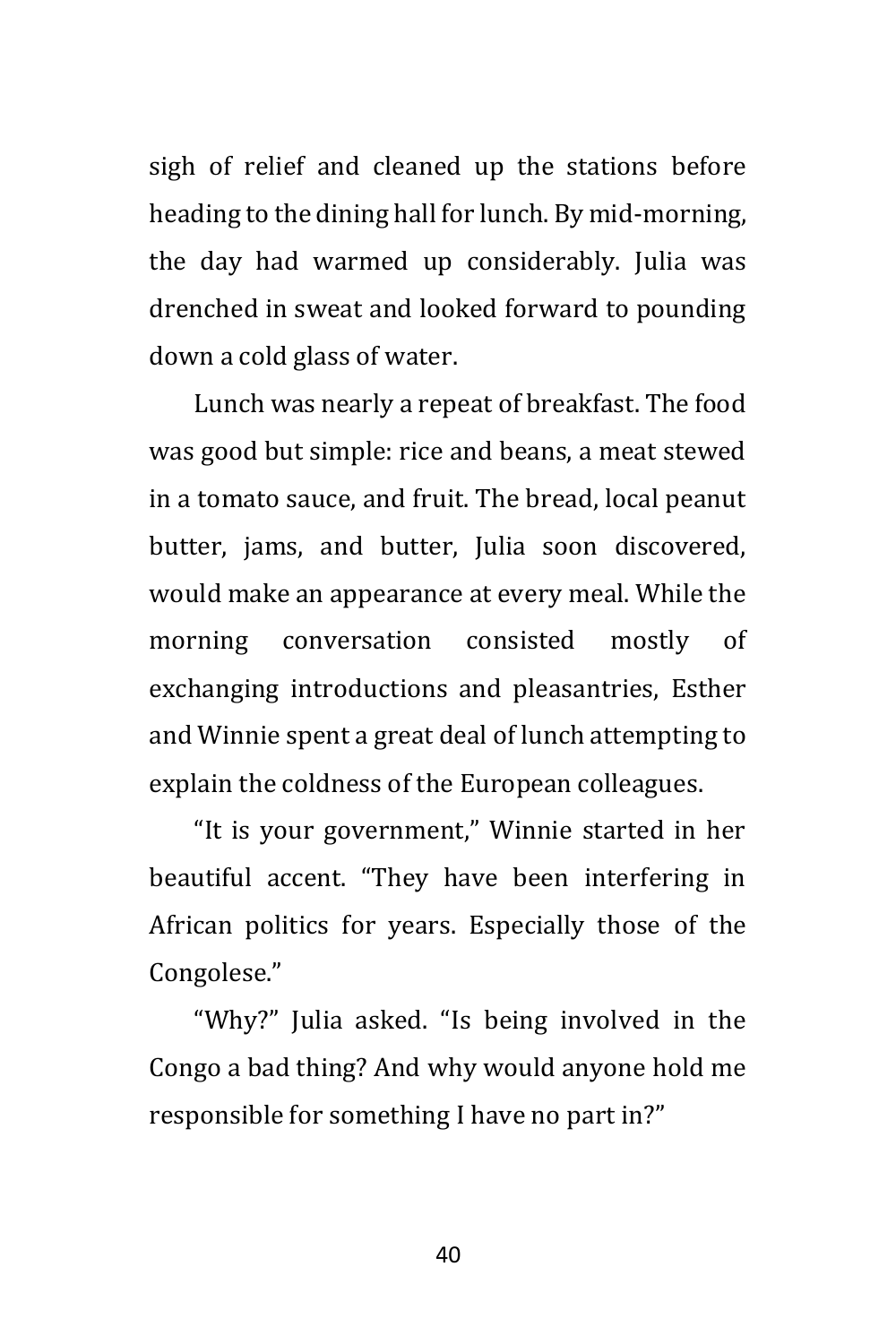"The American government," Esther explained, "enters the world stage with a swagger. Do you understand? They are like a sheriff in a western movie, trying to be involved in every problem, like a cowboy fixing a corrupt town. Most view this stance as hypocritical since the U.S. government is so corrupt itself. It was the CIA that assassinated Congo's first elected president, Patrice Lumumba. Since the 1960's the U.S. has led the effort to manipulate the government of Congo. The region is very rich in natural resources, making it a very desirable place to have control over."

"But why?" Julia asked dully. "That's our government, not me." She still wasn't quite making the connection.

"America is a free country," Esther said. "You elect your officials. Everyone knows this. It is assumed that since you choose your leaders, you must approve of their actions. If these leaders are making such decisions without your knowledge, then they are corrupt, and your people sit in ignorance. Essentially you are responsible for the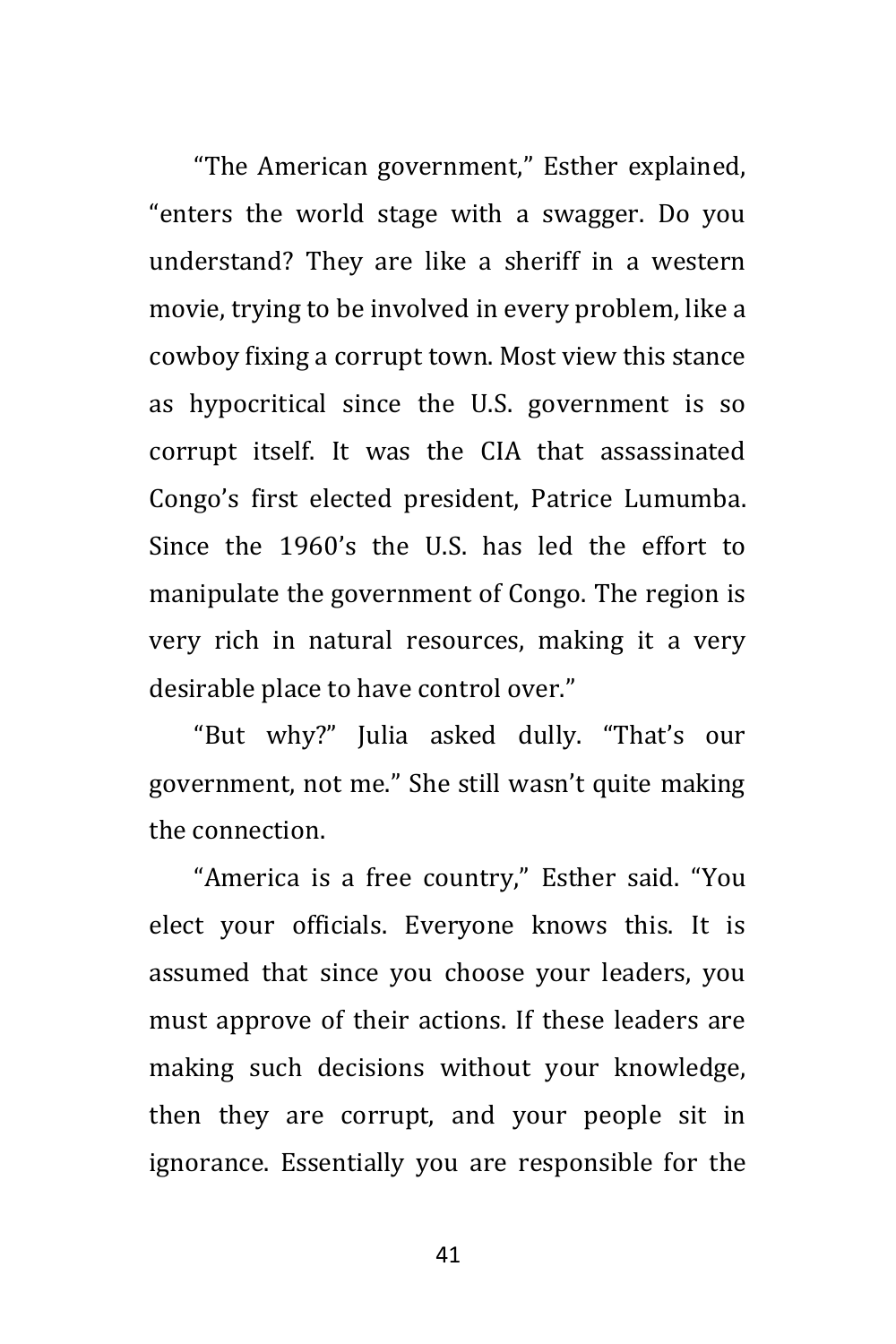actions of your leaders since you place them in office with your vote."

"Is there no way," Julia asked, "for me to change how my colleagues feel about me? I don't want to spend three months alienated from people I work with every day."

"I think it will take time," Winnie encouraged. "Just work hard and be polite. Eventually, they will see you more as a person and less like a voter and approver of America's international policies. Already we like you. I am sure in a week or so things will be better."

The afternoon went well, with no extreme cases needing attention. An emergency C-section was performed on one woman who was delivering twins, with the first baby presenting breach. Julia was shocked to learn that the women were only given local anesthesia for that procedure. Typically, in America, a woman undergoing a C-section would be given an epidural. Although the surgery began with the young mother feeling nearly no pain, the effect began to wear off when the doctor was stitching the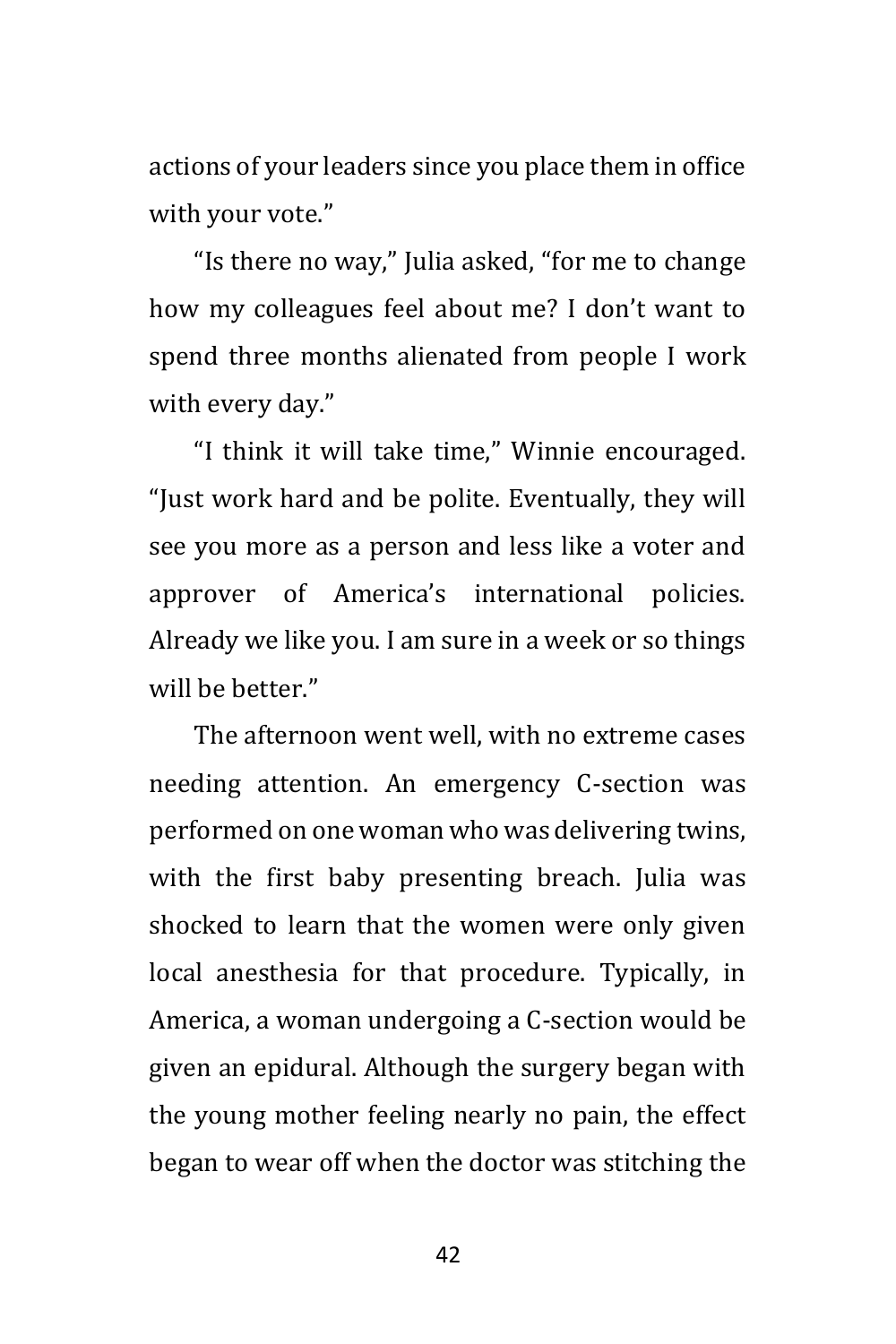incision, and she was practically hysterical by the time the last one was secured. When Julia inquired as to why the woman was not given an epidural, she was told that no one there was trained to give such a risky injection, and then painfully realized that the months ahead would expose her to a lot of suffering. Thankfully, things smoothed out from there. Two women delivered babies without much trouble. Julia was assigned to practice some of the midwifery techniques she had used back in the states. Her colleagues were not familiar with the idea of purposefully stretching a woman and using warm oil to add some comfort to the process. By the end of the afternoon, Julia felt a softening toward her in some of her teammates.

Supper finished a long day. Julia took her second shower and settled into the wicker chair which she positioned outside her door to relax and enjoy the sunset. A warm breeze that reminded Julia of the end of a beach day, gently lifted her hair, and cooled her face. She leaned her head back, closed her eyes, and allowed this wind to totally relax her.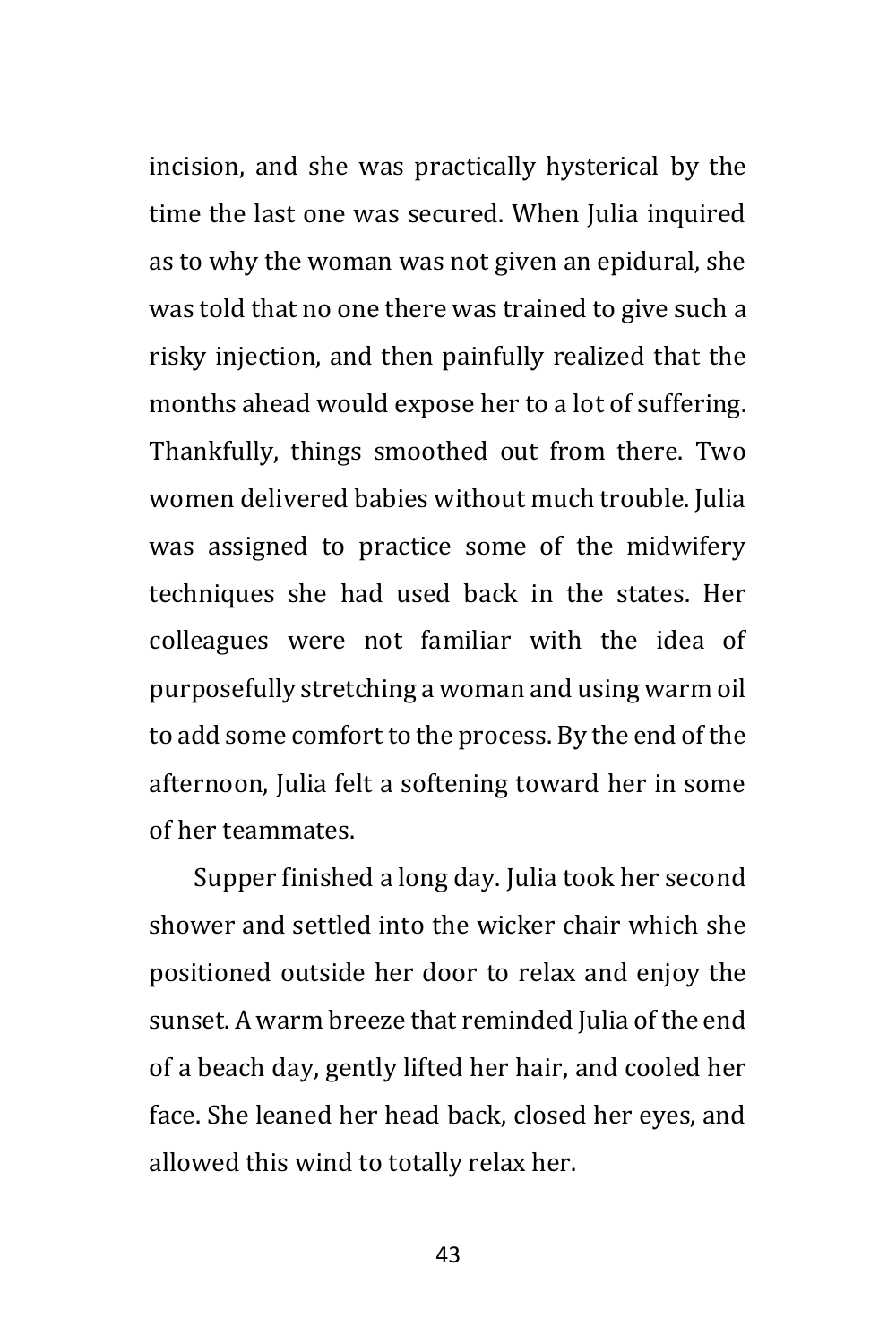The sun set quickly in Congo. At 6:00 p.m. the sky was a beautiful orange and yellow; forty-five minutes later, everything was almost completely dark. Fearing the mosquitoes that roamed the night searching for someone to share their diseases with, Julia headed to the outhouse one last time before retreating to her room. She finished her first twentyfour hours as a Non-Governmental Organization nurse by writing in her journal and eating a chocolate-covered granola bar. Tucked securely in the net, Julia fell into a solid sleep.

#### **Chapter Seven**

The days fell in a steady routine and several weeks passed. Julia would rise early and shower, dress and read Scripture, listen to Voice of America Africa edition on the little short-wave radio she purchased at the market, and eat meals with her new friends. She spent mornings on the immunization project and routine clinic visits, and afternoons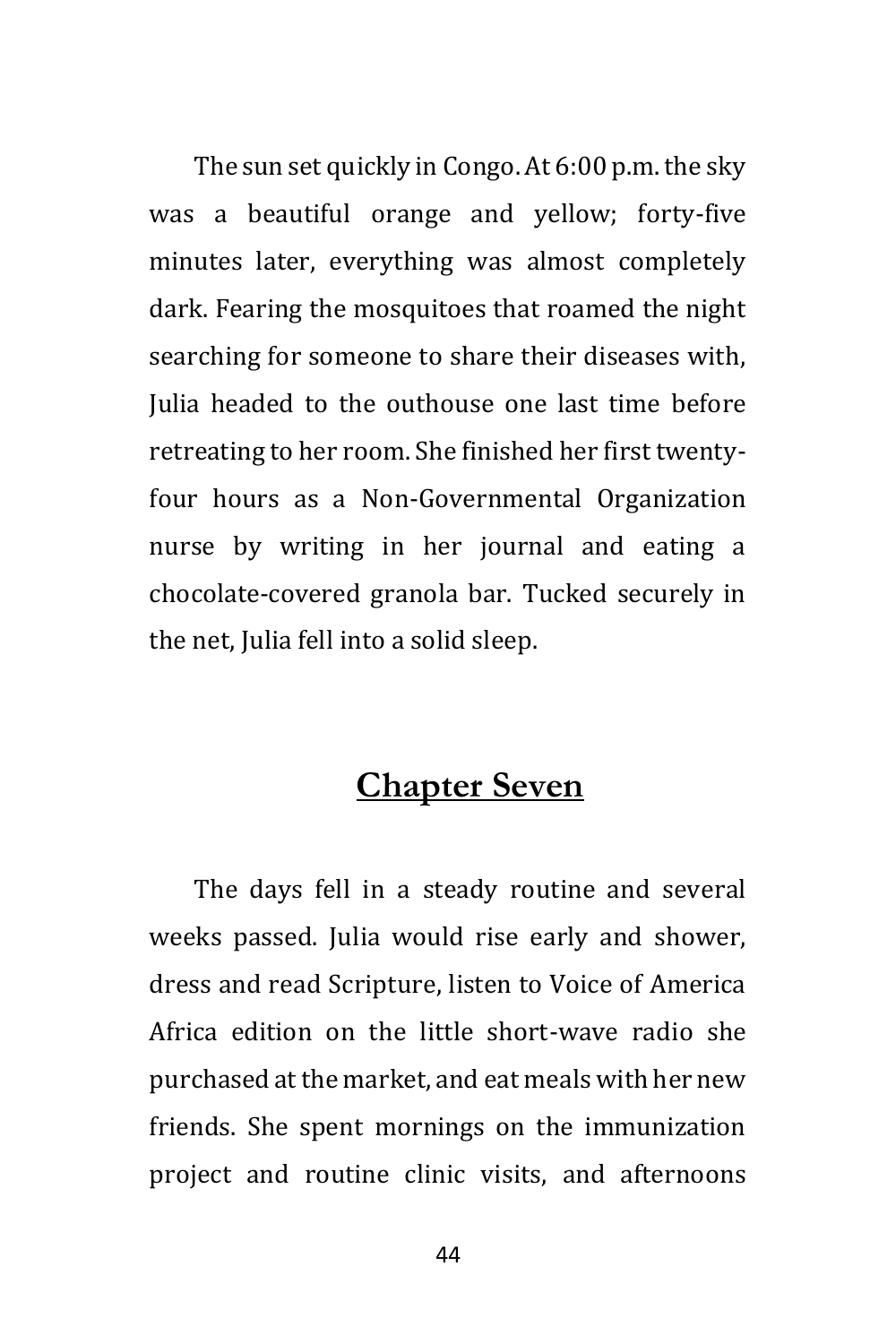treating more serious patient needs and surgeries. Those cases were caused by the horrors of war and currently sporadic, as a cease-fire was in effect. Warring factions in the east had made an agreement with the Congolese government to permit healthcare workers to make progress with vaccination projects.

On Saturdays, she took Swahili lessons from the cook and was making some headway. She was able to address local patients with, "Jambo. Habari gani?" She was also comfortable asking their names and giving her name. Esther and Winnie were invaluable. They provided insight into the nuances of her relationships with the other NGO volunteers, especially the Germans.

Many of the workers stationed in this hospital, which was originally spear-headed through the efforts of Paul Carlson, a famous American missionary to the Congo, over sixty years prior, were with the German International Cooperation, more commonly referred to as the GIZ. That organization began the groundwork in 1978 and sought to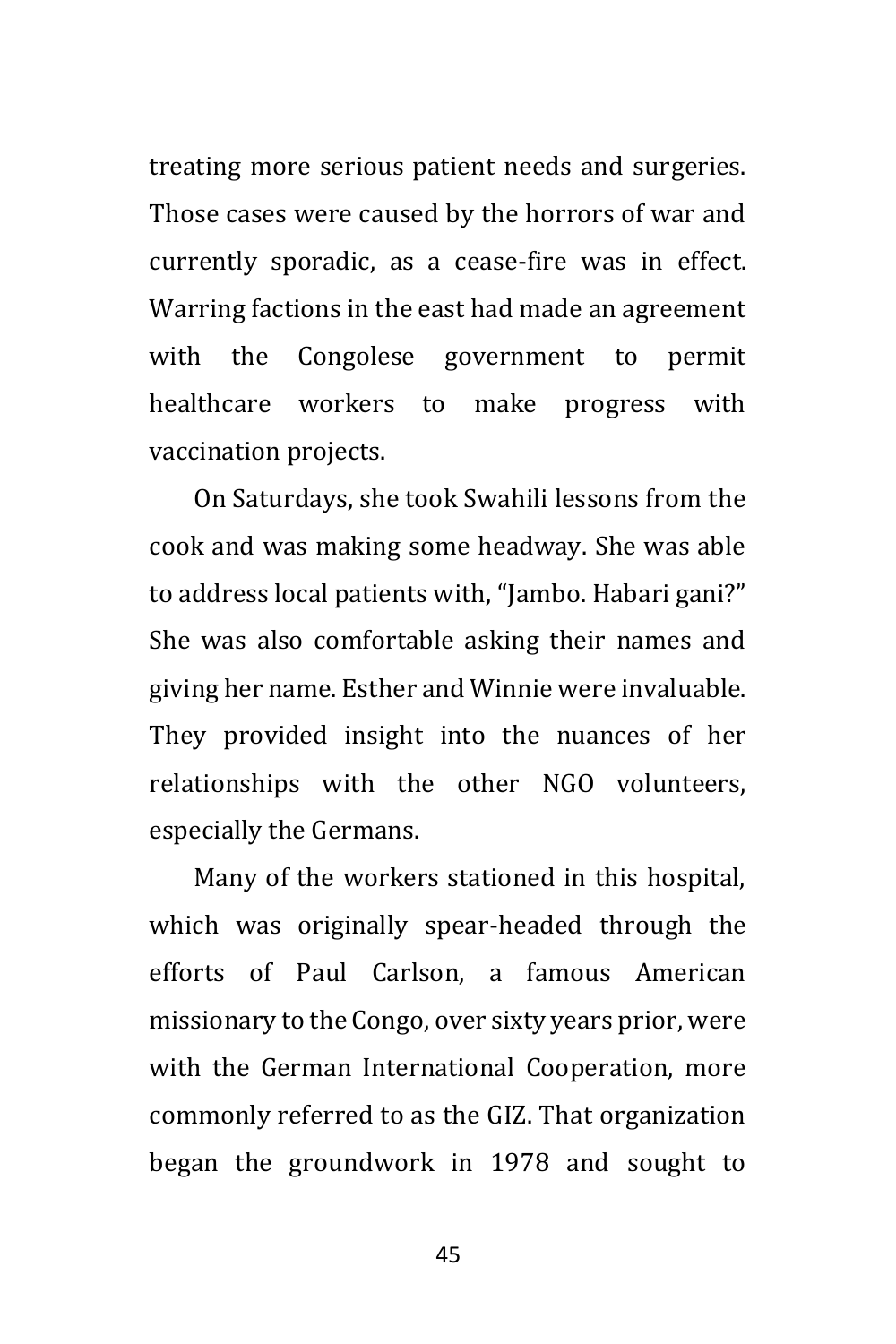address the medical needs of the Congolese people. Two other stated goals were, sustainable poverty reduction and peace building. One German volunteer represented The Christian Blind Mission. Although it took some time, her German colleagues began to warm up to her. Julia simply surmised that they realized she was not her government and had personal opinions unrelated to the international policies of the United States.

Once Julia had figured the trick of accessing the hospital's internet provider, she was back on Facebook for the first time since leaving America. She had originally relied on texting to keep in touch with family but transitioned to messaging after a bit to maintain a secure connection with her family. Besides, the international calling and texting plan was expensive. Messaging was free.

Julia had spent more than ten years thinking about her high-school sweetheart or dreaming of meeting someone just like him. James Worthy had been placed on the mantle of her love hopes, where he was revered for who she remembered him to be.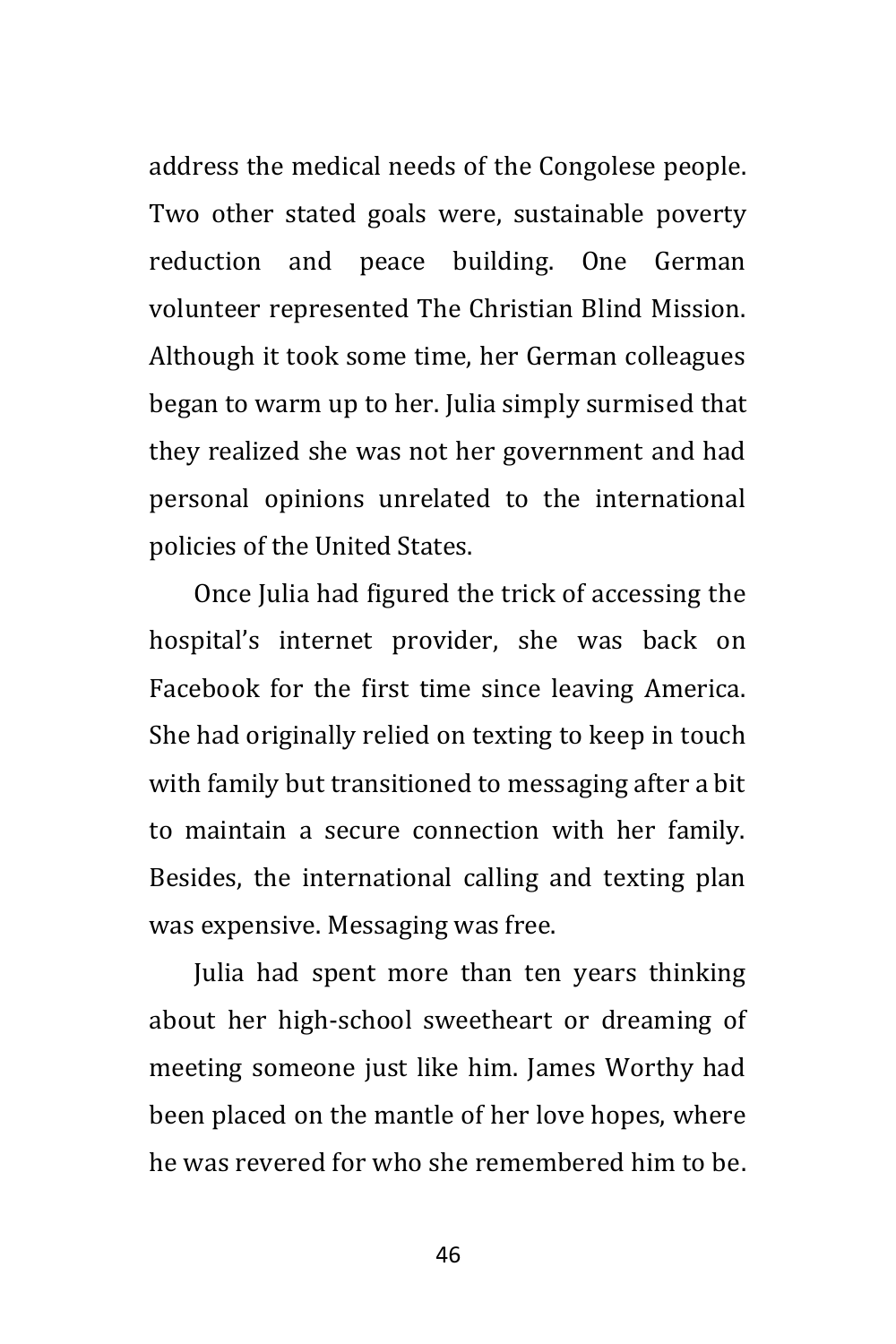She had always admired his transparent spirit and willingness to speak the truth about himself. She reflected on only the good things that she could recall of his character and personality.

James had attended a small, Christian high school with her. However, a few weeks after graduation, he had shipped off to boot camp. That had been the last bit of contact they had for over thirteen years. So, when a friend request from him came through on her Facebook account, Julia's heart skipped a beat. Of course, she accepted, although she worried that he was in a committed relationship with someone else and was just being curious about her life.

Almost immediately, James messaged her. He wanted to know everything: how she was doing, where she was living, what kind of a job she had, and whether or not she would mind renewing a longdistance, virtual friendship. Julia's daily routine suddenly had a new goal: finish her work and rush to check her Facebook messages.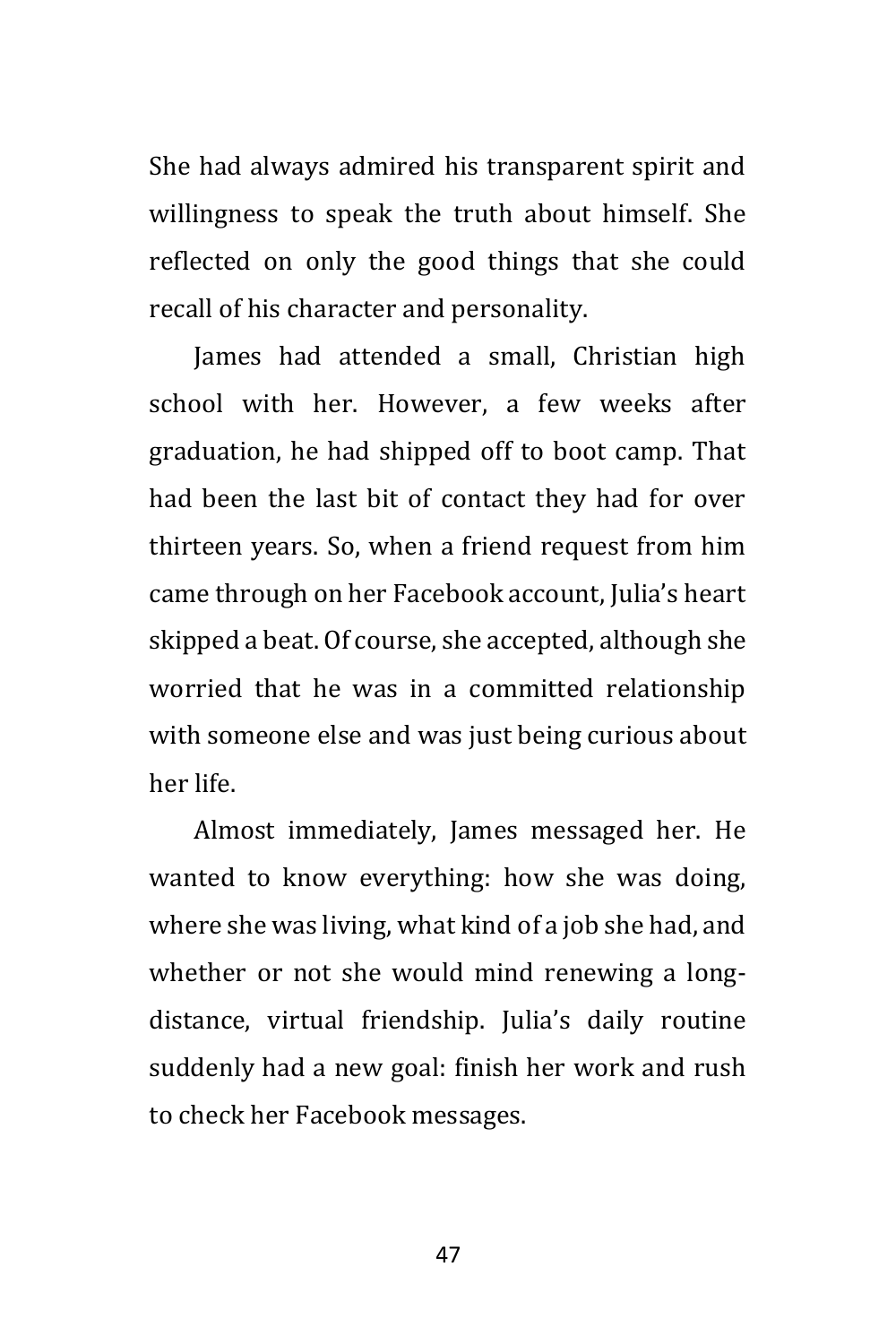Unfortunately, James did not write every day which resulted in more disappointment than even she liked to admit. When there was a message from him, it only gave vague details about his life in the military and the whereabouts and objectives of his unit, indicating that whatever he was involved in was protected by a high-level of secrecy.

Ironically, this renewed relationship plunged Julia deep into her heart's doubts and weaknesses. She wondered if she was incapable of being close to a man because of the absence of her father for much of her life. Sometimes she believed that the loss of her dad at a young age robbed her of the opportunity to grow in her relationship strengths. Her deepseated insecurities increased, and fears surfaced to plague her as more and more communication with James continued. She hated the idea of her current happiness depending so heavily on a small message she might receive from this voice from her past.

James had been a steady friend throughout their four years of high school together but they never really considered themselves to be dating, never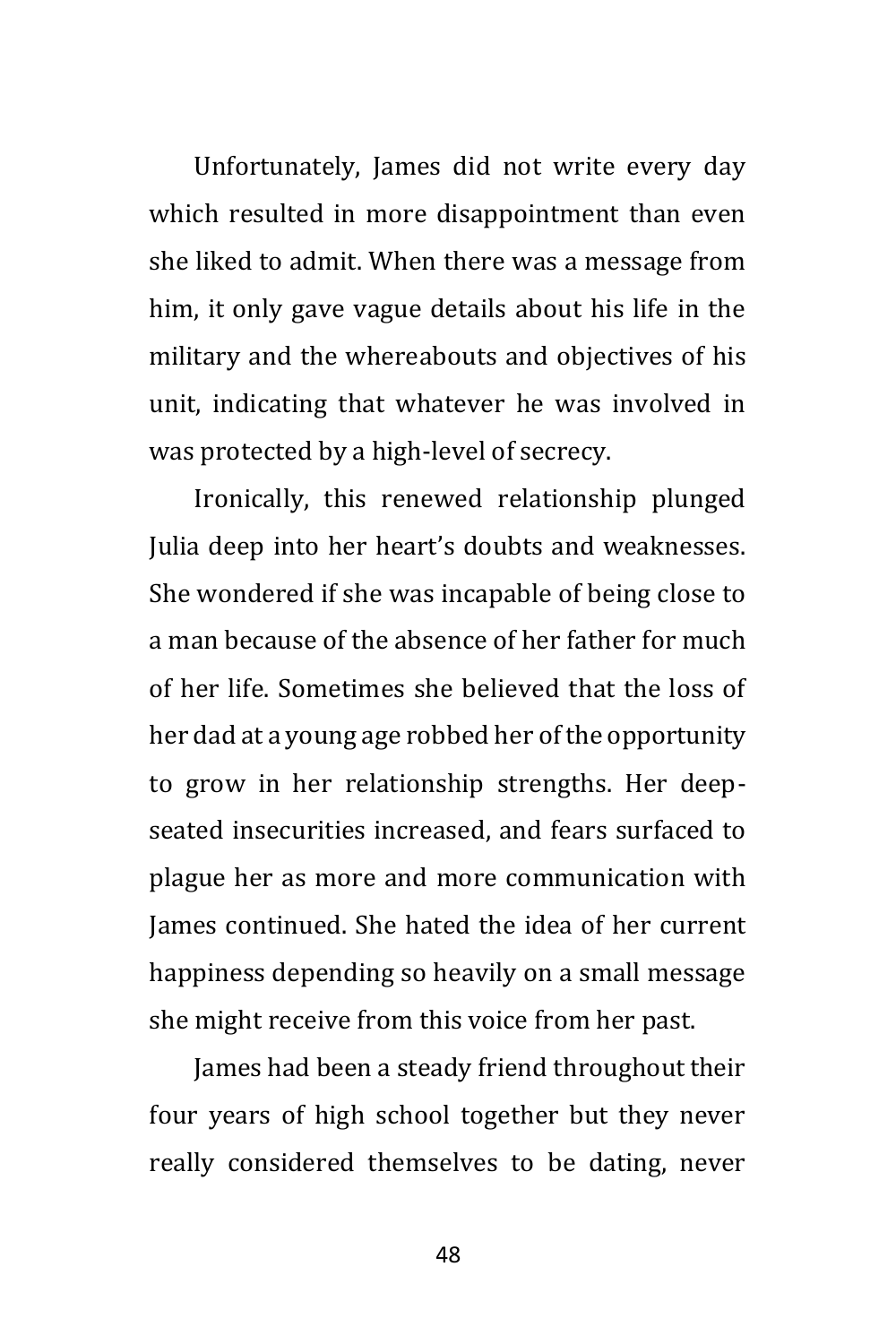boyfriend and girlfriend. Mostly they just enjoyed sharing their different youthful adventures together. Since it was a small Christian school, James played nearly every sport, and Julia was a cheerleader for each of them. That meant long bus trips together to away games and tournaments as well as days at local amusement parks, museums, and field trips.

They studied together, too; both loving history and struggling a bit in math. The thirteen years since those memories had been made had erased some of the hurt they'd experienced as they neared graduation.

Somehow, they had begun to drift apart. Something happened to James during the summer before their senior year. Julia could never figure out what had caused the change, but that last year started with a distance between them. James was withdrawn.

He had always been open with her about things he struggled with spiritually. This was a quality that Julia had appreciated in his character, but suddenly he had pulled away. He avoided hanging out with her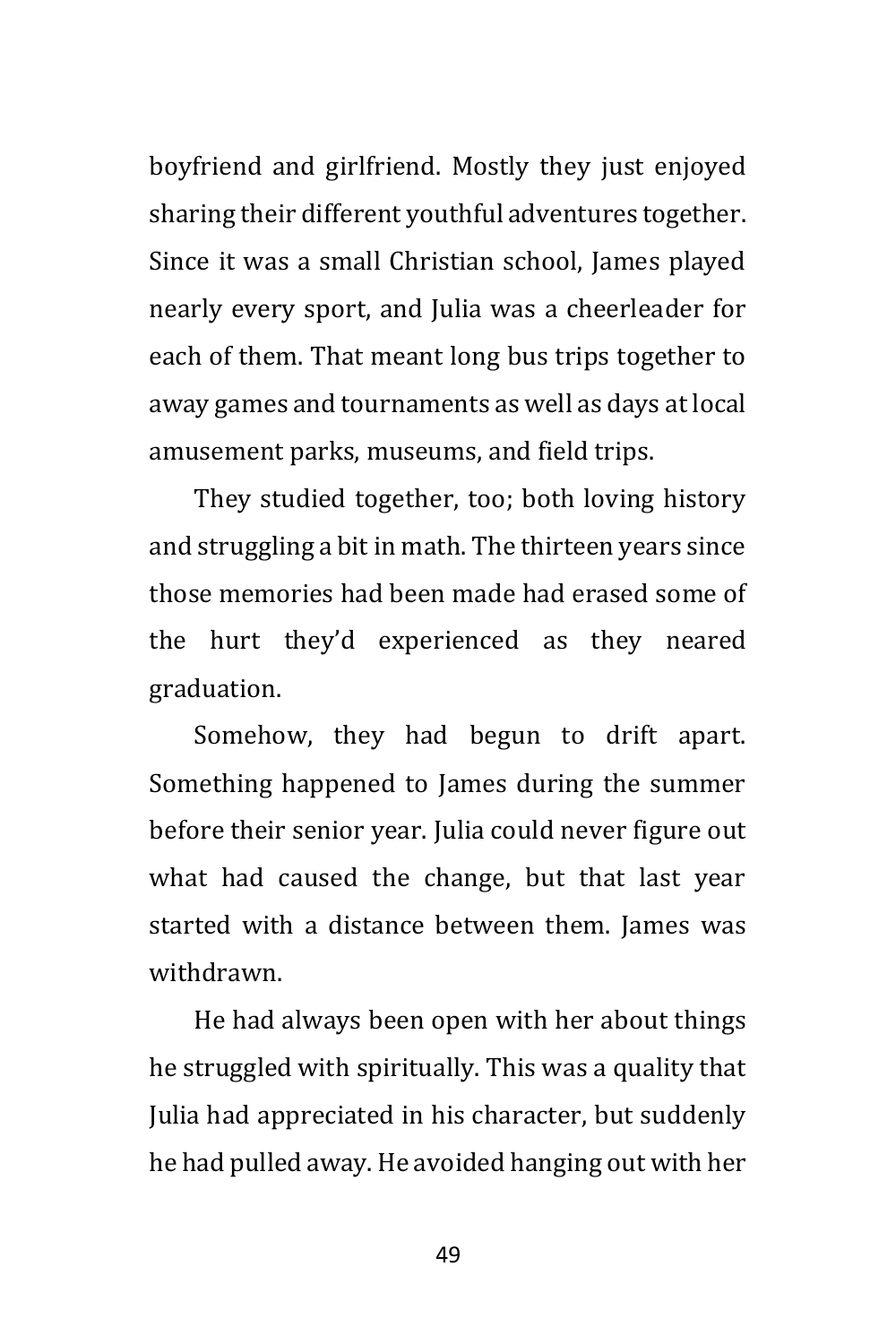initially and soon opted out of all sports to go to work. He finished well academically, but even on graduation night he had not said a word to her, until he mumbled a half-hearted, "Congratulations."

Julia was deeply hurt by the loss of his friendship. She had never known what was going on in his life until this recent contact. The relationship was almost like new, the contact simple and uncommitted. She fought down thoughts of hope about their possible future together, not wanting to place herself in a position of being wounded a second time by James' potential rejection.

She looked at herself intensely in the mirror one morning and stopped brushing her brown, shoulderlength hair. Staring into her gold-flecked eyes of the same color, she just couldn't shake the negative thoughts that were consuming her like a hungry monster.

Within the environment of her small, close-knit family, she was surrounded by people in pleasant, solid relationships. Her mother and stepfather had been together for nearly twenty years. Their steady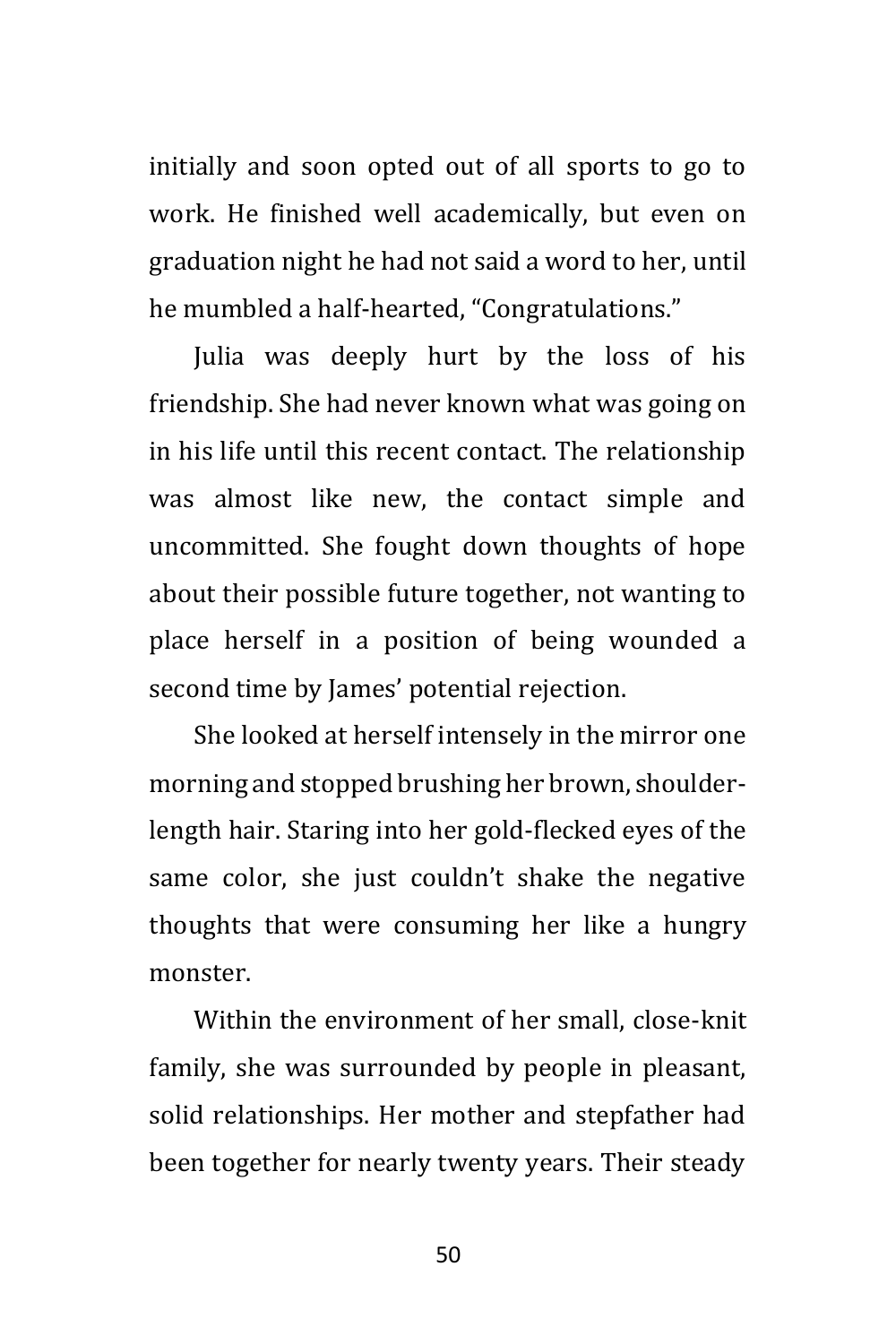friendship set the atmosphere of a peaceful home for Julia, her brother Daniel, and her older stepsister, Alessandra, who's own relationship was rock-solid. Living in various foreign countries where Wesley's company had assigned him brought a unity to their marriage. They saw themselves as a team in their unique cultural environments.

Even Daniel, a few years back, had met Suzanne. Their wedding the previous summer was a joy, but a reality check for Julia. She was the youngest and now that she had been finished with her schooling nearly a decade, believed she should have considered herself equal with her siblings but still somehow felt like an outsider.

Her high school and college friends gradually all married and began families. She still stayed in touch with a few of them through Facebook or texting, but she was not close with any. As Julia stared at herself that morning in eastern Congo, a wave of loneliness and self-pity engulfed her. She detested her role of being the observer in every relationship. Always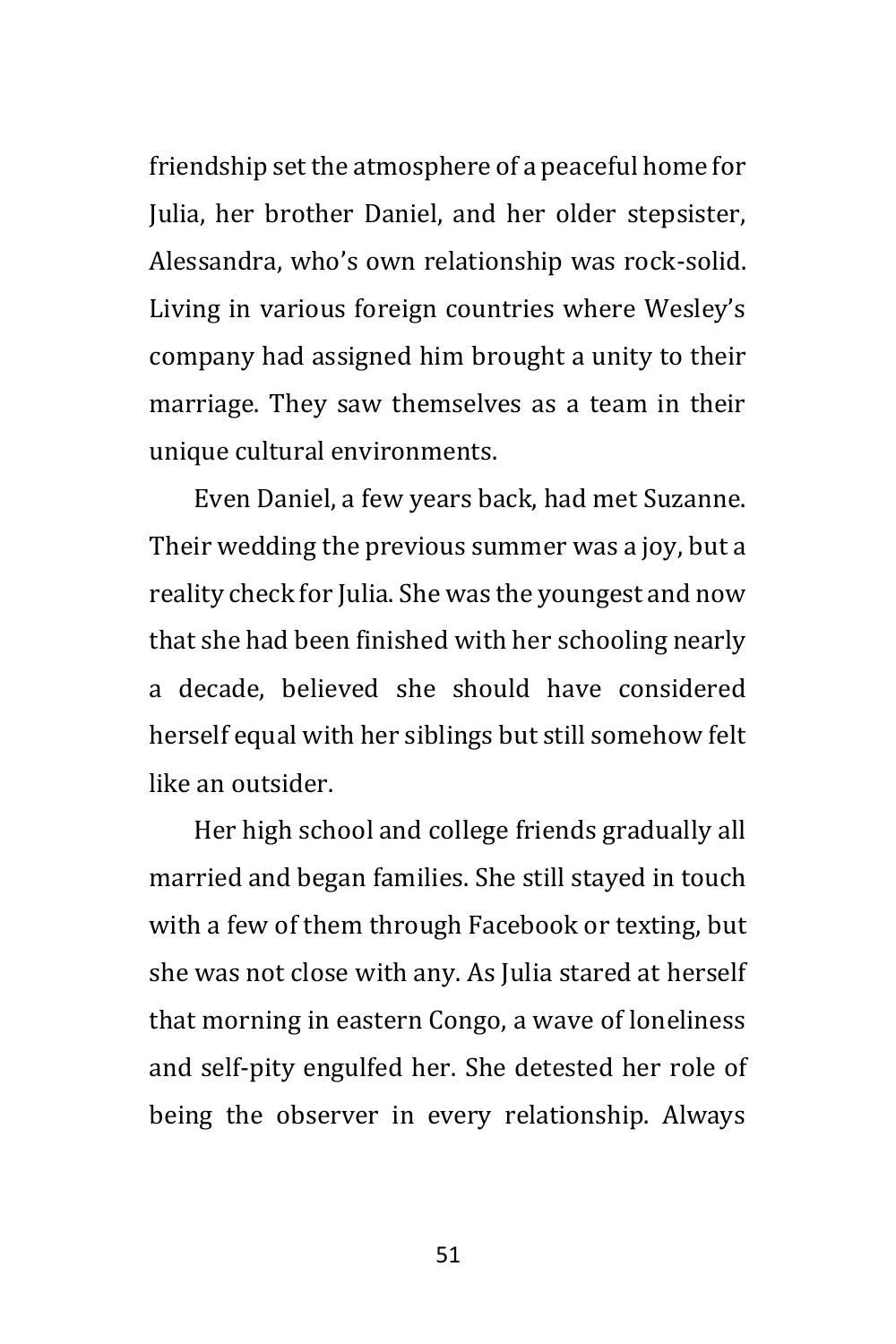looking into a family through the lens of her foggy and icy loneliness.

She tried to shake off the gloom by listening to a few of her favorite songs, but the self-consuming thoughts followed her into the clinic. Her new South African friends noticed and commented.

"What is the matter," Esther asked, consoling, "my American friend? You look like you are struggling under a heavy weight this morning."

"I am," Julia admitted. "I don't know how to get rid of this feeling that I will always be alone, always wondering if I will ever be in a relationship with a dependable man. Do you two ever worry that you will be single forever?"

Both Esther and Winnie softly laughed. In many cultures outside the U.S., marriage, or even a steady committed relationship, was less of an allconsuming goal. Somehow, Julia's question came across like that of a small child who had lost her puppy, and they found her confession of despair slightly amusing.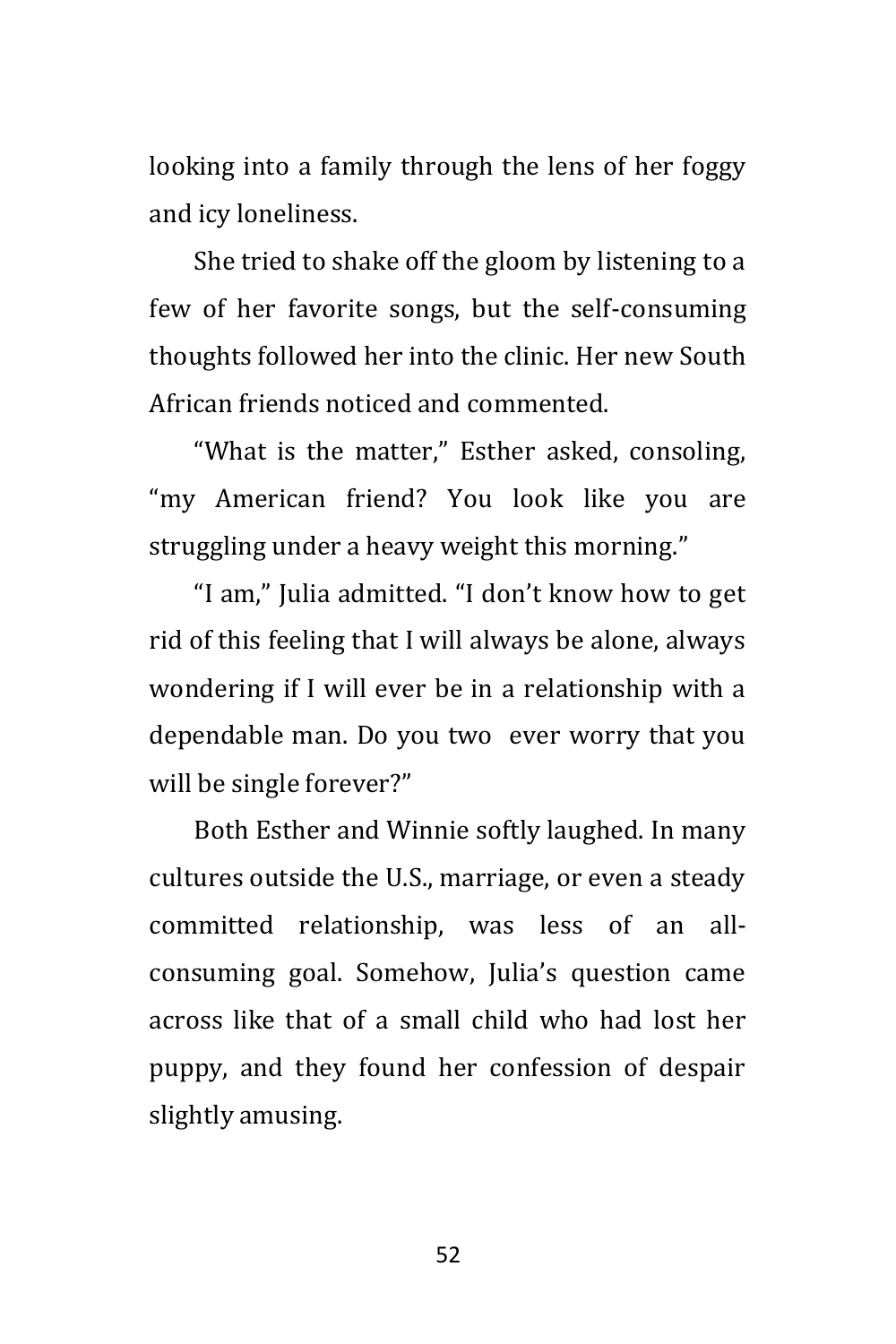Despite this, Winnie responded gently. "Julia, we know that you trust God for many things. You have let God draw you to this place on the globe to do His work. You trust Him for direction and protection. Why will you not trust Him to lead you to a good man? Are you fearful that your God has a limited range of working miracles? God is even capable of sending you a husband while you are here."

Julia smiled at the thought of meeting someone special in that clinic compound. "I appreciate your attempts to console me. I believe that you both want me to feel less lonely, but I'm still sad." She took a deep breath before continuing. "But you're right: I've trusted God to work in different parts of my life, so why can't I trust His faithfulness to lead me to the man he has chosen for me to marry? I guess I've fallen into a bad habit, over the years, of negative self-talk, especially in this area. I worry that God does not want me to be married; that He wants me to be content with being single. My prayer requests are influenced by whether I'm praying according to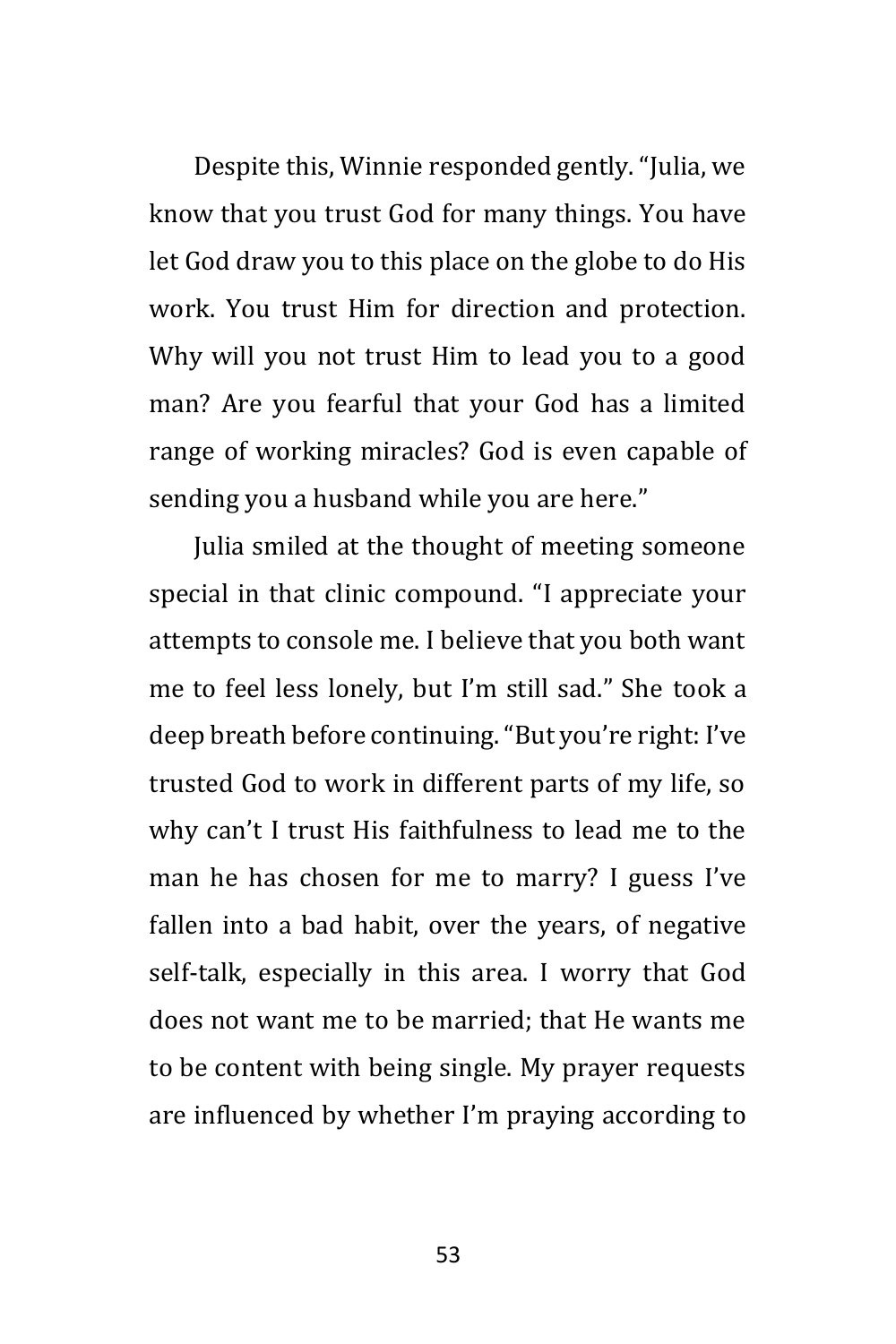His will for my life or according to my will and desires."

Winnie and Esther felt bad for their new friend but didn't know what else to say, so the conversation ended there, but the thinking continued.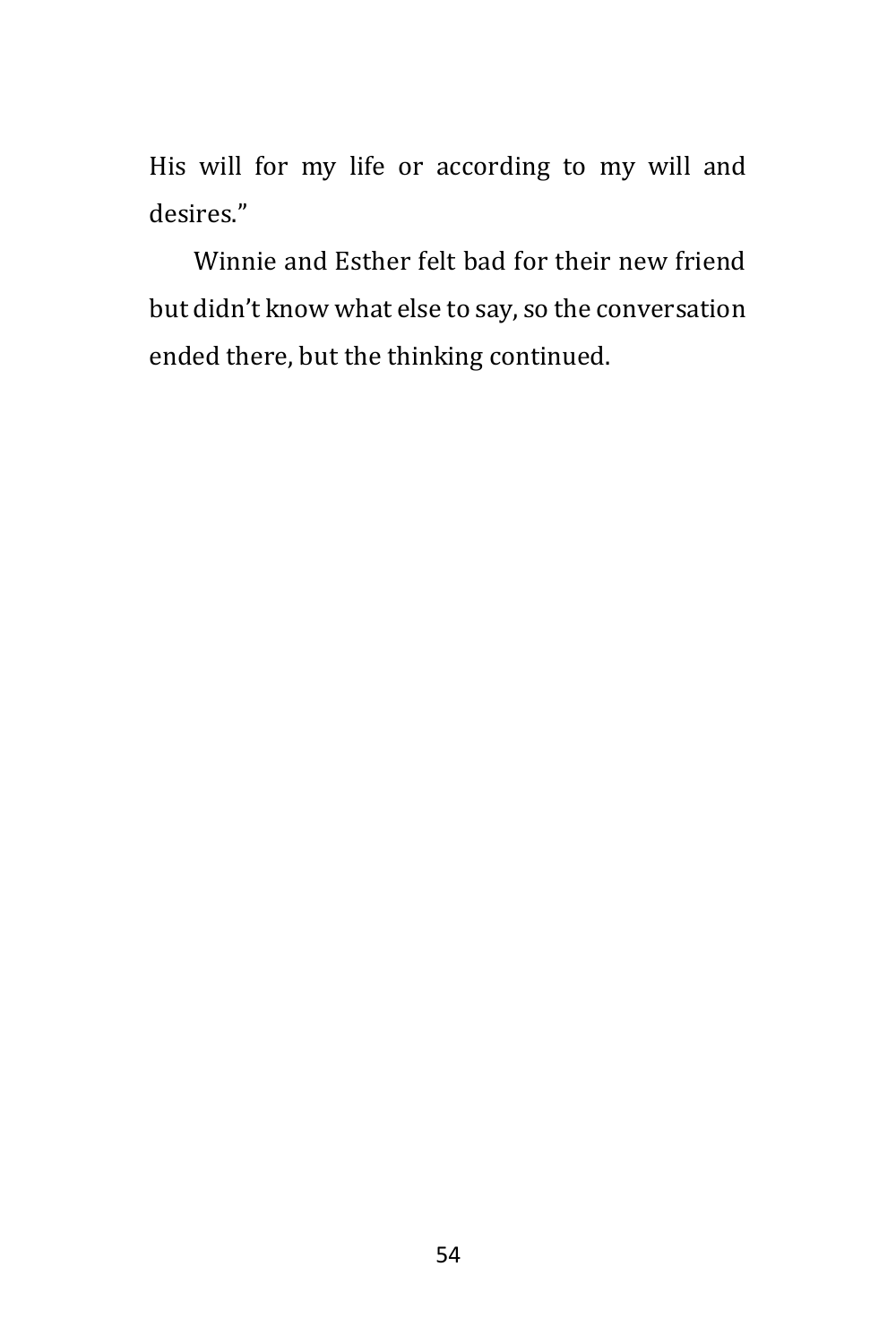# **Chapter Eight**

The weeks of internal conversations concerning James, singleness, and despair melted into a month. Julia entertained thoughts that were always leaning toward being reflective, as well as a bit melancholy, and was creating a habit of letting defeat control her emotions. She questioned everything: her own confidence, or lack of it; her trust issues; and whether this thing with James would even go anywhere.

Julia had always been fully aware that her most crippling weakness had been her insecurity in relationships. She was confident in her learning and work experience as well as in the strength of her walk with Jesus, but she had always questioned her connections with others outside of her family circle. Her renewed relationship with James forced her to face this enemy of weakness head on, and she didn't like it. She felt trepidatious, like walking on the thin ice of a newly frozen pond.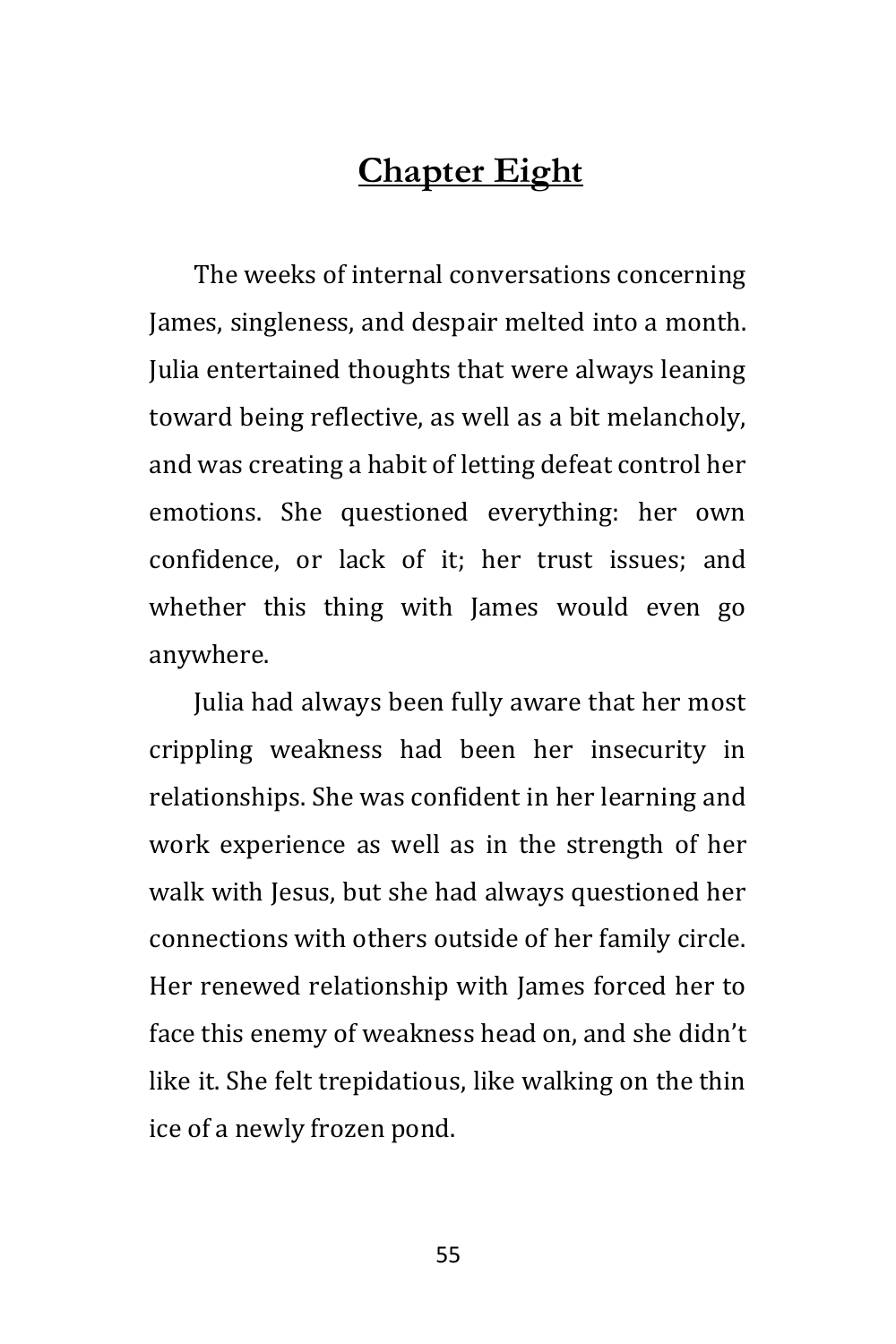She had only been contracted to spend three months in eastern Congo; her job at the hospital back in Jenkintown, Pennsylvania was being held for her for only so long. She was down to three weeks left of her commitment when contact from James suddenly stopped. For a few days, she believed him to be in transit between assignments, but when five days passed without a word, Julia began to worry. Those same initial fears that James was in a long-term relationship and had only contacted her out of curiosity reared their ugly heads again. She felt herself slipping into a continual flow of negative thoughts when local gossip collided with a VOA news alert: one hundred Special Op Forces were being stationed in the Goma area. Their mission: to hunt down and eliminate vicious warlords that had plagued the surrounding region for more than a decade.

"I wonder if that means James is here," Julia asked herself out loud, after taking in the shocking news. She didn't have an opportunity to answer her own question as she was interrupted by a knock at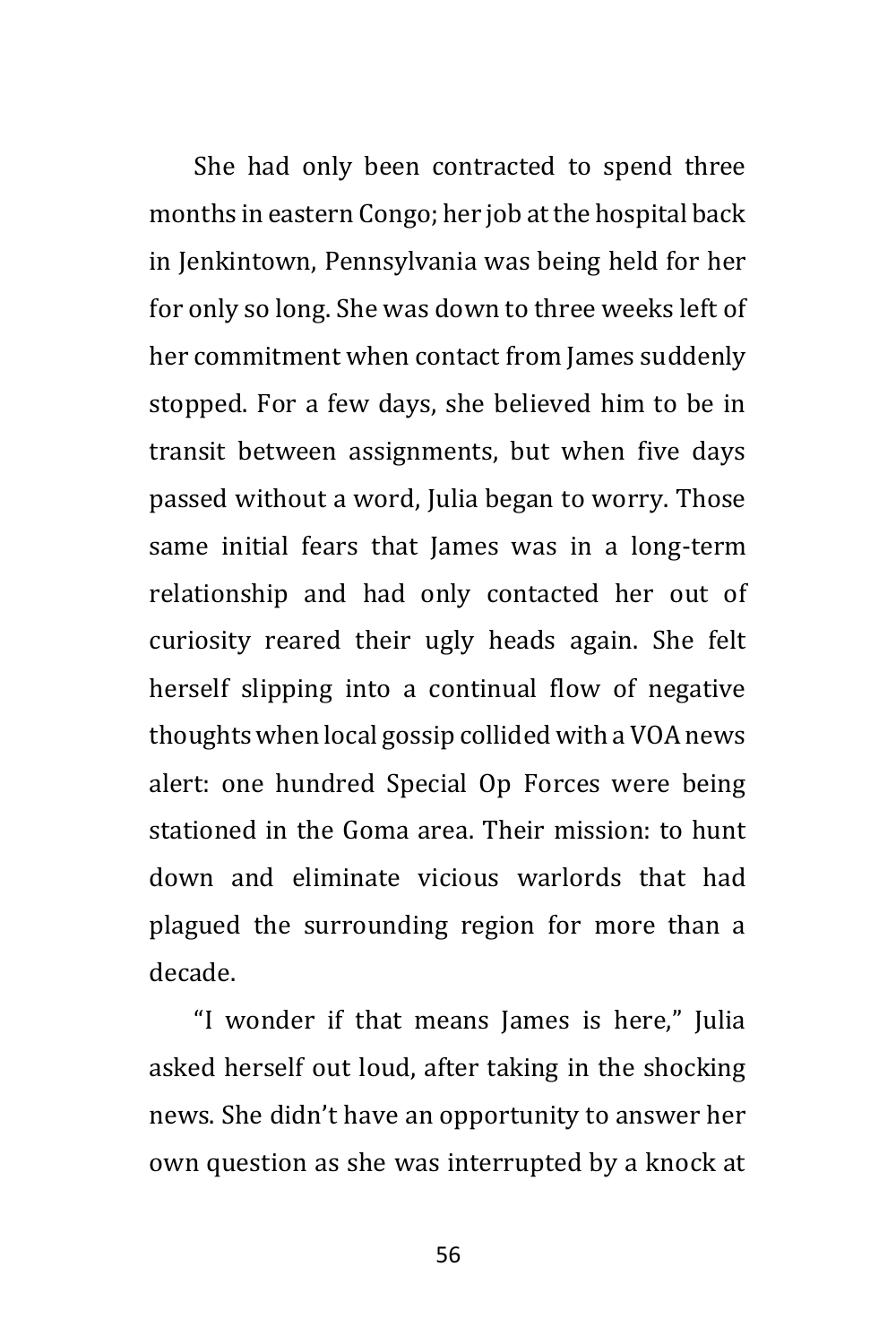her door. Since it was Saturday, a non-clinic day, Julia was surprised. So, she hesitantly opened it a crack and peeked out. Esther and Winnie were standing there smiling broadly.

"What's going on?" Julia asked, glad to see her friends but a little skeptical of their exuberance.

"We would like you," Esther offered, grinning, "to take a walk to the market with us. We heard that a new shipment from America has just arrived. Amazing things are for sale everywhere."

Julia accepted, still wondering why they seemed to be hiding some intense secret. The short walk to the market was always attention-grabbing. The local merchants were thrilled to be selling unique items, always hoping to catch the eye of a potential customer. Today, it all felt amplified, however, and everyone seemed particularly excited. People were talking rapidly, calling out to each other enthusiastically, gesturing wildly, and laughing. Before she even realized it, her friends had led her to the south end of the fruit market, and she was suddenly surrounded by English-speaking soldiers.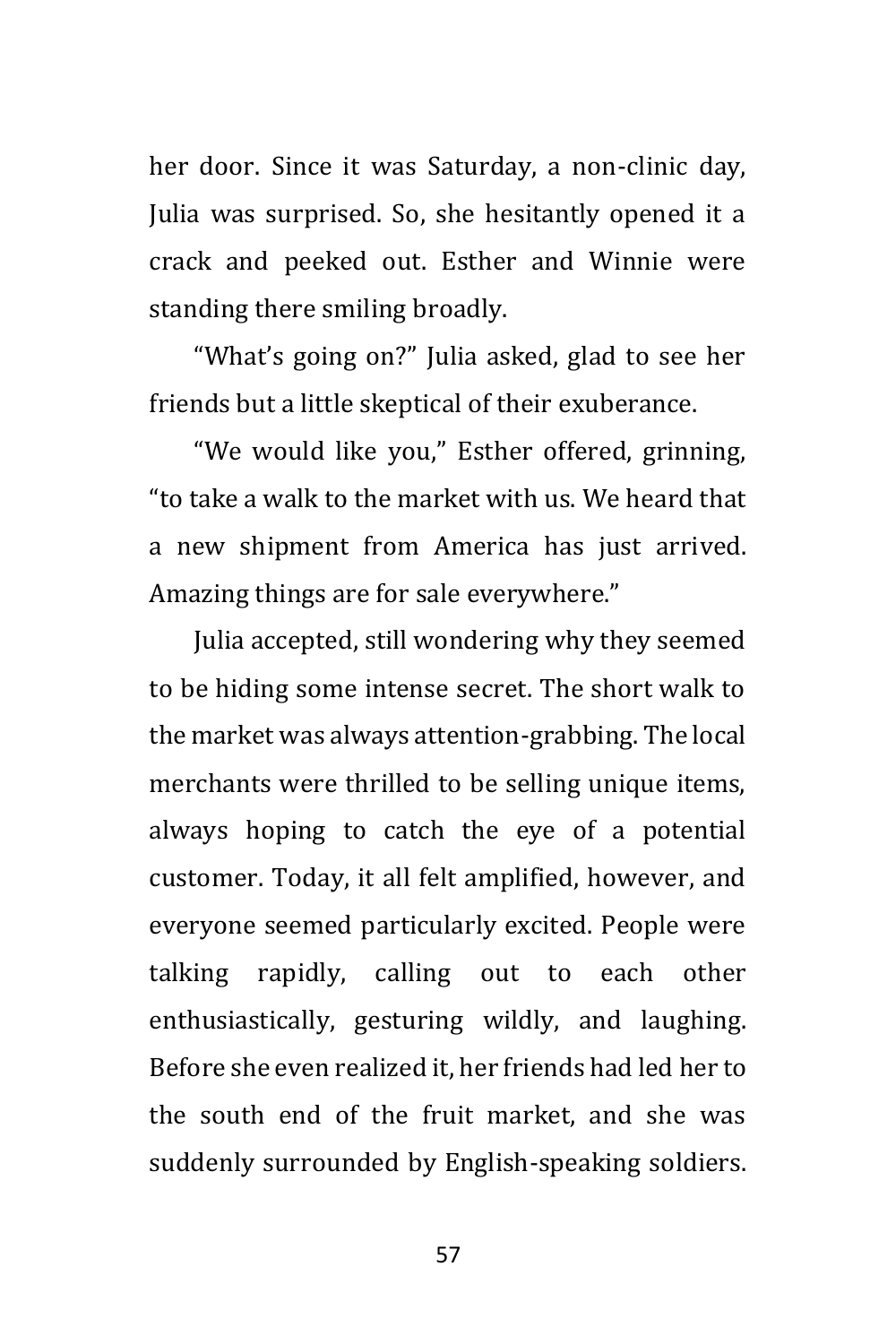The men parted, and Julia found herself facing James, just a few feet away. She thought she was dreaming until he grabbed her in a bear hug and lifted her small frame off the ground easily. His comrades were cheering, and Esther and Winnie were standing off to one side watching the scene like a couple of proud parents.

When James finally placed her gently back on the ground, Julia just stared up at him, nearly unable to speak. "I . . . can't . . . believe . . ."

"It's really me, Babe," James beamed calling her their pet name that stemmed from a night in high school when they watched a movie about a loving, talking pig.

Slowly, although her surprise wasn't going anywhere, her voice began to find itself. "Why? I mean, what are you doing here?"

"I'm going to be in the Goma area indefinitely; my unit has been assigned here on an 'advise and assist' mission. I can't go into details, but you've probably been keeping up on VOA Africa."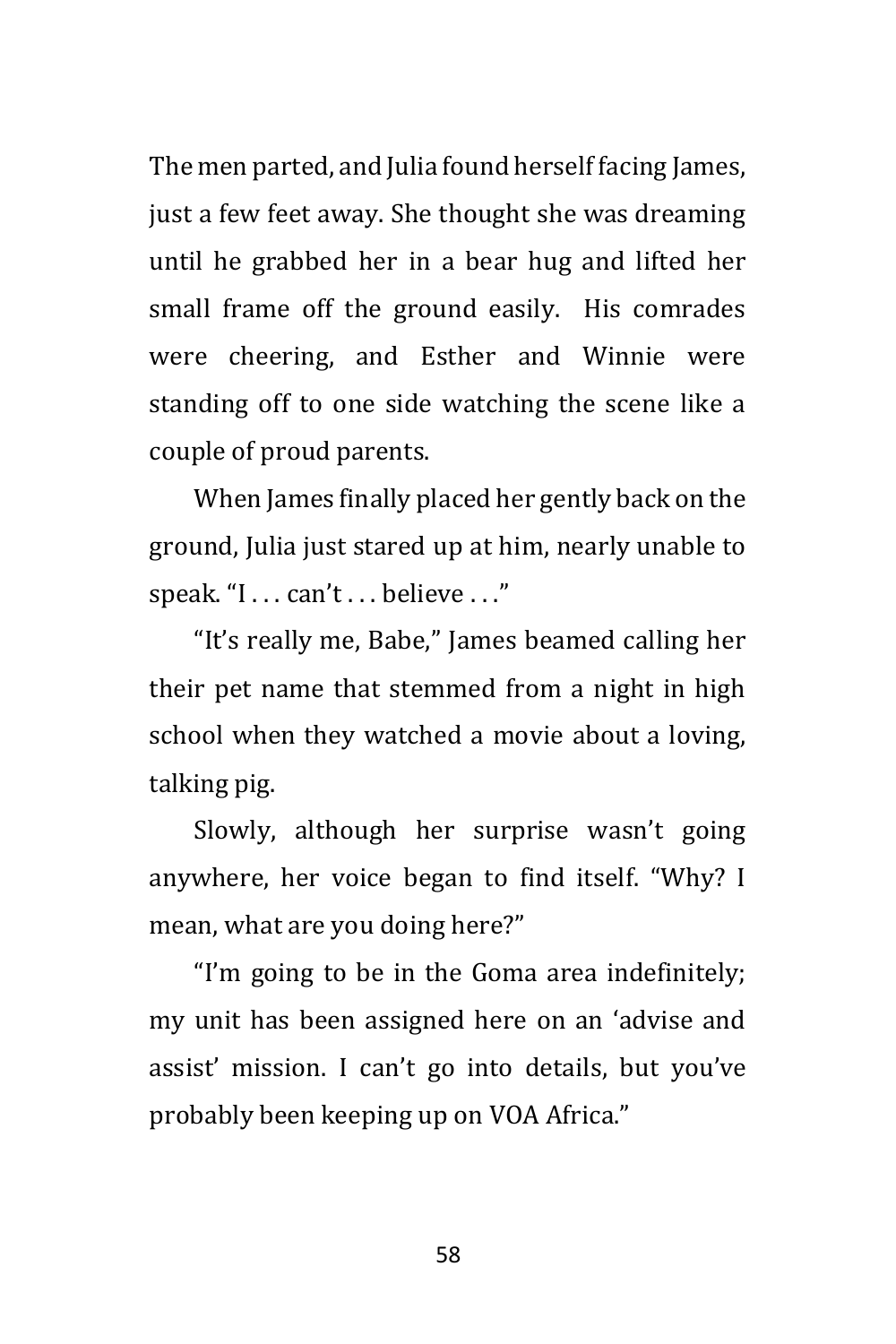"Yeah but, until today, I never imagined you'd be here"

"I know," James stated, almost gleefully. "Crazy, huh? Can you believe after all this time we finally get to reconnect, but we had to go to the other side of the globe to do it?"

Julia found herself embarrassed to be giggling like a giddy schoolgirl. "I am so glad! Do you have any free time before you get busy with your mission? Do you think you could visit the compound where I'm working? It'd be nice to catch up without an audience," she teased.

James agreed and asked her to lead the way. As they were slowly progressing through the market, the conversation bounced happily through the newly organized group. James introduced Julia and her friends to Caleb, Mike and Brad, three guys from his unit that were a part of the task force stationed in the area. Julia returned the favor by introducing Esther and Winnie. Lots of laughter and light banter prevailed, while the group recognized the need to keep the communication general because of the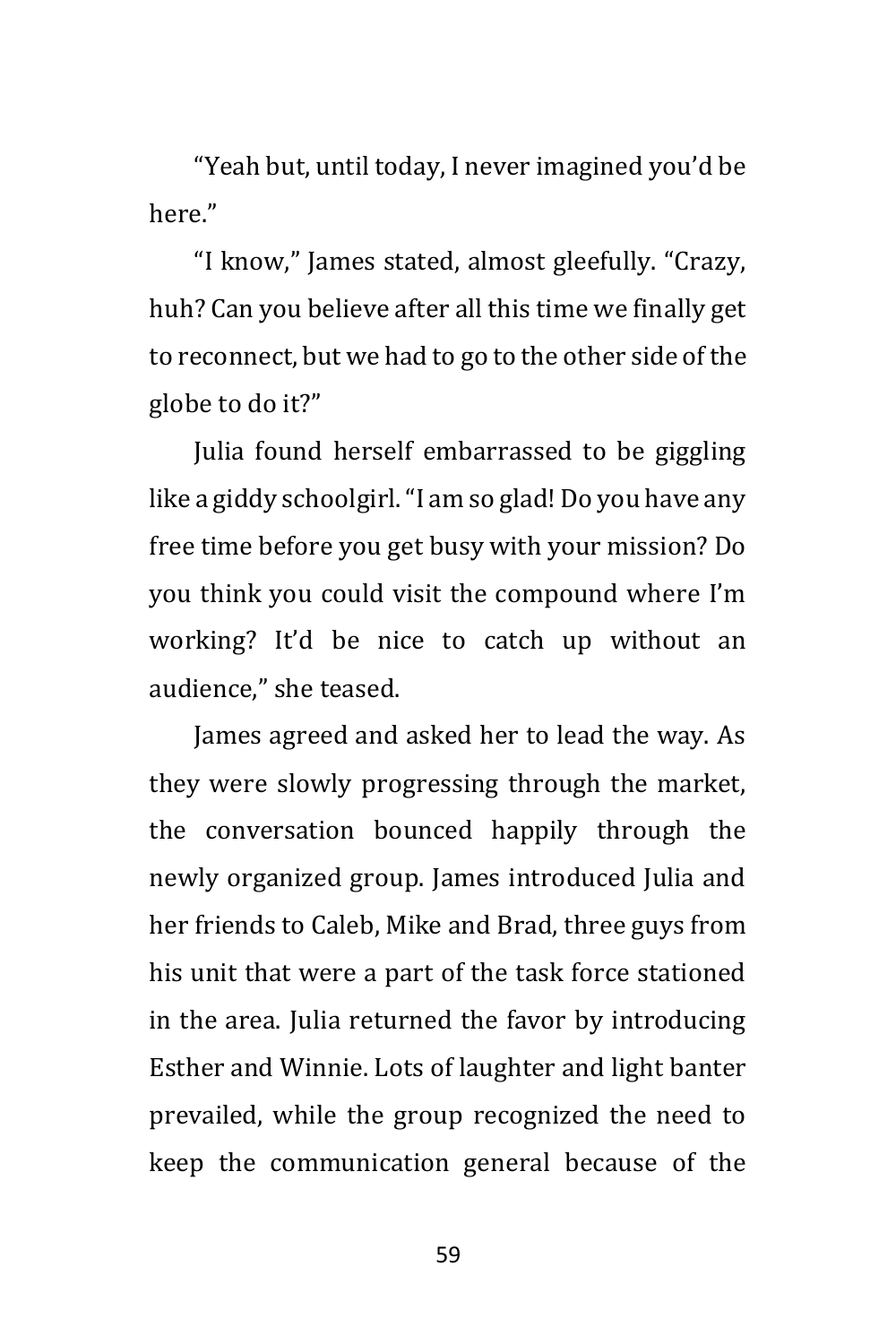nature of the U.S. involvement in that part of the world.

Once at the compound gate, Caleb, Mike, and Brad excused themselves and returned to their outpost. Esther and Winnie led the way to the lunch hall where they fetched snacks and coffee for James and Julia and disappeared to their rooms. The two remaining individuals were unable to contain their joy as they faced each other and anticipated their first private conversation in more than a decade.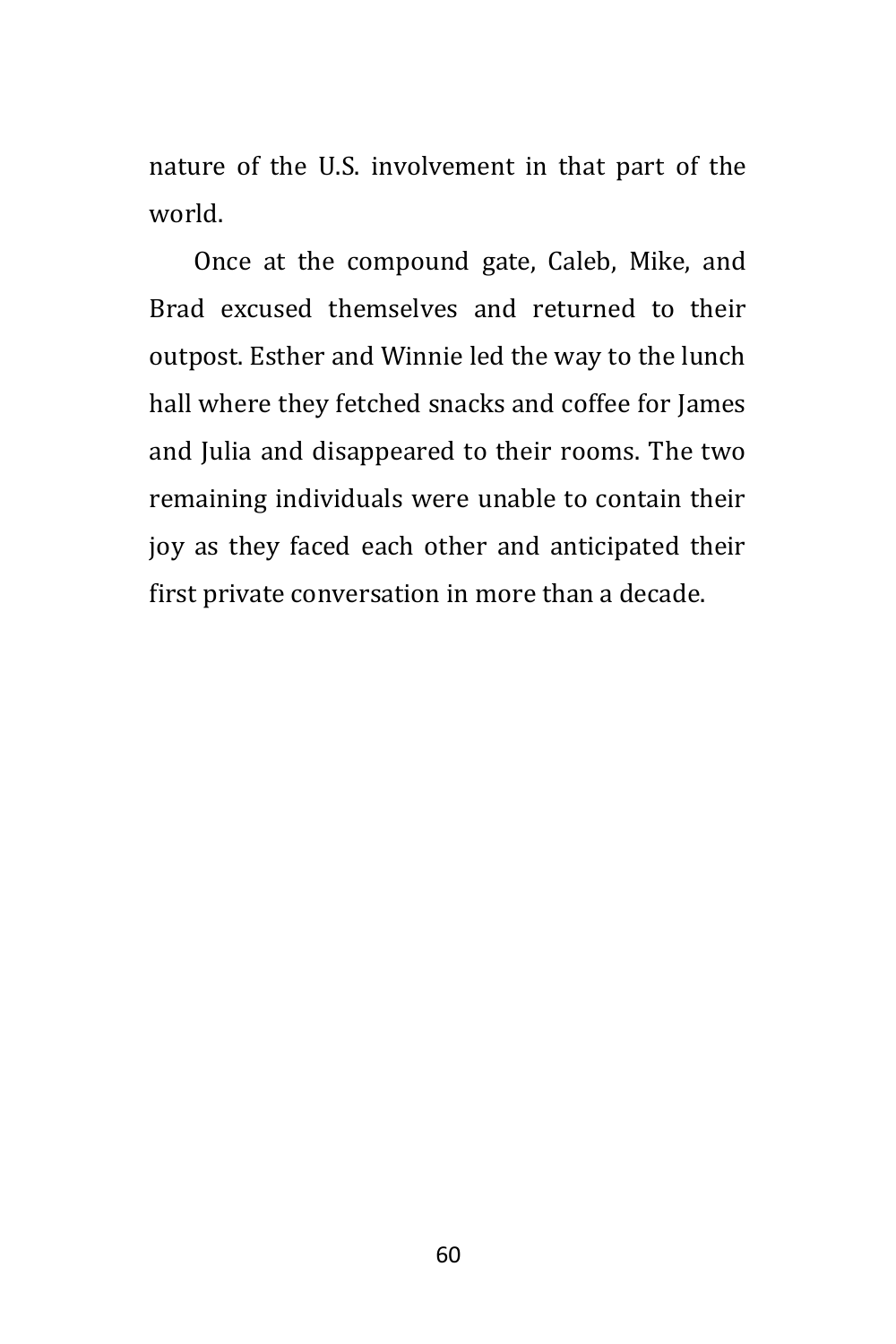## **Chapter Nine**

So, tell me about yourself and your family. How are your parents doing? What are Alessandra and Daniel up to? What has been keeping you busy since graduation?"

"Wow!" Julia exclaimed. "That's loaded. I may need to write you a book!"

James laughed, embarrassed that his overeagerness had been noticed, but Julia just gave him a flirtatious nudge before continuing.

"Hmm, well, after graduation, I went to nursing school at U.P. and commuted daily on the train from Langhorne the whole time I went there. It seemed like a long four years. I went on scholarships, mostly, and saved money by living at home. Plus, I wasn't interested in the party life the dorms were offering."

James returned the flirtatious nudge, indicating he was not at all surprised by Julia's last statement. She smiled at him, a bit sheepishly.

"While I was doing that, Alessandra was experiencing some of her own Congo adventures. Do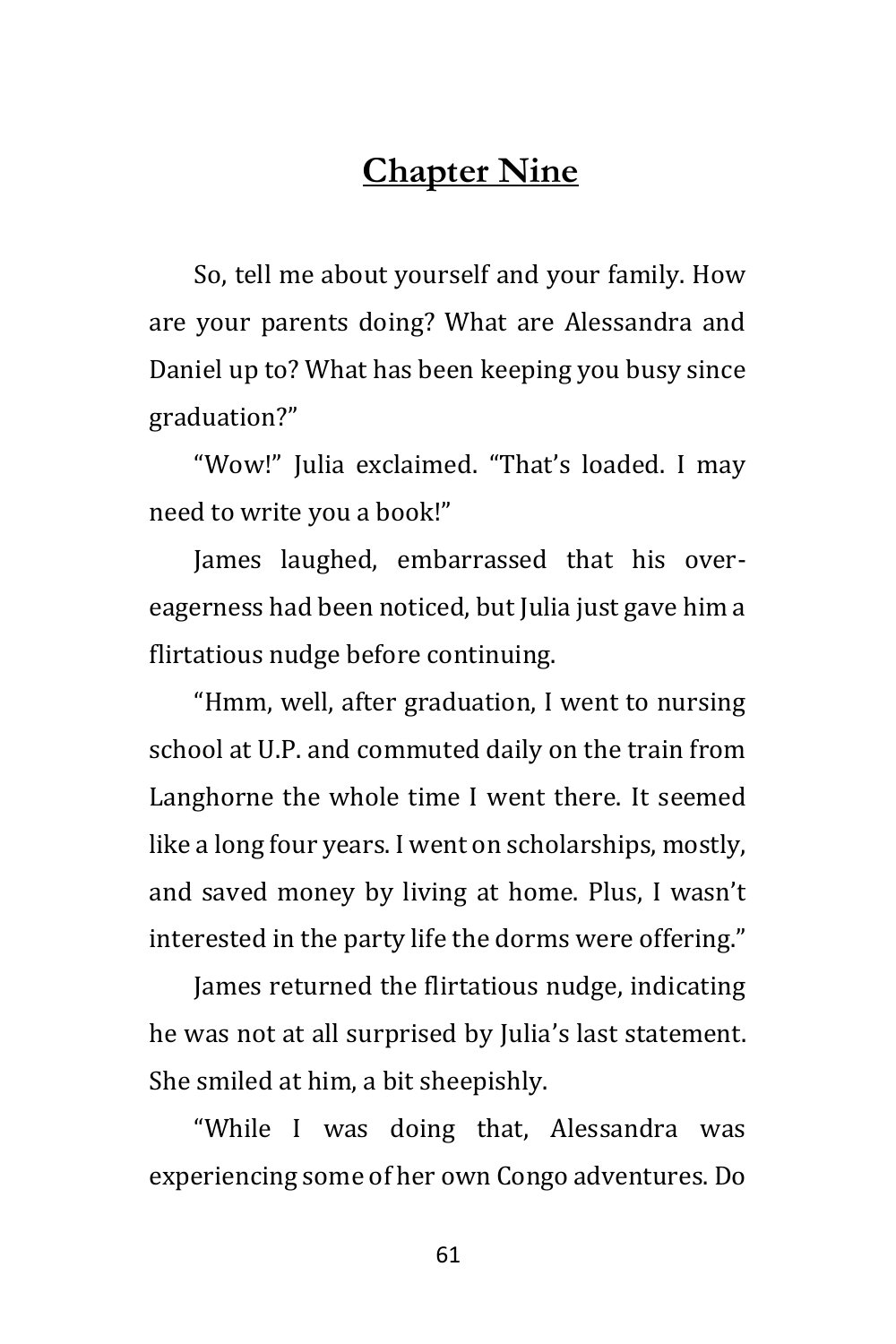you remember her taking a trip the summer we graduated?"

James looked into the distance as if searching for that memory. Julia didn't wait for an answer.

"Well, she was barely on the ground and settled in Ilebo with the missionary family when the counter-revolution broke out. It was terrifying for her. The State Department called for the evacuation of all Americans, but the family that she was with were not ready to leave their work, so she stayed with them for several days after most expatriates had left the country. Finally, she couldn't wait any longer and had to leave her host family behind for her own safety. Alessandra's memories of the fear she felt about crossing the river to Congo-Brazzaville and possibly not making it out still haunt her."

"That's too bad," James responded with sincerity. "It's sad she had such a negative experience."

Julia answered, "I worked for several years at Jefferson Abington Hospital. I started, of course, in med-surge, but wanted to specialize. I moved to ICU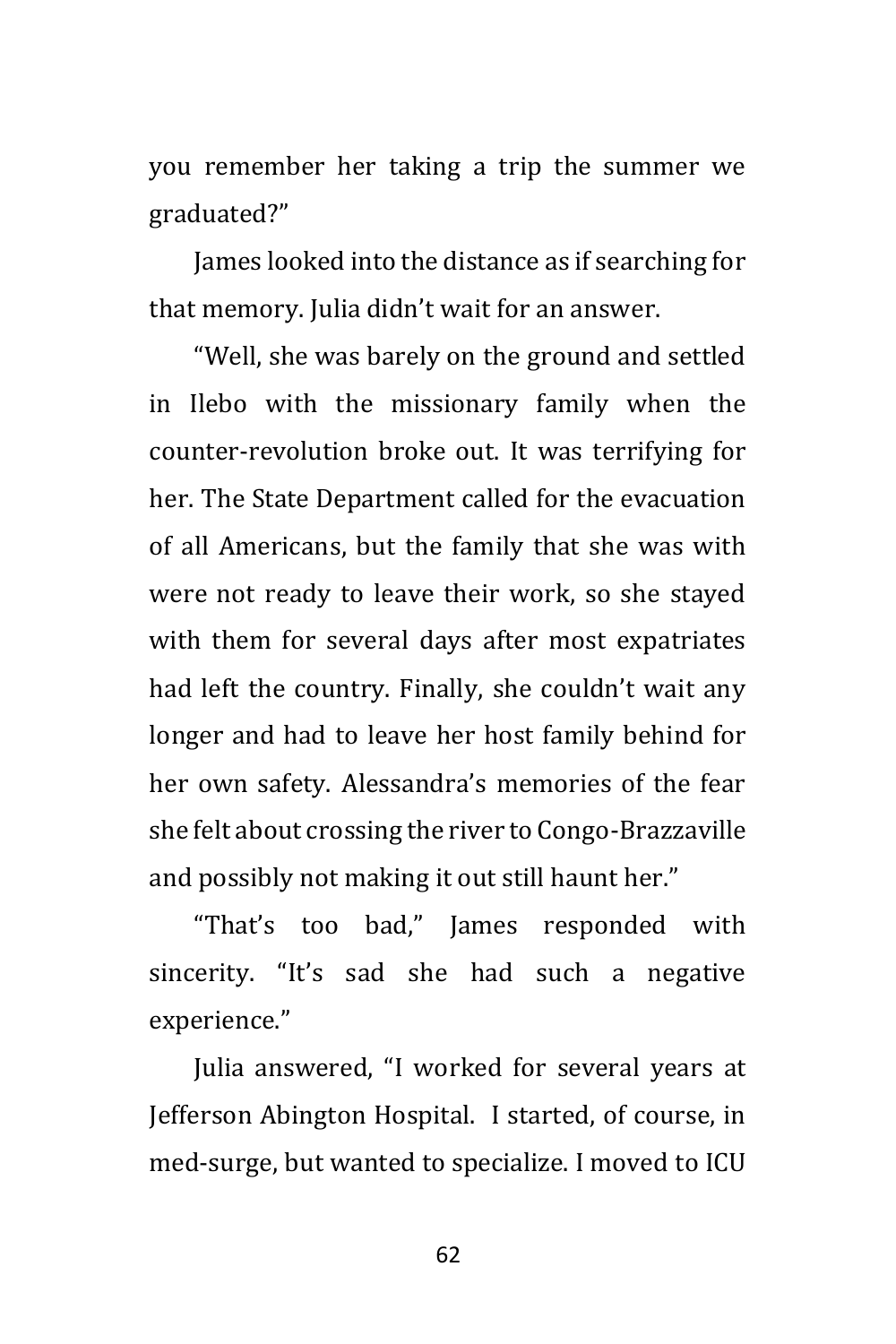and obstetrics, but then decided to pursue my master's degree in Public Health nursing so I'd be qualified to take a contract like this one in Goma. So, I stayed busy with work, and mostly online school, but I did fit in a bit of social life and some hobbies."

"Like what?" James asked, perking up to see if they would have any in common.

"Mostly mountain biking and hunting for antique books," came the reply.

James found the honesty of her nerdiness endearing but couldn't help expressing a slight disappointment in the lack of connection he was hoping for.

"Now, it's your turn," Julia stated, seemingly unaware of his emotional misfire.

"Well," he began after taking a deep breath, "you know that I went right to boot camp after graduation. May not have been the smartest decision of my life. In hindsight, I probably should have followed an ROTC- college course first; I had the grades to qualify. Then I could've started in the military at a higher rank. But I didn't, so I began at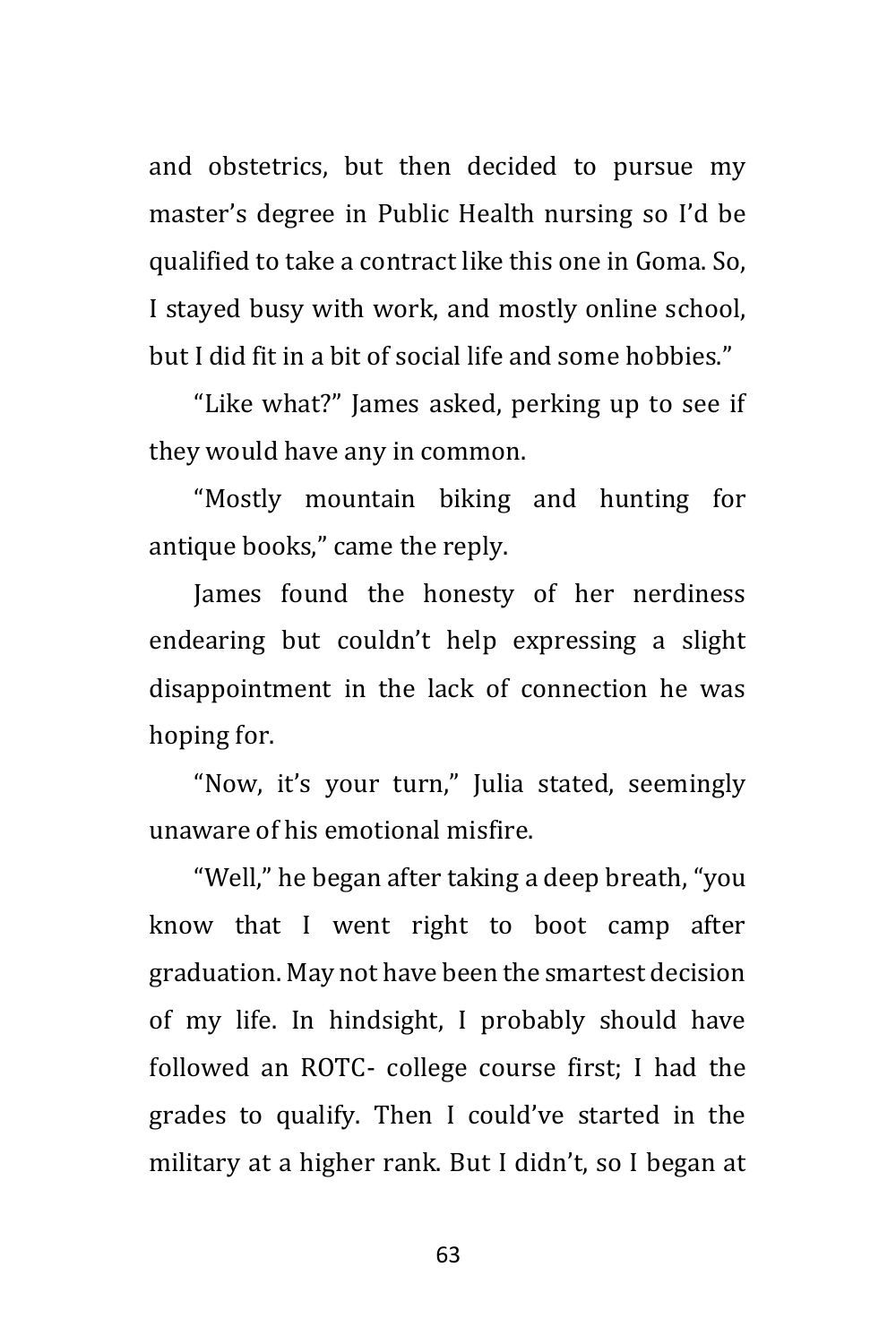Fort Benning, in Columbus, Georgia. I wanted to do something specialized, but because I came in as a grunt, it took me a while to climb the ranks and reach my goals. I really worked hard to become a part of Special Forces, mainly because I was interested in making a difference in unique missions like this one. I trained specifically as a communications specialist, although each man in my unit can do the job of everyone else, so no one is really 'specialized.'"

"But I thought," Julia interrupted, "Special Forces was really exclusive. I mean, Daniel has somewhat compelled me to watch those 'Surviving the Cut' type shows." She wrinkled her nose saying this. "The physical and mental stress seems appalling to me. How long did it take you to get through the process?"

"Ahh, watching military shows, eh?" James smiled at Julia's growing blush. "Actually, it was very challenging. It took me three times to make it through."

"I'll bet nothing in high school prepared you for that," Julia groaned.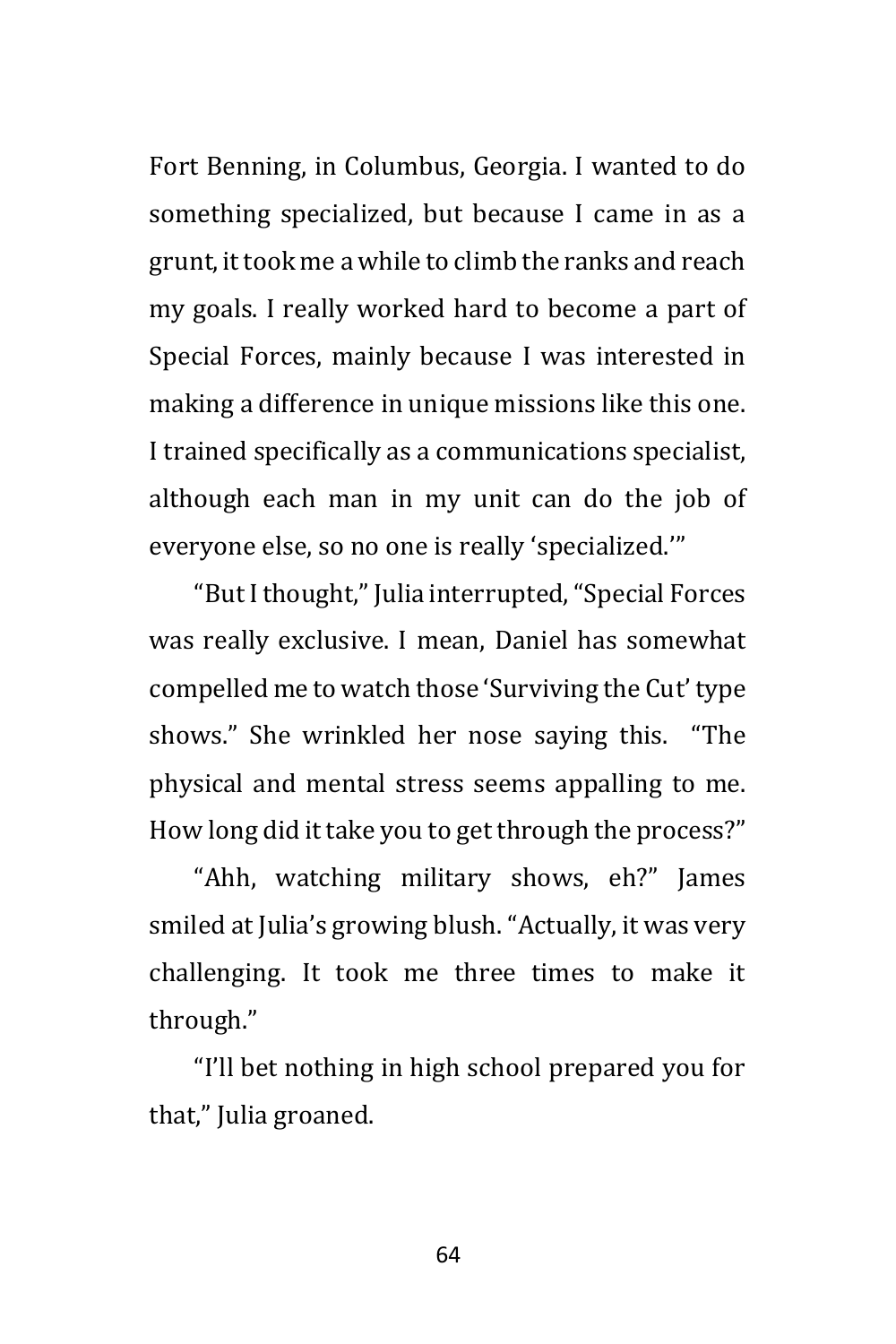"Actually, there're ways in which a Christian education did prepare me for some of the rigors and the harshness. The world view it provided taught me the reality of life on this planet and the importance of striving for the best. When I was tempted to give up the dream, I thought of all the things Christians face around the globe, and I was encouraged to try harder. I felt that my special training in the military would give me a specific way to make a difference in a variety of conflict zones."

Julia and James talked for an hour before he glanced at his watch and realized it was nearly time for him to be back at camp.

"How far away is your base?" Julia asked.

"Not far. We've set up within the high walls of a compound."

"Is it primitive? Houses or tents?"

"Really just a house with a large yard and several outbuildings. Somebody knew somebody, who knew somebody, who had a place to rent. It's ancient, like from the Belgium era, but has lots of storage space, a working kitchen, several bathrooms, and security. It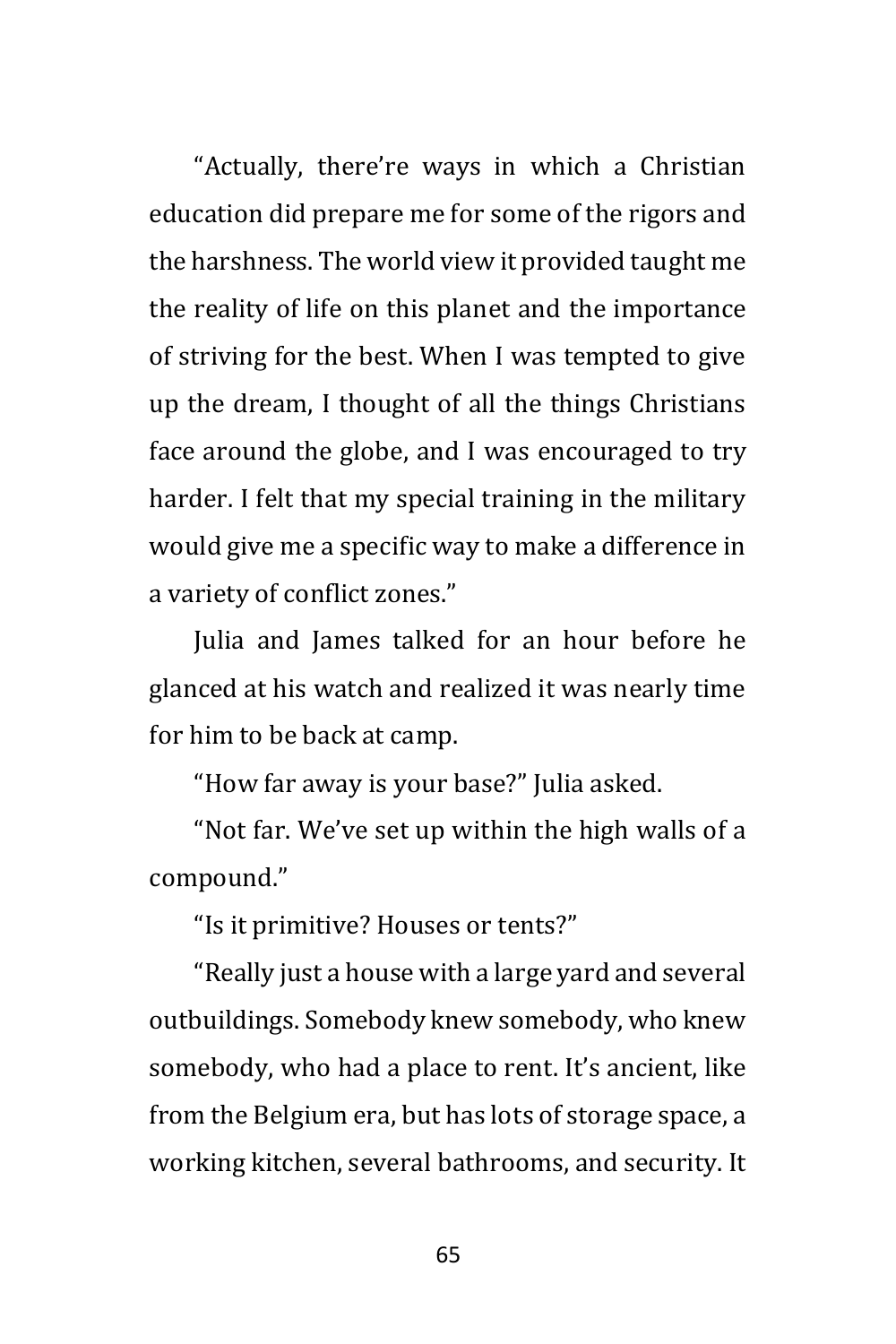even has a pit for working on vehicles. Pretty nice, actually. We feel lucky."

"Good," Julia reacted. "At least you feel like you're in a secure spot."

"Definitely."

"Hey, maybe we could we go to a local church together in the morning," Julia suggested before explaining what Alessandra had shared with her about the unfortunate nature of worship in Congo. She informed him that in many denominations, Christianity was mixed with witchcraft. It was not unusual for a pastor to seek out a witch doctor to gain sway over his congregation, looking for larger offerings. Julia finished by saying she would ask Mama Bolingo to recommend a church they could trust.

"Sounds good to me," James said. "Let me check with my commander. I'll shoot you a message and let you know. Hopefully, I'll see you tomorrow and maybe we can walk somewhere afterward. Work for you?"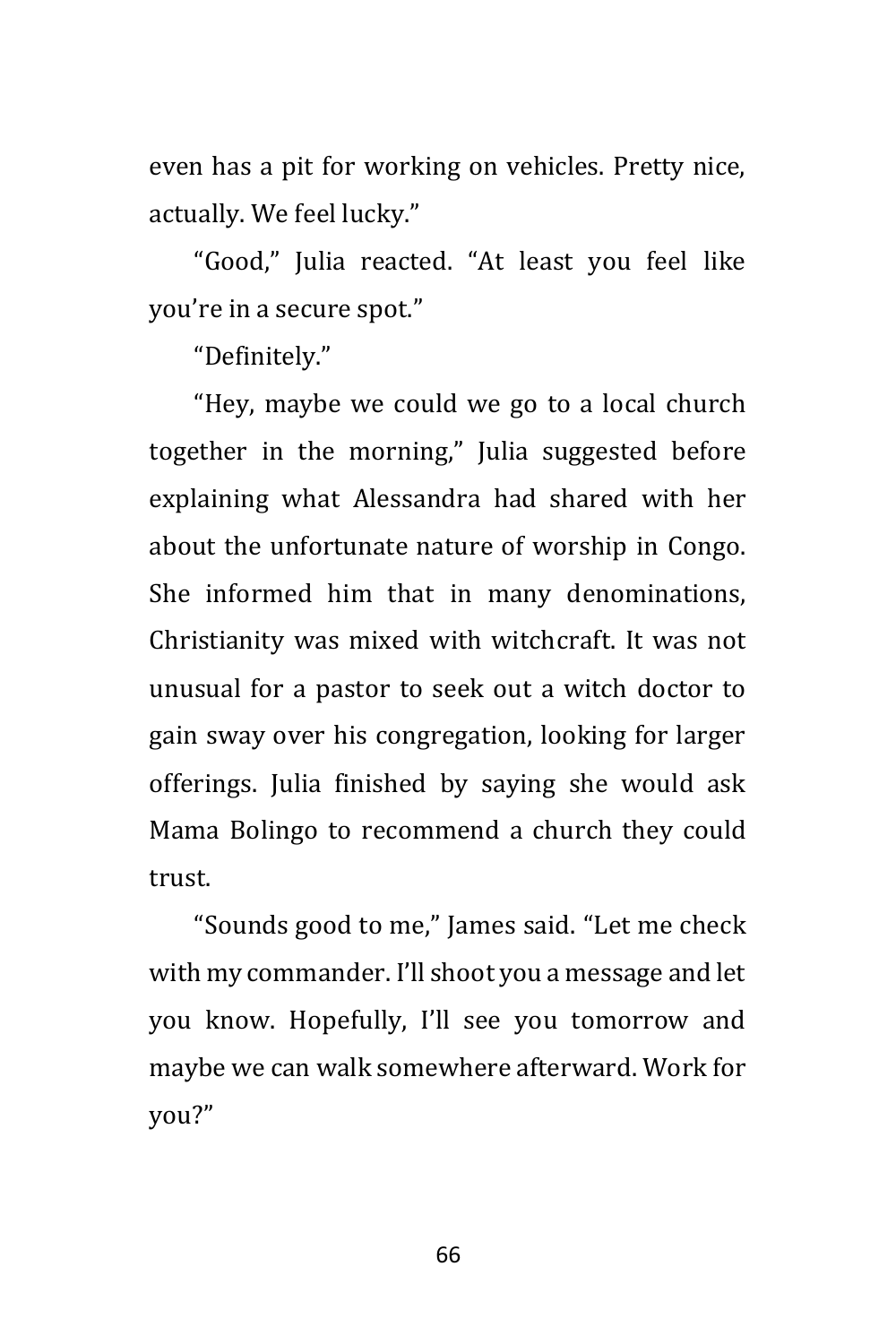Julia agreed. They parted with a down-to-thesoul hug, and Julia couldn't have wiped the smile off her face if she wanted to. She was certain the meet up was significant to her future and couldn't wait to spend more time with James.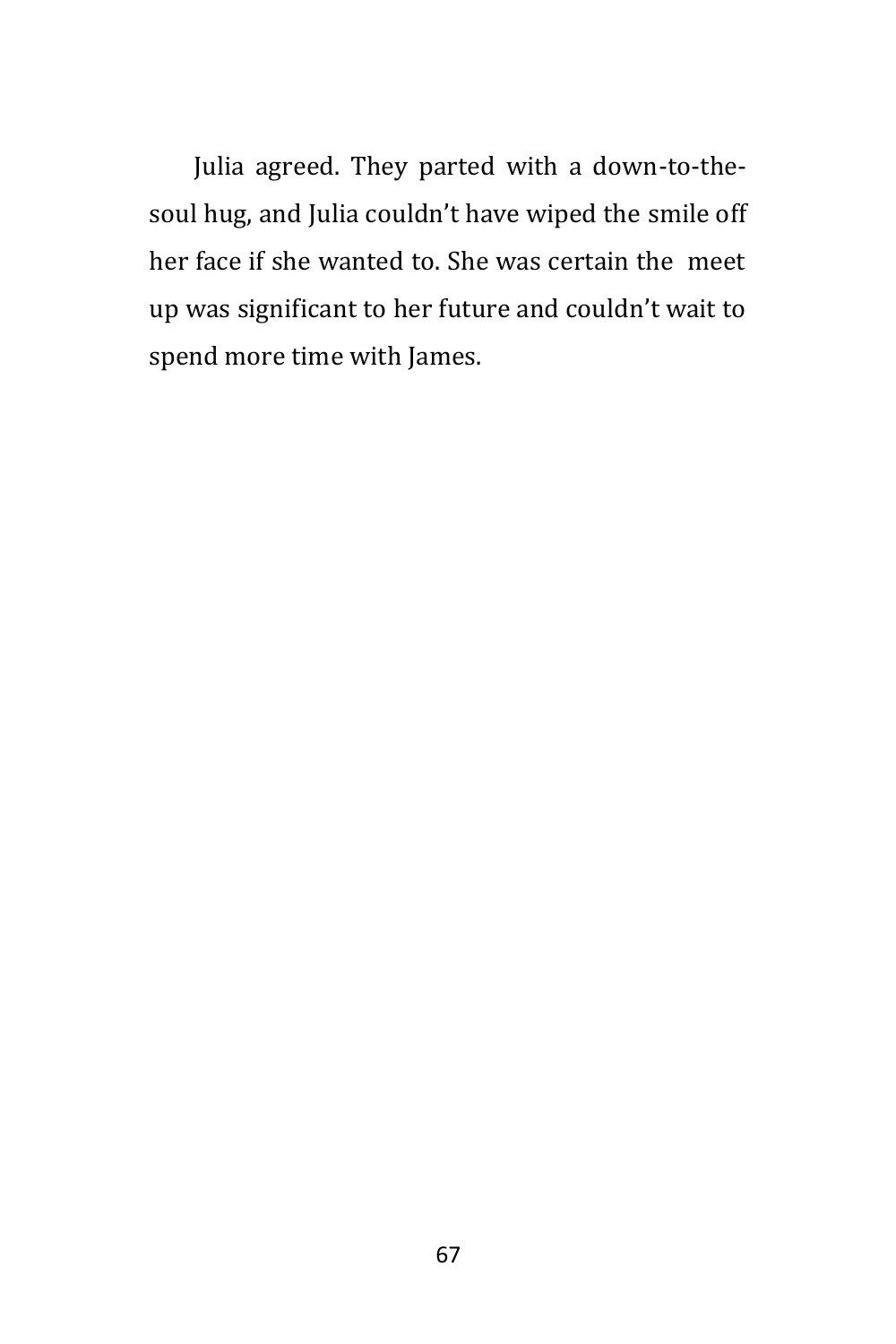## **Chapter Ten**

The next week was busy and pleasant. Julia's daily tasks were made joyful by texting conversations with James in the evenings and looking forward to getting together on the weekends. Winnie and Esther delighted in getting to know him as well, and particularly loved watching the relationship blossom. In many ways, James and Julia were just like their high school selves, laughing and teasing. But their maturity and years of experiences apart from each other made them more serious and focused. They were growing together on purpose and completely enthralled with God's work in their lives. Neither considered their reunion a coincidence, and they waited with eager anticipation to see how God was going to finish this work that He had started all those years ago.

That Saturday, the couple was sent to the market for some ingredients needed by Mama Bolingo, particularly a vanilla powder to flavor her donuts and a few large packages of yeast. Before the two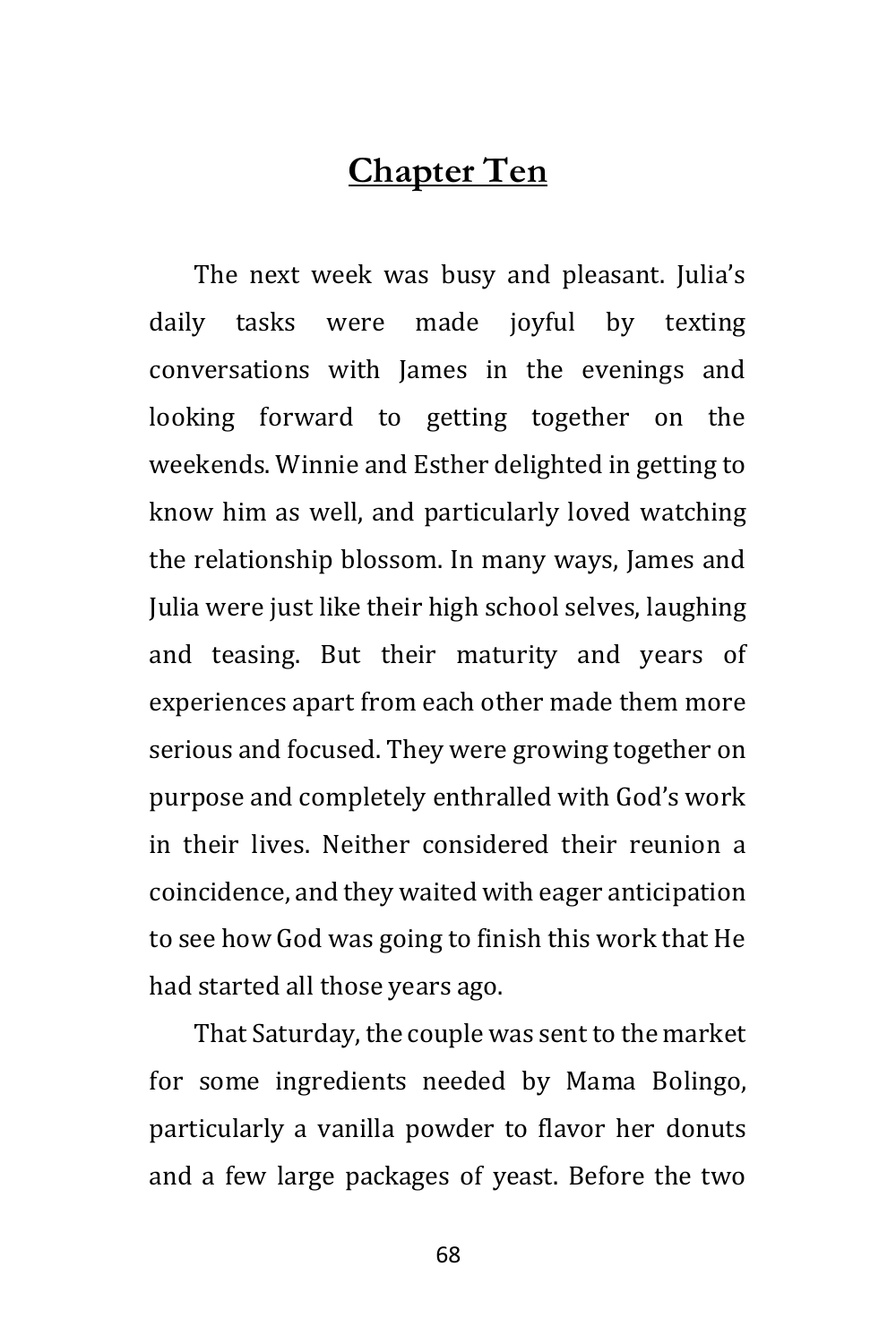took off on their errand, they had agreed to let her show them her garden in a part of the jungle that had been cleared by her family generations ago. The hike would begin at sunrise on the following Saturday, nearly the end of Julia's contract.

James and Julia took their time on the walk from the compound to the market. It was less than a mile, but they savored every step. They enjoyed each other and absorbed the chaotic world surrounding them: babies crying, hawkers enthusiastically selling wares, and the general swelling and breathing of raw humanity. The unique birdcalls and the ever-present doves, with their peculiar cooing, created a pleasant backdrop to all the confusion.

As they approached the market, the once-distant sights drew near to engulf them. They were suddenly drowning together in a pool of needy humans. The market was a huge rectangle, with clothing, shoes, and household items all around the outside. Shouts of theatrical bartering stole their attention when they began traveling into the heart of this tumultuous sea of buying and selling. They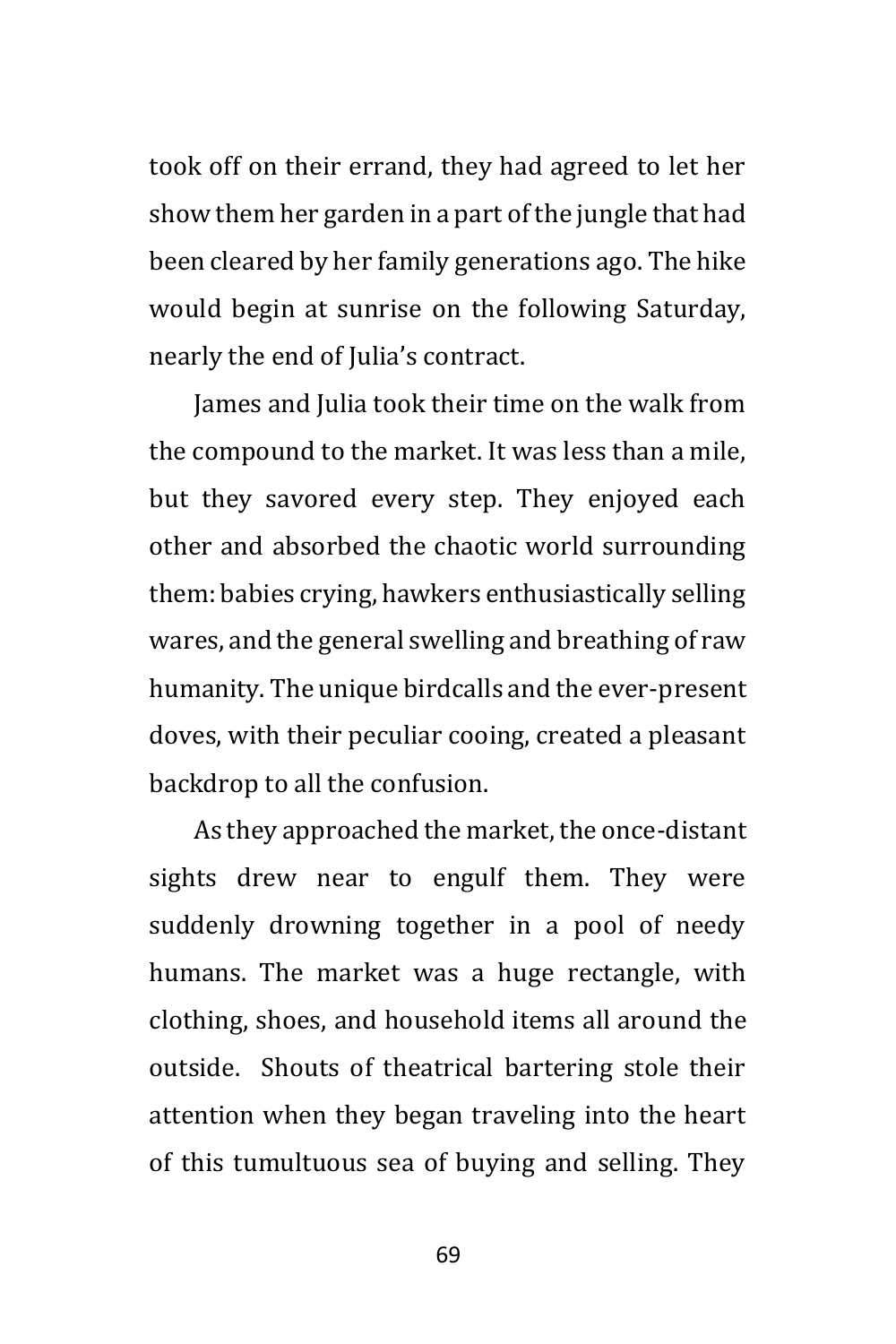passed grains, fruits, vegetables, fish, meat, and edible insects like worms, grub worms, and locusts. The variety of odors attacked their noses fiercely. Dried, slightly rotten fish, bush meat with its peculiar, dank smell, and small coal fires cooking with clarified palm oil, all teamed up to welcome them into the open-air market experience.

Stalls were set up in certain areas that were selling items unusual to the Congo: boxes of cereal and oatmeal in tins, powdered milk in twenty-fivepound sacks, sugar, European coffee, and the highly sought-after yeast and vanilla powder. Their attempt to make their way through the market to the area where these things were sold was impeded by people of all ages trying to tempt them to purchase their wares. Julia was weak in the ways of bartering; James was helpless. Although communication skills and negotiating had been a part of his training for thirteen years, he had a soft spot for the need of the vendor to make the sale, knowing that each transaction would help to feed a large family. Every time they gave a negative answer to a plea to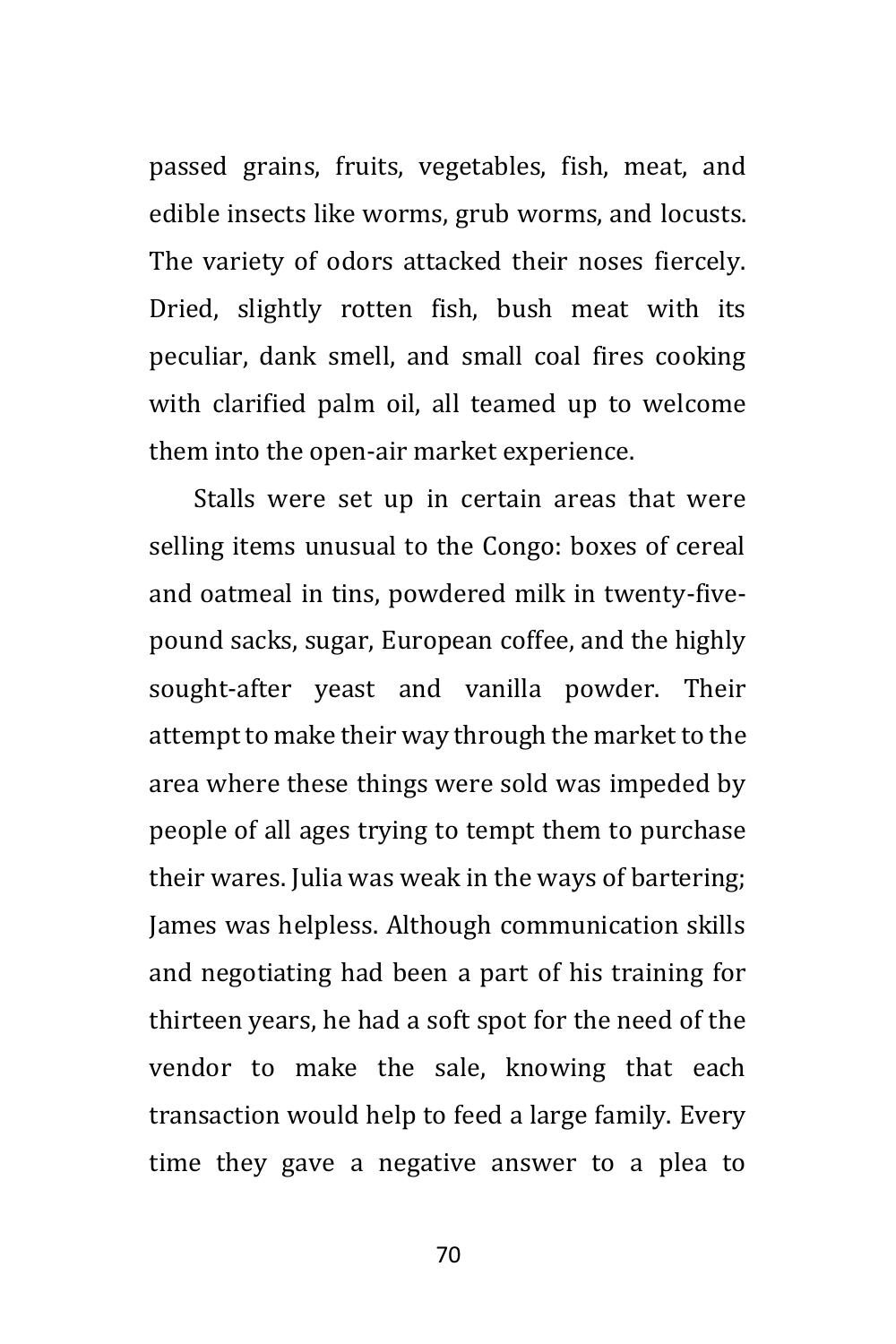purchase something, they were thrown dirty looks. This, of course, made Julia nervous. She had never been to a market without a Congolese worker to buffer the onslaught of begging. Her panic was growing when an ambitious musician noticed their distress and offered them to sit in his stall for a few minutes to catch a break. The heat in such a confined space was intense, but once James and Julia were seated in plastic lawn chairs and had a minute to rein in their thinking, Julia jumped into a line of questioning that had been brewing for several days.

"James, I know this is a weird place to ask you this, but I'm going to take the plunge: what happened to us in high school? Why did it seem as if we were suddenly no longer friends?"

James looked down for several seconds before lifting his gaze to look bashfully into her face and cleared his throat: "Remember that time when we were competing in a history tournament?"

This beginning totally caught Julia off guard but she was able to recall what he was talking about. She and James had been on a team, competing against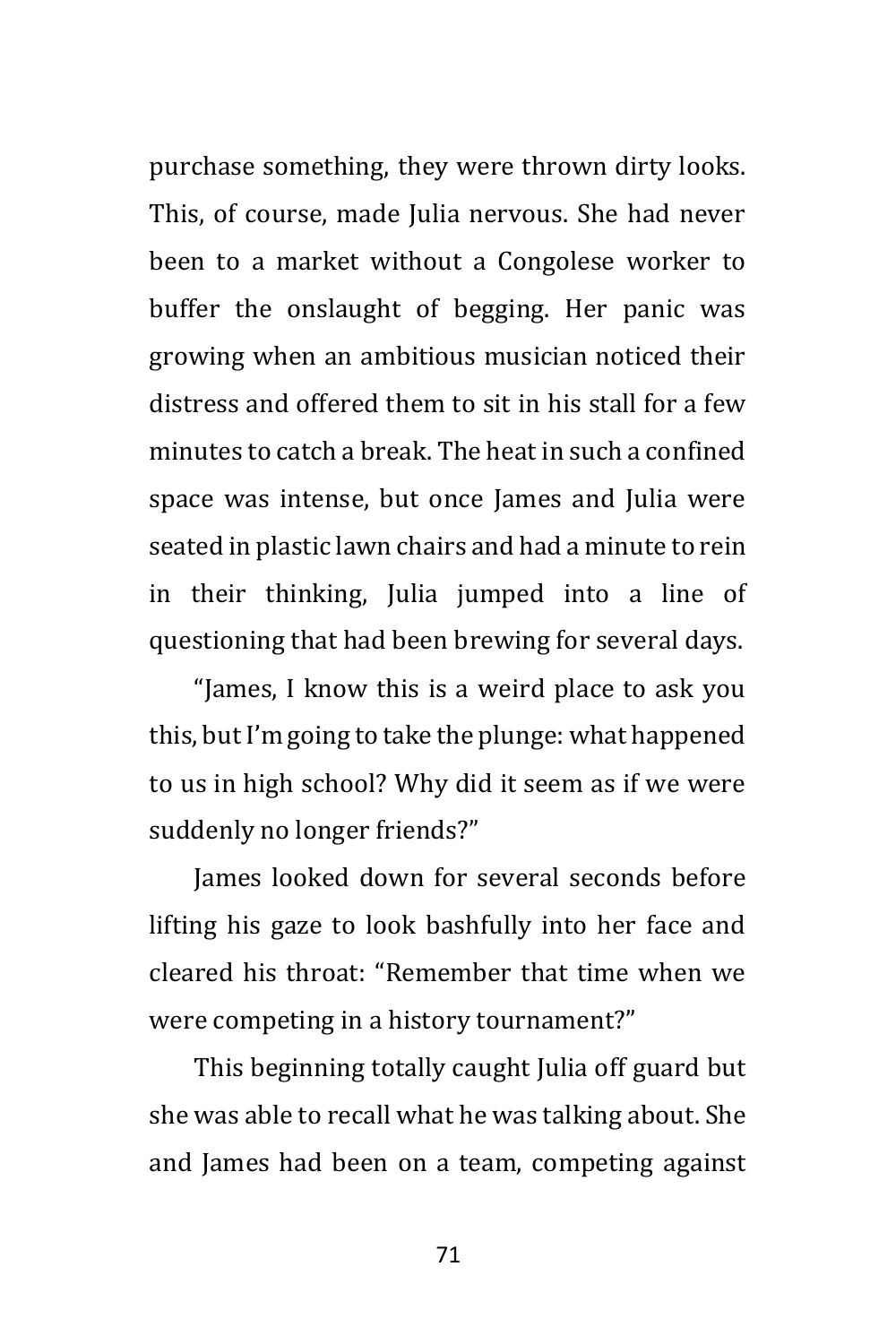other small, private schools. Julia had studied up on American history while James had focused on the English and European colonization around the world.

"I haven't thought about that day even once in years," Julia responded. "What does that have to do with anything?"

"Well, we did great! Remember? We were beating everyone. As a team, we were unstoppable, but then the judges thought that they would like to take it further and pit us against each other."

"Oh yeah," Julia said. "At the time, I thought that was kinda weird. But I can't quite remember exactly how it turned out."

"You actually only know a small part of it. We both kept answering correctly," James paused for a second at the sound of an exhausted, hungry baby screaming his anger, but when it became clear that the noise was not going to stop any time soon, James continued with a slightly increased volume. "I realized that you were feeling stressed by all the questions. So, I intentionally got my last question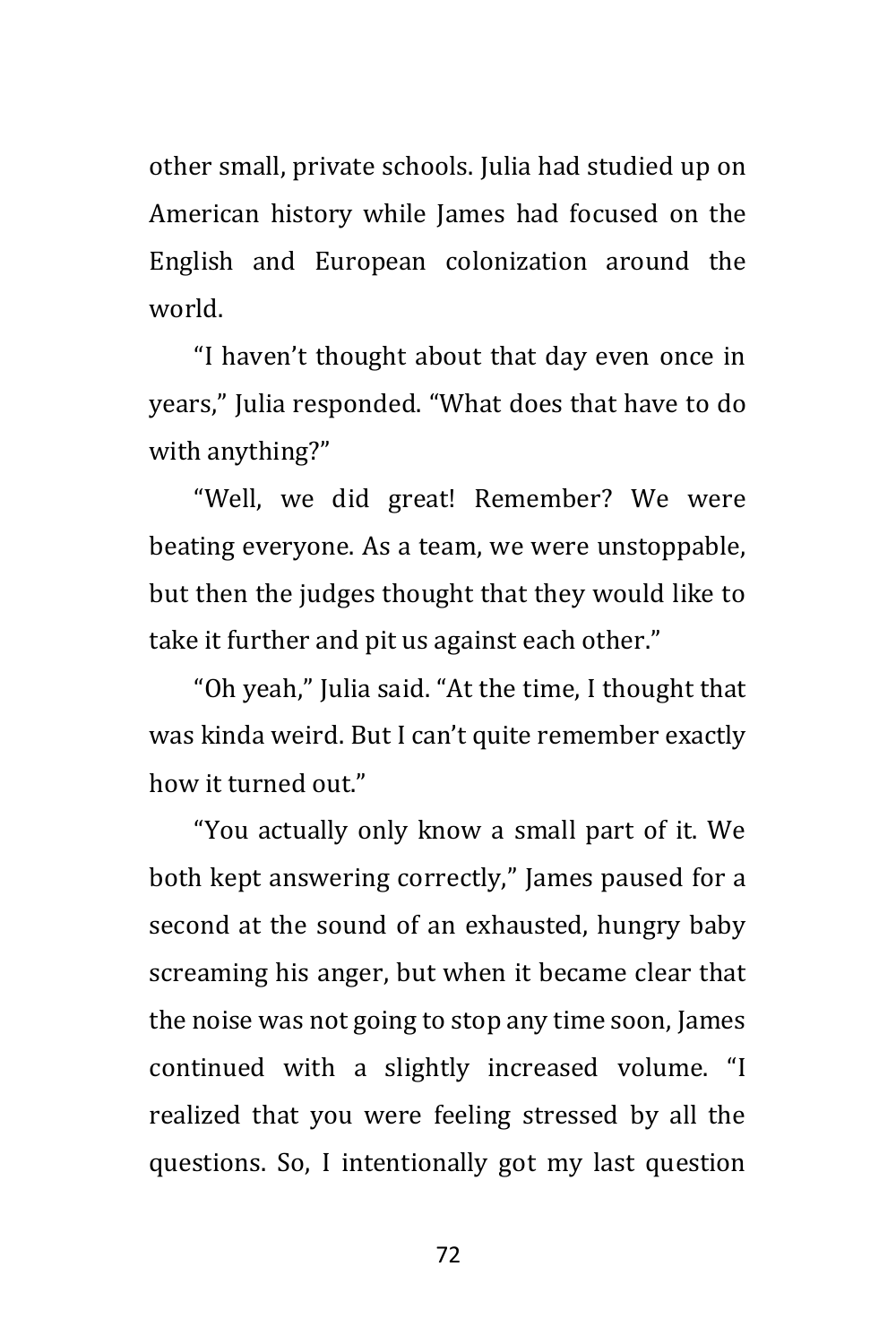wrong." James put his head in his hands and paused. "I wanted to see you declared the champion."

"What? Why did you do that?"

"I was worried," he defended, "about you being upset by either beating me soundly or losing to me. I realized in that moment that you were more important to me than winning." James looked adorably shy. He lifted his face for a second then dropped his head again as he finished, staring hard at the ground.

Julia sat silent, trying to process this account of that long-forgotten part of their past. The screaming baby paused for a moment in its tantrum long enough for Julia to ask, "But what changed? Why did you seem so distant our last year of high school? I always worried that something was seriously wrong or that I'd done something to hurt you."

James grinned widely and studied the ground more intensely.

"What is it?" Julia begged. "I'm a big girl; you can tell me."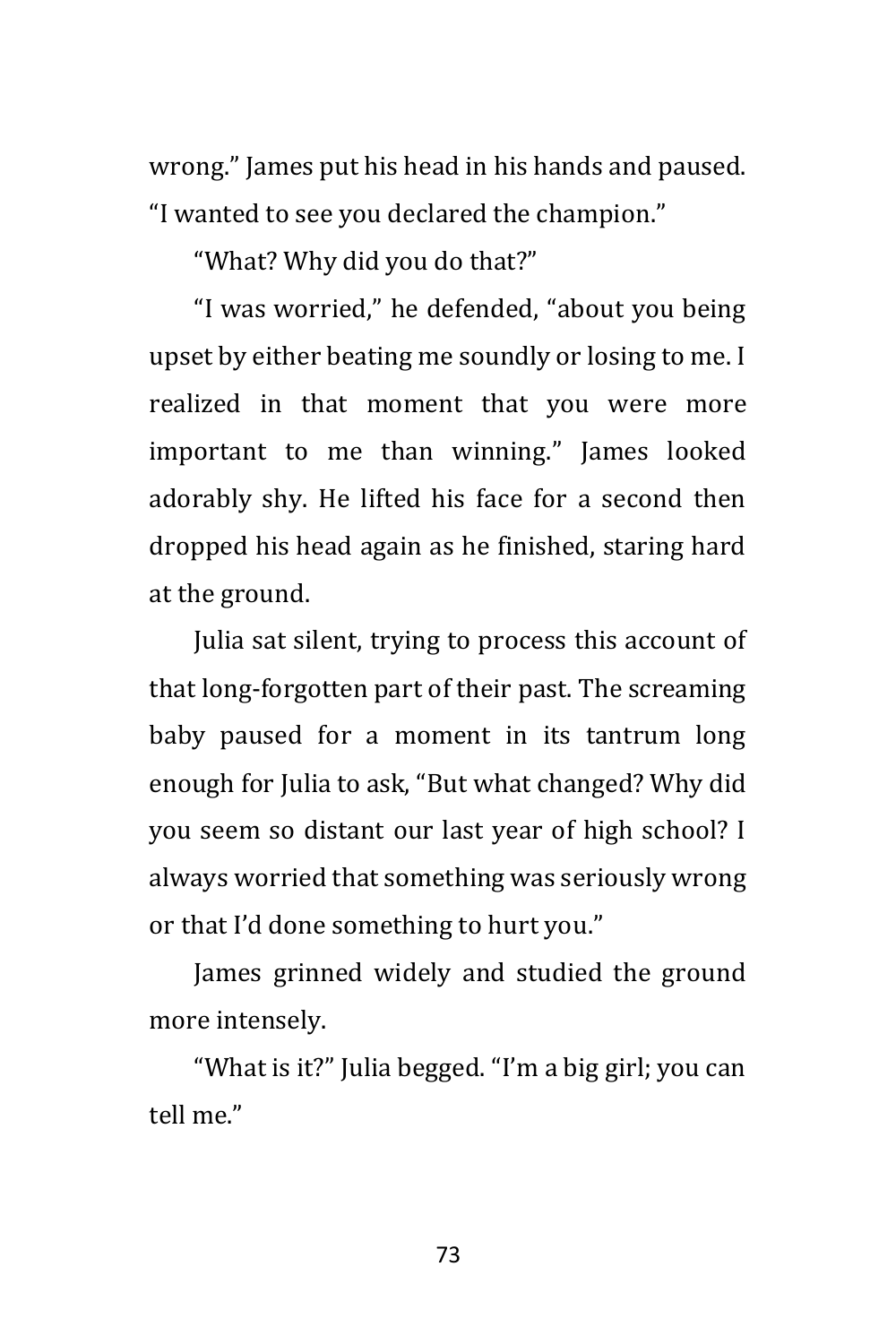"I can't believe I'm about to say this but, I was crazy in love with you, Julia." James sighed deeply before continuing his confession. "But I'd already committed myself to a military career. I knew that you were determined to pursue a nursing degree so, I just thought that a relationship would distract us both. I decided to pull back, at least emotionally." He hesitated. "I was miserable because I could tell that you took it as rejection. It hurt me that I was hurting you. But I thought that I was doing the right thing at the time for the both of us."

Julia breathed in something that felt a lot like a choking sob. It took her many minutes to gain control of the conflicting emotions of tenderness, regret, and gratitude battling inside of her. She began tentatively, not trusting herself: "I wish you would've told me back then what you'd been thinking. I've spent more than a decade worrying about what I'd done to hurt you. I know myself enough to understand that, at that time, I would have been too immature to agree with your decision, but eventually the truth would have been easier to bear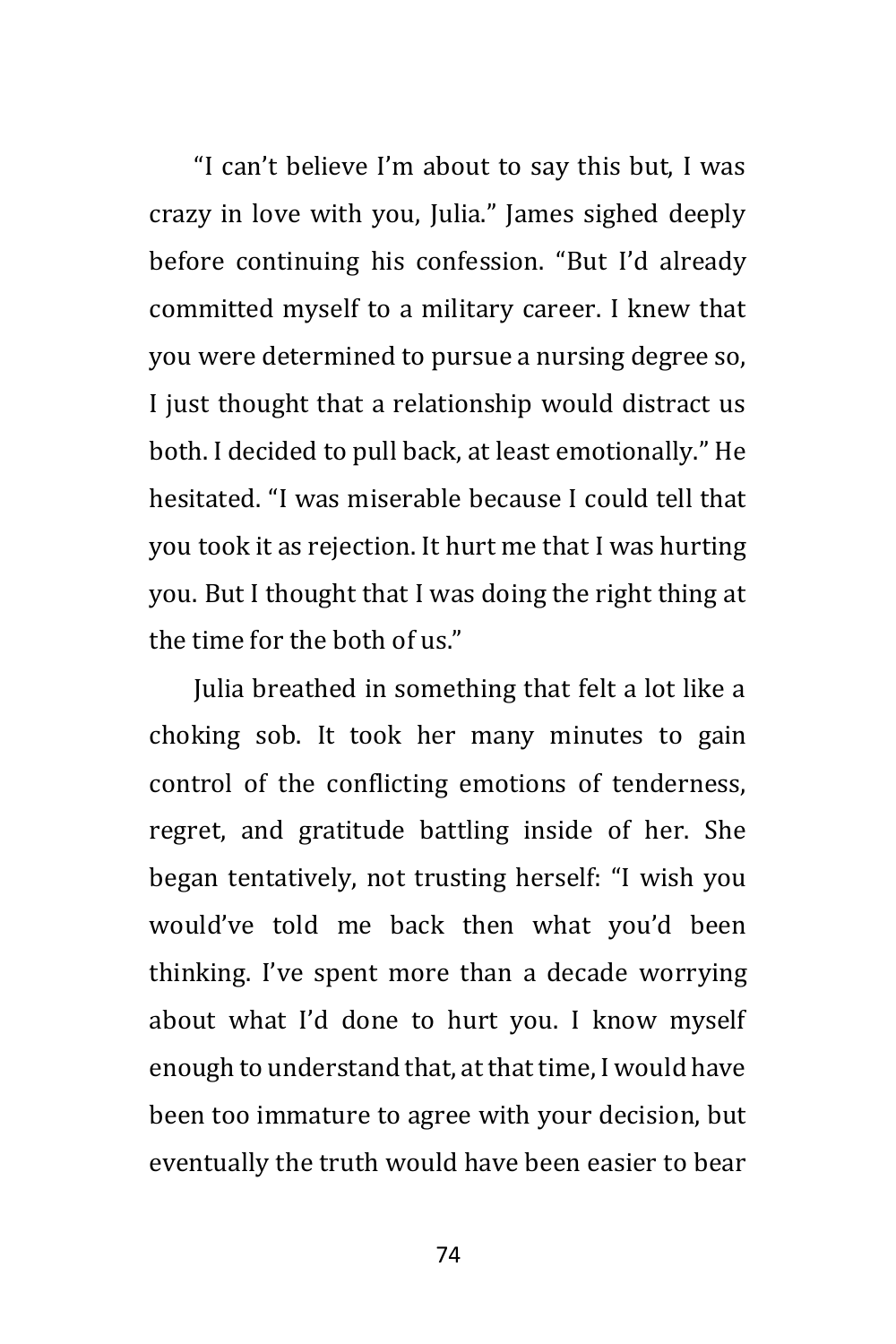than the lies I have been telling myself all these years." Julia paused in her admonishment and allowed a sly grin to creep up in the corners of her mouth. "But honestly, from my lofty age of thirtyone, I can understand that you thought you were protecting us."

"Julia," James pleaded tenderly, "look at me." She turned her gaze to his earnest face, "I've never stopped loving you. There's never been anyone else, in all these years, that has ever come close to you for me. I never should've made that decision for the both of us. I should've let you in so we could've figured it out together. Can you ever forgive me?"

Julia continued to look him squarely in the eyes and smiled. "Of course, James. I'm so proud of what you've become and humbled by your constant affection and that God brought us back together here."

As the exhausted baby picked up his wailing complaint again, James and Julia thanked the musician by buying one of his CDs, and then ventured back into the market for the things they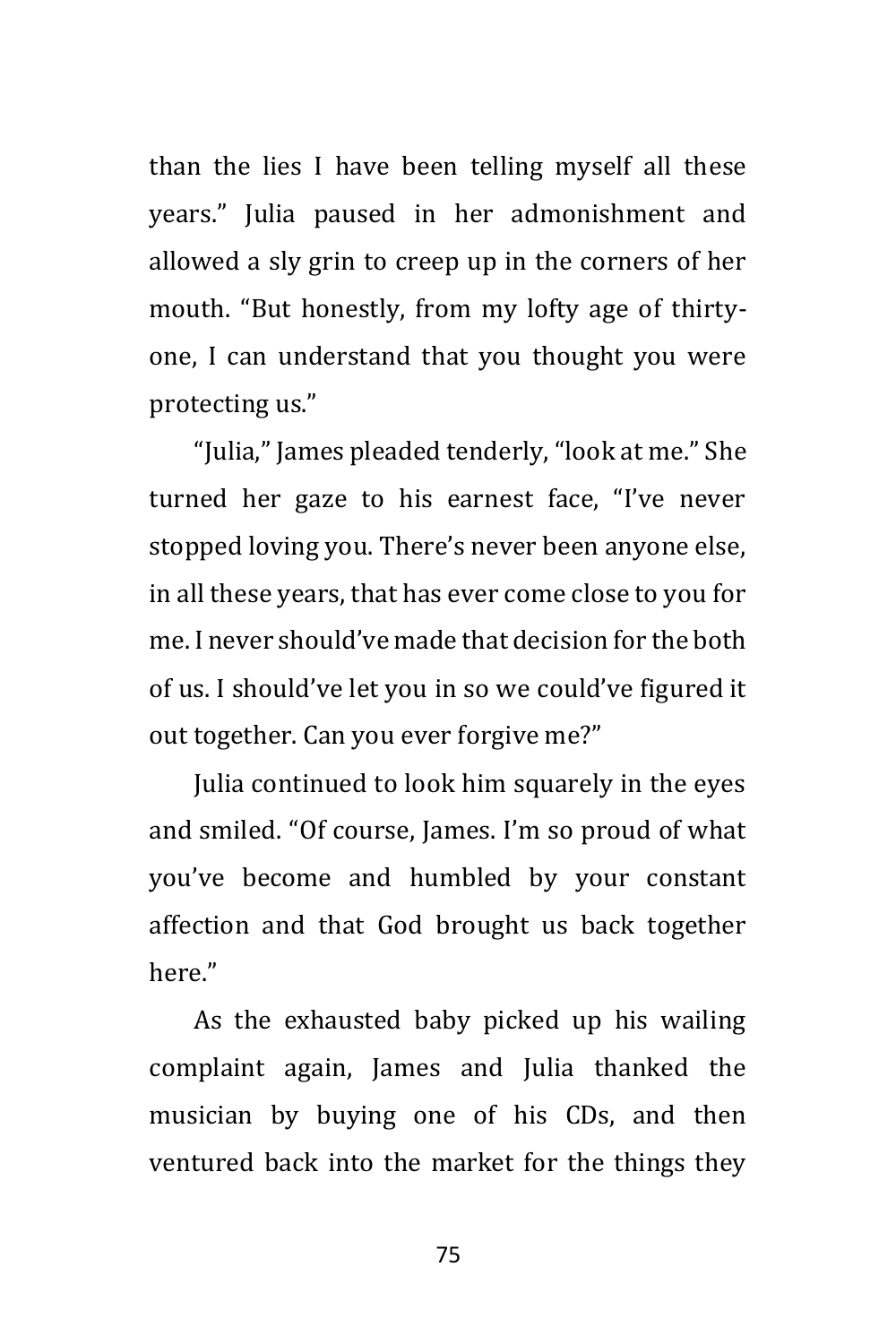had gone for, knowing they would be leaving with way more than vanilla powder and yeast. They knew that things were different -- very different.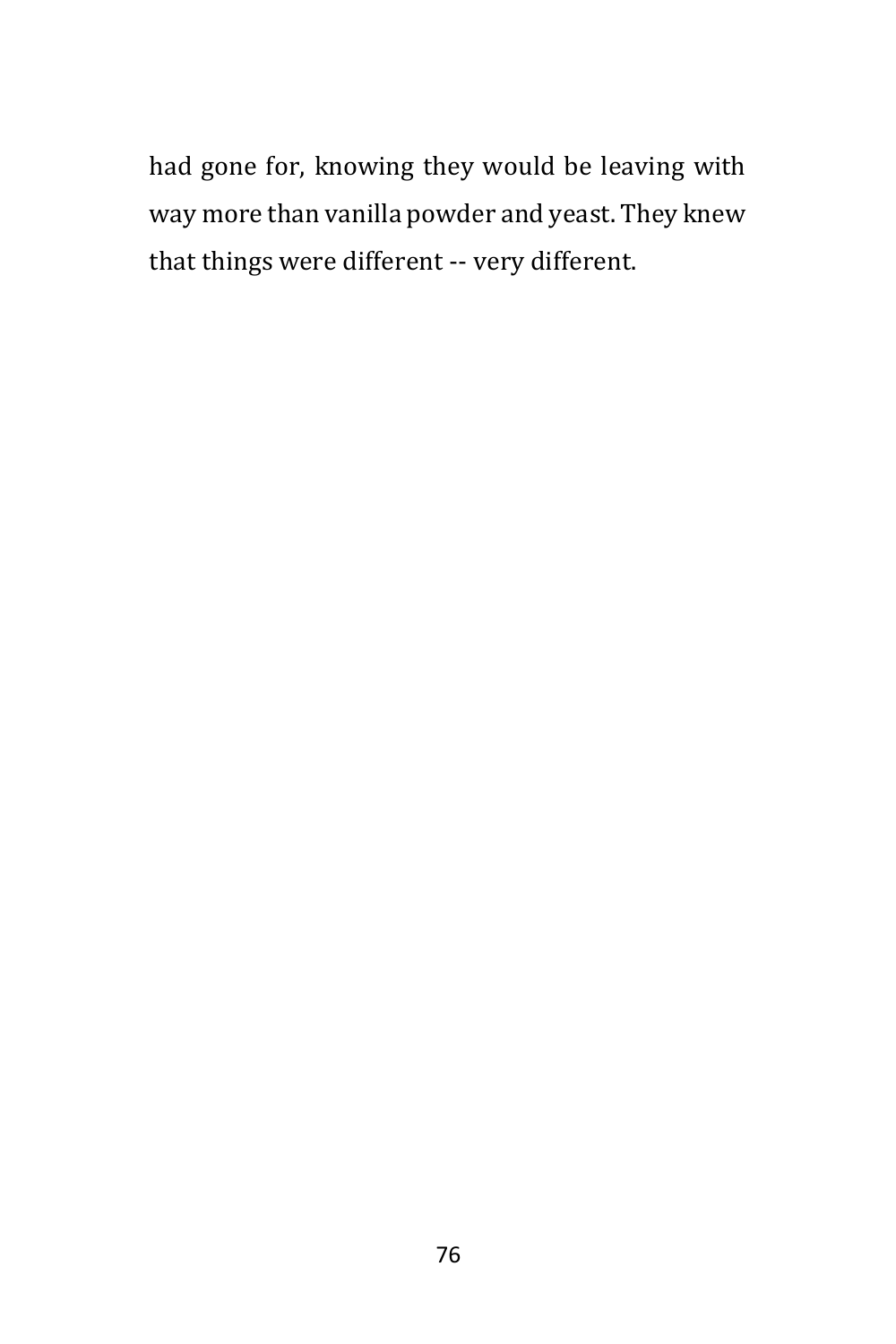## **Chapter Eleven**

The occasions that Julia and James could steal from their diverse and busy schedules were now more significant, more purposeful. They weren't children anymore and their leftover affection from high school was gradually, one degree at a time, evolving into something solid and serious. The strength of their maturity and the openness of their transparent conversations could only take them forward in their growth together.

On Monday morning, Julia confirmed the invitation for she and James to join Mama Bolingo on Saturday for the trip to her garden: Julia's last scheduled weekend in Congo. Julia messaged James and told him to pick her up at the clinic compound at 4:30 that morning. Mama Bolingo lived on the north side of Goma, and they were to grab a taxi to the market there and meet up with her.

When the day for their adventure finally arrived, Julia was up before 4:00 a.m. She had picked up two bagged breakfasts the previous evening for her and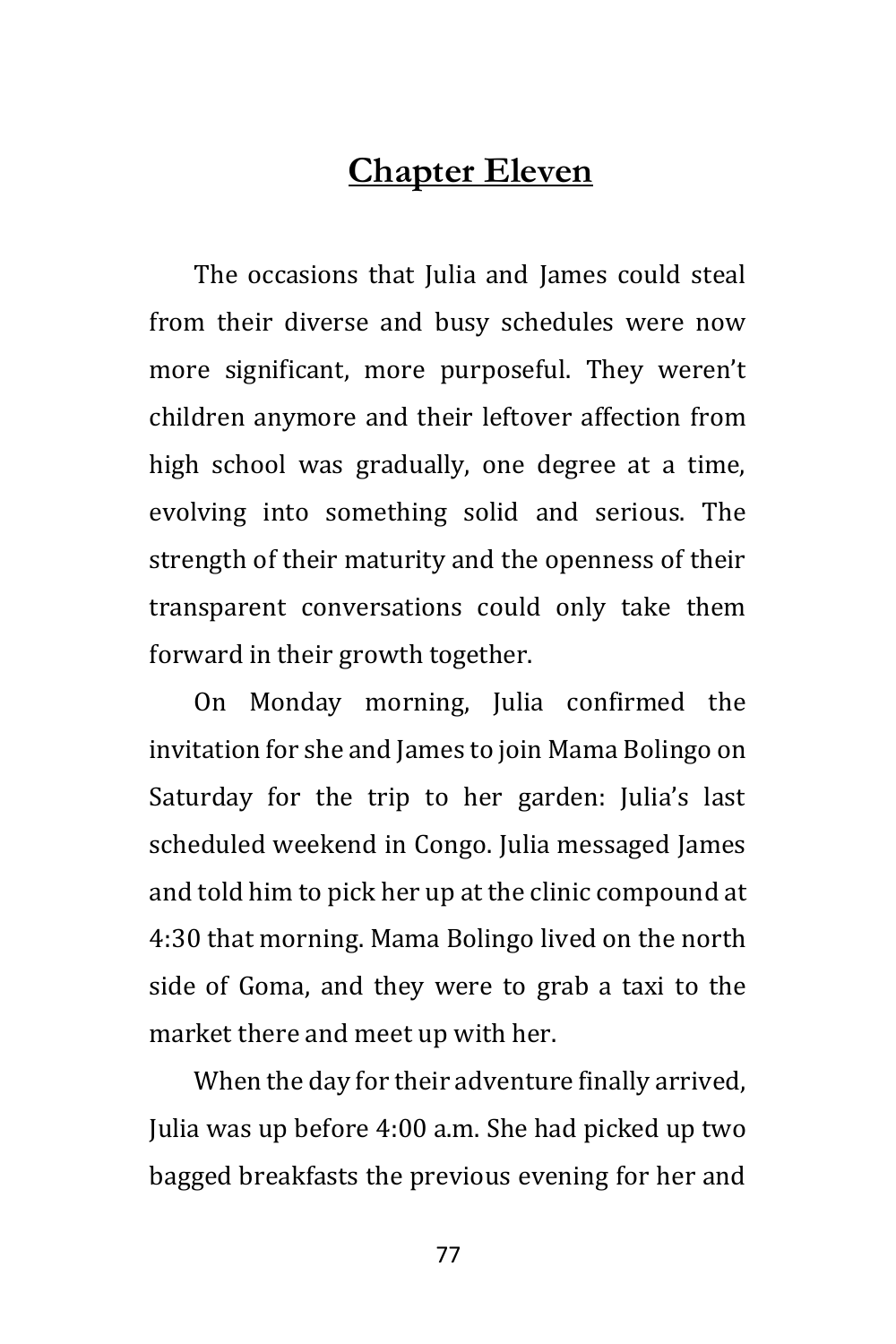James to munch on along the way to the garden. They both had a liter of water, sandwiches for lunch, and Julia's well-protected granola bars from the States. Julia stepped outside the front gate of the compound at 4:25 a.m. James had been given the task of booking two bodaboda taxis: motorcycles that gave rides to backseat passengers for less than a dollar. His success was verified as he arrived on the back of a Chinese-made motorcycle, wearing one helmet and carrying a second one. Where he managed to find the helmets, Julia never got around to asking. She just greeted him with a quick peck on the cheek. "I have never been on a motorcycle in my life. Not even sure how to get on," she claimed, eyeing the other bike skeptically.

"Basically," James said, "you place your left foot on that peg, grab the shoulders of your driver, and swing your right leg over. Kinda like mounting a horse." He finished by introducing the two drivers: brothers who drove folks around Goma, all day, every day. James warned her to not burn herself on the exhaust pipe and praised her wisdom for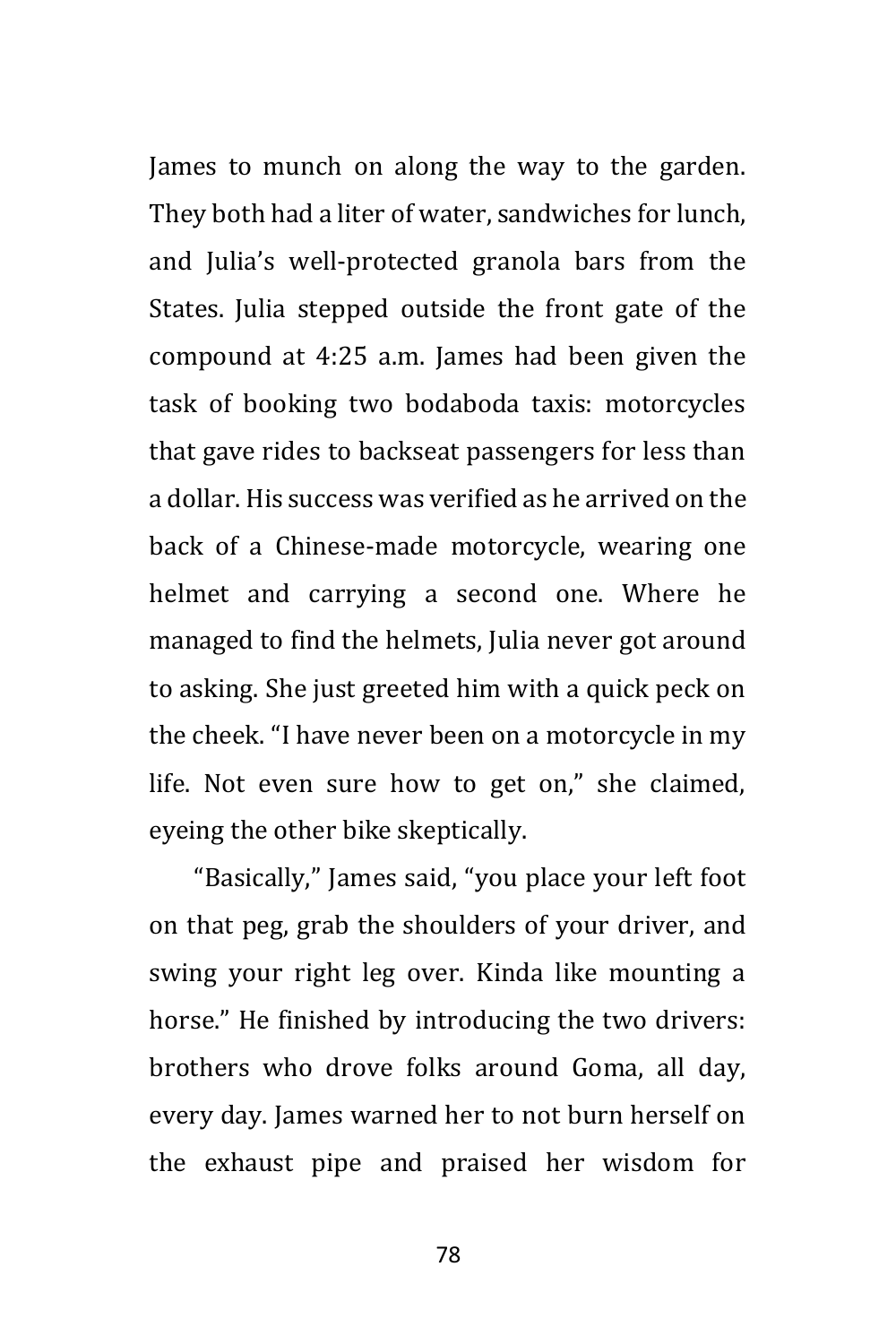choosing to wear long, loose exercise pants for the trip which acted as a barrier against the very hot piece of metal and a prevention from insect bites during their trek to the garden.

They took off. Julia, at first worried about the safety of such a trip, soon relaxed and enjoyed the relative coolness of the wind against her face. She closed her eyes just a second to appreciate the soothing breeze as they made their way across the lava-tortured streets of Goma.

Even though the volcano, Nyiragongo, blew more than a decade ago, several streets were still pockmarked with lumpy, hardened lava. The bigger trucks could crawl over them, but motorcycles attempted to steer clear. Thus, the ride to the market on the north side of town was a bit zigzagged from time to time. With very little traffic to compete with, Julia and James were riding side by side for most of the trip. The drivers had chosen to stay on Boulevard Kanyamuhanga, taking their passengers past the closed nightclubs often frequented by expats.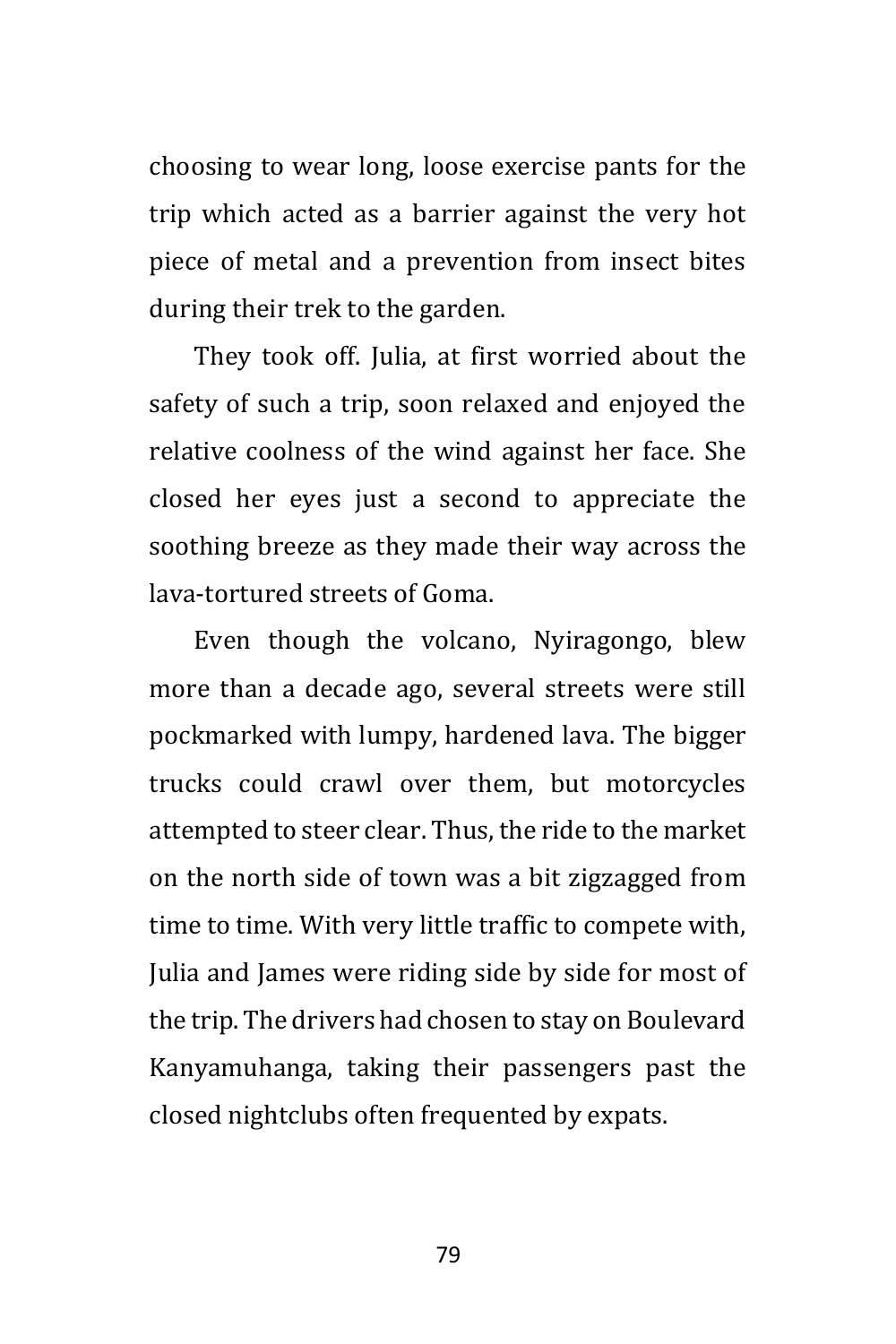Soon they were leaving the touristy district and began moving through slum neighborhoods. Dogs barked, roosters crowed, and the smell of charcoal fires irritated the riders' noses with its pungent smoke. A few babies howled their protest of being wakened early by their mamas who were setting up roadside stands, selling everything from flour to flipflops. Push-push owners, some of Congo's hardest working men, muscled their two-wheeled carts in front of them. Some were loaded with barrels of fuel or oil. Others had heavy loads of mud bricks or cinder blocks. Julia felt a twinge of guilt, watching them struggle with these tremendous loads, while she sat serenely behind her very skilled driver.

A short twenty-minute ride had delivered them to the front of Marche Monoko, the primary outdoor market for folks traveling into Goma from the north. Villagers bearing goods to trade or sell would stop at this location first. It was easier for them to sell to a middleman of sorts here, who would transport the items to the central market in town, than attempt to get the grains and produce there themselves. This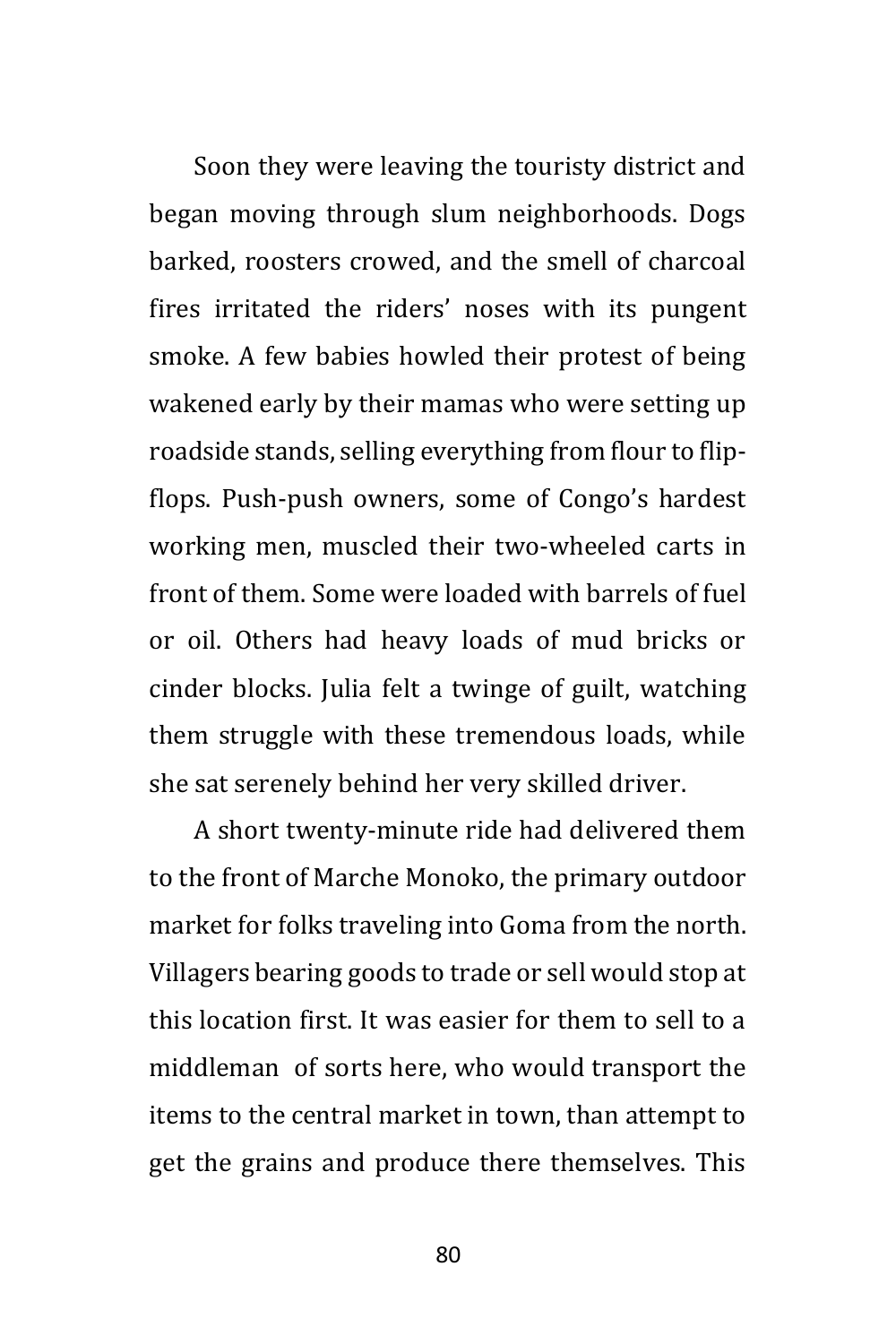middleman had connections such as brothers; cousins; or friends, who could get the merchandise to other markets around Goma for an acceptable price, a racket and monopoly that benefitted themselves more than the villagers who were hoping to make a good profit on their labors.

At a stall to the left of the market entrance, Mama Bolingo was waving to them, right where she had described she would be. The taxis stopped and James paid for their trip, plus extra money for the drivers to get back to 'centreville' to pick up more riders. They arranged for the brothers to meet them back there at 5:30 that night.

Mama Bolingo gave Julia a hug and explained in broken English that she had reserved a spot for them on a Unimog truck to take them to the edge of the forest path that led to her garden. The driver explained that, although he had heard some warnings of roving bands of rebels in the area, his cousin assured him that it was only rumors to keep locals from visiting their gardens. If locals were blocked from tending their gardens, then these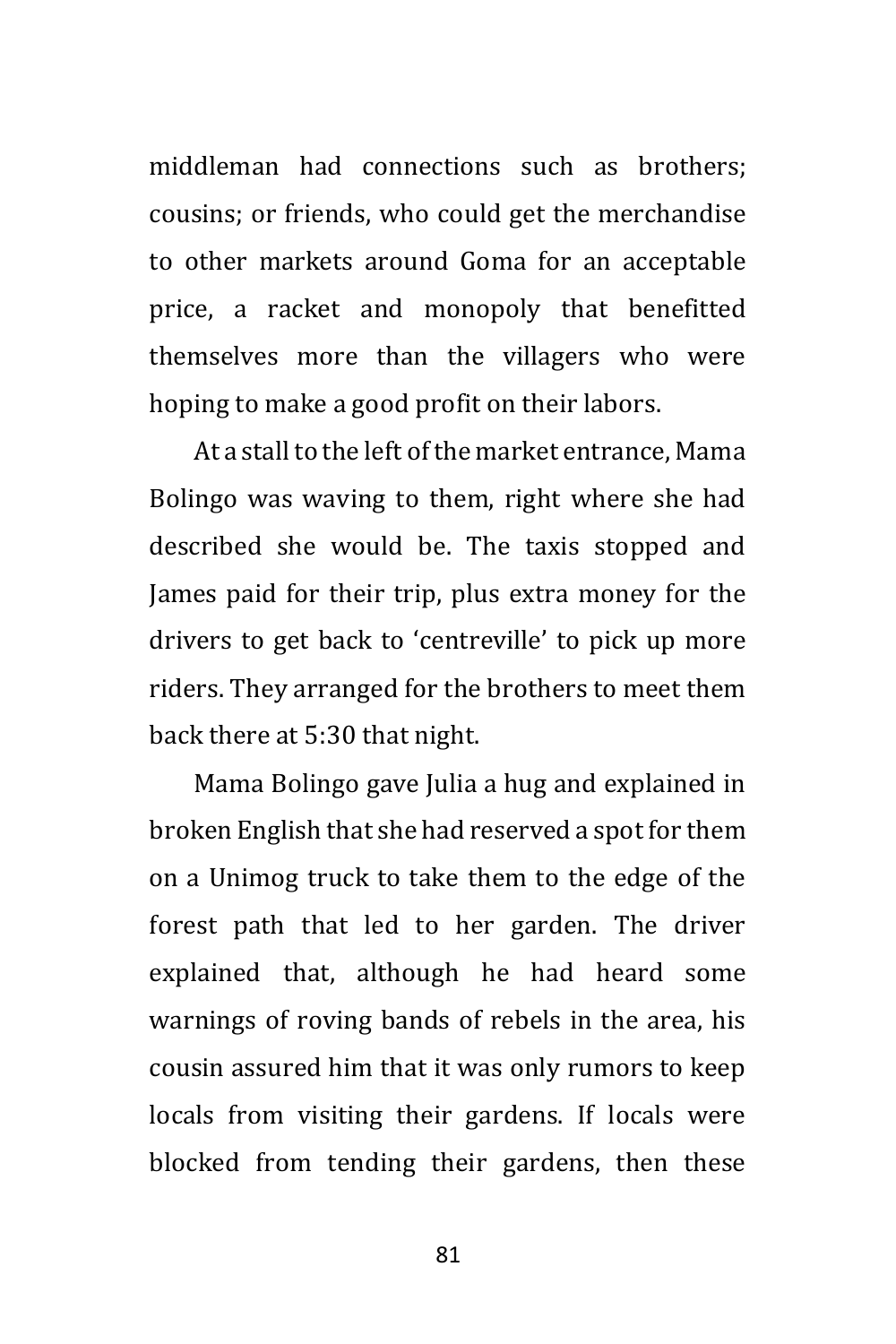military units could more easily steal from them. He pointed to a spot in the back of his truck where the three could sit with their legs dangling off the tailgate. James climbed up first, pulling up their backpacks and Mama Bolingo's gardening tools. He then helped her and Julia position themselves into a comfortable spot. Or, at least as comfortable as could possibly be while riding inches from two goats who were strapped into the back and bleating their protests.

Along the way, the conversation led to the church that Mama Bolingo had recommended and caused James to share some of what he'd learned from briefings about those roving bands of rebels that corroborated the nature of worship in the area. James recalled hearing about one of the leaders who claimed to speak in tongues with his seven "spirit helpers," although his lifestyle was not remotely Christian. He considered himself spiritual because of the access he believed he had to the other side. Julia nodded in agreement and told him that she had read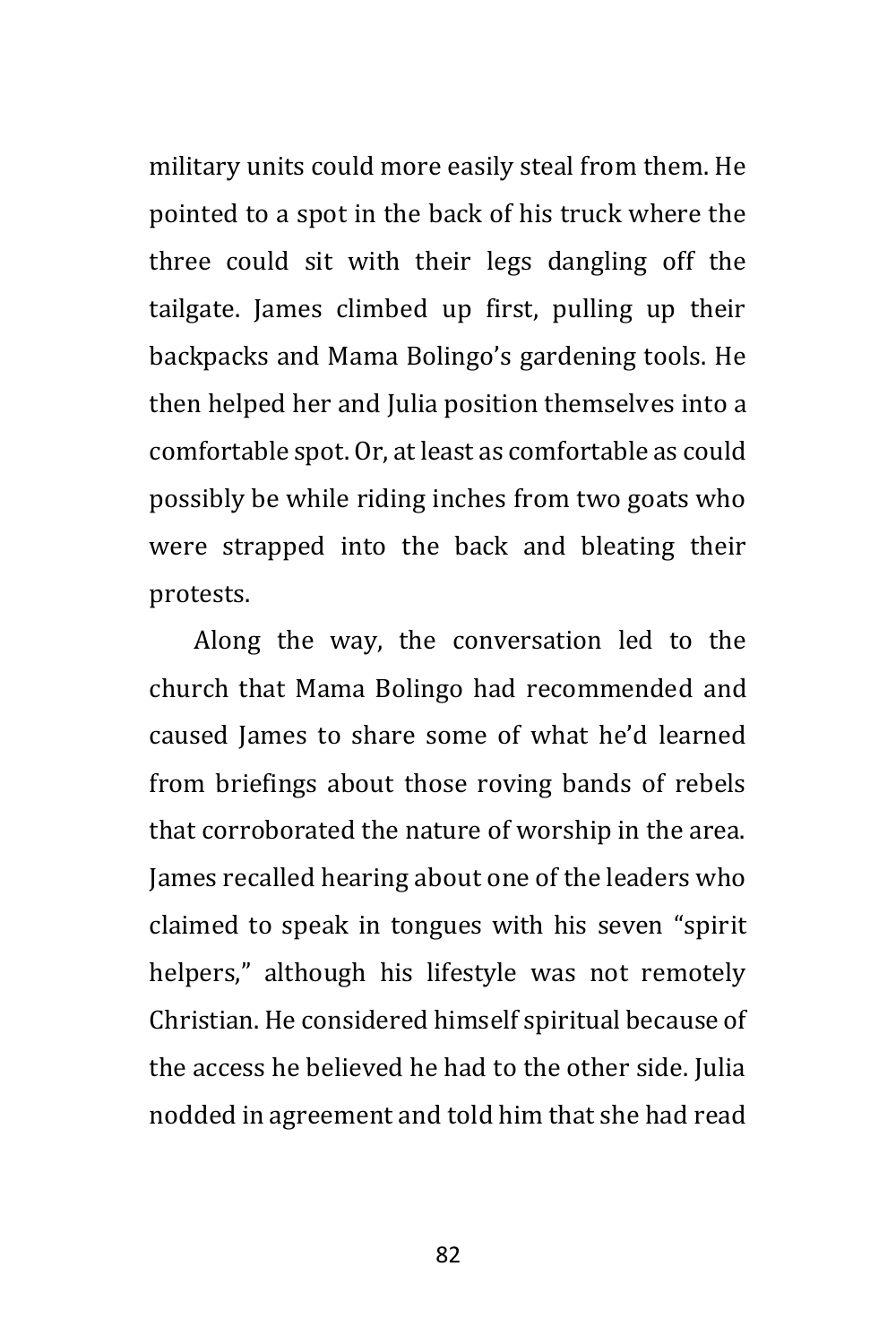similar things on the internet when preparing for her trip.

The ride to the forest path that meandered its way to the destination took a little more than half an hour. While the group traveled, Mama Bolingo explained to her companions that the garden had been in her family for more than fifty years. The care of it had been passed down from her grandparents to her parents and then to her when her older brother moved to Lubumbashi to attend university ten years ago. It was obvious that she was proud to possess and cultivate such a treasured heirloom as a garden plot. Many in Congo could not afford to purchase one, even if there were virgin spots still available.

The truck paused long enough to drop them from the back of the truck bed and let them grab their packs before moving northward towards its destination. Mama Bolingo smiled her pleasure at sharing this day with her new American friends, knowing that she could be telling this experience to listeners for years to come. "This way," she led, as the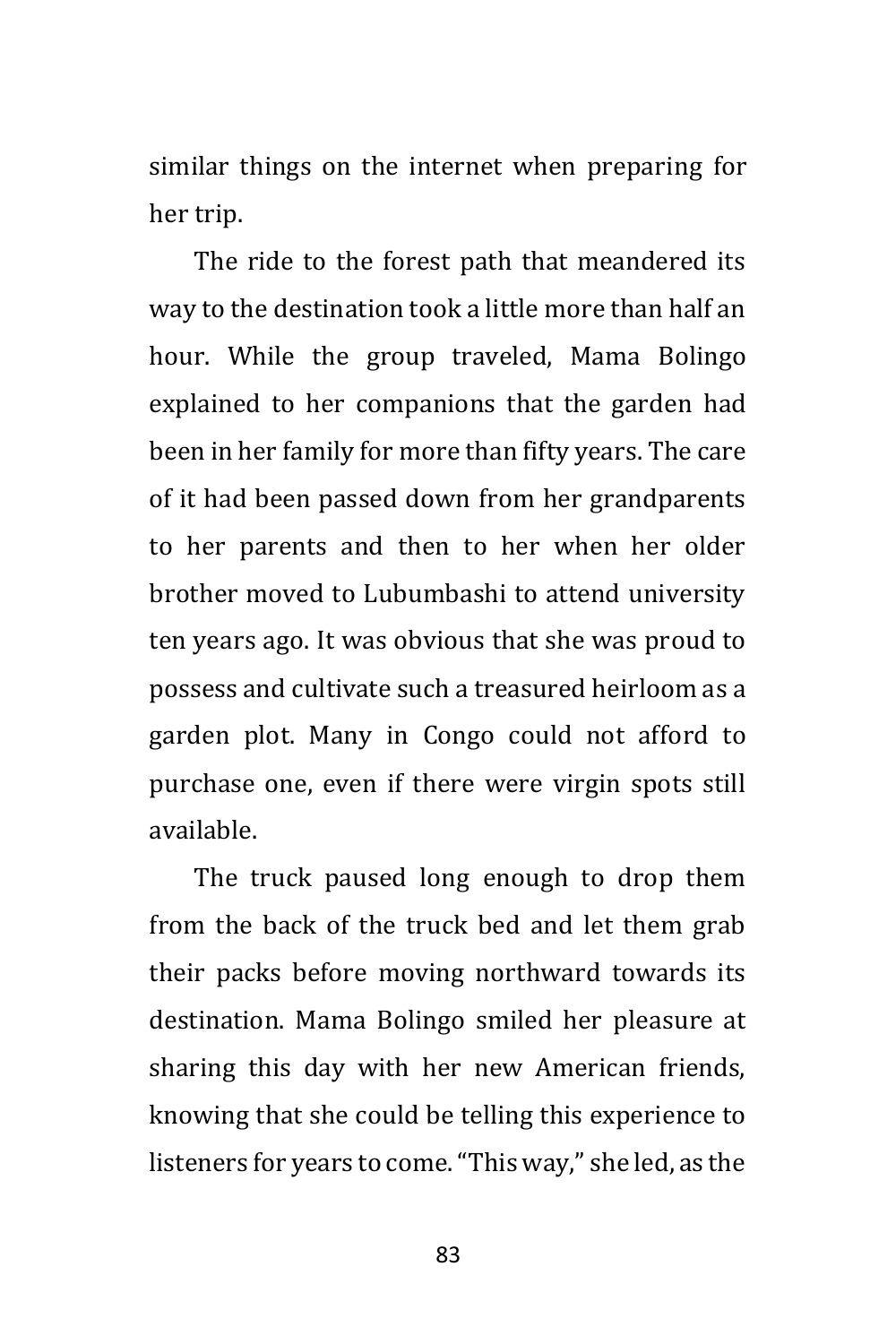two took one last minute to glance back toward Goma and civilization, then shifted their gear to make it feel more comfortable, before heading into the cool, semi-darkness of the tropical forest.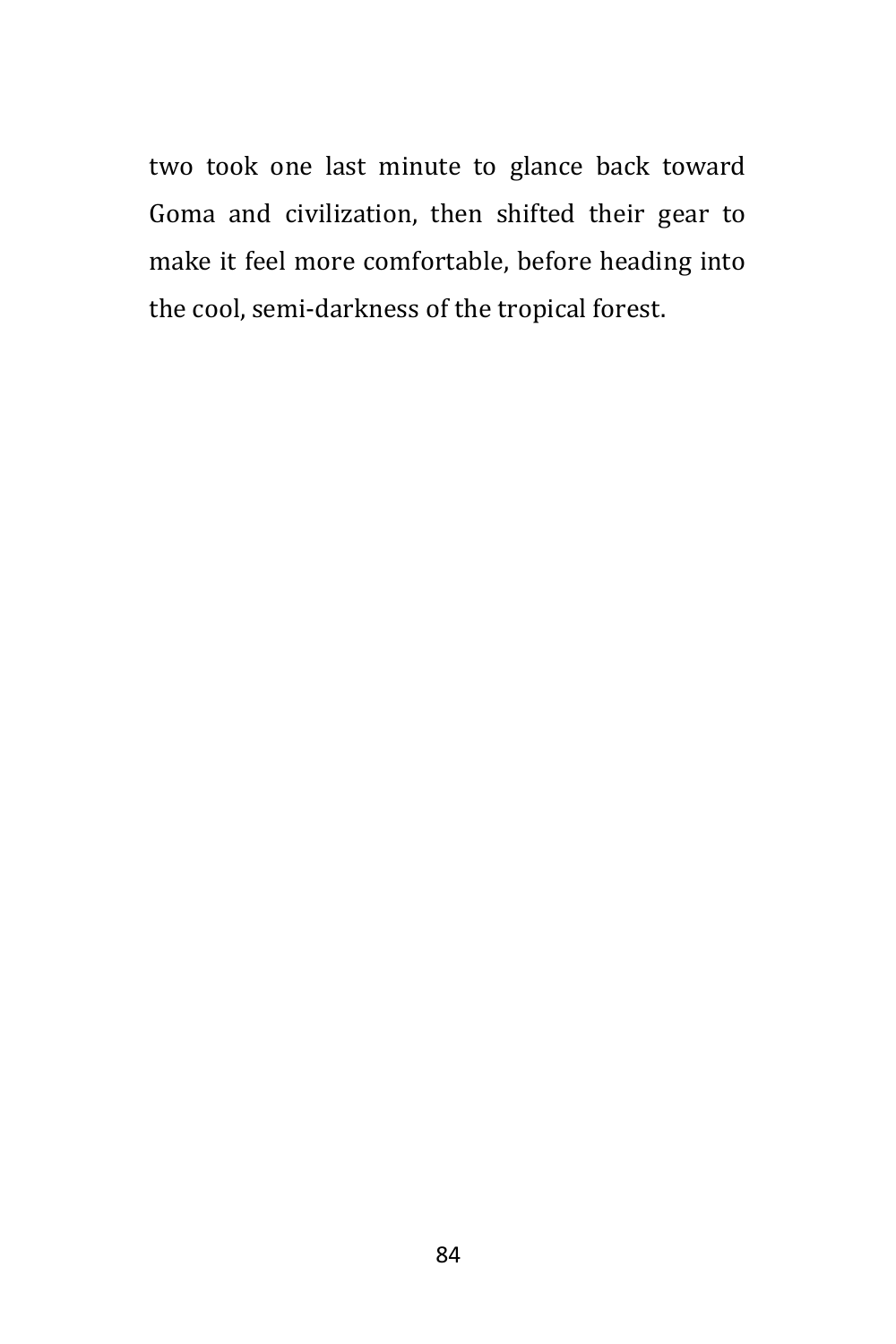## **Chapter Twelve**

Only a few steps down the path, Julia, James, and Mama Bolingo were engulfed by the forest, immersed in sights, sounds, and smells that bombarded their senses. At least that was the way the two Americans felt. The trail began wide enough for a small car to drive down, but quickly narrowed to two footpaths. One was a bit higher than the other and had been eroded by passing torrents from the tropical rains.

Still cool and always very damp, the thick foliage put off a confusing array of fragrances and a few less pleasant, more pungent odors. First, there was a distinct smell of corn, or more specifically corn chips. The new couple looked at each other questioningly, and simultaneously blurted, "Fritos?"

"That's a smell," James commented, "I never expected on this side of the planet. Makes me think of family movie night as a kid. What do you think, Jules? Could you go for some corn chips?" He teased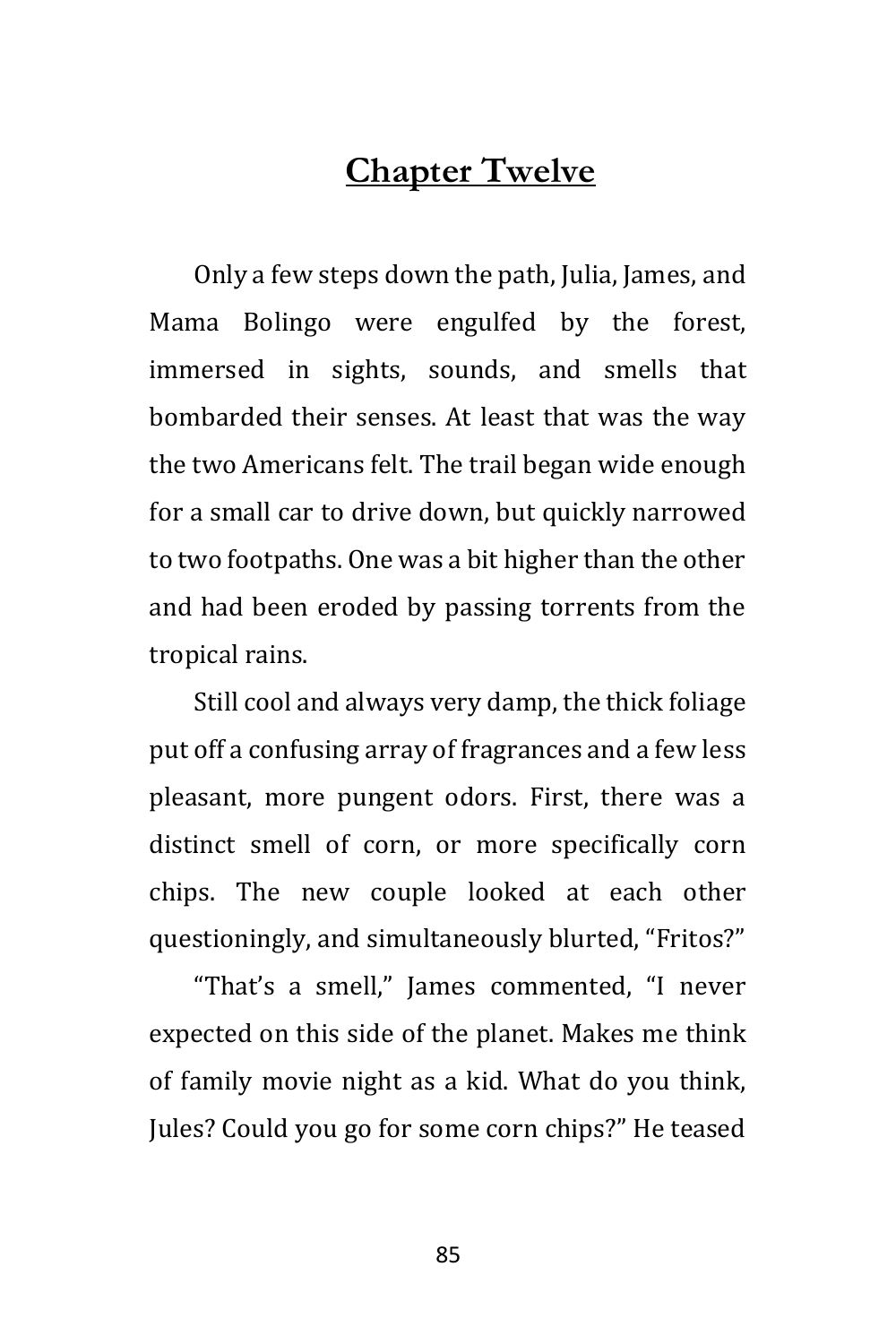Julia with a flirtatious grin and she responded with a coy shove before becoming a little more serious.

"Very strange smell," she acknowledged before noticing that the odor seemed to be slowly fading and a sweet fragrance was gradually taking its place. "Mama Bolingo, what makes that perfumy smell? Is it a flower?"

Their Congolese companion nodded and pointed to a tree just a foot off the path with flowers that looked like magnolias. She stepped up and plucked a blossom to give to Julia for a closer inspection. "I have heard it called frangipangi," Mama Bolingo stated.

"Smell this, James!" Julia exclaimed as she offered him the bloom. "It's so powerful, so delightful." James agreed and then tucked it gently into Julia's ponytail holder. This simple move made him smile, but he tried not to let his thoughts wander too far into the future just then. Fitting Julia into his career, at that moment, seemed nearly impossible.

As they wandered further down the path, distancing themselves from civilization, a noise from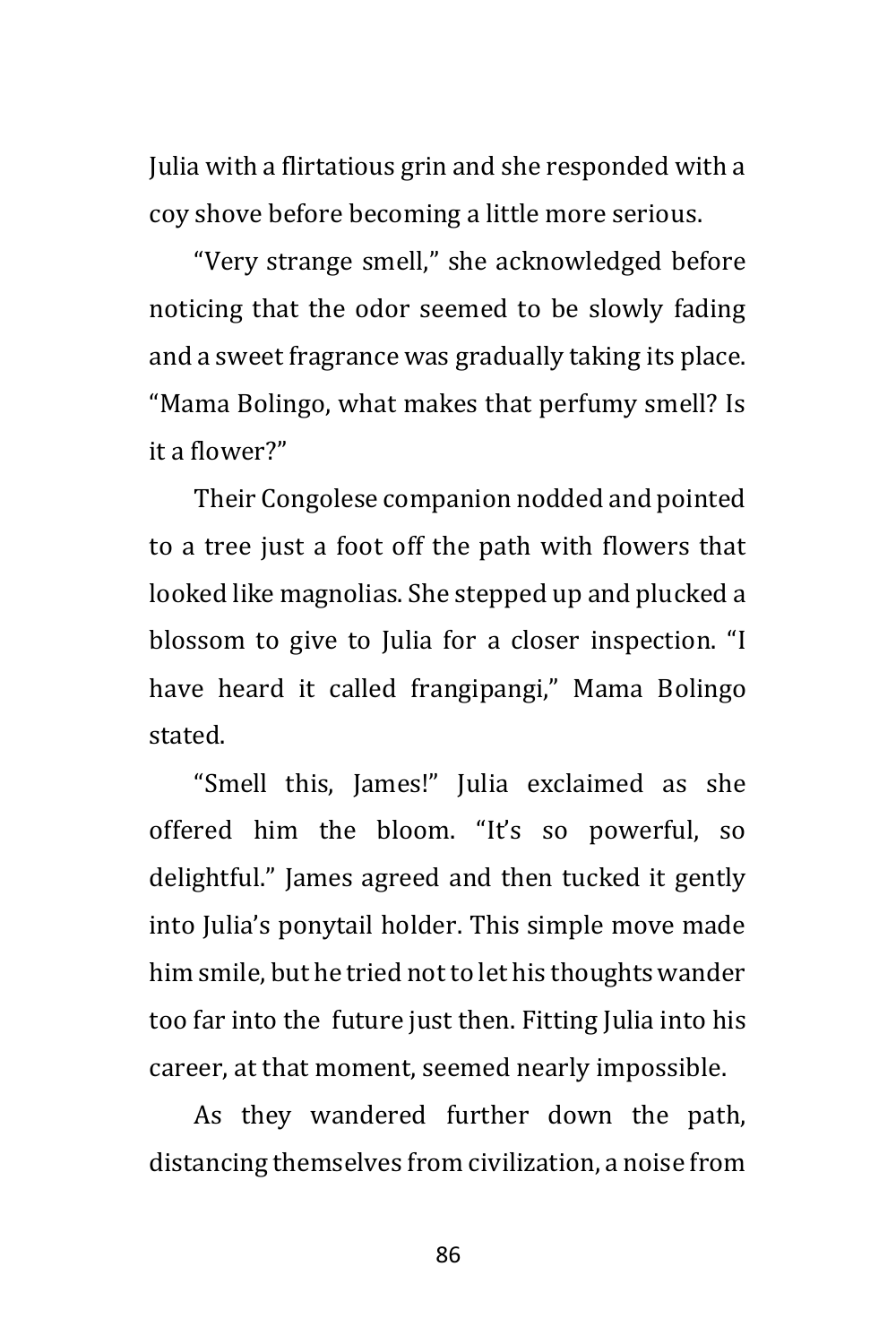the brush startled the threesome. Julia and James stared where the foliage was being obviously disturbed by some jungle animal. Both worried about a random encounter with a mountain gorilla. They always admired these beautiful creatures in captivity but were not overly eager to encounter one face to face. Mama Bolingo pointed toward the sky, directing their gaze with her sharp eyes.

About ten feet up, in the branches of a bonyanga tree, sat a rather irritated looking monkey. Julia had never been much of an animal lover, and even James, who had also received a briefing on local wildlife, could not place the type of primate. The creature simply sat and stared.

"He is studying us," Mama Bolingo offered. "He wants to learn if we have anything good to eat. I believe he has had many opportunities to get to know man. He seems expectant, like he hopes we hand him some fruit. Let us move along. I do not like these animals; they are very deceptive. In one minute, he could have his hands in your pack, Julia, looking for food."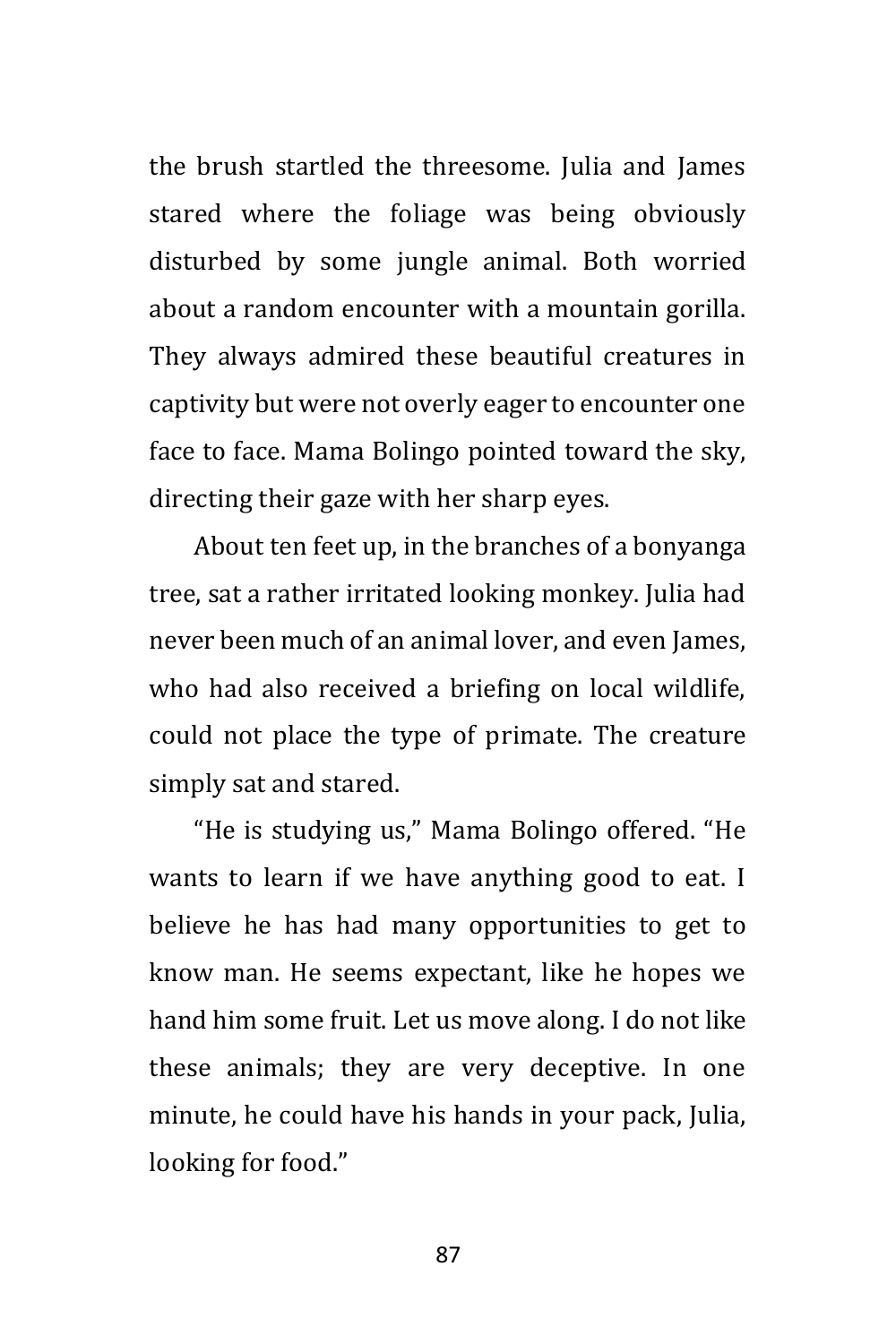"I have no doubt. Let's get moving."

The three journeyed for another mile. Before stopping at the barely perceptible entrance to the garden, James pointed out a thick cluster of brightblue butterflies on something just a few feet off the trail. First, they were enthralled at the sight of thousands of these winged beauties, until they realized that what was attracting them was the carcass of a fully grown okapi, likely inadvertantly wounded in a snare, since it's a protected species under Congolese law.

"Wow! That's pretty gross!" Julia exclaimed. "Is it normal for butterflies to be scavengers?"

"Actually, it is," James responded. "When I was hunting with my dad and uncle back in Pennsylvania, I came across a deer, covered in monarchs. It must have been shot by a hunter and ran off just far enough to die alone. Many don't know that butterflies are part of God's clean-up crew. The flesh needs to be broken down somehow."

Julia nodded numbly. They walked only a few more yards and found that they had arrived at their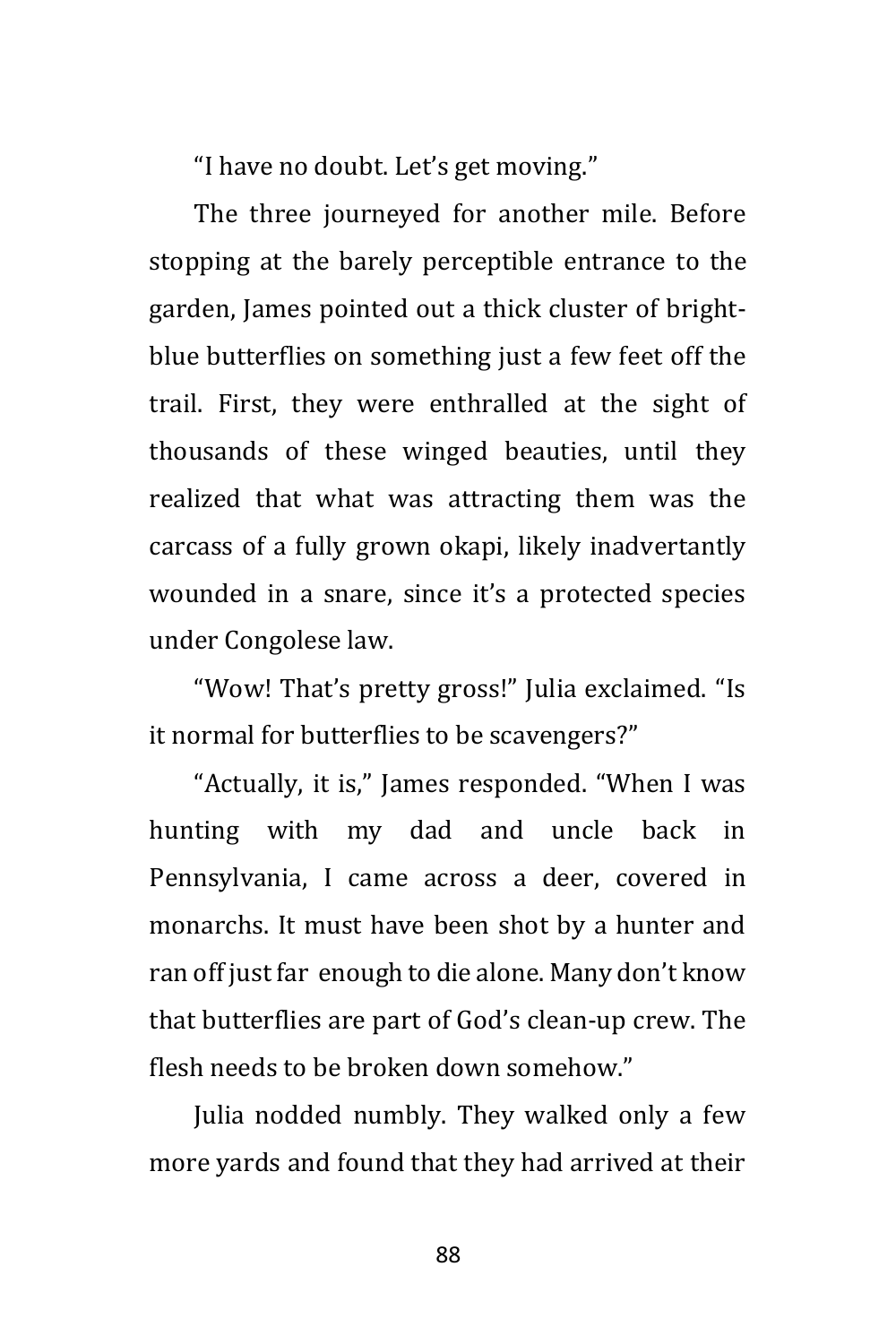destination. The opening to the garden plot was cleverly disguised with a well-trained vine that Mama Bolingo pushed aside with her hand. With pride, she stepped in and held the vine back for James and Julia to enter her most prized possession. They were pleased with the layout of the huge garden, probably four acres or more.

"It's amazing," Julia complimented. "I never dreamed it would be so large. Give us the tour. Tell us what you're growing here."

Beaming, Mama Bolingo led them around the garden. In some areas, she was in the process of clearing an old crop. One very large section was planted with field corn and another with manioc root. A vegetable garden displayed rows of tomatoes, okra, and eggplant, and an additional small section had been dedicated to pineapples. Another plot was freshly planted with nguba, the Lingala word for peanuts, which, like the pineapples, were often used as a cash crop. Finally, all around the garden were healthy fruit trees bearing plantains, bananas, mangoes, lemons, oranges, and avocadoes,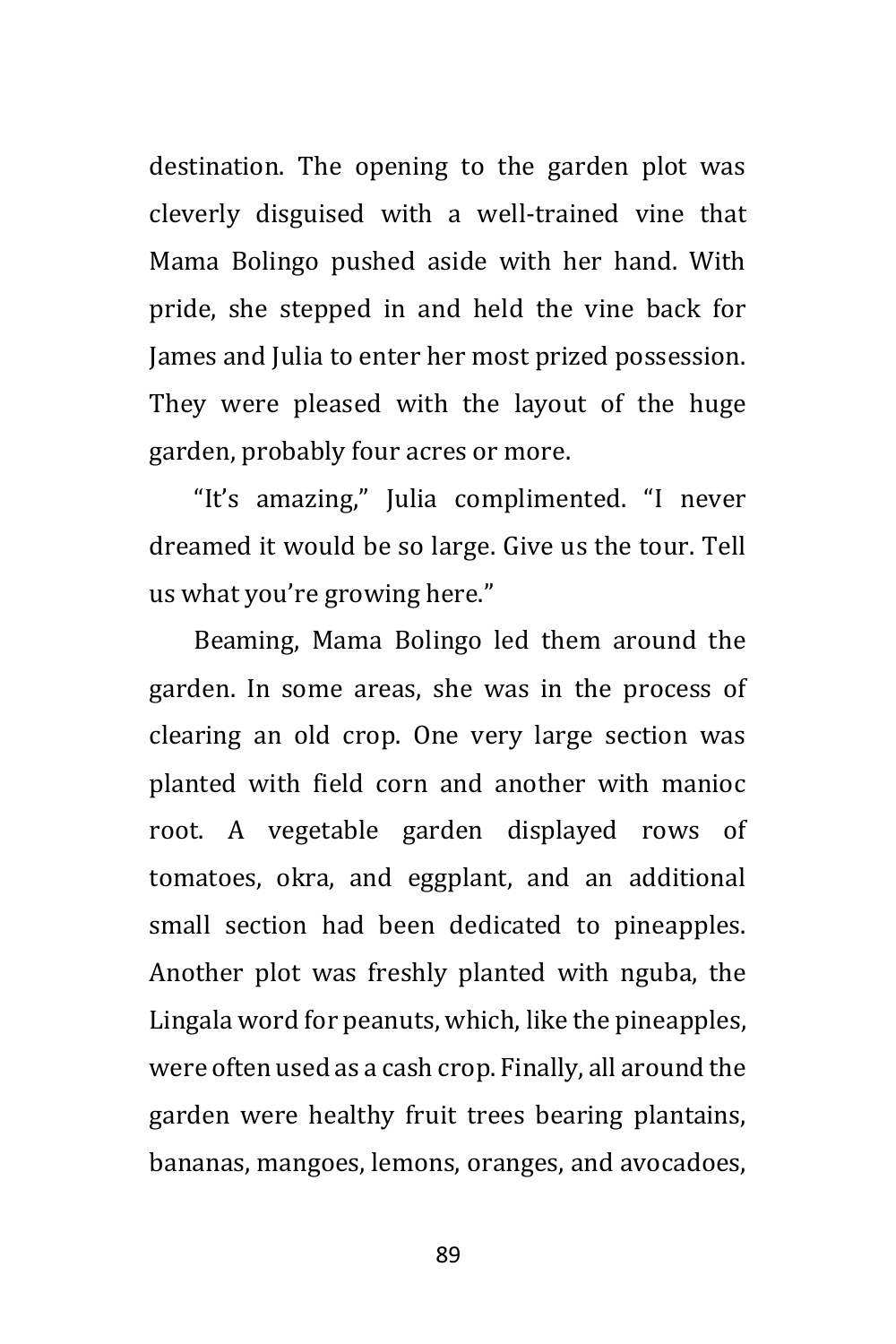obviously maintained by a caring hand. The scent of citrus lingered as Mama Bolingo plucked a couple of late blooming oranges for her guests to try before they began their labors. The two praised the delicious fruit to their happy host. Soon the treat was consumed and the work began.

James was assigned the job of harvesting the rest of the oranges and lemons. Mama Bolingo said that there was very little left of the growing season and wanted to sell them in the market to pay for her children's school tuition. While James was busy, Julia weeded the vegetable garden. Mama Bolingo gave herself the job of gathering leaves from the manioc plants that were used to make the greens that made a nightly appearance on the Congolese dinner table. She grouped them into neat packages and soon had fifty small bundles laying on the ground surrounding her. Suddenly, a terrifying sound caught her sharp ears. Mama Bolingo ran toward James with a large stick in one hand and a machete in the other.

Before James even knew what she was reacting to, Mama Bolingo was ferociously attacking a short,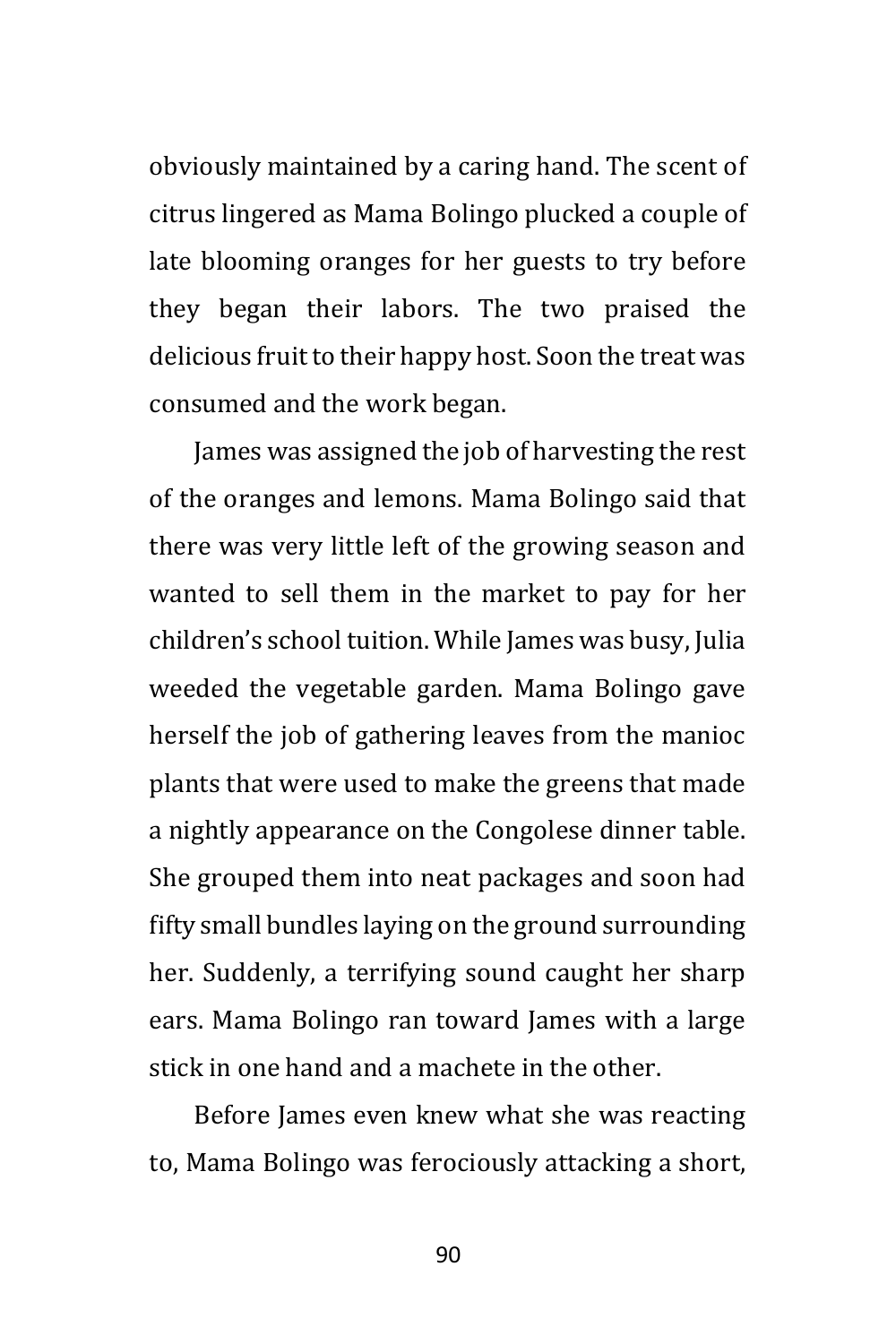very fat snake, first using the stick to immobilize it. The snake was only a few feet away from where he was standing in the citrus grove. James responded with equal force and joined Mama Bolingo in beating the now lifeless serpent. She lifted the machete and, with a deft stroke, beheaded it. Julia watched in horror as Mama Bolingo moved the completely severed, diamond-shaped head away from the body of the snake. Although detached, the mouth continued to open and close, revealing the deadly fangs.

"What kind a of snake was that?" Julia gasped.

"That," James paused, his chest heaving with his effort, "was a Gabon viper. One of the deadliest snakes on the planet. Unlike my knowledge of monkeys, I was made very familiar with this thing. Sometimes it is referred to as a two-step. With snakes like these, it's one bite and two steps later, you die." James paused for a moment, reflecting on what could have been. "What made you come running, Mama Bolingo? How did you even know it was there?" he asked, still puffing.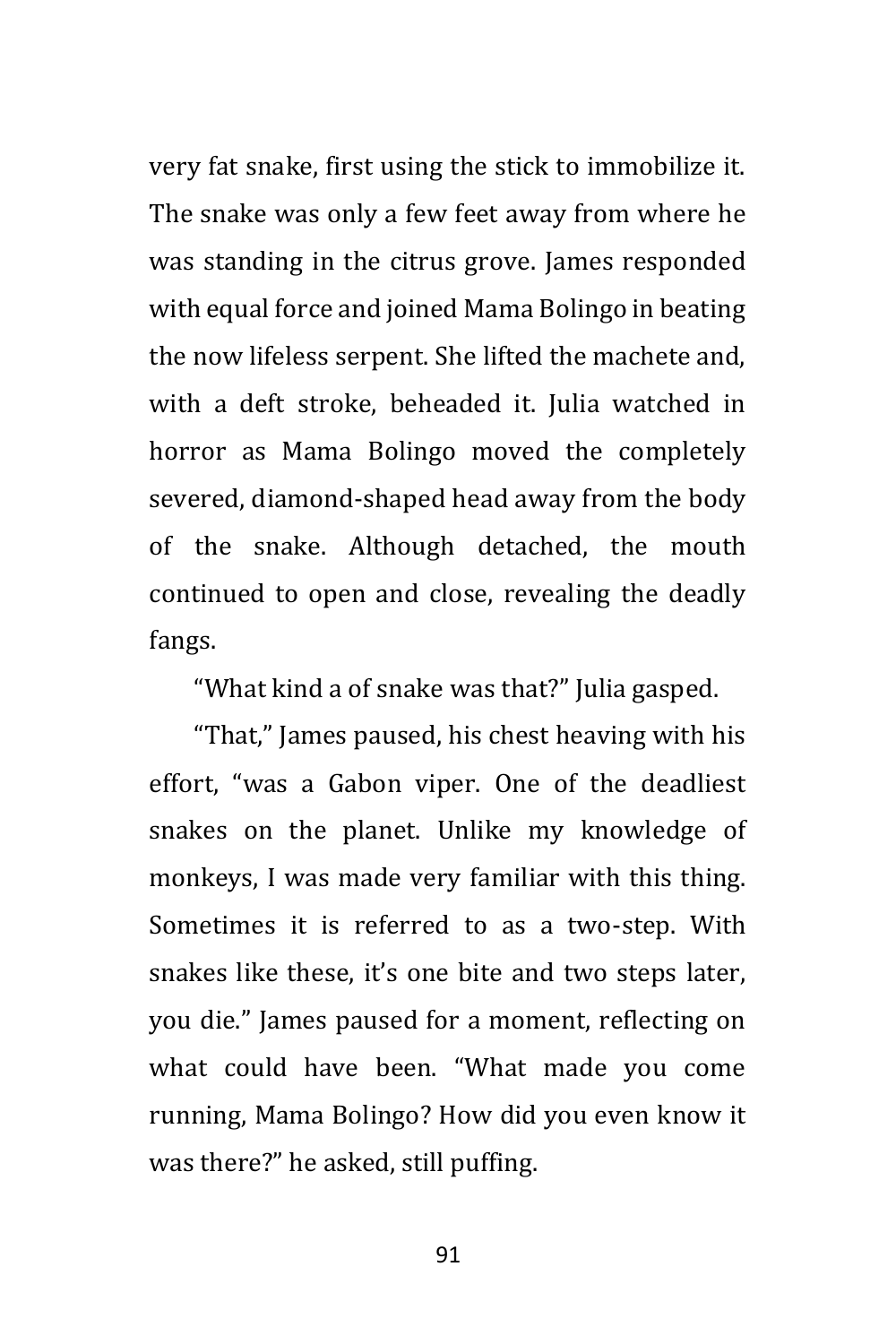"This viper makes a sound, a sound like a growl, not like others that hiss. I knew this because my grandfather used to tell me hunting stories about this snake. I have always feared an encounter like this. I have heard them before, but today is the first time I have seen one with my own eyes. Nzambe Apambolama! God be thanked that I listened to my grandfather."

James and Julia silently agreed and, although visibly shaken, the two Americans returned to their chores, often jumping at every small sound and peering more intensely into the foliage of the surrounding forest.

Slowly noon arrived; a time to rest and pull out the water bottles and various snacks. Julia's granola bars were a hit with Mama Bolingo who was new to the crunchy sweetness. Quicker than they wanted, they were back to work on different assignments. The early afternoon dragged by, and Julia found herself completely drained by 3:00 p.m. She sat down to rest, noticing a heavy, humid wind beginning to stir, and asked Mama Bolingo when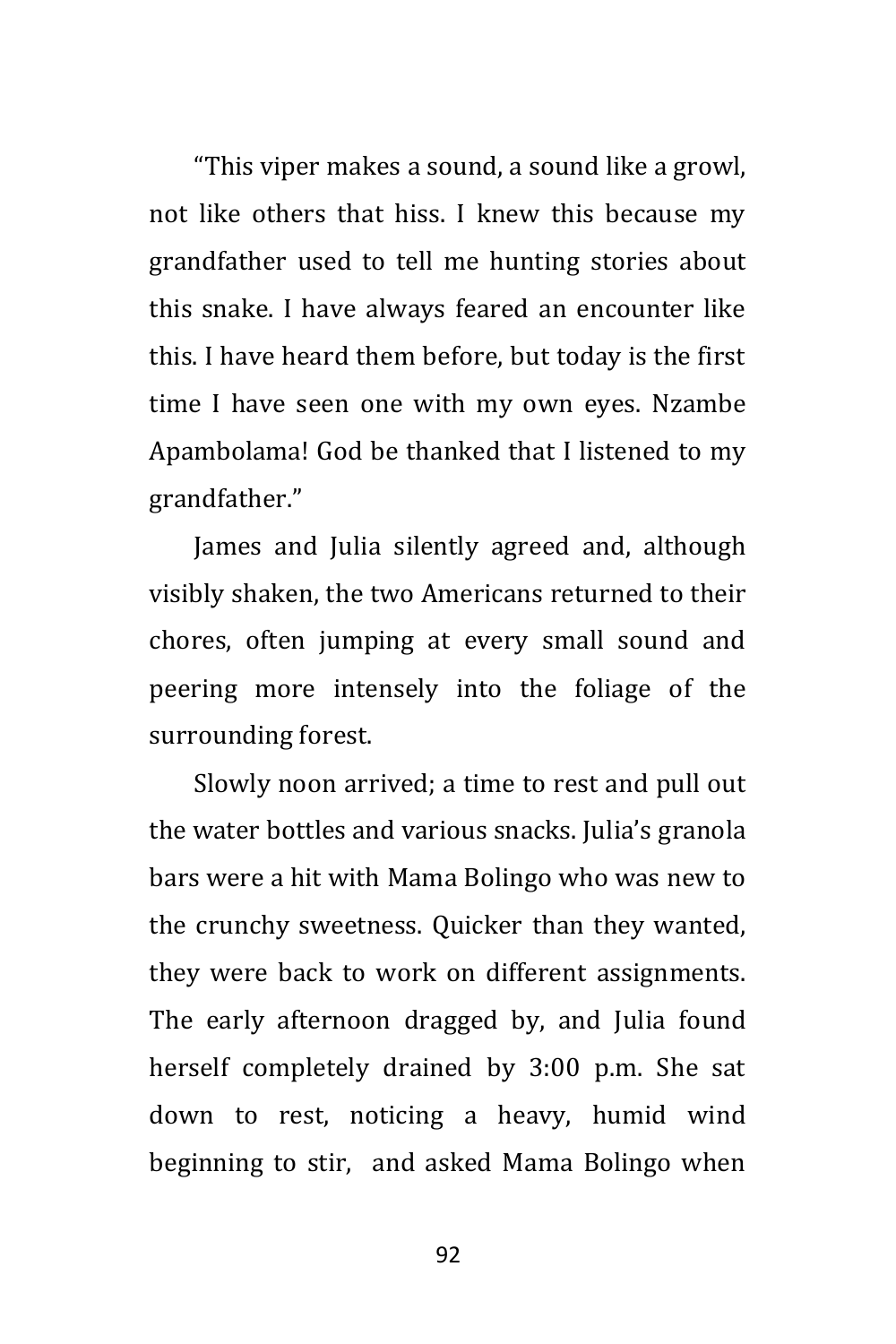they should begin the trip back out to the main road, wondering about a storm.

"We should leave here soon," Mama Bolingo said, "to arrive back at the road before it begins to get dark. I could not arrange a truck, but each day many pass, going to town to sell their items at market. I have never been without a ride in twenty years of working here. I maybe believe we should begin to go back now," she said changing her mind, looking worried as she studied the sky. "The wind changing may mean a storm is coming. You seem very tired, and the walk is still before us."

Julia agreed heartily, and even James with all his endurance training confessed that he, too, was exhausted. They gathered their wares, only now realizing that everything would need to be carried back to the road. Mama Bolingo opened a large sack and assisted James in loading the oranges and lemons into it, then helped to secure it to his back. He led the way down the path with the two women following, each carrying a load of manioc green bundles. Mama Bolingo added a large stack of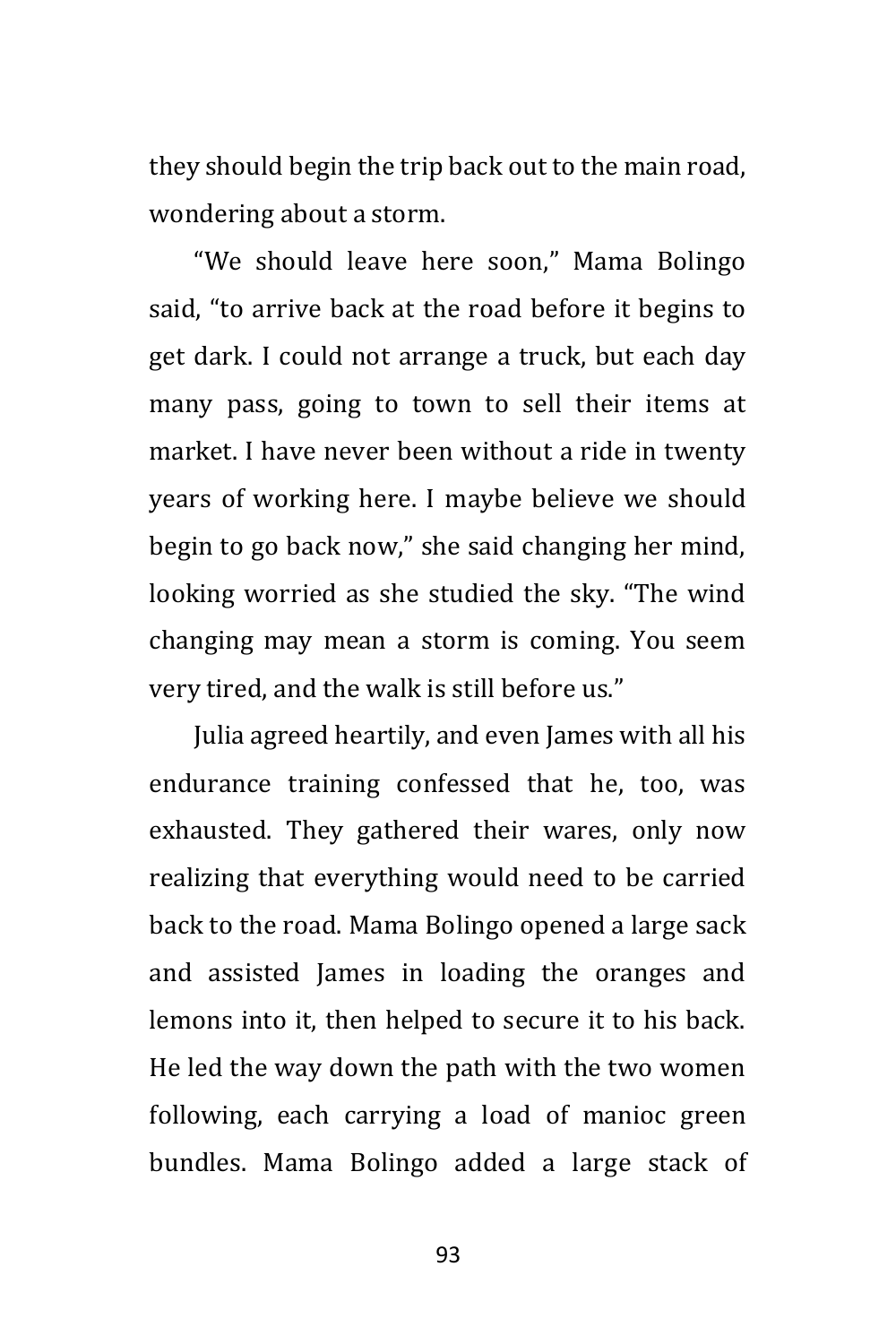firewood to her own load, carefully balancing it on her head.

Although drained of energy, the idea of returning to civilization, a shower, and comfort motivated them to keep placing one foot in front of the other. The wind strengthened as they neared the end of the path.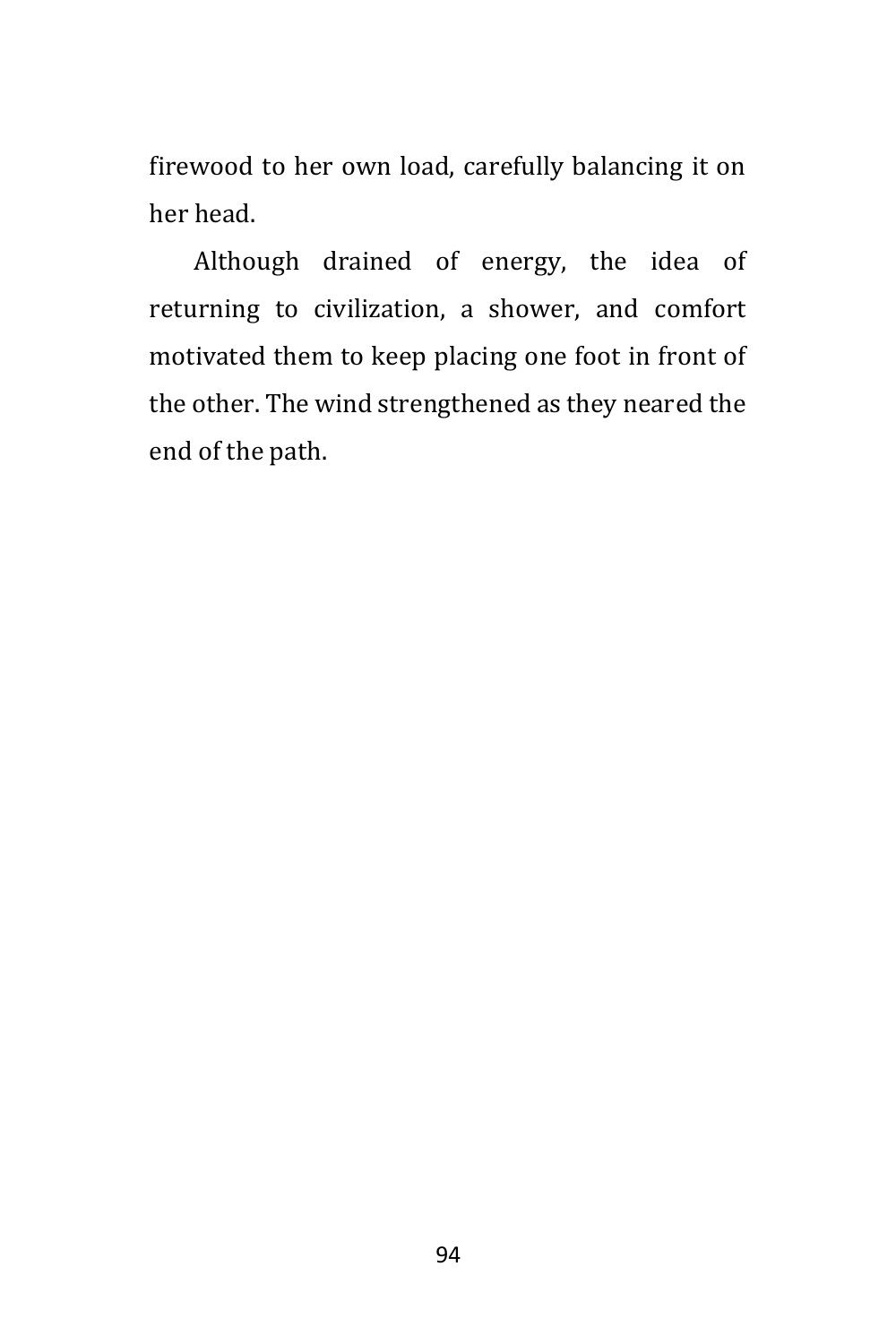## **Chapter Thirteen**

Julia knew that they were only a few minutes from reaching their destination at the roadside. She felt a strange mixture of relief and worry. Something was nagging her mind. She kept glancing forward to James and could not help but notice him frequently peering into the gathering gloom of the forest on either side of the path. She wondered what was catching his attention. Too far away to ask, she felt the uneasiness of the sense increasing, but felt helpless to do anything about it. A backward look to Mama Bolingo showed she was sporting a furrowed brow. Was she, too, worried about something?

Suddenly, the shared concern took on a more noticeable form as all three stopped briefly to stare intently into the forest on the right side of the path.

"I am very scared," Mama Bolingo expressed. "I believe that something or someone is watching us closely as we walk along. Let us move more quickly. We must reach the road very soon."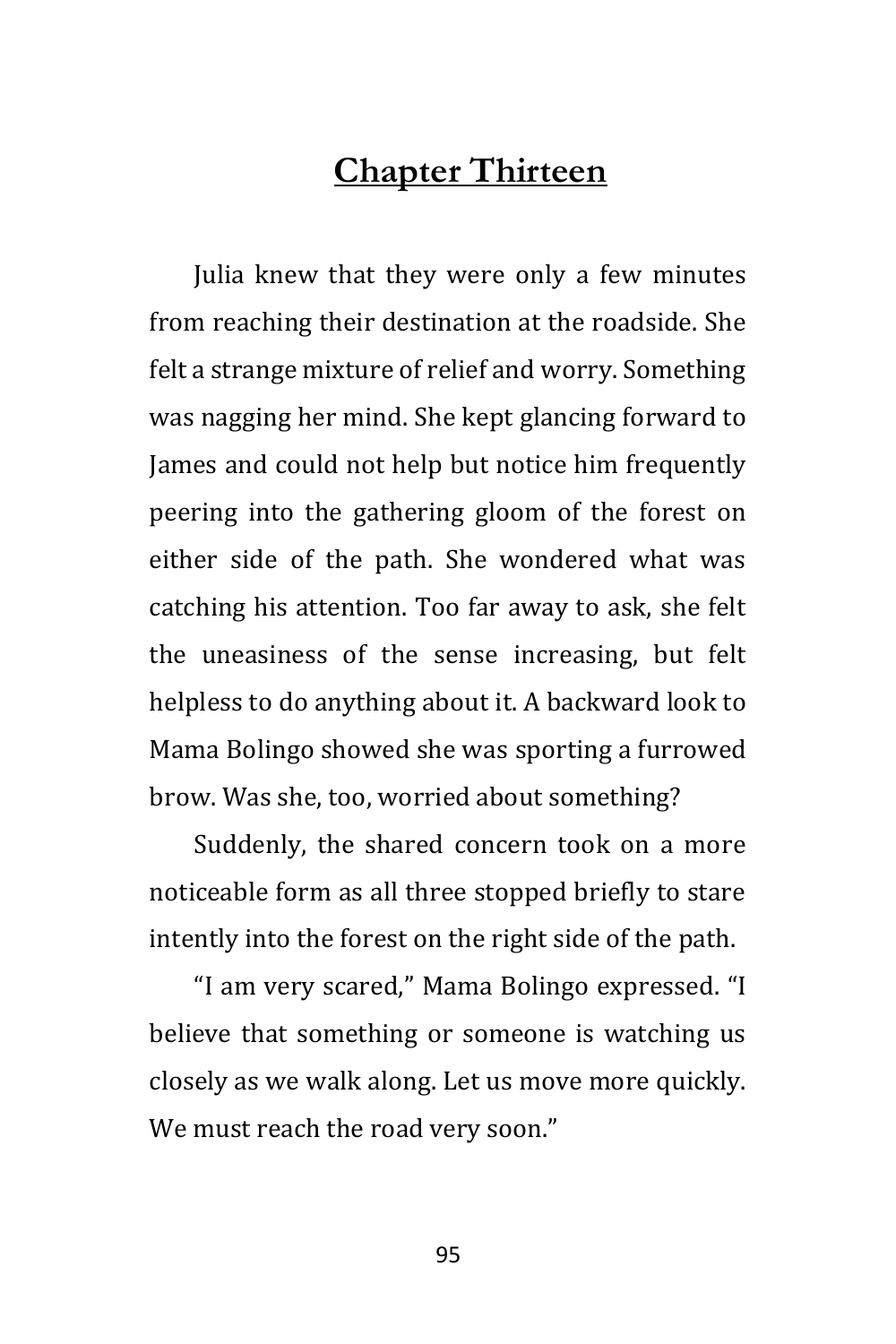James, more used to the need for a speedy response than the women, resumed the trek with a faster, more intense pace, but to no avail. Without forewarning, the three were suddenly surrounded by armed men, each carrying Russian made assault rifles and at least one knife on their belts. One soldier stepped boldly up to James and held a razor-sharp knife to his throat while a second man searched him for weapons and cash. A tall, sinewy, young soldier grabbed Julia and placed a greasy, sweaty hand over her mouth to prevent any irritating screams. Mama Bolingo immediately began praying out loud while negotiating with the men in a local dialect. She was shoved off the path by the man guarding Julia and lost footing when her load shifted. The soldier began addressing both Julia and James in disjointed English.

"You are from America? Why in Congo? Spies? Are you a soldier?" he asked James directly. Julia found this assessment extremely troubling as he had no reason to suspect anything. James was not even dressed in fatigues.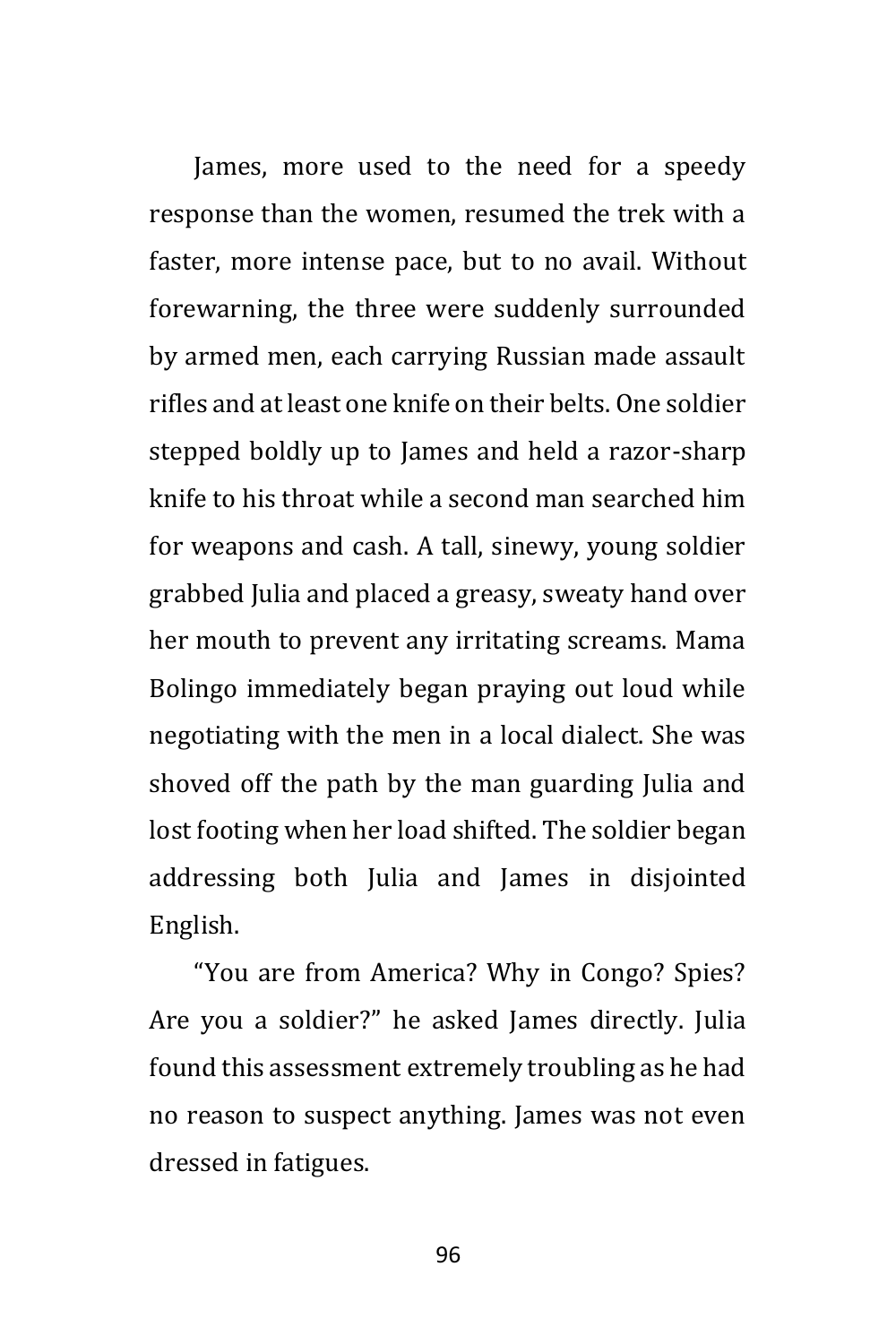Without hesitation, James answered that he was not, before firing back with a command of his own. "Identify yourself," he demanded confidently. "Who are you?"

"We are Bitumba Sida, the most powerful group in the east!" the man responded while pressing the blade more firmly, breaking into James' skin near his collar bone. Although blood began to trickle down, James did not flinch. "We are fighting for the liberation of Congo from foreign oppressors. You must follow us. No speech. No communication between you and the woman."

Shocked into silence and nearly incapable of walking, Julia stumbled forward, following James while worrying about the stern warrior a half step behind her. A glance backward to see how Mama Bolingo was doing, revealed that she was nowhere to be seen. More men had piled out of the forest onto the path surrounding the captives in front and back, but her Congolese friend was not visible.

Julia wondered feebly at her absence and hoped it meant that she had been able to elude the rebels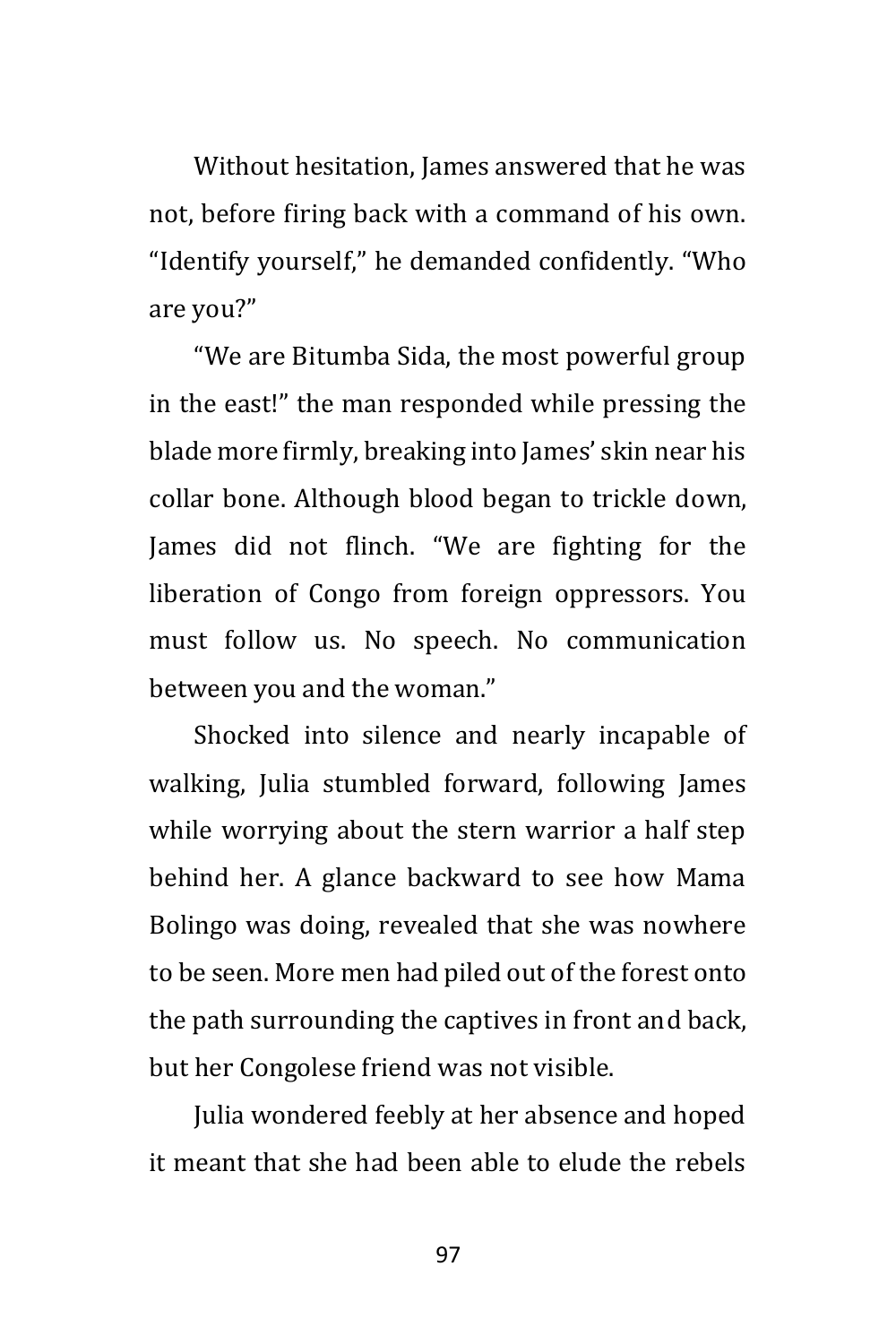and prayed that she would find a way back to Goma and get help. Unfortunately, Julia's glance behind her made her captor curious. He too looked back, but it seemed as if Mama Bolingo's presence had either been forgotten, or she was unimportant to the agenda, so her absence was of no concern.

It was a short and terrifying walk back to the main road. The only vehicle in sight appeared to belong to this armed group. A man was waiting at the wheel of the deuce and a half, a bygone military truck, and several men armed with AK 47s and RPGs moved forward to meet the group as it emerged from the forest onto the dirt road. Julia was lifted effortlessly into the back of the World War II vehicle. James climbed nimbly up beside her, but they were quickly separated by the soldiers to opposite sides of the truck bed to keep them from communicating; not before he was able to give her shoulder a reassuring squeeze, however.

The truck began a slow movement northward, leaving hope for return to Goma farther behind with each passing kilometer. Terrified and trembling,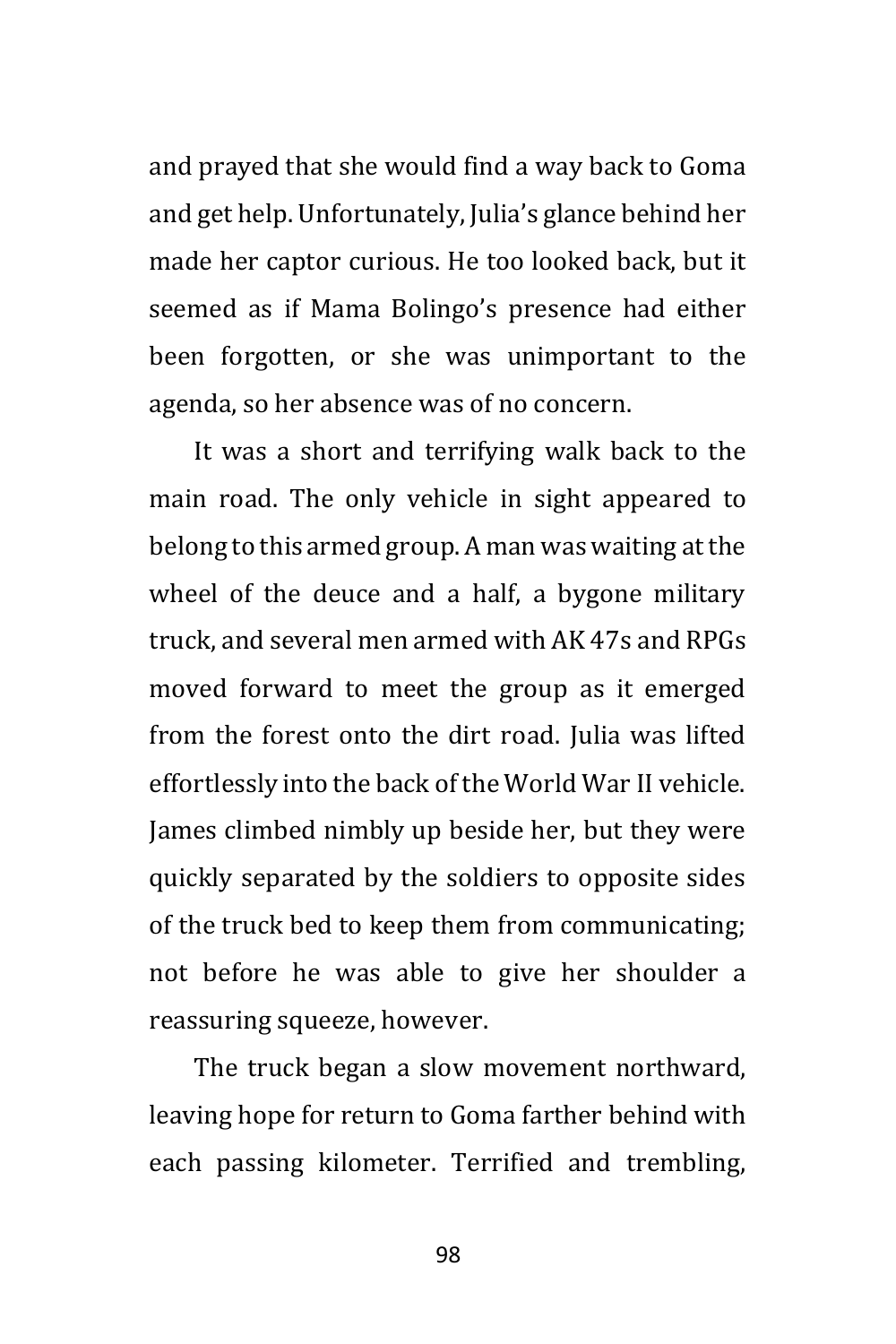Julia, wedged shoulder to shoulder between two leering soldiers, prayed silently for the first time since the intrusion of the warriors onto the path: *Dear God, help; help us!*

She began to weep softly, but it still got the attention of every person in the truck bed, especially James who cleared his throat to draw Julia's glance his way. He couldn't have her falling apart when he needed her strong. He was familiar enough with her character to know that she was now nearly frozen with fear, but also that her faith was steadfast. She looked up and somehow ascertained exactly what James was thinking. She was aware that he wanted her to regain control of herself and was asking her to be stronger than she was naturally capable of being. Somehow, that unspoken message had the effect he wanted. She immediately stopped her tears and tightened her mouth.

The soldiers in the truck understood that some unspoken message had passed between the two captives, and they didn't like it. The one seated beside Julia was the most superstitious among them